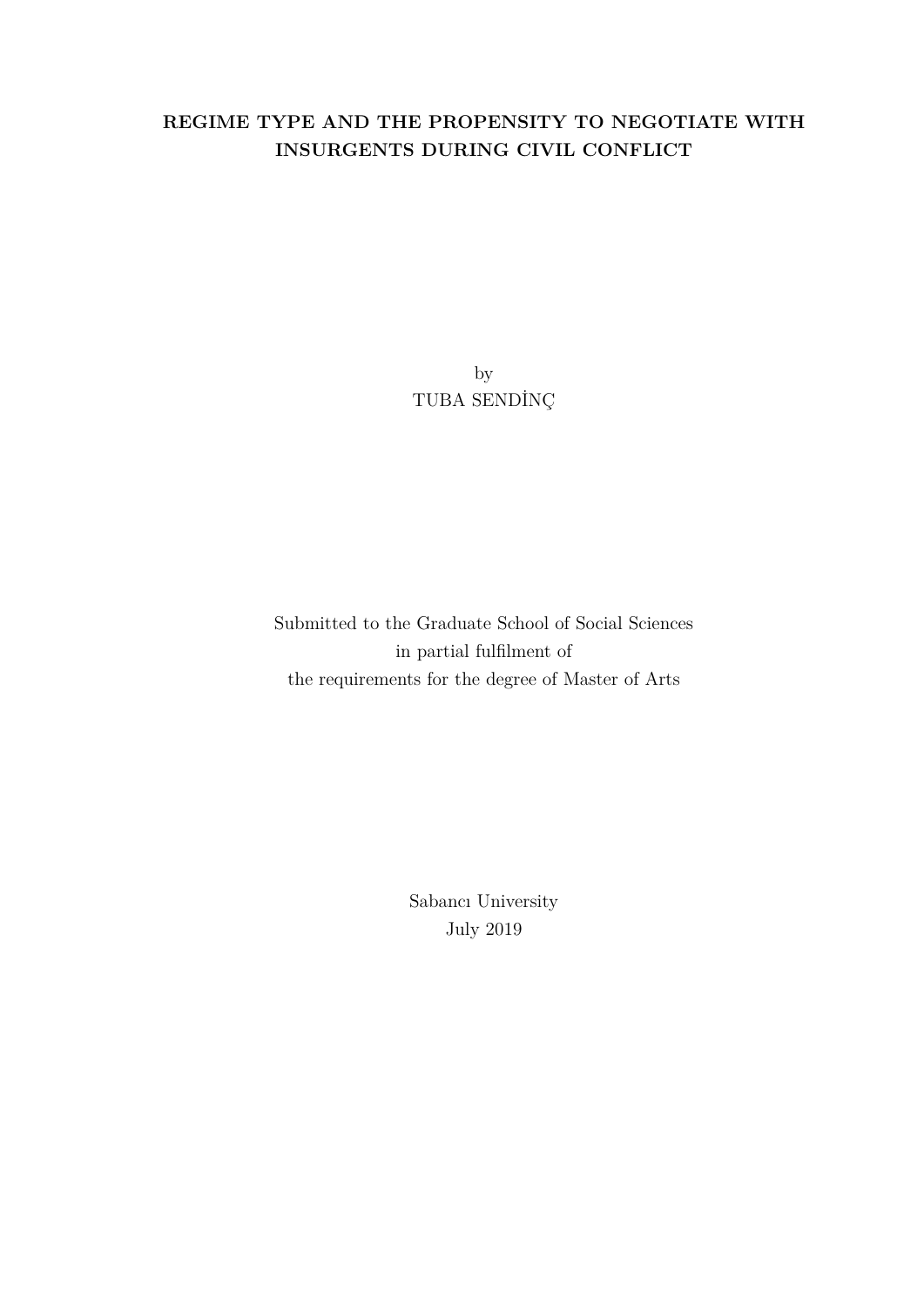## REGIME TYPE AND THE PROPENSITY TO NEGOTIATE WITH INSURGENTS DURING CIVIL CONFLICT

Approved by:

Assoc. Prof. Mehmet Emre Hatipoğlu (Thesis Supervisor)

.<br>La kara mata kara pa

Assist. Prof. Osman Zeki Gökçe ...

Jihr

Date of Approval: July 12, 2019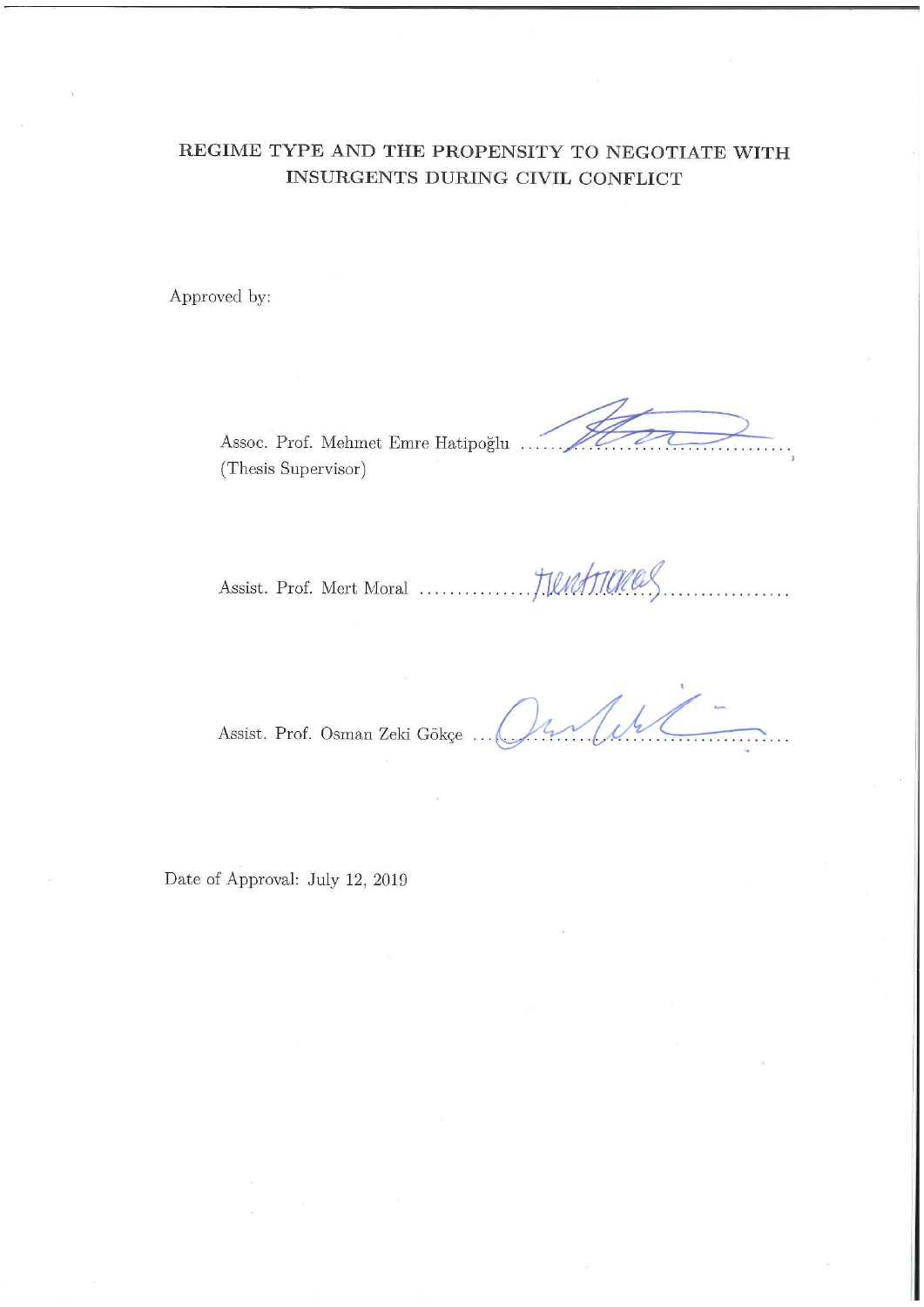# TUBA SENDİNÇ $2019$   $\odot$

All Rights Reserved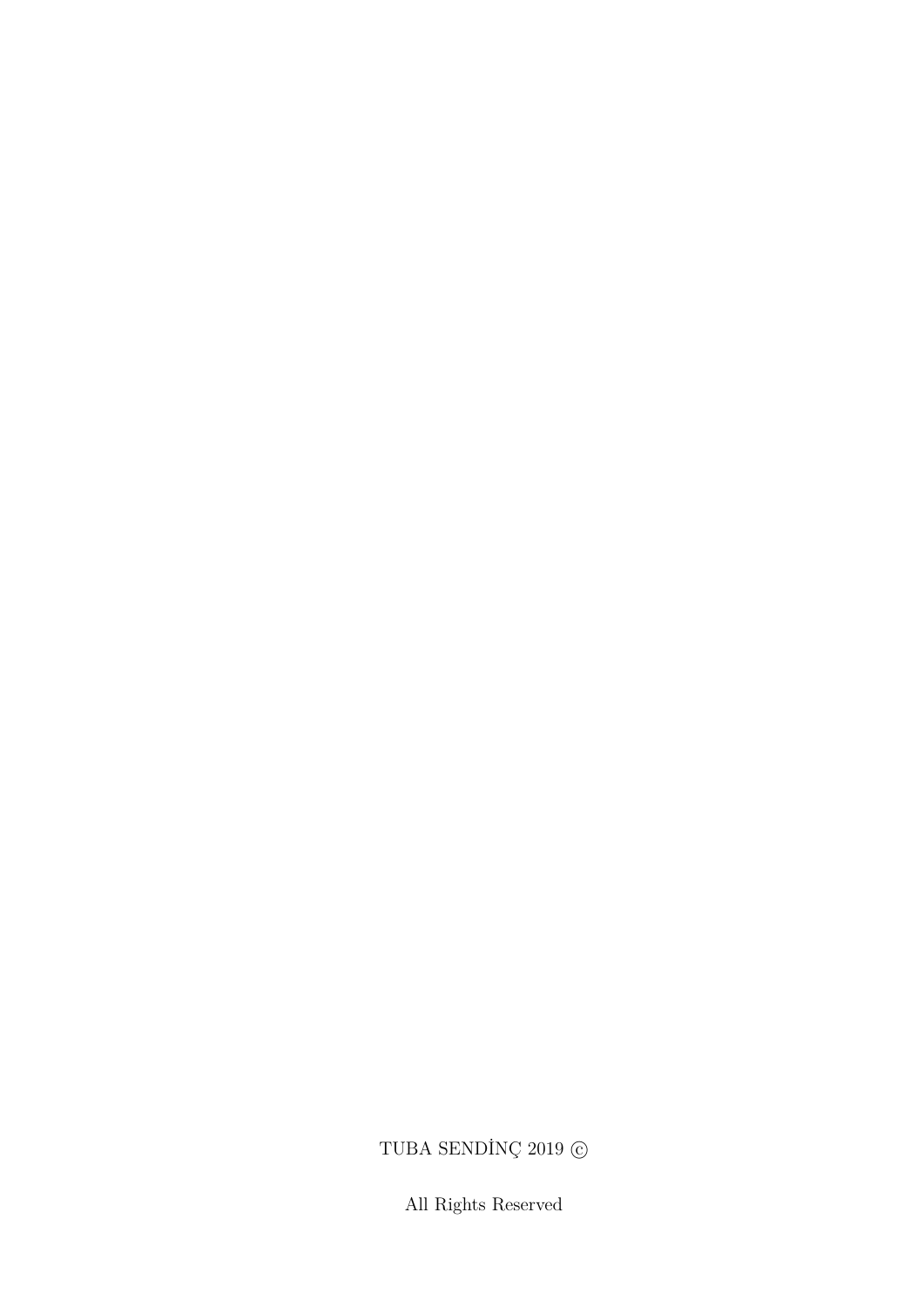### **ABSTRACT**

## REGIME TYPE AND THE PROPENSITY TO NEGOTIATE WITH INSURGENTS DURING CIVIL CONFLICT

### TUBA SENDİNÇ

Political Science, M.A. Thesis, July 2019

Thesis Supervisor: Assoc. Prof. Mehmet Emre Hatipoğlu

Keywords: terrorism, regime type, civil conflict, autocracy, negotiation

Conventional wisdom in the literature of terrorism suggests that groups using terrorism selectively attack governments based on their expectations about government compliance. Domestic institutions, in this respect, emerge as one of the important factors that encourage and/or discourage terrorism. However, researchers have not empirically addressed how differing domestic institutions condition governmental responses to terror attacks. This thesis aims to fill this gap in the literature by examining the interactive effect of regime type and terror attacks on a government's tendency to negotiate with insurgent groups during civil wars that took place between 1989 and 2009 in Africa. Using the regime type categorization by Geddes, Frantz, and Wright (2014), I find that terror attacks have a positive effect on the probability of government negotiations with insurgent groups in democracies, single party regimes, and in military regimes, but a negative effect in personalist regimes. Prior work on the relationship between regime types and political outcomes suggest that democracies, single party regimes, and military regimes tend to accommodate groups using terrorism, due to (i) high costs of repressive counterterrorism measures, (ii) low tolerance towards civilian casualties, and (iii) constraints on exercise of coercive power. In contrast, terrorism does not translate into government compliance in personalist regimes, because personalist leaders are (i) immune to political costs of repressive counterterrorism measures, (ii) unsensitive to civilian casualties, and (iii) unconstrained in their exercise of coercive power.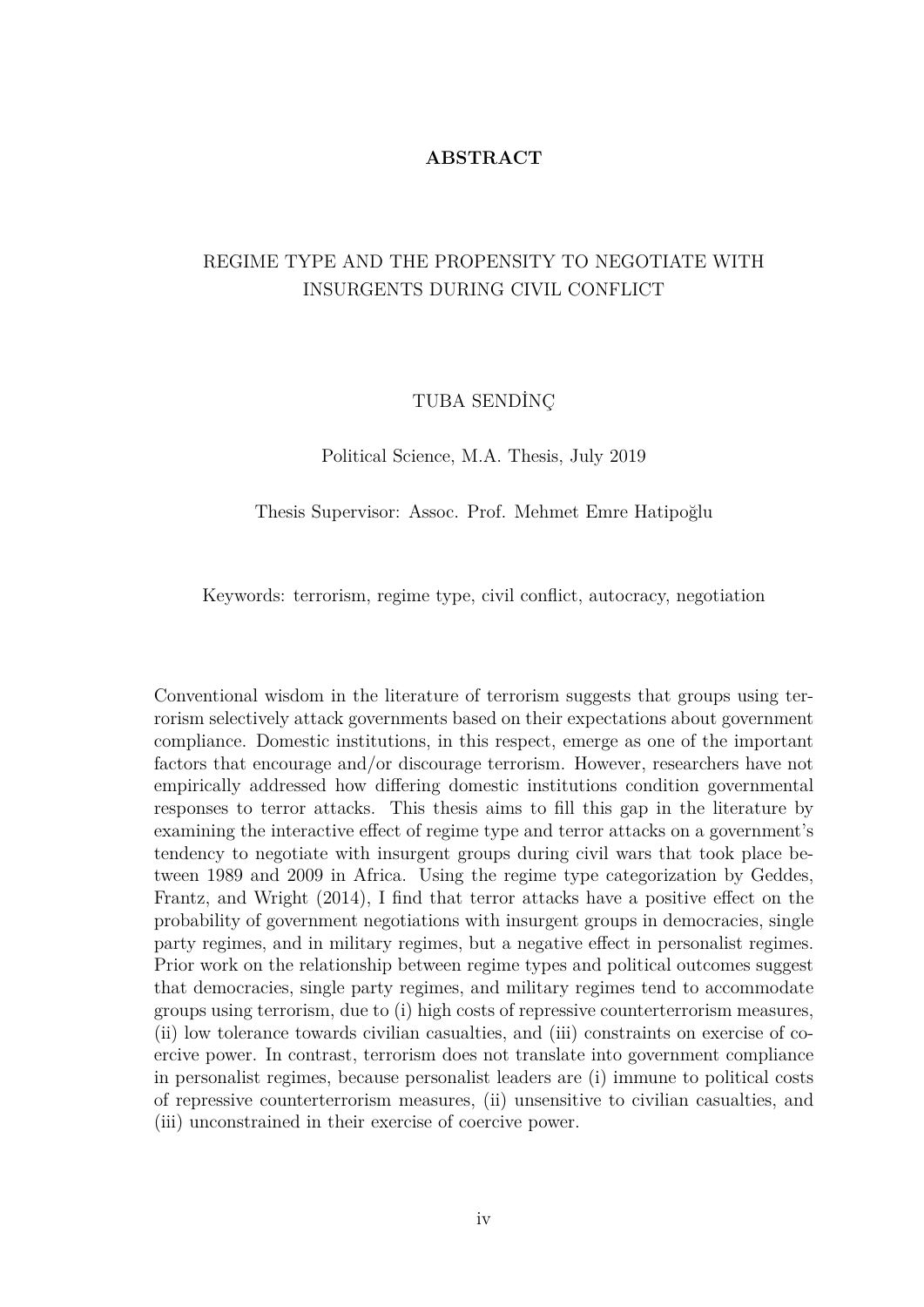## **ÖZET**

## REJİM TÜRLERİ VE SİVİL UYUŞMAZLIK SÜREÇLERİNDE İSYANCILAR İLE ANLAŞMA YAPMA İHTİMALLERİ

### TUBA SENDİNÇ

Siyaset Bilimi, Yüksek Lisans Tezi, Temmuz 2019

Tez Danışmanı: Doç. Dr. Mehmet Emre Hatipoğlu

Anahtar Kelimeler: terörizm, rejim türleri, sivil uyuşmazlık, otokrasi, anlaşma

Literatürdeki hakim görüş terör saldırıları yapan grupların saldırı yapacakları hedefleri hükümetlerden almayı bekledikleri tepkilere göre seçtiklerini öne sürmektedir. Bu bağlamda, ülkelerin siyasi kurumsal yapısı terör saldırılarını teşvik eden veya caydıran önemli faktörlerden biri olarak ortaya çıkmaktadır. Fakat, araştırmacılar farklı siyasi kurumların hükümetlerin terör saldırılarına tepkilerini nasıl etkilediğini inceleyen ampirik bir çalışma henüz gerçekleştirmemişlerdir. Bu tez, rejim türleri ve terör saldırılarının interaktif ilişkisini 1989 ve 2009 yılları arasında Afrika'da gerçekleşen sivil savaşlar süresince hükümetlerin terör saldırıları yapan gruplarla anlaşma yapma ihtimalini nasıl etkilediğini inceleyerek literatürdeki bu boşluğu doldurmayı amaçlıyor. Geddes, Frantz, ve Wright (2014) rejim kategorilerininin kullanıldığı bu çalışma, terör saldırılarının demokrasiler, tek parti rejimleri, ve askeri rejimlerde hükümetlerin isyancı gruplarla anlaşma yapma ihtimalini arttırdığını, fakat tek adam rejimlerinde azalttığını ortaya koymaktadır. Rejim türleri ve siyasi sonuçlar literatürüne göre, demokrasiler, tek parti rejimleri, ve askeri rejimler terör saldırıları yapan gruplar ile uzlaşmayı tercih etmekte, çünkü bu rejimlerde (i) baskıcı terör karşıtı politikaların siyasilere maliyeti yüksek, (ii) sivil kayıplarına karşı siyasi tolerans az, ve (iii) baskıcı devlet gücü siyasi kurumlarca kısıtlamalar altında. Bunun aksine, terörizm tek adam rejimlerinde hükümetleri anlaşma yapmaya teşvik edememekte, çünkü tek adam rejimlerinde (i) baskıcı terör karşıtı politikaların liderlere olan siyasi maliyeti düşük, (ii) sivil kayıplarına karşı siyasi hassasiyet yeterli değil, ve (iii) devletin baskı gücü herhangi bir kurumsal kısıtlamaya tabi değil.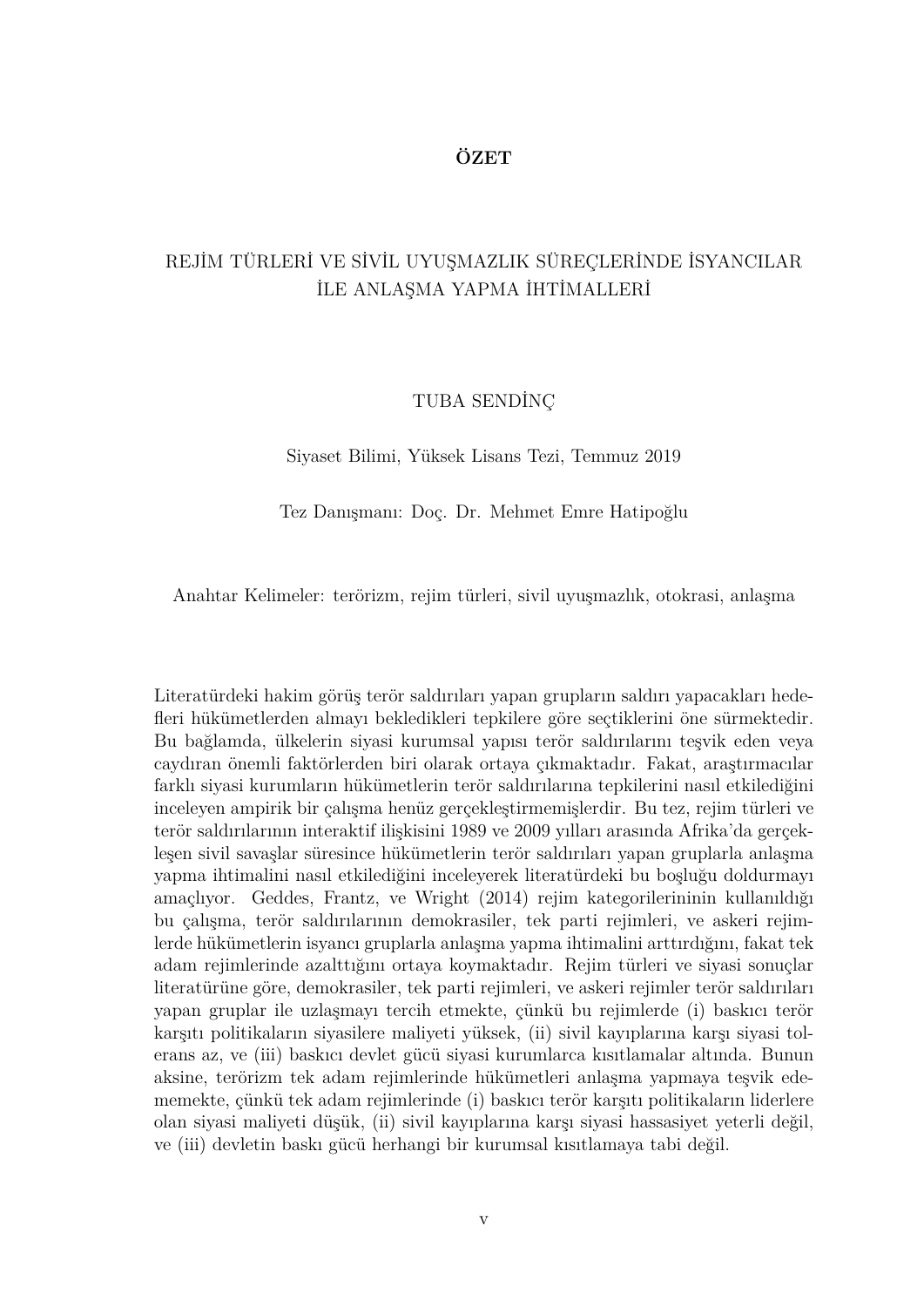## **ACKNOWLEDGEMENTS**

Many people have helped me come this far. First, I would like to thank my thesis supervisor, Professor Emre Hatipoğlu, for his endless positivity, patience, and support. He always believed in me and encouraged me to do better. I truly thank him for providing his constructive feedback, topped with an amazing sense of humor, that kept me working and that made this thesis possible.

I am very much indebted to Professor Mert Moral and his "red pen." He provided great professional and methodological guidance since my first day at Sabancı. His detailed feedback on the empirical chapter of this thesis and his invaluable comments as a committee member made this thesis substantially better. Thank you for all your efforts to make me and my colleagues better scholars.

I would also like to thank Professor Osman Zeki Gökçe for accepting to be the external committee member of this thesis and for his helpful comments. I am also very much grateful to the outstanding scholars of Sabancı; Professors Özge Kemahlıoğlu, Meltem Müftüler Baç, Kerim Can Kavaklı, Babak Rezaeedaryakenari, and Ahmet Evin advanced my knowledge and critical thinking in various subfields of political science.

I am deeply grateful to my professors at Işık University; I would not pursue an academic career without their encouragement and sincere support. Professors Özlem Kayhan Pusane, Ödül Celep, Rabia Karakaya Polat, Sinan Birdal, and Seda Demiralp made me love this field when I was a confused and a rebellious youngster.

Friendships enabled me to have a very smooth and enjoyable grad school experience. I would like to thank Melek Hilal Eroğlu, İrem Aydaş, Ersagun Kocabaş, and Khatidzhe Kandymova for providing an oasis where I could find some relief whenever I needed. Waseem Alsharqi was always there with his optimism, his remarkable patience, and his great cooking abilities that kept me intact in these two years. He has been such a great influence in my life and in my career. Thank you.

I am truly grateful to Sabancı University for allowing me to pursue my academic endeavors without financial concerns, and for providing a free and intellectually stimulating academic environment.

This thesis is dedicated to my mom and my brother. I love you.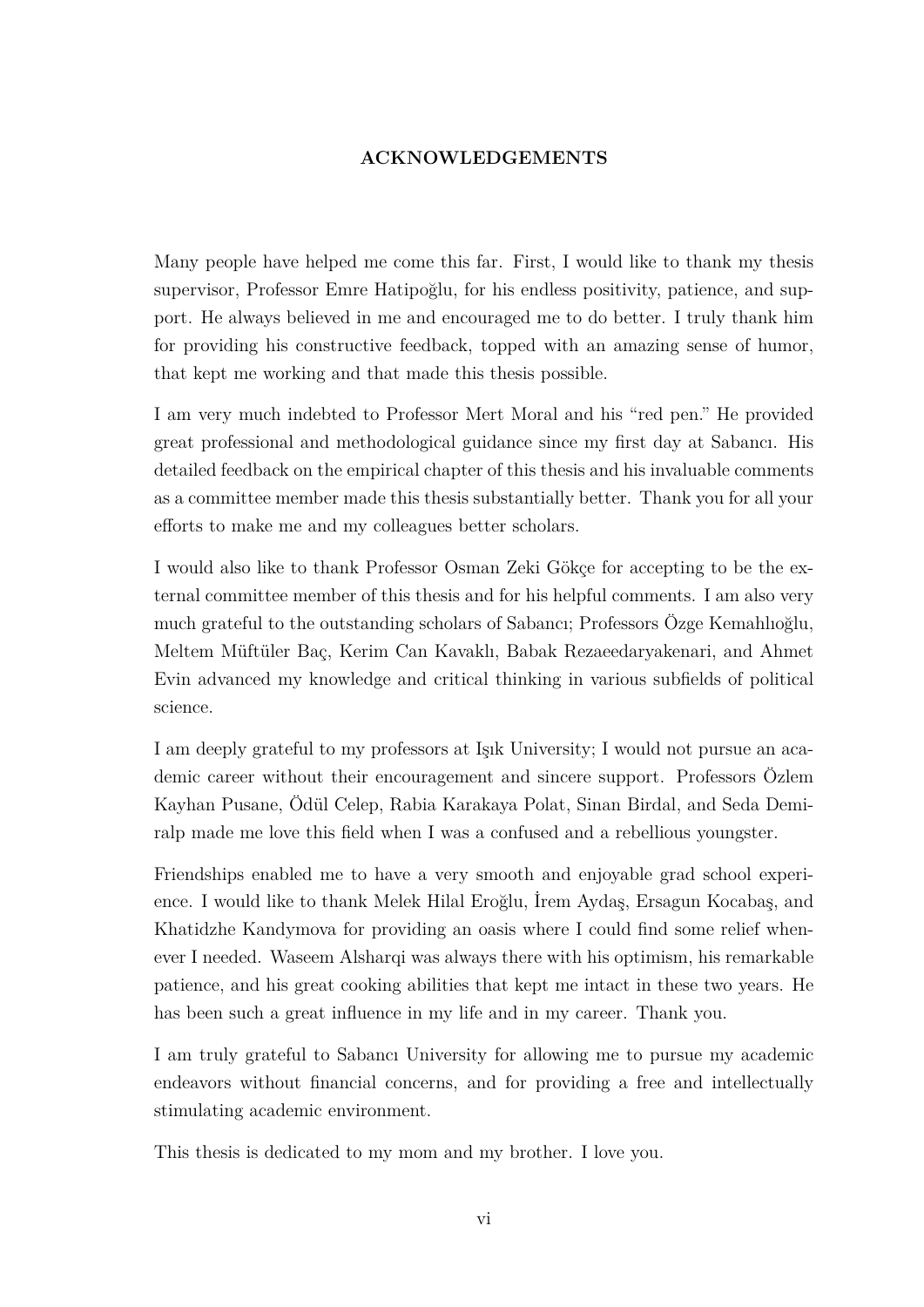*To my mother and my little brother, Kadriye and Mehmet Sendinç.*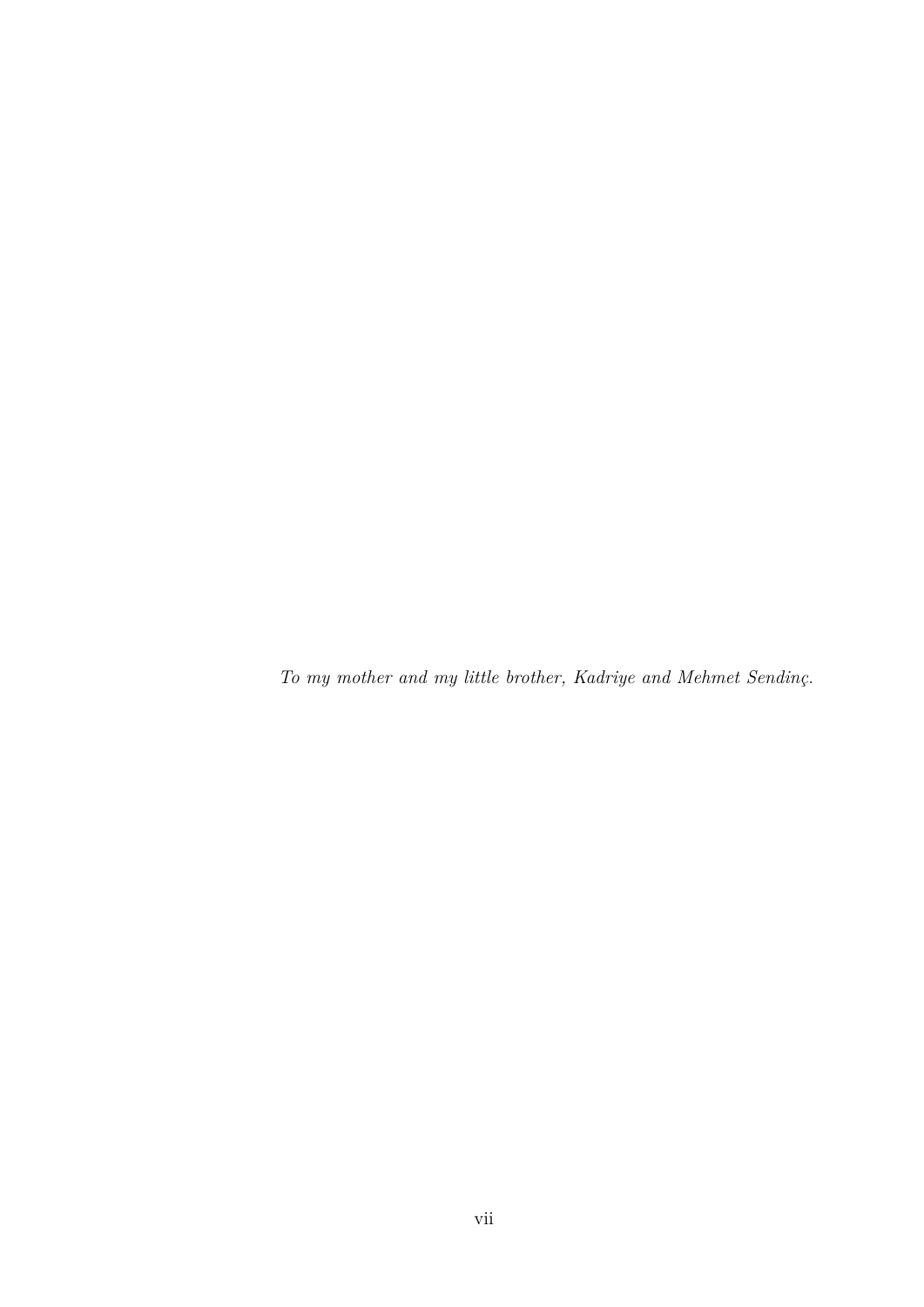# **TABLE OF CONTENTS**

<span id="page-7-0"></span>

|                      |                                                          | ix           |  |
|----------------------|----------------------------------------------------------|--------------|--|
|                      |                                                          | $\mathbf X$  |  |
|                      |                                                          | $\mathbf{1}$ |  |
|                      |                                                          | $\mathbf{5}$ |  |
|                      | 2.1.                                                     | 6            |  |
|                      | 2.2. Effectiveness of Terrorism in Civil Wars            | 8            |  |
| 3.                   | TERRORISM AND DOMESTIC INSTITUTIONS                      | 12           |  |
|                      | 3.1. Regime Type and Governmental Responses to Terrorism | 15           |  |
| $\mathbf{A}_{\cdot}$ |                                                          | 18           |  |
|                      |                                                          | 19           |  |
|                      |                                                          | 23           |  |
|                      |                                                          | 25           |  |
|                      |                                                          | 28           |  |
|                      | 5. DATA, RESEARCH DESIGN, AND EMPIRICAL FINDINGS         | 30           |  |
|                      | 5.1.                                                     | 30           |  |
|                      | 5.2.                                                     | 34           |  |
|                      | 5.3.                                                     | 37           |  |
|                      |                                                          | 45           |  |
|                      |                                                          |              |  |
|                      |                                                          | 58           |  |
|                      | 65                                                       |              |  |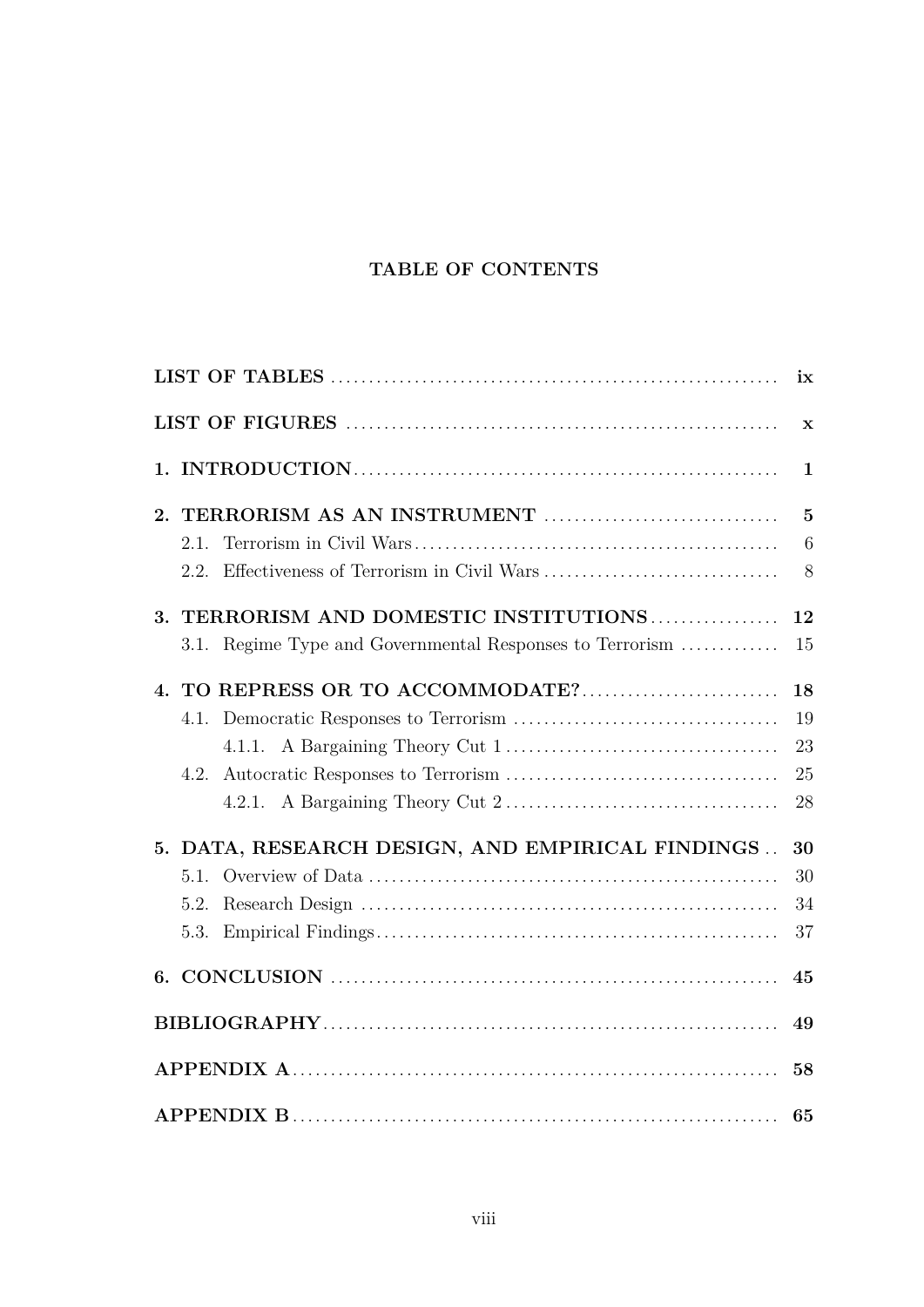## **LIST OF TABLES**

<span id="page-8-0"></span>

| Table 5.1. Negotiations and Terror Attacks $(t-1)$ across Regime Types                       | 32  |
|----------------------------------------------------------------------------------------------|-----|
| Table 5.2. Descriptive Statistics for Effective Sample                                       | 36  |
| Table 5.3. The Effect of Terror Attacks <sub><math>(t-1)</math></sub> and Regime Type on the |     |
| Propensity of Negotiations with Insurgents in Africa During Civil                            |     |
|                                                                                              | 39  |
| Table A.1. The Effect of $Terrorism_{(t-1)}$ (Dichotomous) and Regime Type                   |     |
|                                                                                              | 60  |
| Table A.2. The Effect of Terror $Attacks_{(t-1)}$ and Regime Type on Negoti-                 |     |
| ations with Insurgents (Personalist Regimes as Baseline)                                     | 62  |
| Table A.3. Additive and Interactive Effects of Terror $\text{Attacks}_{(t-1)}$ and Au-       |     |
|                                                                                              | -63 |
| Table B.1. Cross Tabulation of Polity 2 and Geddes, Wright, and Frantz                       |     |
|                                                                                              | 65  |
| Table B.2. The Effect of Regime Type on Negotiations with Insurgents                         | 66  |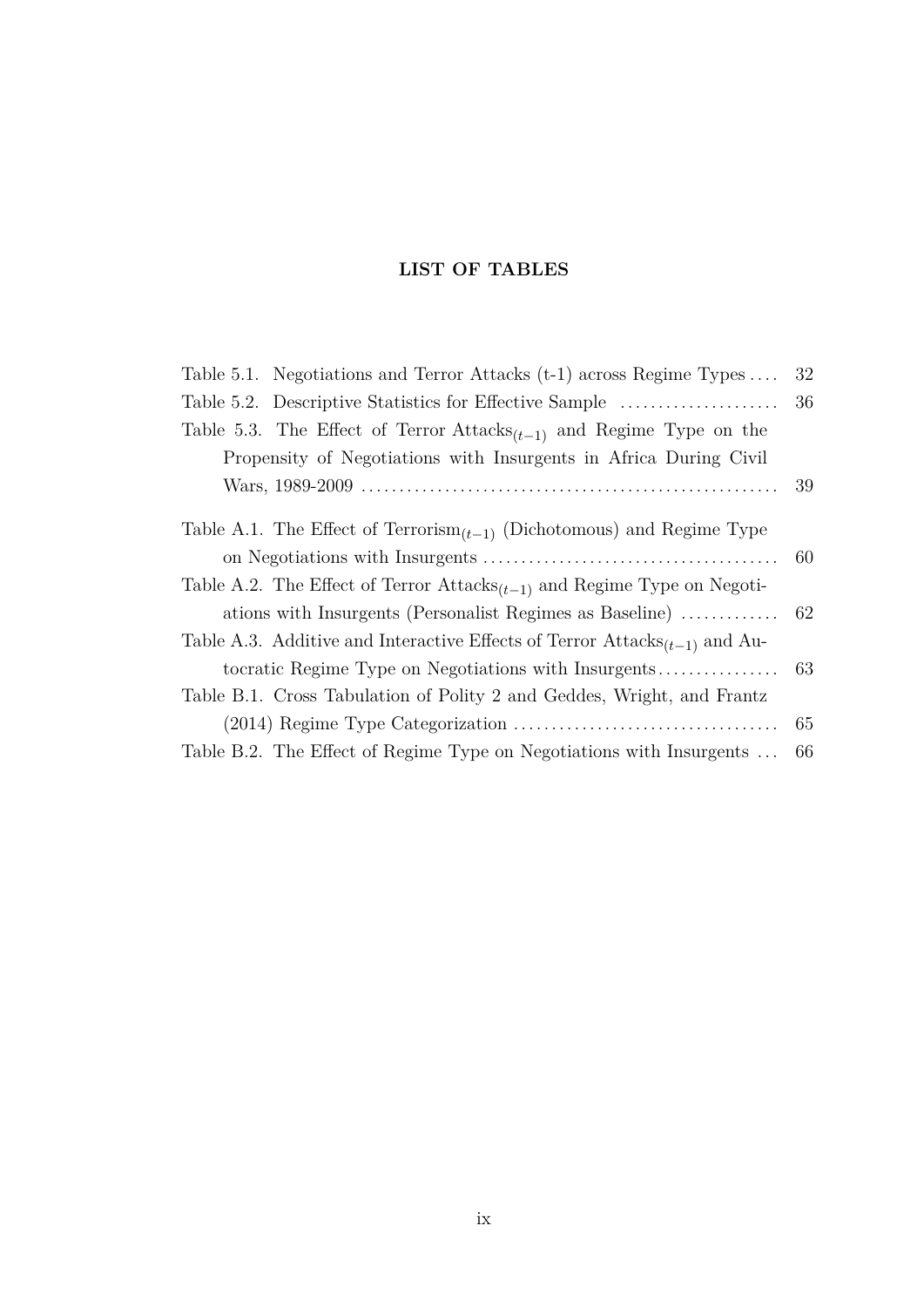# **LIST OF FIGURES**

| Figure 5.1. Average Marginal Effect of Terror $\text{Attacks}_{(t-1)}$ on the Propen-              |    |
|----------------------------------------------------------------------------------------------------|----|
| sity of Negotiations with Insurgents across Regime Types in Africa                                 |    |
|                                                                                                    | 40 |
| Figure 5.2. The Effect of Terror $Attacks_{(t-1)}$ on the Propensity of Nego-                      |    |
| tiations with Insurgents across Regime Types in Africa During Civil                                |    |
|                                                                                                    | 42 |
| Figure A.1. Average Marginal Effect of Terror $Attacks_{(t-1)}$ on Negotiations                    |    |
|                                                                                                    | 58 |
| Figure A.2. The Effect of Terror Attacks <sub><math>(t-1)</math></sub> on Negotiations with Insur- |    |
| gents across Regime Types (Histogram of Terror Attacks for Each                                    |    |
|                                                                                                    | 59 |
| Figure A.3. Marginal Effect of Terrorism <sub><math>(t-1)</math></sub> (Dichotomous) on Negotia-   |    |
|                                                                                                    | 61 |
| Figure A.4. The Effect of $Terrorism_{(t-1)}$ (Dichotomous) on Negotiations                        |    |
|                                                                                                    | 61 |
| Figure A.5. Average Marginal Effect of Terror Attacks $(t-1)$ on Negotiations                      |    |
| with Insurgents among Autocracies (Model 12) (Single Party Regimes                                 |    |
|                                                                                                    | 64 |
| Figure B.1. The Effect of Regime Type on Negotiations (Model 15)                                   | 67 |
|                                                                                                    |    |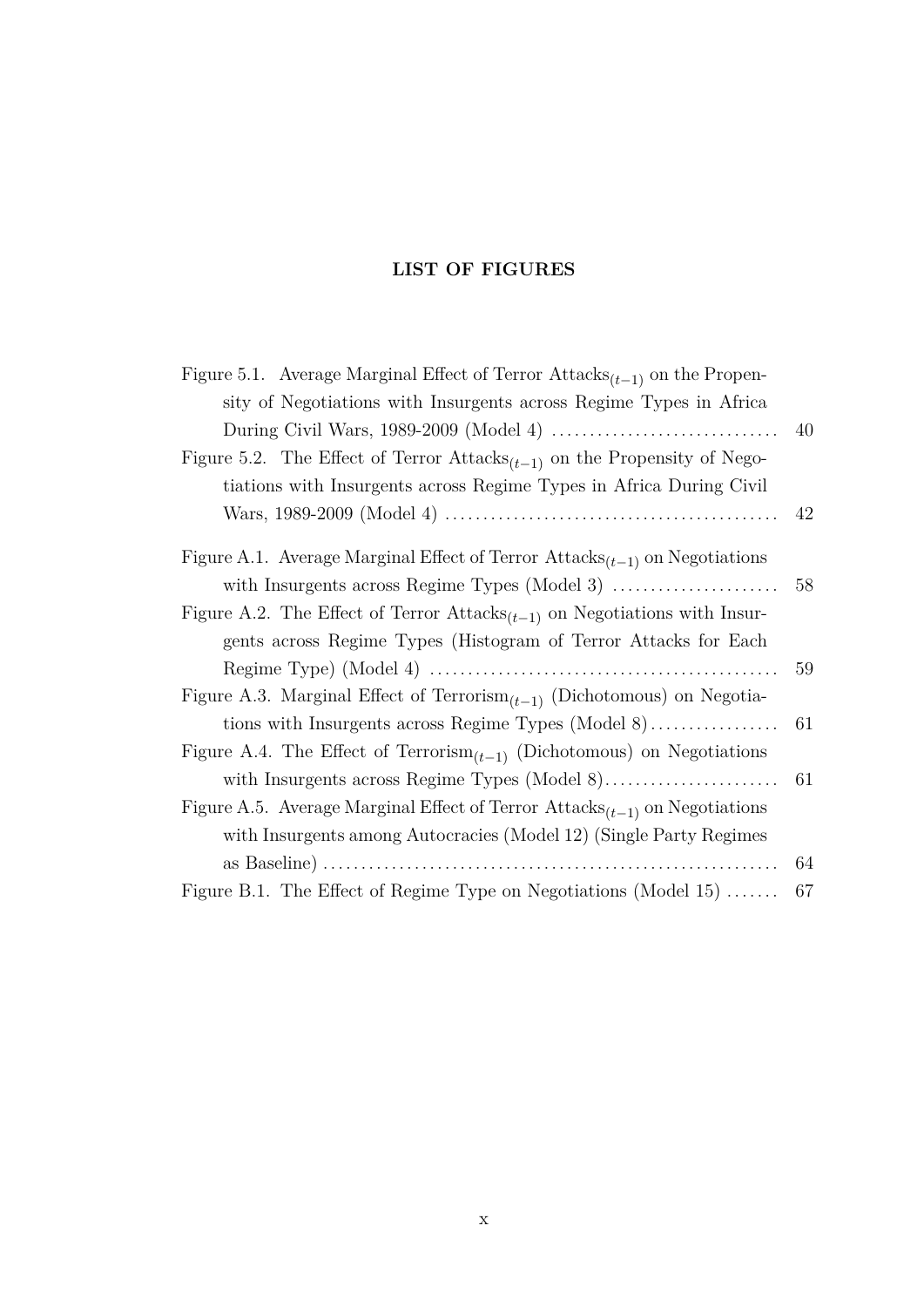### <span id="page-10-0"></span>**1. INTRODUCTION**

Terrorism is often considered as a rational policy tool for politically discontented groups to garner government concessions (see, for example, [Kydd and Walter](#page-63-0) [2002\)](#page-63-0), which indicates that terrorism brings about the expected outcomes for groups that employ it. However strategic groups are, the literature on terrorism provides inconsistent results regarding the effectiveness of this tactic in advancing neither domestic political goals (see, for example, [Fortna](#page-61-0) [2015;](#page-61-0) [Thomas](#page-65-0) [2014;](#page-65-0) [Wood and Kathman](#page-66-0) [2014\)](#page-66-0), nor transnational goals (see, for example, [Abrahms](#page-58-0) [2006,](#page-58-0) [2012;](#page-58-1) [Atkinson,](#page-58-2) [Sandler, and Tschirhart](#page-58-2) [1987;](#page-58-2) [Bloom](#page-59-0) [2005;](#page-59-0) [Dershowitz](#page-60-0) [2002;](#page-60-0) [Mueller](#page-63-1) [2006;](#page-63-1) [Park](#page-64-0) [and Bali](#page-64-0) [2017\)](#page-64-0). Scholars of terrorism have long argued that groups target governments that are expected to be responsive to terrorism. For instance, empirical findings suggest that democracies are significantly more likely than others, i.e., autocracies, to be targeted by terror attacks (see, for example, [Eubank and Weinberg](#page-60-1) [1994;](#page-60-1) [Lai](#page-63-2) [2007;](#page-63-2) [Li](#page-63-3) [2005;](#page-63-3) [Pape](#page-64-1) [2003;](#page-64-1) [Schmid](#page-65-1) [1992;](#page-65-1) [Stanton](#page-65-2) [2013;](#page-65-2) [Young and Dugan](#page-66-1) [2011\)](#page-66-1). Such findings point to a possible mechanism where regime type condition governments' responses to terrorism.

Some of the canonical explanations connecting level of democracy to the incidence of terrorism suggests that democracies make attractive targets for terrorism due to democracies' sensitivity towards civilian losses and executive constraints that preclude democratic leaders to pursue a retaliatory counterterrorism strategy (see, for example, [Conrad, Conrad, and Young](#page-59-1) [2014;](#page-59-1) [Kalyvas](#page-62-0) [2004;](#page-62-0) [Kydd and Walter](#page-63-4) [2006;](#page-63-4) [Pape](#page-64-1) [2003;](#page-64-1) [Stanton](#page-65-2) [2013\)](#page-65-2). A recent study done by Saygılı [\(2019\)](#page-65-3) finds that democracies with low levels of regime stability are likely to concede to hostage-taking terrorism. Such a dichotomous approach to regime types have attracted criticism from many scholars in the field of comparative politics (e.g. [Gandhi and Przeworski](#page-61-1) [2007;](#page-61-1) [Geddes](#page-61-2) [1999,](#page-61-2) [2003\)](#page-61-3) and international relations (e.g. [Lai and Slater](#page-63-5) [2006;](#page-63-5) [Slater](#page-65-4) [2003;](#page-65-4) [Weeks](#page-65-5) [2008,](#page-65-5) [2012\)](#page-66-2), since it fails to capture the qualitative differences among autocratic regimes. As such, this study moves beyond the question of whether democracies are more responsive to terrorism than autocracies and contributes to the debate of how differences within autocratic regimes shape governmental responses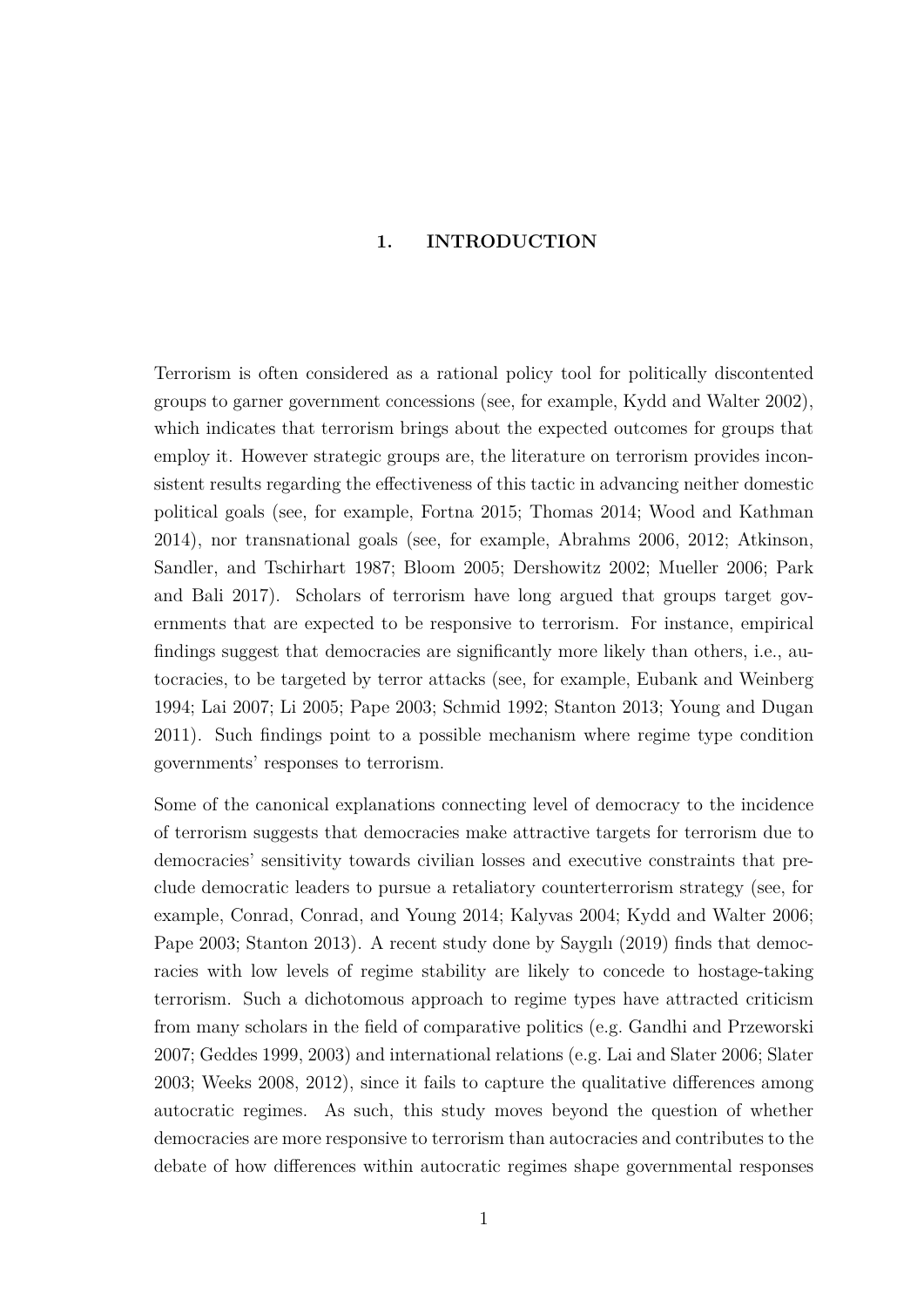to terrorism. By employing data on autocratic regime types collected by Geddes, Frantz, and Wright [\(2014](#page-61-4)*a*), this thesis compares both differences between democracies and autocracies and between democracies and different types of autocracies in responding to terrorism

This thesis examines which regime types are more responsive to terrorism in the context of civil wars. Recently, scholars have become interested in analyzing the dynamics of terrorism and civil war in relation to each other [\(Findley and Young](#page-61-5) [2012;](#page-61-5) [Fortna](#page-61-0) [2015;](#page-61-0) [Stanton](#page-65-2) [2013;](#page-65-2) [Thomas](#page-65-0) [2014;](#page-65-0) [Wood and Kathman](#page-66-0) [2014\)](#page-66-0). During civil wars, some groups exclusively employ guerrilla attacks, while others combine their military strategies with terrorism [\(Fortna](#page-61-0) [2015;](#page-61-0) [Ganor](#page-61-6) [2002;](#page-61-6) [Merari](#page-63-6) [1993;](#page-63-6) [Thomas](#page-65-0) [2014\)](#page-65-0). For instance, while UNITA in Angola relied on a mixture of guerrilla tactics and terrorism,<sup>1</sup> Chad National Liberation Front (Frolinat) did not employ terrorism and only relied on guerrilla tactics. A limited number of studies [\(Fortna](#page-61-0) [2015;](#page-61-0) [Thomas](#page-65-0) [2014;](#page-65-0) [Wood and Kathman](#page-66-0) [2014\)](#page-66-0) have presented somehow contradictory results on whether terrorism "works" or does not "work" during civil wars. This calls for a greater attention from scholars of terrorism and conflict to elucidate the unexplored causal mechanisms that translate terrorism into success in garnering political concessions at times of civil wars. Using a sample of cases from civil wars, this project aims to contribute to this line of literature by investigating which regime types are likely to respond to the demands of insurgents using terrorism. More specifically, I will focus on the incidence of negotiations as a measure of success for insurgents, as negotiations are necessary for insurgents to be granted legitimacy by their governments and eventually garner political concessions [\(Thomas](#page-65-0) [2014\)](#page-65-0).

This thesis is structured as follows. In Chapter 2, I provide a discussion on motivations behind terrorism, especially in the context of civil wars, along with a discussion on costs governments incur as a result of terror activity. Here, I also outline existing literature on the effectiveness of terrorism in civil wars and identify several potential reasons why the empirical findings yield contradictory results on the effectiveness of terrorism in civil wars.

In Chapter 3, I first provide a glimpse of the literature on the link between regime type and terrorism where domestic institutions are considered to be important factors that encourage and/or discourage terrorism. Prior work has presented two causal mechanisms linking regime type to the incidence of terrorism. The first causal mechanism suggests that some regime types, i.e., democracies, provide strategic incentives (e.g. free media, the tendency to concede) to use terrorism for politically

<sup>&</sup>lt;sup>1</sup>Foreign Policy in Focus, February 1, 2002. "Jonas Savimbi: Washington's Freedom Fighter," Africa's "Terrorist."" [https://fpif.org/jonas\\_savimbi\\_washingtons\\_freedom\\_fighter\\_africas\\_terrorist/](https://fpif.org/jonas_savimbi_washingtons_freedom_fighter_africas_terrorist/) Consulted on July 4, 2019.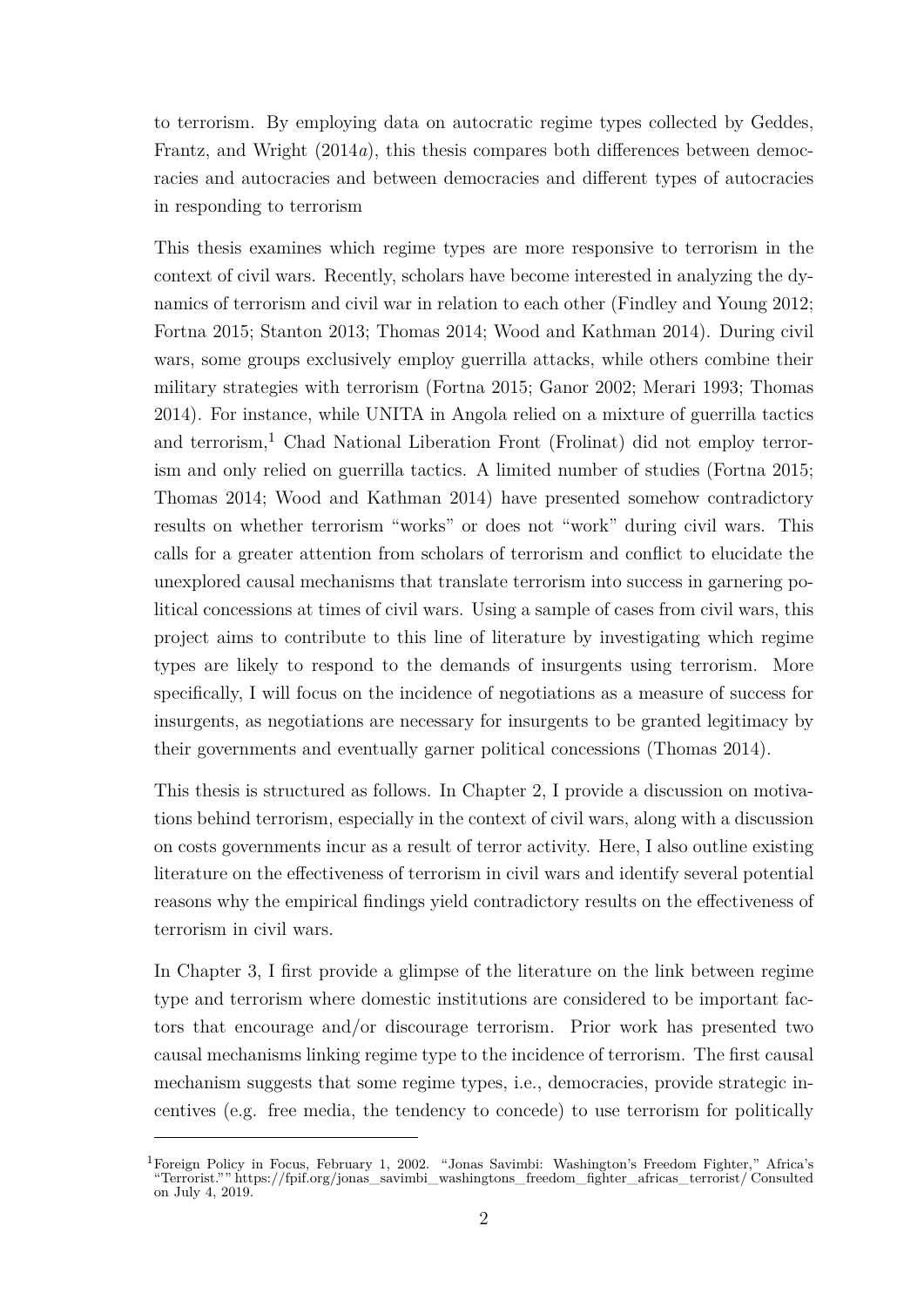aggrieved groups (e.g. [Eubank and Weinberg](#page-60-1) [1994;](#page-60-1) [Li](#page-63-3) [2005;](#page-63-3) [Pape](#page-64-1) [2003\)](#page-64-1). Building on this line of thinking, researchers find a positive association between democracy and the incidence of terrorism. The second causal mechanism, however, suggests that political access facilitated by democratic institutions reduces the likelihood of terror attacks as citizens find venues to voice their political grievances and seek solutions. Scholars in the second camp find a negative association when political participation and executive constraints are considered in explaining the occurrence of terrorism (e.g. [Eyerman](#page-60-2) [1998;](#page-60-2) [Li](#page-63-3) [2005;](#page-63-3) [Young and Dugan](#page-66-1) [2011\)](#page-66-1).

In Chapter 4, I provide a theoretical account on the effects of terrorism on forcing governmental compliance as conditional on regime type, along with a series of hypotheses. After providing a theoretical account on democratic responses to terrorism, I go beyond the democracy-autocracy dichotomy and discuss the institutional variation within autocracies and how it shapes the way autocratic governments respond to terrorism. I specifically focus on three main factors in developing my theoretical expectations regarding different regimes' responsiveness to terrorism which are; costs of repressive counterterrorism measures, sensitivity to civilian losses, and executive constraints. Accordingly, I hypothesize that terrorism should have a positive effect on government negotiations with insurgents in democracies, single party regimes, and in military regimes, but a negative effect in personalist regimes.

In order to conduct empirical analyses to test hypotheses, I combine data on terror attacks and governmental negotiations provided by Thomas [\(2014\)](#page-65-0) and on regime types provided by Geddes, Frantz, Wright [\(2014](#page-61-4)*a*). In Chapter 5, I present an overview of this combined dataset and provide a discussion on the descriptive statistics. In the following section, I introduce the variables specified in the full model equation used to test the hypotheses. Then, I report and interpret the empirical findings in both statistical and substantive terms. I find that terrorism has a positive effect on the probability of government negotiations with insurgents in democracies, single party regimes, and military regimes. Still, the results show that terror attacks have differing effect magnitudes on the probability of negotiations in each regime type. More specifically, while each terror attack substantially increases the probability of government negotiations with insurgent groups in democracies, this effect is marginal in single party and military regimes in substantive terms.

Chapter 6 concludes this thesis and provides a discussion on the key findings from the empirical analyses. The empirical findings of this research project are in line with the previous research which argues that groups act strategically in targeting governments. As the findings suggest, compared to different types of autocracies, democracies, regimes that are targeted by terror attacks most frequently, have the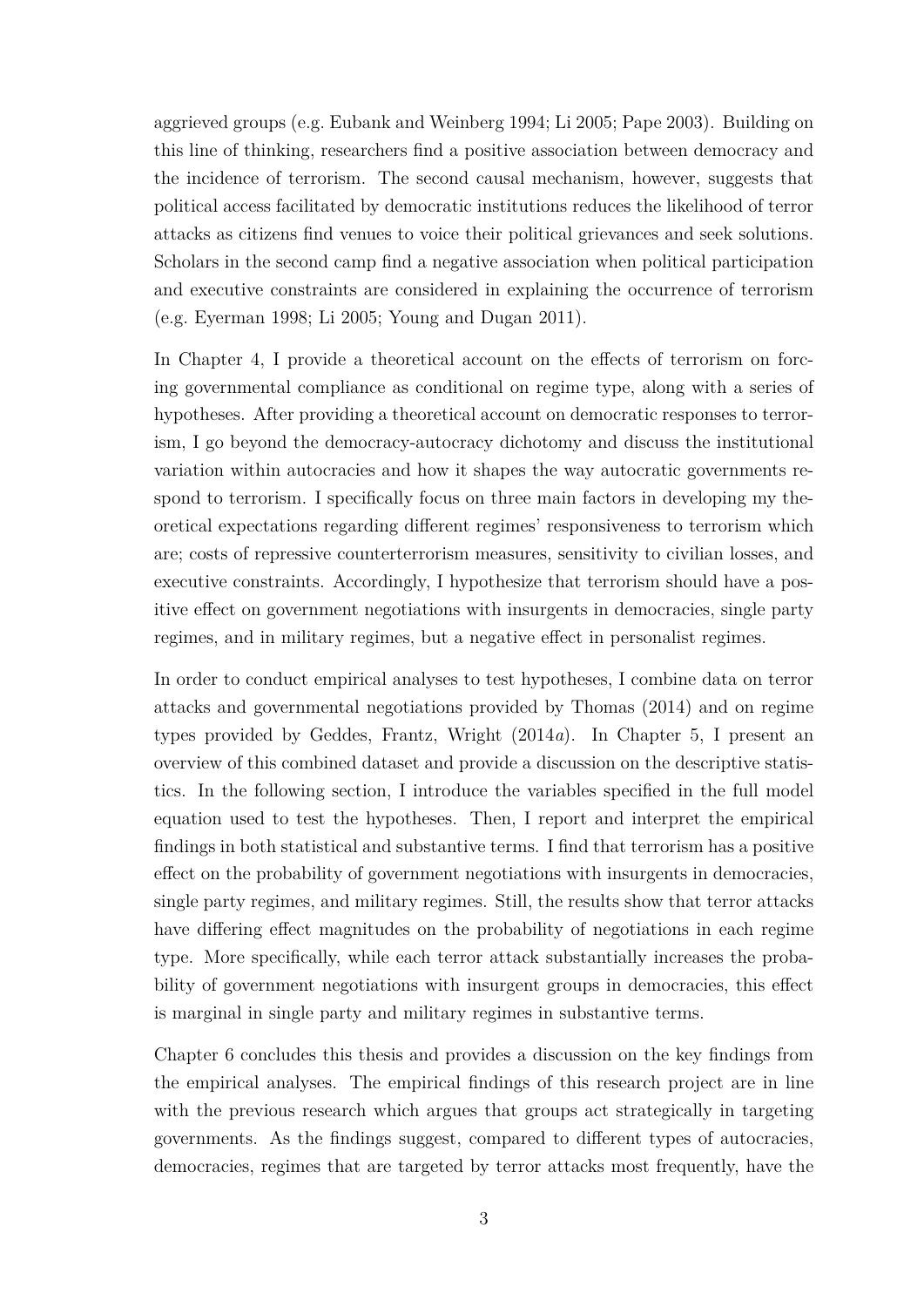highest likelihood to negotiate with groups using terrorism. Conversely, personalist regimes, regimes that are seldom targeted, have the least likelihood to grant negotiations to such groups. The findings also echo the existing literature on varying government preferences across autocratic regimes, as different types of autocracies exhibit variation in their responses to terrorism. I finish this chapter by touching upon the potential limitations of this study.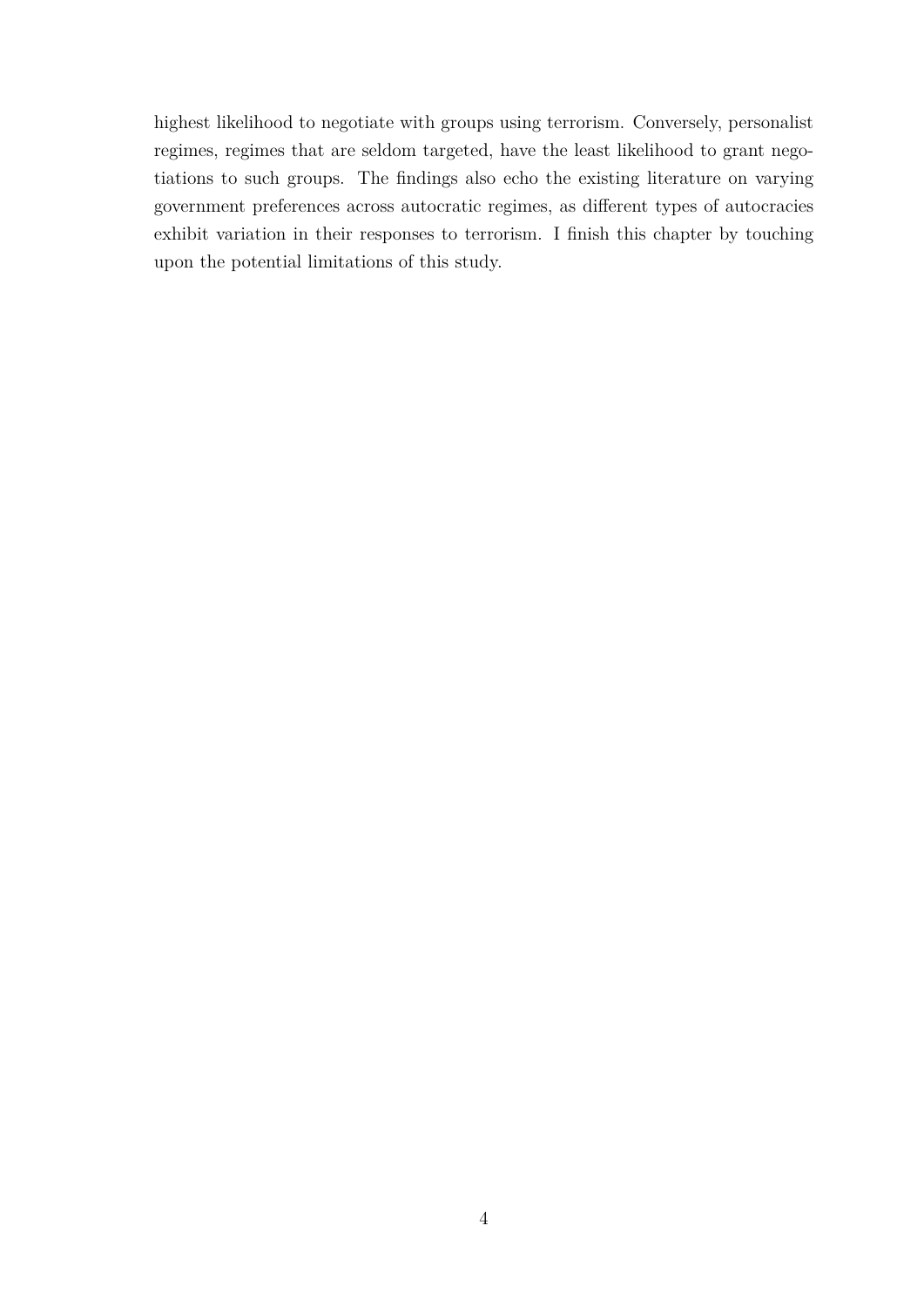## <span id="page-14-0"></span>**2. TERRORISM AS AN INSTRUMENT**

Hannah Arendt [\(1970,](#page-58-3) p. 51) asserted: "violence is by nature instrumental," countering the view that groups using violence are a collection of "crazy," "evil," and/or "angry" individuals.<sup>1</sup> Instead, Arendt suggested that violence is thoughtfully employed as an instrument to achieve ends by individuals and groups. Violence via terrorism is no different; terrorism is a strategic choice and does not occur "out of the blue."<sup>2</sup> In this regard, use of terrorism by insurgents is a product of a careful calculation, especially given the availability of other military tactics, i.e., guerrilla attacks, at times of civil wars<sup>3</sup> to achieve government and/or population compliance.

A clear definition of terrorism is necessary for analytically rigorous research on why groups and organizations use the instrument of terrorism. Interestingly, however, little agreement exists on what constitutes a terror act. Indeed, no international legal definition of terrorism is adopted to date.<sup>4</sup> Schmid [\(1992\)](#page-65-1) identifies 22 different "definitional elements" of terrorism in his study where he examines definitions of terrorism used in articles published in leading journals of their fields.

Still, notable agreements on the definition of terrorism have so far allowed strands of literature to build on each other. First, many scholars have agreed that terrorism is political (see, for example, [Crenshaw](#page-59-2) [1981;](#page-59-2) [Ruby](#page-65-6) [2002](#page-65-6)*b*). ". . . robbery, homicide, and kidnapping, which are committed in the furtherance of personal or criminal goals. . . " are not considered as acts of terrorism [\(Ruby](#page-65-6) [2002](#page-65-6)*b*, p. 809).

<sup>1</sup>For a study on the association between mental illness and terrorism, see Ruby [\(2002](#page-64-2)*a*).

<sup>2</sup>Laitin and Shapiro [\(2008\)](#page-63-7) provide a review on studies with rationalist approaches to terrorism.

<sup>3</sup> Instead of providing an abstract definition of civil wars, scholars preferred to determine a set of criteria in distinguishing civil wars from other forms of conflict. According to most of the criteria, civil wars (a) involve a fight between agents of a state and nonstate groups who seek to oust their governments or to change government policies, (b) result in 1,000 battle-related deaths annually, (c) where at least 100 were killed on both sides [\(Doyle and Sambanis](#page-60-3) [2000;](#page-60-3) [Fearon and Laitin](#page-60-4) [2003\)](#page-60-4).

<sup>4</sup>UN Security Council member states have passed the Resolution 1566 [\(2004\)](#page-65-7) that lists violent acts that qualify as terrorism. However, member states still did not agree on a definition. According to the resolution, terror activities include "criminal acts, including against civilians, committed with the intent to cause death or serious bodily injury, or taking of hostages, with the purpose to provoke a state of terror in the general public or in a group of persons or particular persons, intimidate a population or compel a government or an international organization to do or to abstain from doing any act. . . " [\(UN Security Council](#page-65-7) [2004,](#page-65-7) p. 2)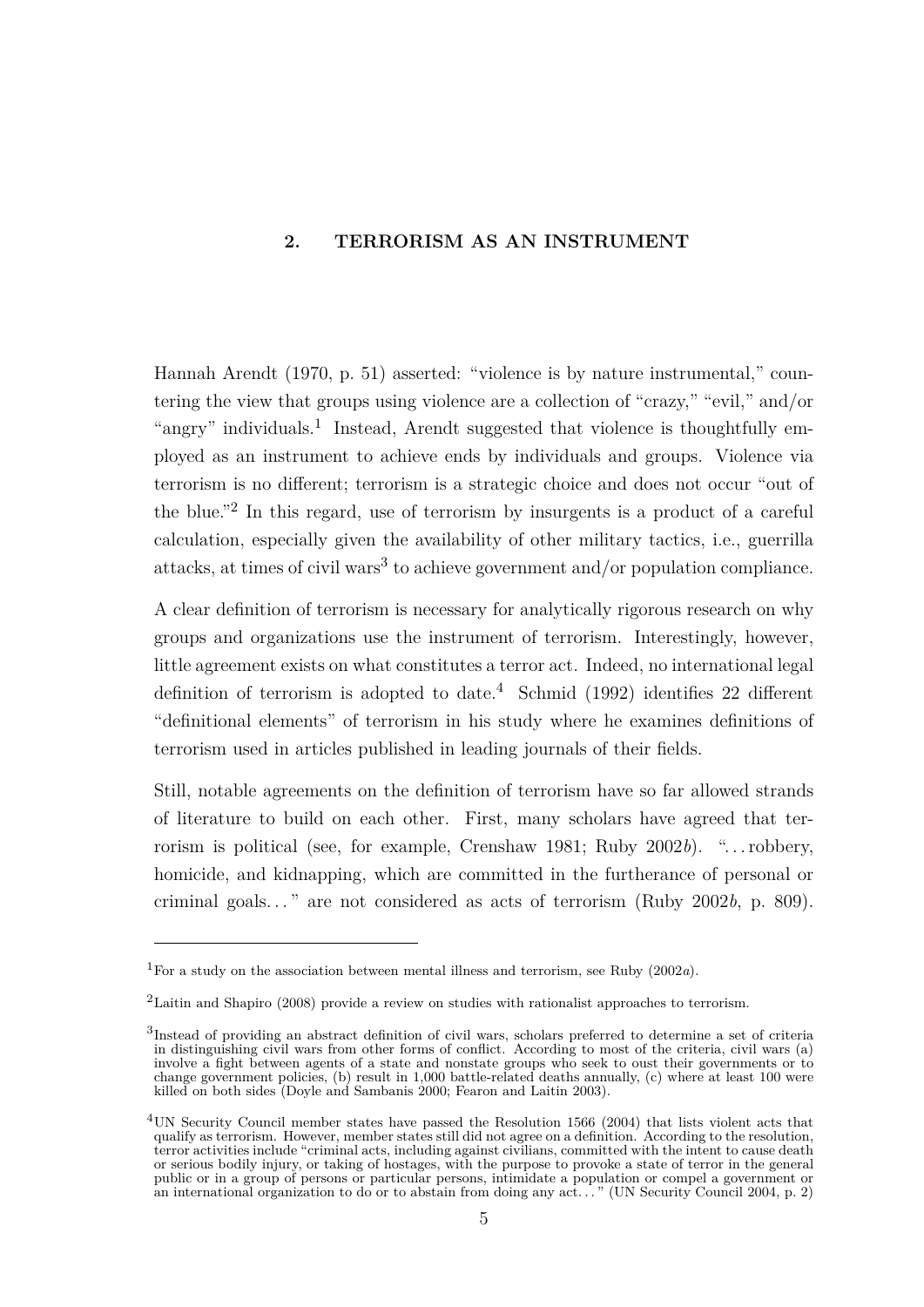Second, an overwhelming majority of scholars have reached a consensus that the most important defining characteristic of terrorism is target choice, i.e., civilians and nonmilitary targets (see, for example, [Ganor](#page-61-6) [2002\)](#page-61-6). Third, groups employing terror attacks aim to convey a political message to a large audience rather than to inflict pain on immediate targets (see, for example, [Crenshaw](#page-59-2) [1981;](#page-59-2) [Hoffman](#page-62-1) [2006;](#page-62-1) [Weinberg, Pedahzur, and Hirsch-Hoefler](#page-66-3) [2004\)](#page-66-3). In Hoffman's words [\(2006,](#page-62-1) p. 40-41), terrorism "is specifically designed to have far-reaching psychological effects beyond the immediate victim(s) or object of the terrorist attack. It is meant to instill fear within, and thereby intimidate, a wider 'target audience'..." For the purposes of this study, I will employ the following definition provided by Lake [\(2002,](#page-63-8) p. 17): "terrorism is the irregular use of violence by nonstate groups against nonmilitary targets and personnel for political ends."<sup>5</sup>

### **2.1 Terrorism in Civil Wars**

<span id="page-15-0"></span>Insurgent groups largely rely on guerrilla attacks during civil wars and use terrorism as a "complementary" military strategy [\(Fortna](#page-61-0) [2015;](#page-61-0) [Ganor](#page-61-6) [2002;](#page-61-6) [Merari](#page-63-6) [1993;](#page-63-6) [Thomas](#page-65-0) [2014\)](#page-65-0). Even though guerrilla and terror attacks converge in terms of their motivation, i.e., achieving political ends, they *differ* in terms of their targeting choice. The main target of guerrilla attacks is military targets, whereas, terror attacks are directed at civilians and noncombatants [\(Abrahms](#page-58-0) [2006;](#page-58-0) [Ganor](#page-61-6) [2002;](#page-61-6) [Jongman](#page-62-2) [2017;](#page-62-2) [Moghadam](#page-63-9) [2006;](#page-63-9) [Nolan](#page-64-3) [2002\)](#page-64-3). Following this logic, guerrilla warfare is defined as "a violent struggle using (or threatening to use) violence against military targets, security forces, and the political leadership, in order to attain political aims" [\(Ganor](#page-61-6) [2002,](#page-61-6) p. 296).

Researchers have looked at the potential reasons why insurgent groups might supplement their conventional civil war military tactics with terrorism. Zartman [\(2008,](#page-66-4) p. 7) argues that civil wars are characterized by power asymmetry between a government (strong party) and at least one insurgent group (weak party).<sup>6</sup> Because of this power asymmetry, attacking only on military targets is inadequate for insurgent groups to coerce governments effectively, which necessitates seeking additional

 ${}^{5}$ For a discussion on state terrorism and state sponsoring terrorism, see Ganor [\(2002\)](#page-61-6).

 ${}^{6}$ Zartman [\(2008\)](#page-66-4) argues that insurgent groups are always disadvantaged compared to their respective governments since even in the cases of power parity, insurgent groups suffer from legitimacy problems.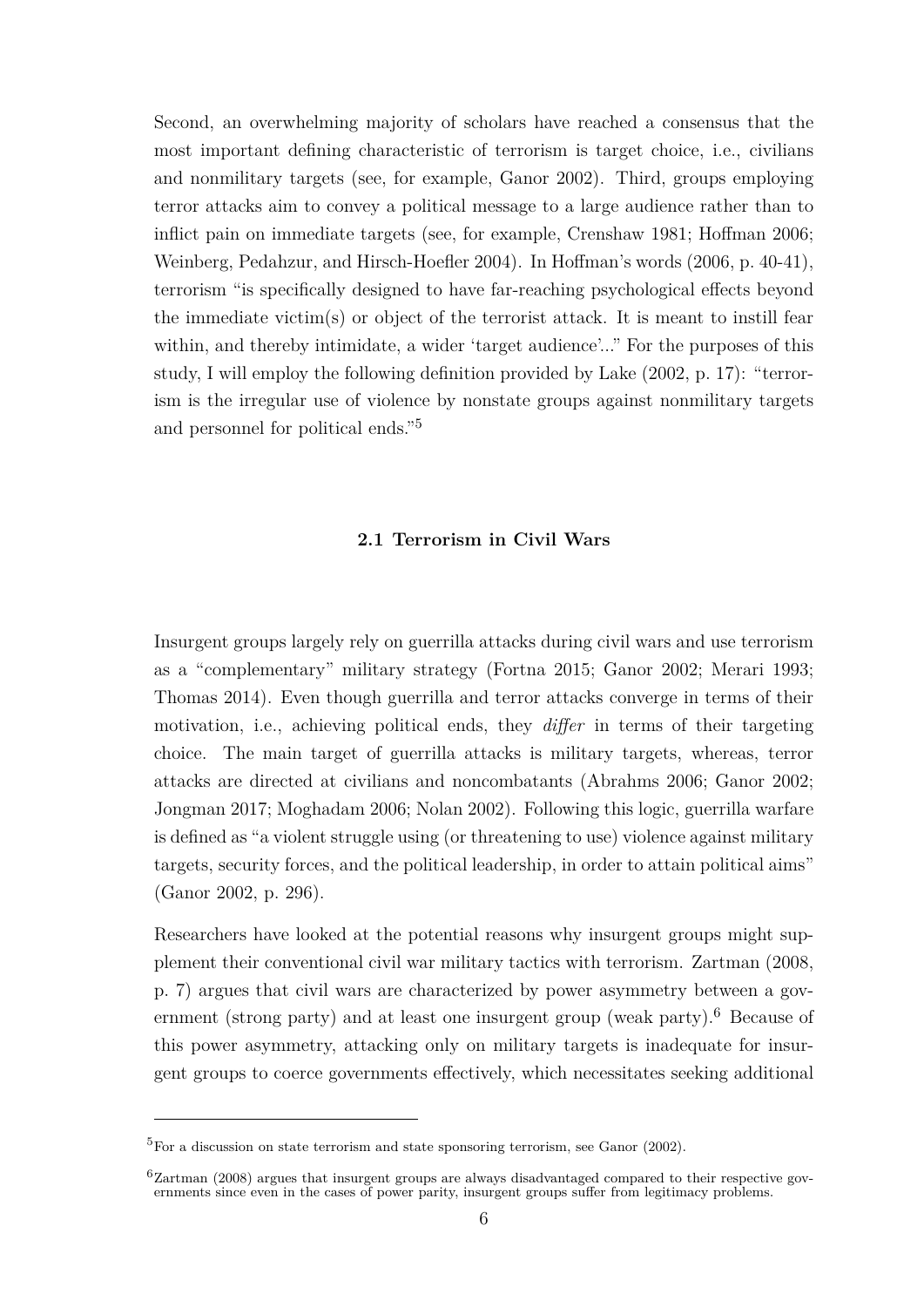tactics like terror attacks to increase the costs of fighting for their respective governments (see, for example, [Findley and Young](#page-61-5) [2012;](#page-61-5) [Hultman](#page-62-3) [2009;](#page-62-3) [Polo and Gleditsch](#page-64-4) [2016;](#page-64-4) [Stanton](#page-65-2) [2013;](#page-65-2) [Wood](#page-66-5) [2010\)](#page-66-5). To put it in clichéd terms, terrorism is considered to be the "weapon of the weak."<sup>7</sup> In support of this argument, researchers have found that the likelihood of terrorism increases if insurgent groups lose a sufficient number of battles during civil wars [\(Eck and Hultman](#page-60-5) [2007;](#page-60-5) [Wood](#page-66-5) [2010\)](#page-66-5).

Even though civil wars are forms of asymmetric conflict, government victory against insurgents is not automatic, since "a weak actor's strategy can make a strong actor's power irrelevant" [\(2001,](#page-58-4) p. 93-94). Arreguin-Toft [\(2001,](#page-58-4) p. 105) suggests that strategies that help weak actors to win against strong adversaries are indirect military strategies that aim to decrease adversaries' willingness to fight by attacking noncombatants and private property, as opposed to direct military strategies that aim to destruct the military capabilities of adversaries. As such, terrorism appears to be an indirect military strategy employed to undermine governments' power and capabilities by asymmetrically imposing costs on governments during civil wars [\(Hultman](#page-62-3) [2009;](#page-62-3) [Thomas](#page-65-0) [2014;](#page-65-0) [Wood and Kathman](#page-66-0) [2014\)](#page-66-0). Echoing Slantchev [\(2003\)](#page-65-8), terrorism gives insurgents an asymmetric "power to hurt" governments, which might lead to governmental compliance [\(Hultman](#page-62-3) [2009;](#page-62-3) [Thomas](#page-65-0) [2014;](#page-65-0) [Wood and Kathman](#page-66-0) [2014\)](#page-66-0). By exponentiating the costs of conflict for governments via terrorism, groups seek to signal governments that ending the conflict is a better option than continuing to fight.

What are the costs governments incur when faced with a terror attack? First, governments suffer from legitimacy loss in the eyes of citizens at times of terror attacks because (i) terror attacks are considered as a sign of poor protection offered by governments [\(Hultman](#page-62-3) [2009;](#page-62-3) [Kydd and Walter](#page-63-4) [2006\)](#page-63-4), (ii) citizens become discontented towards their governments at times of repressive counterterrorism measures [\(Bueno de Mesquita and Dickson](#page-59-3) [2007;](#page-59-3) [Kalyvas](#page-62-0) [2004;](#page-62-0) [Kydd and Walter](#page-63-4) [2006\)](#page-63-4), and (iii) terror attacks might spoil peace processes between governments and discontented domestic groups [\(Findley and Young](#page-61-5) [2012;](#page-61-5) [Kalyvas](#page-62-4) [2006;](#page-62-4) [Kydd and Walter](#page-63-4) [2006\)](#page-63-4). Second, governments also suffer from direct material costs as a result of terrorism, as terror attacks might (i) displace populations and (ii) decrease economic activity [\(Wood and Kathman](#page-66-0) [2014\)](#page-66-0).

Several scholars suggest that terror attacks might help insurgents to decrease the legitimacy of a government by showing that the government is not able to protect its citizens [\(Hultman](#page-62-3) [2009;](#page-62-3) [Kydd and Walter](#page-63-4) [2006\)](#page-63-4). In this regard, Hultman [\(2009,](#page-62-3)

<sup>7</sup>For competing arguments, see Walsh and Piazza [\(2010\)](#page-65-9), Young and Dugan [\(2011\)](#page-66-1), Fortna [\(2015\)](#page-61-0) and Findley and Young [\(2015\)](#page-61-7).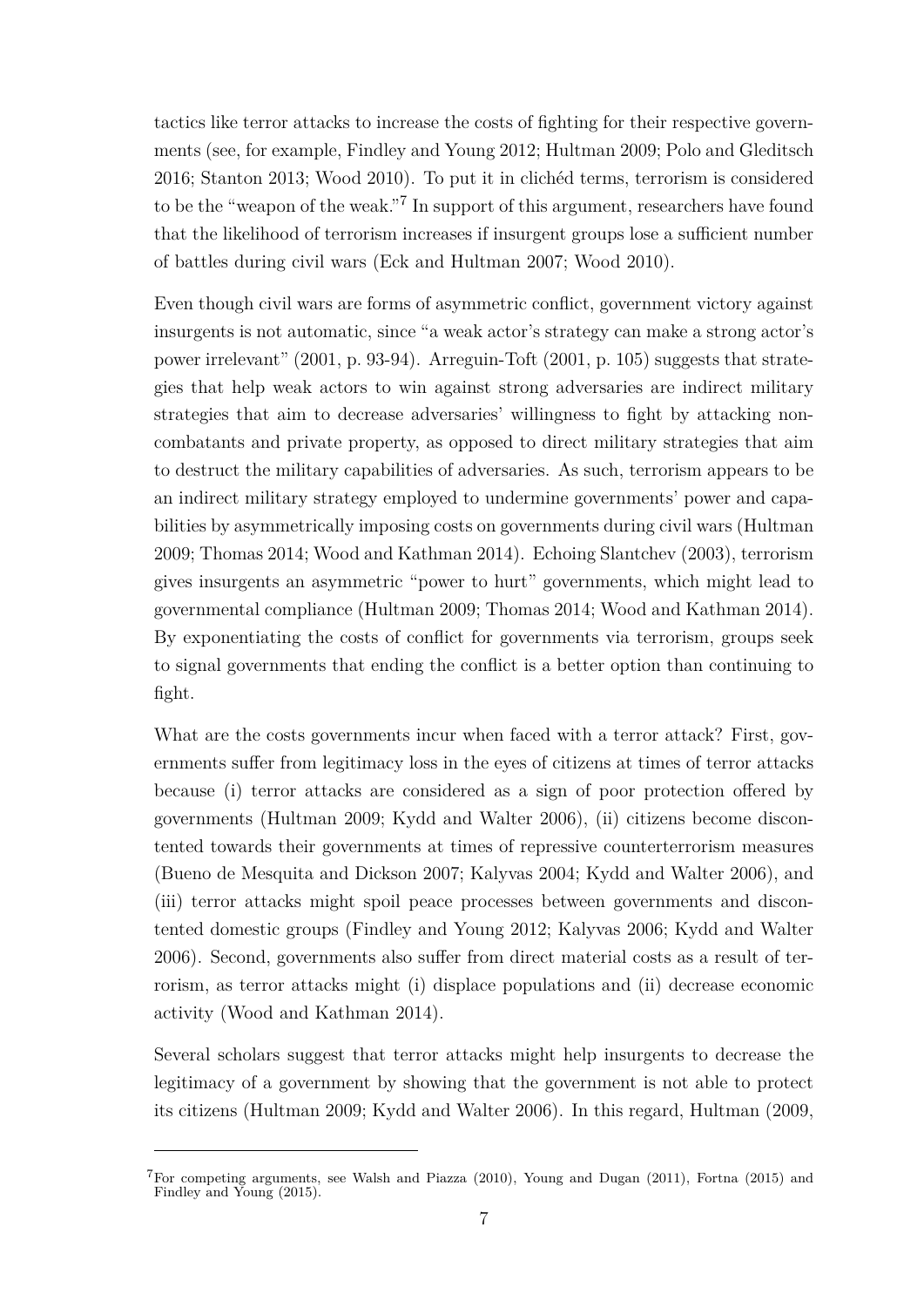p. 823) argues "by destroying the government's ability to maintain control, and by providing that the state is unable to provide security, an insurgent group can force the government to back down and offer them concessions." Similarly, researchers argue that groups might employ terrorism with the aim of provoking governments to implement repressive, violent, and indiscriminate policies which in turn mitigates public support for governments [\(Bueno de Mesquita and Dickson](#page-59-3) [2007;](#page-59-3) [Kalyvas](#page-62-0) [2004;](#page-62-0) [Kydd and Walter](#page-63-4) [2006\)](#page-63-4). When selective targeting is too costly, governments are more likely to opt for indiscriminate counterterrorism measures during civil wars [\(Kalyvas](#page-62-0) [2004\)](#page-62-0), which directly and indirectly increase insurgents' power to hurt governments. Bennett [\(2008\)](#page-58-5) suggests that excessive coercive measures against insurgent groups might help insurgents to gain "the hearts and minds" of their population by mounting anger towards governments which leads to increased levels of support to such groups in the form of material benefits. Governments also suffer from various other costs as a result of terrorism during civil wars such as internal displacement of civilians, decrease in economic activity, and alike [\(Wood and Kath](#page-66-0)[man](#page-66-0) [2014,](#page-66-0) p. 691). Terror attacks might also help groups to spoil peace processes and recruit more members that levy costs on governments [\(Findley and Young](#page-61-5) [2012;](#page-61-5) [Kalyvas](#page-62-4) [2006;](#page-62-4) [Kydd and Walter](#page-63-4) [2006\)](#page-63-4).

While existing research suggests that governments incur a myriad of costs as a result of terror attacks, the research on the "success" of this strategy during civil wars in bringing the desired outcomes for insurgents remains limited. Do governments show compliance to insurgent groups when faced with a terror attack? Are groups using terrorism during civil wars more advantageous than groups that do not? In this respect, the following pages will provide a discussion on the current state of the literature examining the success and/or effectiveness of terrorism during civil wars.

### <span id="page-17-0"></span>**2.2 Effectiveness of Terrorism in Civil Wars**

What is "success" for groups using terrorism during civil wars? Kalyvas [\(2004,](#page-62-0) p. 99) argues that terrorism is carried out during civil wars to "achieve compliance."<sup>8</sup> Governmental compliance is a process where a "government adjusts its behavior to accord with the coercing party's given preferences" [\(Abrahms](#page-58-1) [2012,](#page-58-1) p. 371). Existing

 ${}^{8}$ Terror attacks are mainly aimed at achieving governmental compliance. However, several researchers also point out that population compliance might be another goal that groups seek to achieve through terrorism (see, for example, [Kalyvas](#page-62-0) [2004;](#page-62-0) [Kydd and Walter](#page-63-4) [2006\)](#page-63-4).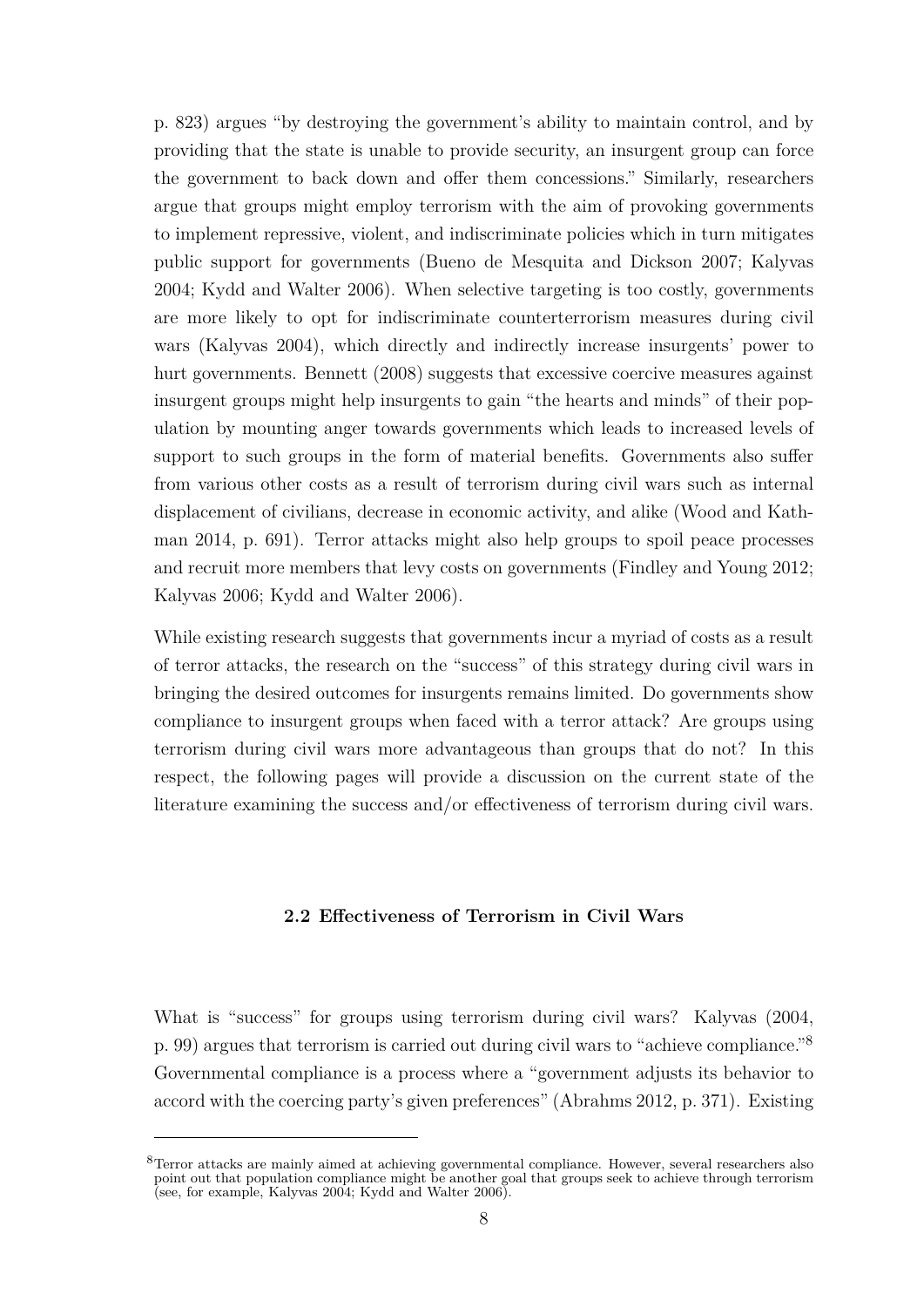studies suggest that government compliance might be observed in various degrees, forms, and at various stages of a civil war, as researchers conceptualize terrorism's success in civil wars as *sitting at the negotiation table*, *obtaining concessions*, and achieving *favorable civil war outcomes* for insurgents.<sup>9</sup>

Thomas [\(2014,](#page-65-0) p. 806) suggests that negotiations can be a useful tool to examine the effectiveness of terrorism during civil wars, as governmental concessions and an eventual peaceful settlement are achieved through a series of formal talks. In this respect, she shows that sixty-four percent of governmental concessions were gained in the months insurgents and governments negotiated in civil wars in Africa between 1989 and 2009 [\(Thomas](#page-65-0) [2014,](#page-65-0) p. 806). Furthermore, sitting at the negotiation table with governments per se is a success for insurgent groups, given many governments' policy of "no negotiations with terrorists" to deny legitimacy to groups using terrorism [\(Bapat](#page-58-6) [2005;](#page-58-6) [Crenshaw](#page-59-2) [1981;](#page-59-2) [Fortna](#page-61-0) [2015;](#page-61-0) [Thomas](#page-65-0) [2014\)](#page-65-0) as well as to discourage the further usage of the tactic [\(Betts](#page-58-7) [2002;](#page-58-7) [Bremer III](#page-59-4) [1992;](#page-59-4) [Carr](#page-59-5) [1996\)](#page-59-5).

At times when hostage-taking terrorism was very common, American President Ronald Reagan asserted "America will never make concessions to terrorists."<sup>10</sup> In this sense, governmental concessions are largely considered as a success for organizations employing terror attacks. However, using concessions as a measure of success is not straightforward in the literature, since governmental concessions exhibit a considerable variation in terms of their volume and importance. Researchers have stressed the importance of capturing the volume and the importance of concessions granted to groups using terrorism and operationalized concessions as categorical (see, for example, [Abrahms](#page-58-1) [2012\)](#page-58-1) or count variables (see, for example, [Thomas](#page-65-0) [2014\)](#page-65-0) to capture the importance and volume of concessions. Governments might also respond to terror activities by addressing demands fully, partially, or not at all [\(Abrahms](#page-58-1) [2012,](#page-58-1) p. 371). Similarly, concessions might address substantial political demands, military demands, as well as some other non-political demands such as delivery of food, medicine, and supplies [\(Thomas](#page-65-0) [2014,](#page-65-0) p. 371).

Researchers have also looked at civil war outcomes as a measure of success for insurgents using terrorism, in addition to negotiations and concessions, forms of governmental compliance that take place during civil wars [\(Fortna](#page-61-0) [2015;](#page-61-0) [Wood and](#page-66-0)

 $9A$ brahms (2007) argues that the effectiveness of terrorism might be examined under two domains which [are "combat effectiveness" and "strategic effectiveness." The former refers to the ability of groups to inflict](#page-66-0) [material and human costs on governments via terrorism, and the latter refers to their ability to achieve](#page-66-0) their political aims [\(Abrahms](#page-58-8) [2007\). In this study, I examine the "strategic effectiveness" of terrorism.](#page-66-0)

<sup>10</sup>[The New York Times, June 19, 1985. "President Bars 'Concessions'; Orders Antihi](#page-66-0)[jacking Steps; 3 More TWA Hostages Freed."](#page-66-0) [https://www.nytimes.com/1985/06/19/world/](https://www.nytimes.com/1985/06/19/world/president-bars-concessions-orders-antihijacking-steps-3-more-twa-hostages-freed.html) [president-bars-concessions-orders-antihijacking-steps-3-more-twa-hostages-freed.html](#page-66-0) Consulted on [July 1, 2019.](#page-66-0)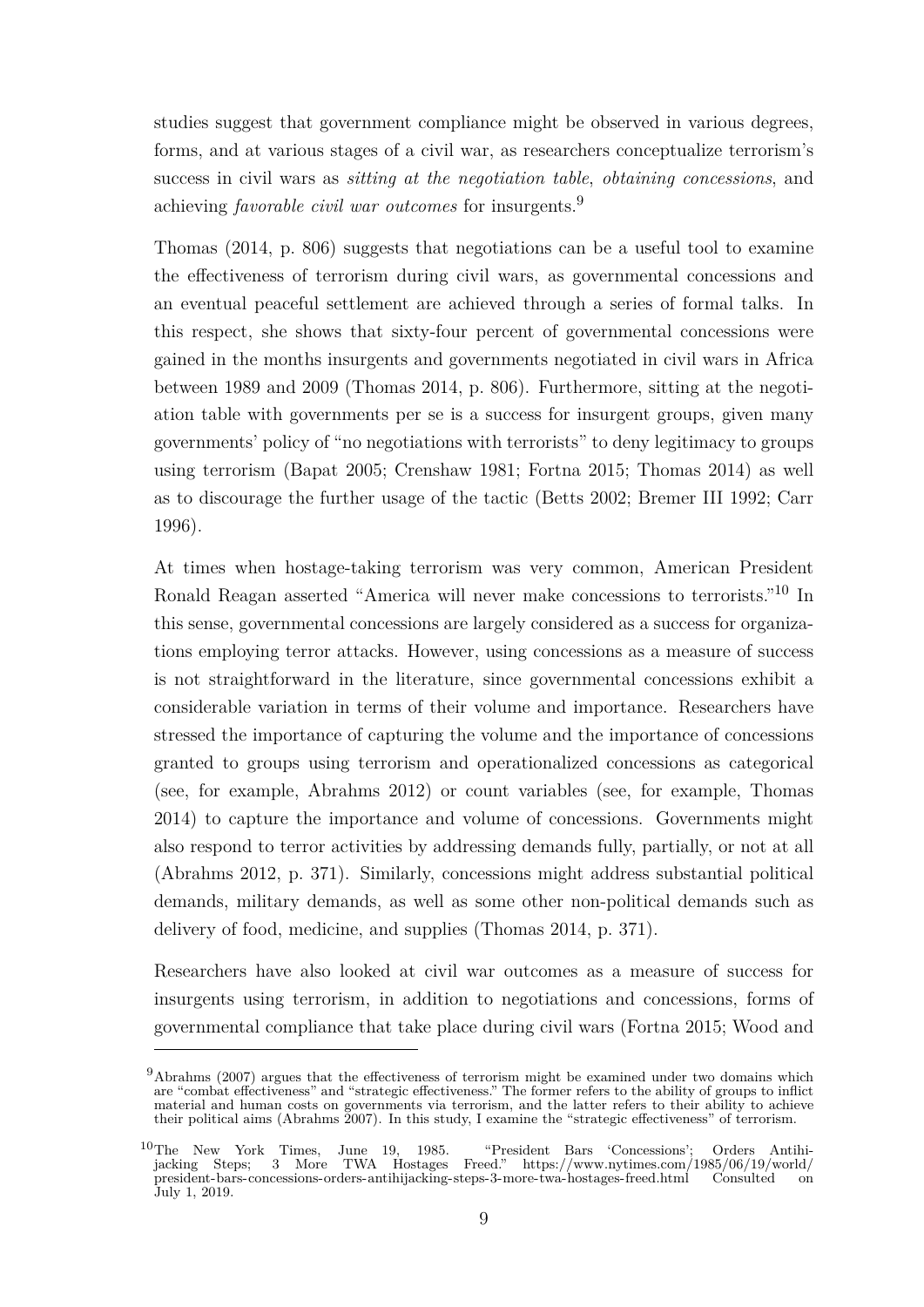[Kathman](#page-66-0) [2014\)](#page-66-0). As such, Wood and Kathman [\(2014\)](#page-66-0) examine the probability of civil wars ending in negotiated settlements as a result of civilian killing by insurgents. Similarly, Fortna [\(2015\)](#page-61-0) uses a categorical measure of civil war outcomes and argues that the most favorable outcome during civil wars for insurgents is insurgent victory and the worst outcome is government victory. Contrary to Wood and Kathman [\(2014\)](#page-66-0), she argues that negotiated settlements are the second-best outcome for insurgents during civil wars, because negotiations necessitate concessions from both sides [\(Fortna](#page-61-0) [2015,](#page-61-0) p. 523).

Studies examining the effectiveness of transnational terrorism are abundant, however, only a handful of studies looked at the success of domestic terrorism, and in particular, terrorism during civil wars [\(Fortna](#page-61-0) [2015;](#page-61-0) [Thomas](#page-65-0) [2014;](#page-65-0) [Wood and Kath](#page-66-0)[man](#page-66-0) [2014\)](#page-66-0). In addition to the theoretical importance and the policy relevance of the subject matter, studying terrorism in the context of civil wars also helps us to make a comparison between the groups that employ terrorism and the groups that do not in terms of the effectiveness of their tactical choice [\(Fortna](#page-61-0) [2015,](#page-61-0) p. 521). Such a comparison allows researchers to make a stronger causal argument, unlike existing studies (e.g. [Pape](#page-64-1) [2003\)](#page-64-1) that only examine the success of groups that exclusively employ terror attacks [\(Fortna](#page-61-0) [2015,](#page-61-0) p. 521). Hence, studying the effectiveness of terrorism with a sample of cases from civil wars allows researchers to introduce the necessary variation to examine whether terrorism "works" or "does not work" -or rather, when it "works."

Using a sample consisting of the civil wars in Africa between 1989 and 2009, Thomas [\(2014\)](#page-65-0) finds that insurgent groups using terrorism, on average, are more likely to negotiate with their respective governments and to be granted concessions than groups that do not. Wood and Kathman [\(2014\)](#page-66-0) find an inverted U-shaped relationship between civilian killing and the likelihood of negotiated settlements where moderate levels of civilian killing are positively associated with negotiated settlements, and very high and very low levels of civilian killing impede termination of civil wars in diplomatic and peaceful means. In contrast to these studies, Fortna [\(2015\)](#page-61-0) finds that groups using terrorism are no more likely to achieve their maximalist goals; they only achieve some tactical goals that help them to survive longer than others that do not use terrorism.

The state of existing literature on the effectiveness of terrorism during civil wars call for a greater attention from scholars, as the empirical findings are somehow inconsistent. Some empirical issues should be addressed to understand the contradictions among empirical findings. First, the inconsistencies in empirical findings might be attributable to the use of different conceptualizations and operationalizations of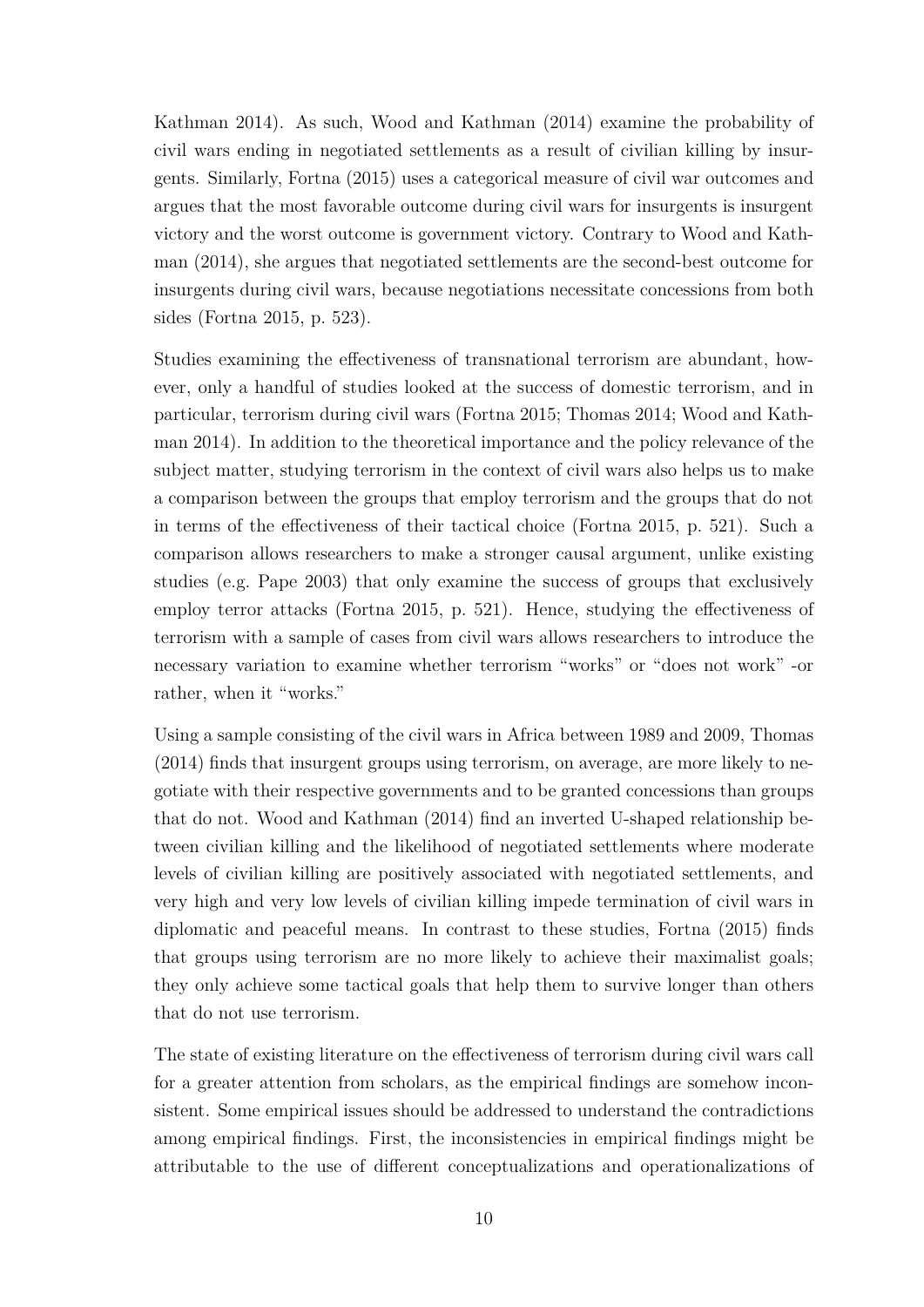success for groups using terrorism. While Thomas [\(2014\)](#page-65-0) considers the incidence of negotiations and concessions as a success for armed groups, Wood and Kathman [\(2014\)](#page-66-0) and Fortna [\(2015\)](#page-61-0) examine whether civil wars ended with a favorable outcome for armed groups using terrorism. In this sense, while a group of studies focuses on what insurgents gain during conflict [\(Thomas](#page-65-0) [2014\)](#page-65-0), another group focuses on whether the conflict is terminated in a way insurgents desire [\(Fortna](#page-61-0) [2015;](#page-61-0) [Wood and Kathman](#page-66-0) [2014\)](#page-66-0).

Similarly, these studies employ different measures of terrorism which might be another explanation for these contradictory empirical findings. Young [\(2019,](#page-66-6) p. 10) shows that using different measures of terrorism (e.g. number of terror attacks versus number of fatalities) might change empirical results.<sup>11</sup> While Thomas  $(2014)$  uses the total number of successful terror attacks in a given month, Wood and Kathman [\(2014\)](#page-66-0) use the total number of intentional civilian deaths caused by an insurgent group in a given month. Fortna [\(2015\)](#page-61-0), in contrast, uses a dichotomous measure of terrorism that denotes 1 for insurgents that employ indiscriminate high casualty terrorism.

Whether in the form of concessions or negotiations, terrorism is considered successful when governments change their behavior. As long as governments do not change their behavior in response to terror attacks, terrorism would remain an ineffective tactic during civil wars. Knowing this, groups launch terror attacks against the governments that, they think, would be responsive to terror attacks in ways that are favorable to them [\(Conrad, Conrad, and Young](#page-59-1) [2014;](#page-59-1) [Gaibulloev, Piazza, and](#page-61-8) [Sandler](#page-61-8) [2017;](#page-61-8) [Piazza](#page-64-5) [2007;](#page-64-5) [Stanton](#page-65-2) [2013;](#page-65-2) [Young and Dugan](#page-66-1) [2011\)](#page-66-1). The next chapter will provide a discussion on the research examining the variation in the occurrence of terrorism across different regime types.

<sup>11</sup>Young [\(2019\)](#page-66-6) replicates Chenoweth (2010) and finds that empirical results lose their statistical significance when number of fatalities caused by terror attacks is used instead of using number of attacks as Chenoweth (2010) did. As a result, Young [\(2019,](#page-66-6) p. 10) suggests that scholars of terrorism should use different measurements for terror attacks in order to check the robustness of their empirical results and build more nuanced theoretical expectations.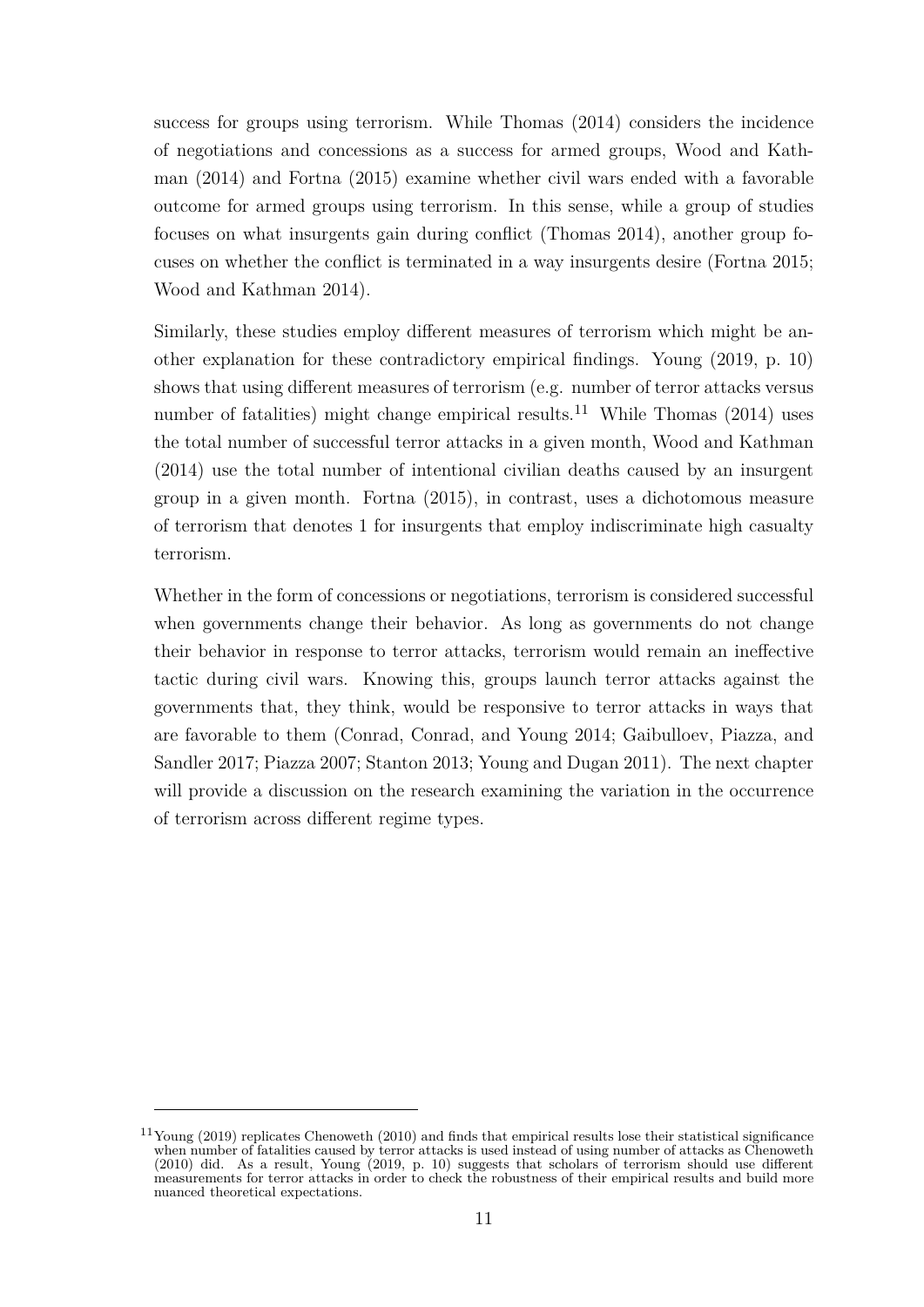## <span id="page-21-0"></span>**3. TERRORISM AND DOMESTIC INSTITUTIONS**

In a 2012 speech to Chatham House, David S. Cohen, the U.S. Under Secretary for Terrorism and Financial Intelligence, revealed: ". . . we know that hostage takers looking for ransoms distinguish between those governments that pay ransoms and those that do not and make a point of not taking hostages from those countries that do not pay."<sup>1</sup> Extant research is in line with Cohen's expectations; groups using terrorism tend to attack governments selectively. A large body of research on this topic highlighted the effects of regime type, and in particular the level of democracy, in encouraging and/or discouraging terror attacks [\(Eubank and Weinberg](#page-60-1) [1994;](#page-60-1) [Eyerman](#page-60-2) [1998;](#page-60-2) [Gaibulloev, Piazza, and Sandler](#page-61-8) [2017;](#page-61-8) [Schmid](#page-65-1) [1992;](#page-65-1) [Stanton](#page-65-2) [2013;](#page-65-2) [Young and Dugan](#page-66-1) [2011\)](#page-66-1).<sup>2</sup>

Scholars have traditionally relied on two distant but related mechanisms to explain the link between democracy and terrorism. The first mechanism concentrates upon the strategic benefits of targeting democracies with terror attacks where mostly a positive relationship is found between democracy and terrorism [\(Berry](#page-58-9) [1987;](#page-58-9) [Eubank](#page-60-1) [and Weinberg](#page-60-1) [1994;](#page-60-1) [Kydd and Walter](#page-63-4) [2006;](#page-63-4) [Li](#page-63-3) [2005;](#page-63-3) [Pape](#page-64-1) [2003;](#page-64-1) [Schmid](#page-65-1) [1992\)](#page-65-1). The second mechanism, in contrast, implies a negative relationship between the level of democracy and terrorism by highlighting the political access offered in democracies that enable aggrieved groups to channel their dissent [\(Eyerman](#page-60-2) [1998;](#page-60-2) [Li](#page-63-3) [2005;](#page-63-3) [Young](#page-66-1) [and Dugan](#page-66-1) [2011\)](#page-66-1).

These studies employed a variety of measures of democracy. While some studies employed the unidimensional Polity 2 score [\(Marshall, Gurr, and Jaggers](#page-63-10) [2018\)](#page-63-10) to capture the effects of democracy (e.g. [Gaibulloev, Piazza, and Sandler](#page-61-8) [2017\)](#page-61-8), some others used a dichotomous variable that distinguishes democracies and autocracies (e.g. [Eubank and Weinberg](#page-60-1) [1994;](#page-60-1) [Eyerman](#page-60-2) [1998\)](#page-60-2). Furthermore, several scholars also employed various other measures that capture the nuances in differing demo-

<sup>&</sup>lt;sup>1</sup>U.S. Department of the Treasury, May 10, 2012. "Remarks of Under Secretary David Cohen at Chatham House on "Kidnapping for Ransom: The Growing Terrorist Financing Challenge"" [https://www.treasury.](https://www.treasury.gov/press-center/press-releases/pages/tg1726.aspx) [gov/press-center/press-releases/pages/tg1726.aspx](https://www.treasury.gov/press-center/press-releases/pages/tg1726.aspx) Consulted on July 5, 2019.

<sup>&</sup>lt;sup>2</sup>In terms of transnational terror attacks, Savun and Phillips (2009) suggest that foreign policy choices are better predictors of terror attacks than regime types.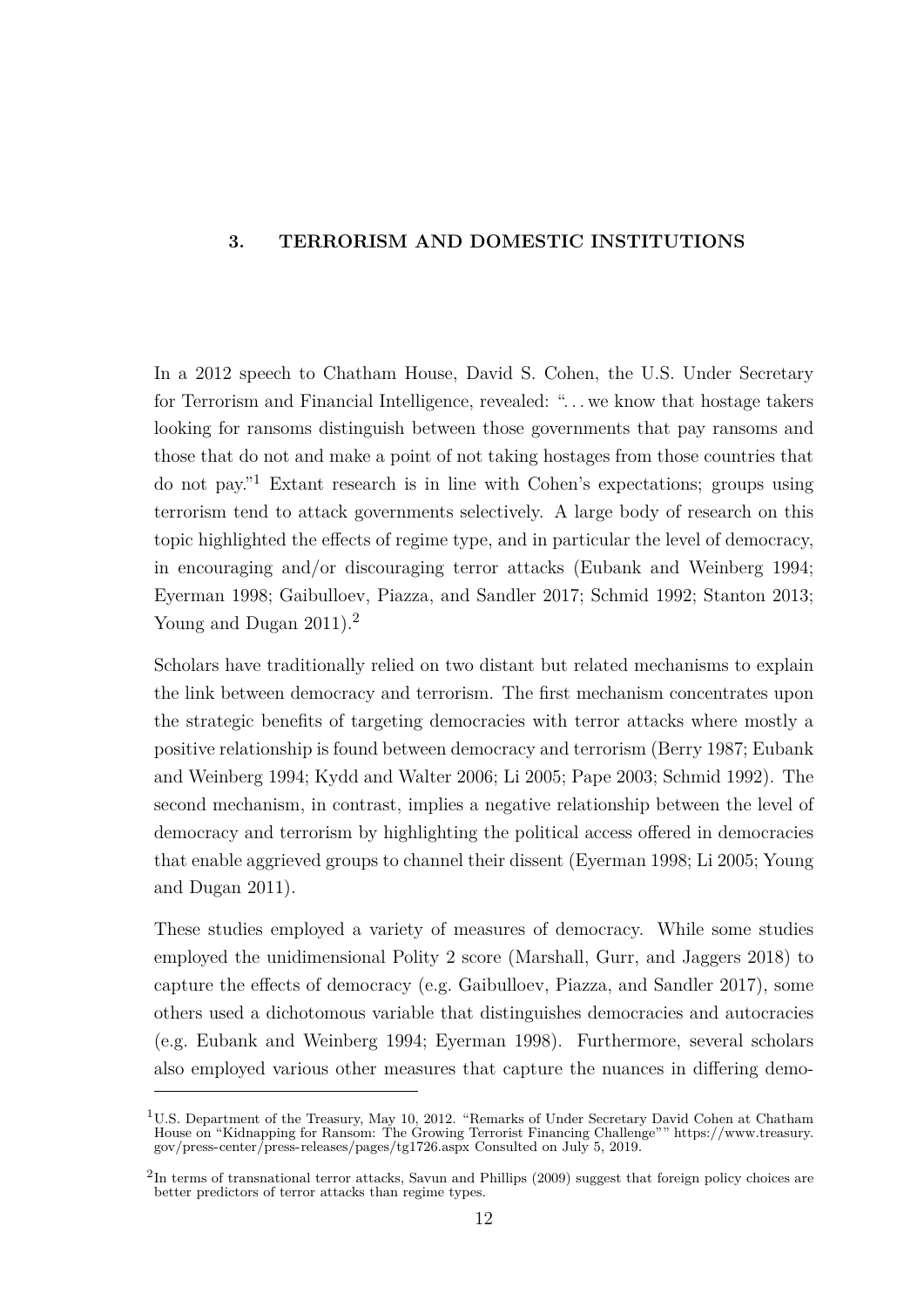cratic environments, by using a veto players approach [\(Young and Dugan](#page-66-1) [2011\)](#page-66-1), and by examining the effects of executive constraints and democratic participation [\(Li](#page-63-3) [2005\)](#page-63-3).

*The strategic mechanism* argues that targeting democracies via terror attacks is strategically beneficial as media and press freedom in democracies allow groups to garner sufficient publicity to advertise their attacks, and thus influence a large portion of the populace (see, for example, [Eubank and Weinberg](#page-60-1) [1994\)](#page-60-1). Furthermore, terrorism is believed to be more accessible and less costly in democracies compared to autocracies as democratic environments provide groups with the opportunity to mobilize and organize dissent [\(Schmid](#page-65-1) [1992\)](#page-65-1). Another line of thinking that builds upon the strategic benefits of targeting democracies via terror attacks suggests that democracies are more prone to make concessions to terrorism as such regimes are sensitive to civilian losses [\(Berry](#page-58-9) [1987;](#page-58-9) [Kydd and Walter](#page-63-4) [2006;](#page-63-4) [Pape](#page-64-1) [2003;](#page-64-1) [Stanton](#page-65-2) [2013\)](#page-65-2).

*The political access mechanism* presents a negative relationship between the level of democracy and the incidence of terrorism. Several scholars have argued that democracies provide formal institutions through which aggrieved groups can channel their dissent which eliminates the need to pursue violent strategies to achieve their aims [\(Eyerman](#page-60-2) [1998\)](#page-60-2). However, researchers have shown that democracies might not always provide a conducive atmosphere for political change due to the institutions inherent to democracies. In this respect, Li [\(2005\)](#page-63-3) finds empirical evidence lending support to both mechanisms linking democracy to terror attacks where while executive constraints increase prospects of being targeted by a terror attack, democratic participation decreases terrorism. In a similar study, Young and Dugan [\(2011\)](#page-66-1) argue that democracies with multiple veto players are likely to experience terror attacks than others since such political environments are prone to deadlocks that make it hard to change policies. Consequently, groups resort to terrorism to change the preferences of the veto players and force political change [\(Young and Dugan](#page-66-1) [2011\)](#page-66-1).

By using a unified model which captures both mechanisms, Gaibulloev, Piazza, and Sandler [\(2017\)](#page-61-8) find a nonlinear relationship between the occurrence of terrorism and regime type. They maintain that full-fledged autocracies and democracies are less likely than anocracies to experience terrorism [\(Gaibulloev, Piazza, and Sandler](#page-61-8) [2017\)](#page-61-8). This is because, they argue, discontented groups do not have any room to launch their terror attacks in strict autocracies as such regimes use excessive repression against anti-government activity, whereas, such groups do not have incentives to engage in terrorism in well-established democracies as democracies provide political access and have the capacity to combat terrorism. However, anocracies are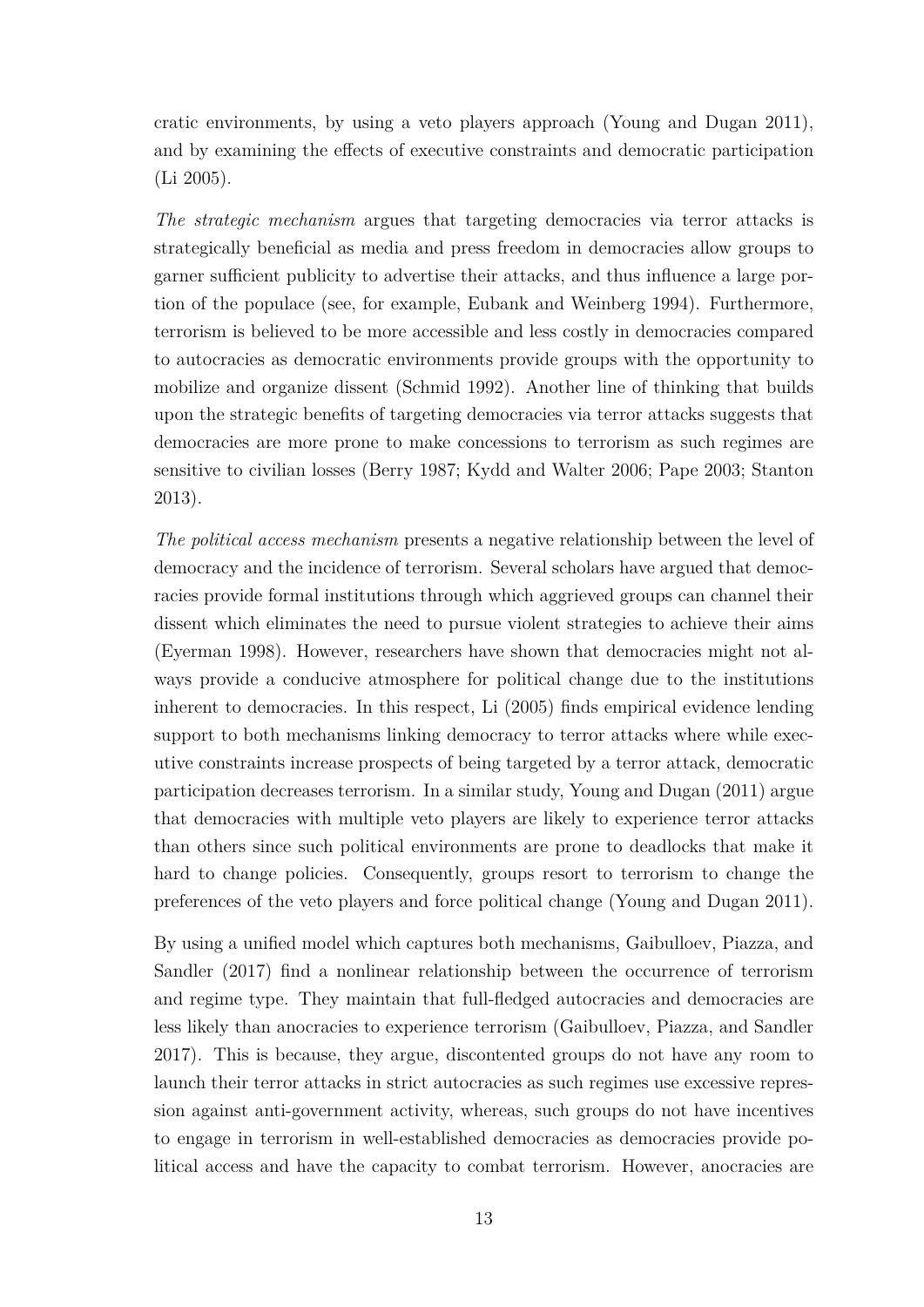the most unstable regimes and are very susceptible to terror attacks. [\(Gaibulloev,](#page-61-8) [Piazza, and Sandler](#page-61-8) [2017,](#page-61-8) p. 519).

Many of these studies have employed the Polity scale as a typical regime type indicator to contrast democracies with autocracies and neglected the variation within autocracies in experiencing terrorism. During the last two decades, many scholars in different fields of political science and international relations have started problematizing such a dichotomous approach in assessing the effect regime type has on political outcomes (see, for example, [Aksoy, Carter, and Wright](#page-58-10) [2012;](#page-58-10) [Conrad, Con](#page-59-1)[rad, and Young](#page-59-1) [2014;](#page-59-1) [Davenport](#page-60-6) [2007](#page-60-6)*a*; [Escribà-Folch and Wright](#page-60-7) [2010;](#page-60-7) [Gandhi and](#page-61-1) [Przeworski](#page-61-1) [2007;](#page-61-1) [Geddes](#page-61-2) [1999,](#page-61-2) [2003;](#page-61-3) [Kinne and Marinov](#page-62-5) [2010;](#page-62-5) [Peceny, Beer, and](#page-64-6) [Sanchez-Terry](#page-64-6) [2002;](#page-64-6) [Pickering and Kisangani](#page-64-7) [2010;](#page-64-7) [Slater](#page-65-4) [2003;](#page-65-4) [Weeks](#page-65-5) [2008,](#page-65-5) [2012;](#page-66-2) [Wilson and Piazza](#page-66-7) [2013\)](#page-66-7). Scholars have found that different autocracies demonstrate different abilities to credibly signal their resolve during international crises [\(Weeks](#page-65-5) [2008\)](#page-65-5), practiced different levels of repression [\(Davenport](#page-60-6) [2007](#page-60-6)*a*), had different rates of survival [\(Gandhi and Przeworski](#page-61-1) [2007\)](#page-61-1), had different levels of belligerency during international crises [\(Lai and Slater](#page-63-5) [2006;](#page-63-5) [Slater](#page-65-4) [2003;](#page-65-4) [Weeks](#page-66-2) [2012\)](#page-66-2) and experienced different levels of terror attacks [\(Aksoy, Carter, and Wright](#page-58-10) [2012;](#page-58-10) [Conrad, Conrad,](#page-59-1) [and Young](#page-59-1) [2014;](#page-59-1) [Wilson and Piazza](#page-66-7) [2013\)](#page-66-7).

Autocratic regimes might host institutions through which aggrieved groups can mobilize and launch terror attacks. In support to strategic accounts that link regime type to terrorism, Aksoy, Carter, and Wright [\(2012\)](#page-58-10) find that autocratic regimes with opposition parties that have no access to legislation are the regimes most prone to experience terrorism. Political parties in autocracies allow opponents to overcome obstacles to mobilization, and if opponents are not given any access to legislation, they resort to terrorism in pursuit of their political ends [\(Aksoy, Carter, and Wright](#page-58-10) [2012,](#page-58-10) p. 823).

Wilson and Piazza [\(2013\)](#page-66-7) present a theoretical account that combines strategic and political access mechanisms in explaining the occurrence of terrorism across autocratic regimes. They use autocratic regime categorization as a proxy for state capacity and argue that the variation in terror attacks across autocratic regimes is attributable to differences in the state capacity in coercing and co-opting dissent [\(Wilson and Piazza](#page-66-7) [2013\)](#page-66-7). Building on the literature on variants of autocratic regimes, the authors argue that single party regimes have the bureaucratic and institutional capacity to use a mixture of coercion and co-optation against dissidents which reduces the likelihood of experiencing terror attacks as groups neither have enough political grievances to resort to terrorism, nor the opportunity to execute it [\(Wilson and Piazza](#page-66-7) [2013\)](#page-66-7). In contrast, the absence of an institutional environment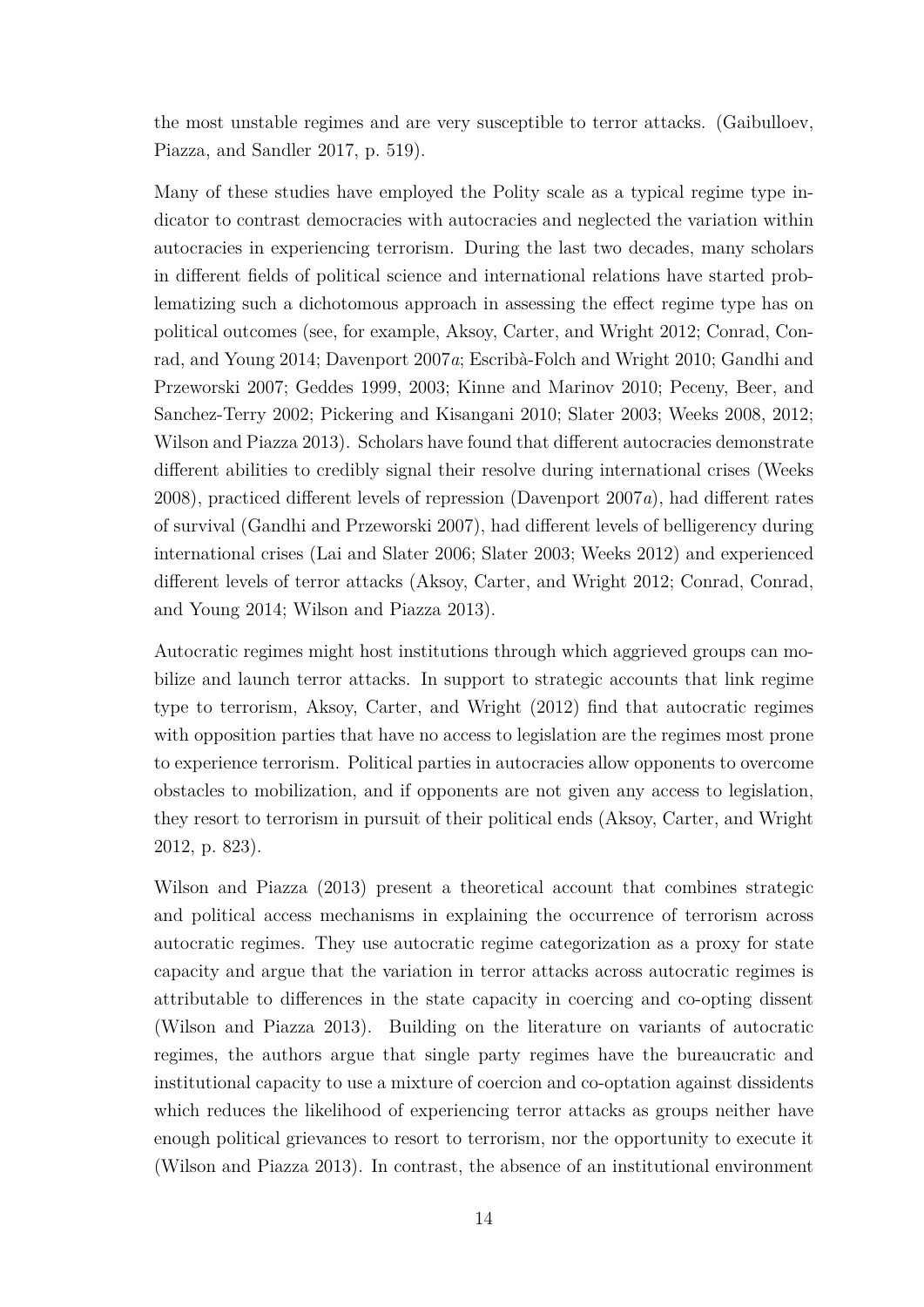in military and personalist regimes to voice political grievances explains why such regimes are more likely to experience terrorism [\(Wilson and Piazza](#page-66-7) [2013\)](#page-66-7).

Scholars also showed that targeting some autocratic regimes might be strategically beneficial as they are more prone to make political concessions at times of terror attacks. Building on the audience costs argument developed by Fearon [\(1994\)](#page-60-8) and extended by Weeks [\(2008\)](#page-65-5), Conrad, Conrad, and Young [\(2014\)](#page-59-1) argue that autocracies with audience costs, i.e., single party regimes, military regimes, and dynastic regimes, have the same likelihood of experiencing terrorism with democracies, the traditional targets of terror attacks, and personalist regimes rarely experience terrorism. They explain that discontented groups expect autocracies with leaders that are somehow accountable to domestic audiences to be sensitive to civilian losses like democracies and such groups aim to exploit this sensitivity by launching terror attacks [\(Conrad, Conrad, and Young](#page-59-1) [2014,](#page-59-1) p. 5). Moreover, single party and military regimes are responsive to large winning coalitions in which some elements might be sympathetic to the cause of groups using terror attacks, which makes such regimes good targets of terrorism through which groups can garner concessions [\(Conrad,](#page-59-1) [Conrad, and Young](#page-59-1) [2014\)](#page-59-1).

#### <span id="page-24-0"></span>**3.1 Regime Type and Governmental Responses to Terrorism**

The studies examining the relationship between regime type and the incidence of terrorism largely benefit from a theoretical account based on how varying institutional settings encourage and/or discourage terrorism [\(Aksoy, Carter, and Wright](#page-58-10) [2012;](#page-58-10) [Conrad, Conrad, and Young](#page-59-1) [2014;](#page-59-1) [Eubank and Weinberg](#page-60-1) [1994;](#page-60-1) [Eyerman](#page-60-2) [1998;](#page-60-2) [Kydd and Walter](#page-63-4) [2006;](#page-63-4) [Li](#page-63-3) [2005;](#page-63-3) [Pape](#page-64-1) [2003;](#page-64-1) [Schmid](#page-65-1) [1992;](#page-65-1) [Stanton](#page-65-2) [2013;](#page-65-2) [Wilson and](#page-66-7) [Piazza](#page-66-7) [2013;](#page-66-7) [Young and Dugan](#page-66-1) [2011\)](#page-66-1). However, researchers have not empirically addressed the extent to which regime type shapes government responses to terrorism. Even though groups target governments that they expect would capitulate when faced with terrorism [\(Conrad, Conrad, and Young](#page-59-1) [2014;](#page-59-1) [Kydd and Walter](#page-63-4) [2006;](#page-63-4) [Pape](#page-64-1) [2003;](#page-64-1) [Stanton](#page-65-2) [2013\)](#page-65-2), we observe, in reality, considerable variation in the way governments respond to terror attacks. While some governments grant negotiations and concessions to groups using terrorism, others do not. This unexplained variance forces us to bring a systematic explanation to the kinds of calculations governments carry out regarding their response to groups using terrorism. More specifically, what role regime type plays in determining such counterterrorism strategies pursued by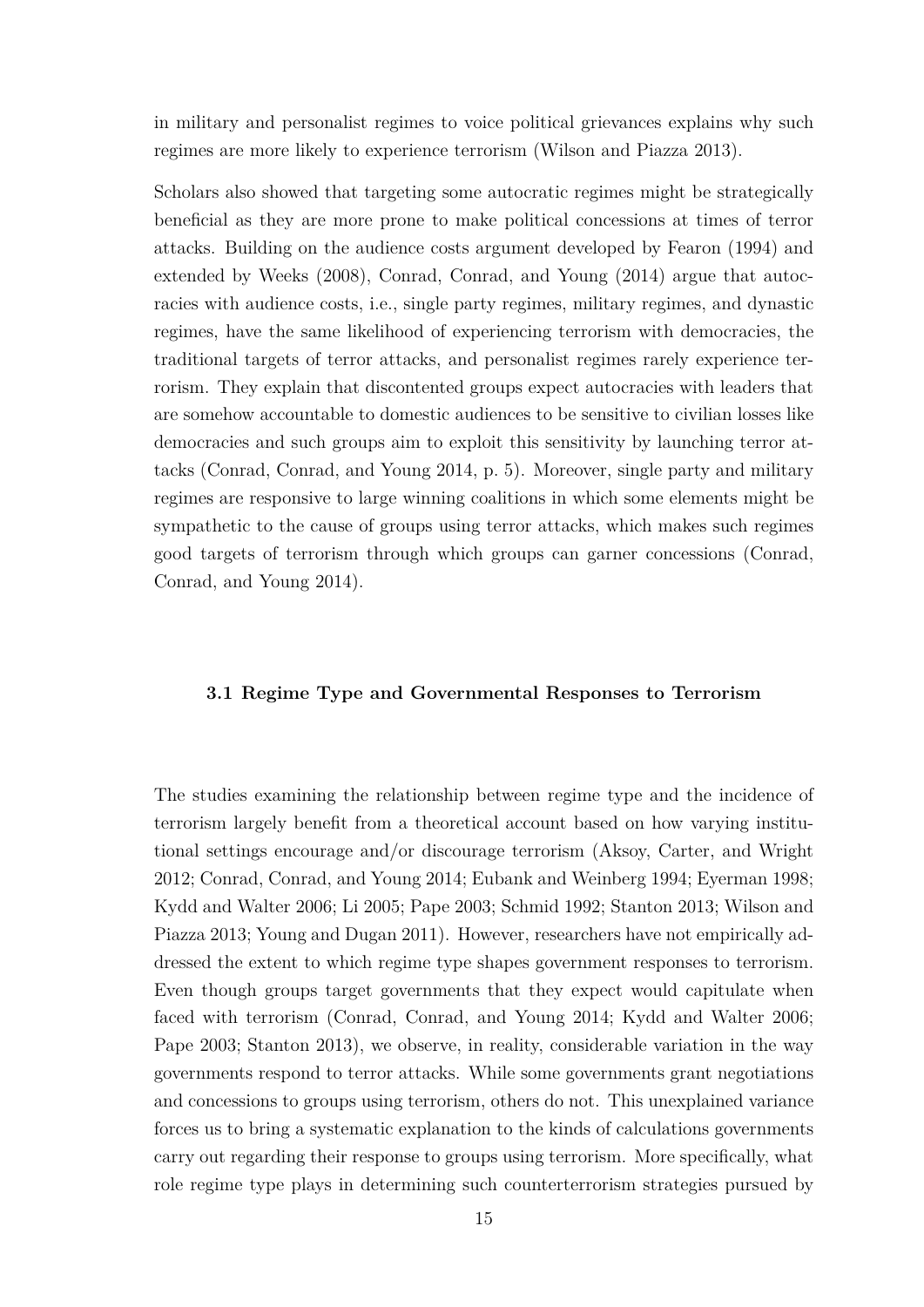#### governments?

Only recently, researchers became interested in empirically answering the questions raised above. Saygılı [\(2019\)](#page-65-3) stands out as one of the initial attempts in the literature to explain how domestic institutions predict the variation in government concessions induced by terror attacks. Using data on government reactions to hostage-taking terrorism between 1978 and 2005, Saygılı [\(2019\)](#page-65-3) examines whether democracies are more prone to pursue an accommodating strategy in managing hostage-taking incidents and finds that democracies with high levels of regime stability are more likely than others to concede to hostage-taking terrorism. She explains this finding by arguing that leaders in democracies with high regime stability can afford the reputational costs of conceding to hostage-taking terrorism [\(Saygılı](#page-65-3) [2019,](#page-65-3) p. 470). Conversely, democratic leaders in countries with low levels of regime stability tend to pursue harsh responses to terrorism as the potential political and security risks of concessions to groups using terrorism in politically fragile contexts seem to be more costly than human costs of not conceding.

Many questions regarding the link between regime type and government responses to terrorism still remain to be answered. First, the issue of bargaining between governments and groups using terrorism highly influence governmental calculations. Saygılı [\(2019\)](#page-65-3) focuses only on how domestic institutions shape government responses to hostage-taking terrorism, a form of terrorism that implies a unique bargaining platform where groups demand material benefits in the form of ransoms. However, groups that employ terrorism often demand other types of concessions from governments, such as territory, autonomy, and political and social rights. Dealing with such issues necessitates governments to carry out varying cost-benefit calculations. In this respect, researchers should examine whether varying demands of groups affect the way in which domestic institutions condition the effect of terrorism.

While a wealth of studies has looked at differences among autocracies in many aspects of security [\(Colgan and Weeks](#page-59-6) [2015;](#page-59-6) [Croco and Weeks](#page-59-7) [2016;](#page-59-7) [Debs and](#page-60-9) [Goemans](#page-60-9) [2010;](#page-60-9) [Lai and Slater](#page-63-5) [2006;](#page-63-5) [Radtke](#page-64-8) [2019;](#page-64-8) [Slater](#page-65-4) [2003;](#page-65-4) [Weeks](#page-65-5) [2008,](#page-65-5) [2012\)](#page-66-2), no work has so far looked at how different types of autocracies differ with respect to responding to terrorism as well as how each of these regimes compare vis-à-vis democracies. In an attempt to address such questions raised above, we need to establish a valid theoretical framework with a causally coherent set of arguments. In this study, I will focus on how terror attacks shape government responses to insurgents during civil conflicts. Focusing on the effects of terrorism in civil wars will allow me to exploit the variation among groups that use terrorism and groups that do not and examine whether, and if so, under what conditions, terrorism proves to be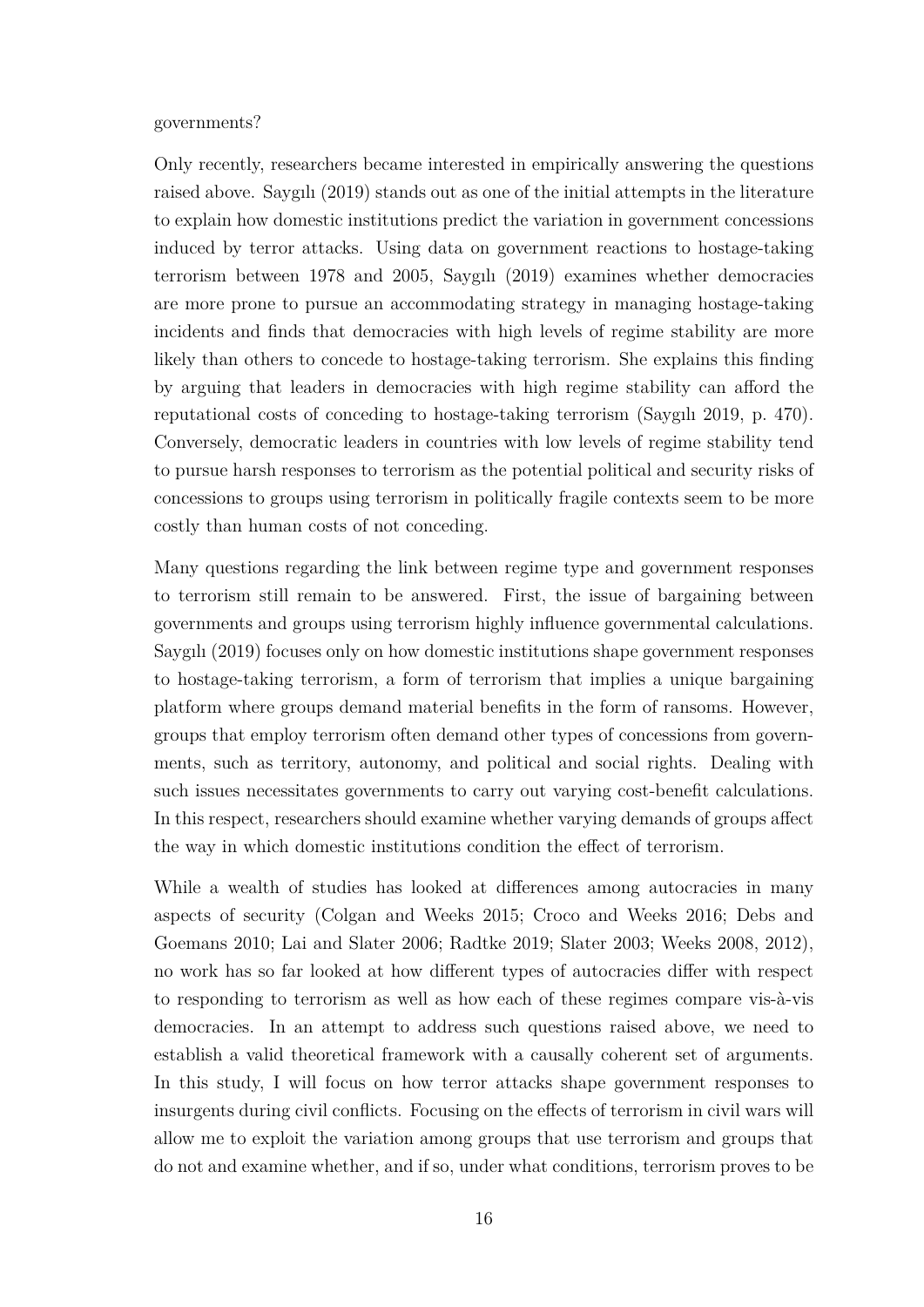an effective strategy for insurgent groups [\(Fortna](#page-61-0) [2015\)](#page-61-0). Furthermore, investigating how governments respond to terrorism in civil wars will allow me to articulate the implications of the institutional variation within autocracies as autocratic countries are more prone to experience civil war and political instability than democracies (see, for example, [Gates et al.](#page-61-9) [2006;](#page-61-9) [Hegre et al.](#page-62-6) [2001\)](#page-62-6).<sup>3</sup>

 $3$ Prior work suggests that this might not be always the case. Buhaug [\(2006\)](#page-59-8) finds that high levels of democracy are associated with a high risk to experience a territorial conflict.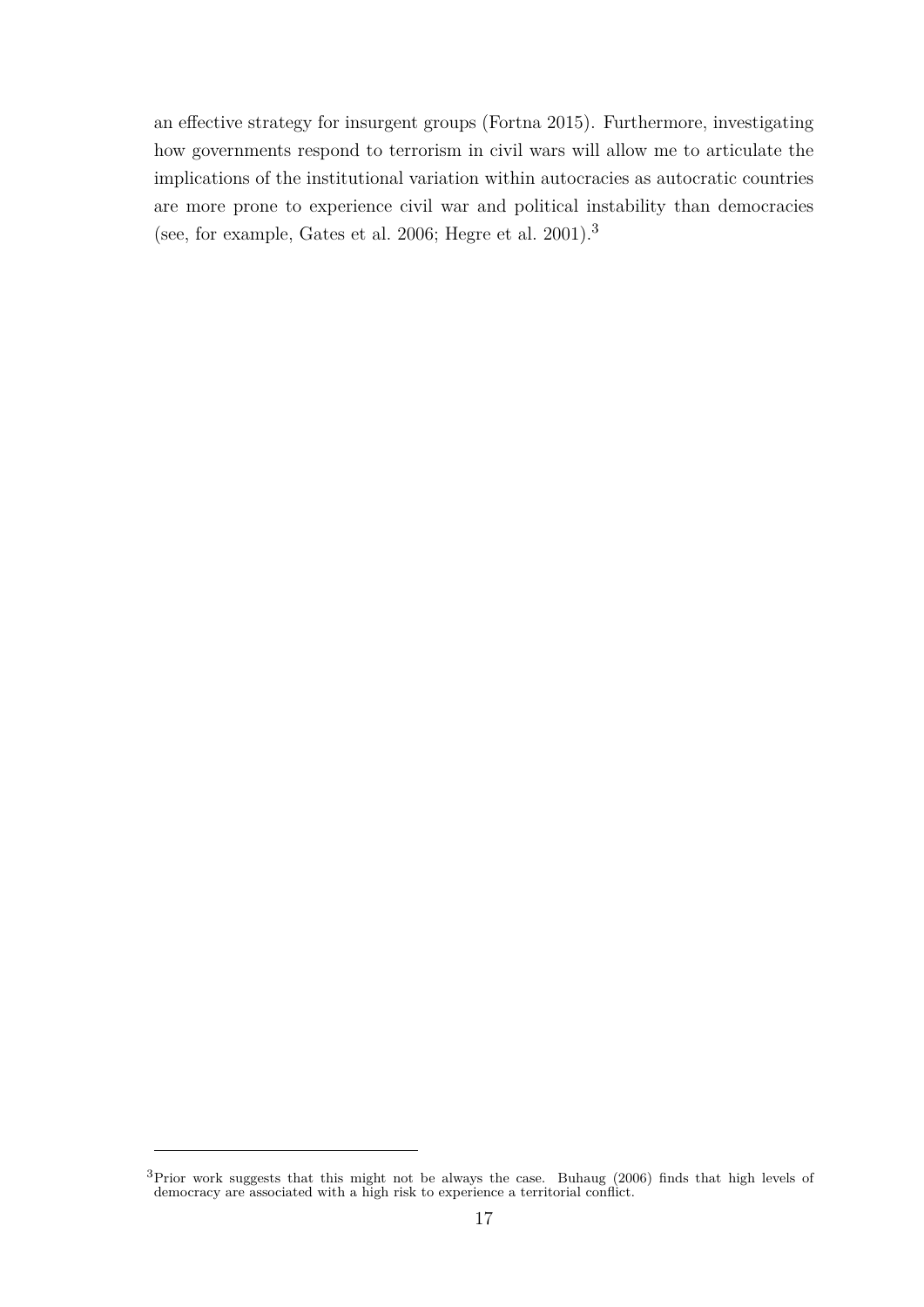## <span id="page-27-0"></span>**4. TO REPRESS OR TO ACCOMMODATE?**

State leaders mostly have responded to terror attacks by either (i) increasing repression and/or (ii) accommodation of demands of groups using terror attacks at varying levels.<sup>1</sup> According to Goldstein [\(1978,](#page-62-7) p. 27), repression is the "actual or threatened use of physical sanctions against an individual or organization, within the territorial jurisdiction of the state, for the purpose of imposing a cost on the target as well as deterring specific activities and/or beliefs perceived to be challenging to government personnel, practices or institutions." Davenport [\(2007](#page-60-6)*a*, p. 1) argues that state repression might appear in the form of "harassment, surveillance/spying, bans, arrests, torture, and mass killing." Repression in response to terror activity diverges from many forms of repression as it aims to discourage a "faceless form of political violence that requires disproportionate intelligence and some level of community sympathy or support" [\(Wilson and Piazza](#page-66-7) [2013,](#page-66-7) p. 943). Consequently, repressive counterterrorism measures mostly include but are not limited to, intelligence-gathering activities, large scale government surveillance, the imposition of martial law, and alike [\(Miller](#page-63-11) [2007\)](#page-63-11).

Before providing the theoretical account on when governments repress and/or accommodate groups using terrorism, what constitutes accommodation should also be clearly explained. As noted earlier, scholars conceptualized negotiations, concessions, and incidence of peaceful resolution of conflicts as a success for insurgents using terrorism during civil wars [\(Fortna](#page-61-0) [2015;](#page-61-0) [Thomas](#page-65-0) [2014;](#page-65-0) [Wood and Kathman](#page-66-0) [2014\)](#page-66-0). I conceptualize accommodation as the incidence of negotiations in this study. As mentioned earlier, the incidence of negotiations between governments and insurgent groups is a good way of examining the effectiveness of terrorism for several

 $1<sup>1</sup>$ Miller [\(2007\)](#page-63-11) argues that state leaders have five options to choose in combatting to terrorism: *doing nothing*, *conciliation*, *legal reform*, *restriction*, and *violence* [\(Miller](#page-63-11) [2007,](#page-63-11) p. 334). *Legal reform* is changing laws to make combating terrorism easy (e.g. expanding police powers), *restriction* implies steps taken to restrict groups' abilities (e.g. gathering intelligence), and *violence* refers to governmental use of force to discourage groups from using terror attacks [\(Miller](#page-63-11) [2007,](#page-63-11) p. 335). In this sense, *legal reform*, *restriction*, and *violence* are forms of governmental repression against terrorism, given Goldstein's definition of repression. In contrast, conciliation refers to granting negotiations and concessions to groups using terrorism to discourage future terror activity [\(Miller](#page-63-11) [2007,](#page-63-11) p. 335). Doing nothing against terror activity is not a common practice for most of the states [\(Miller](#page-63-11) [2007,](#page-63-11) p. 335). This is because doing nothing against terrorism can jeopardize leaders' political survival; as Berry [\(1987,](#page-58-9) p. 296) puts it "A target that is incapable of responding to terrorism will lose public support."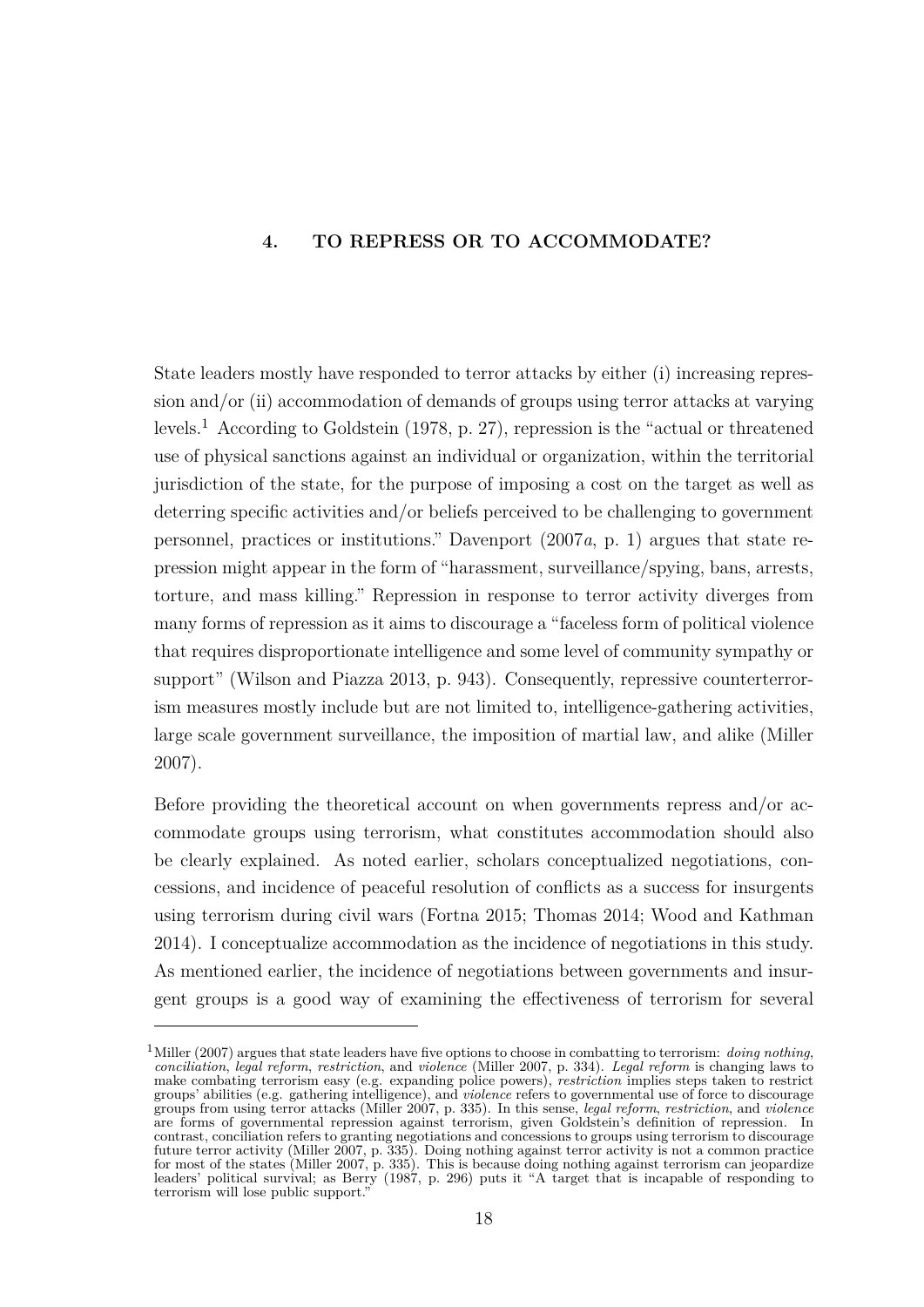reasons [\(Thomas](#page-65-0) [2014\)](#page-65-0). First, negotiations per se are hard to achieve between governments and insurgent groups [\(Kaplow](#page-62-8) [2015\)](#page-62-8). Governments mostly resist sitting at the negotiation table with insurgent groups, especially the ones that employ terrorism, as they do not want to confer legitimacy to violent groups [\(Bapat](#page-58-6) [2005;](#page-58-6) [Crenshaw](#page-59-2) [1981;](#page-59-2) [Fortna](#page-61-0) [2015;](#page-61-0) [Thomas](#page-65-0) [2014\)](#page-65-0). Second, governments tend to think that if they concede or legitimize a group using terrorism, other discontented groups might also embark on a terror activity as a means to extract concessions from a government that tends to exhibit accommodating behavior [\(Betts](#page-58-7) [2002;](#page-58-7) [Bremer III](#page-59-4) [1992;](#page-59-4) [Carr](#page-59-5) [1996\)](#page-59-5). Third, negotiations are significant predictors of government concessions to insurgents, since such formal frameworks facilitate a discussion where insurgents can clearly communicate their demands [\(Thomas](#page-65-0) [2014\)](#page-65-0). Thus, convincing a government to sit on the negotiation table can plausibly be conceptualized as a success for groups, and needs to be examined further.

To date, many scholars have suggested that the extent to which these options are chosen is a function of domestic political institutions, i.e., regime type [\(Crenshaw](#page-59-2) [1981;](#page-59-2) [Eubank and Weinberg](#page-60-1) [1994;](#page-60-1) [Kydd and Walter](#page-63-4) [2006;](#page-63-4) [Li](#page-63-3) [2005;](#page-63-3) [Pape](#page-64-1) [2003;](#page-64-1) [Schmid](#page-65-1) [1992;](#page-65-1) [Stanton](#page-65-2) [2013;](#page-65-2) [Wilkinson](#page-66-8) [1977\)](#page-66-8). Which governments are likely to repress, and which governments are likely to accommodate when faced with a terror attack? The following sections provide a theoretical account along with a set of hypotheses on how regime type influences governments' calculi regarding responses to terrorism.

#### <span id="page-28-0"></span>**4.1 Democratic Responses to Terrorism**

Depending on their institutional configuration, governments show variation in their ability to employ repression. As such, when faced with a terror attack, democratic countries are expected to be less likely to repress than autocracies [\(Crenshaw](#page-59-2) [1981;](#page-59-2) [Eubank and Weinberg](#page-60-1) [1994;](#page-60-1) [Kydd and Walter](#page-63-4) [2006;](#page-63-4) [Li](#page-63-3) [2005;](#page-63-3) [Pape](#page-64-1) [2003;](#page-64-1) [Schmid](#page-65-1) [1992;](#page-65-1) [Stanton](#page-65-2) [2013;](#page-65-2) [Wilkinson](#page-66-8) [1977\)](#page-66-8) 2 for several reasons. First, democratic governments need to develop counterterrorism measures within the limits of "liberal norms" in order to not intimidate constituents, the main base of political support

<sup>2</sup>Several researchers argue that the relationship between the levels of democracy and repression is not linear. Instead, regimes combining elements of democracy and autocracy are found to be the most coercive regimes [\(Fein](#page-60-10) [1995;](#page-60-10) [Regan and Henderson](#page-64-9) [2002\)](#page-64-9). Other researchers argue that until a certain level of democracy is reached, increasing levels of democracy does not exert a negative effect on repression (see, for example, [Davenport and Armstrong](#page-60-11) [2004\)](#page-60-11).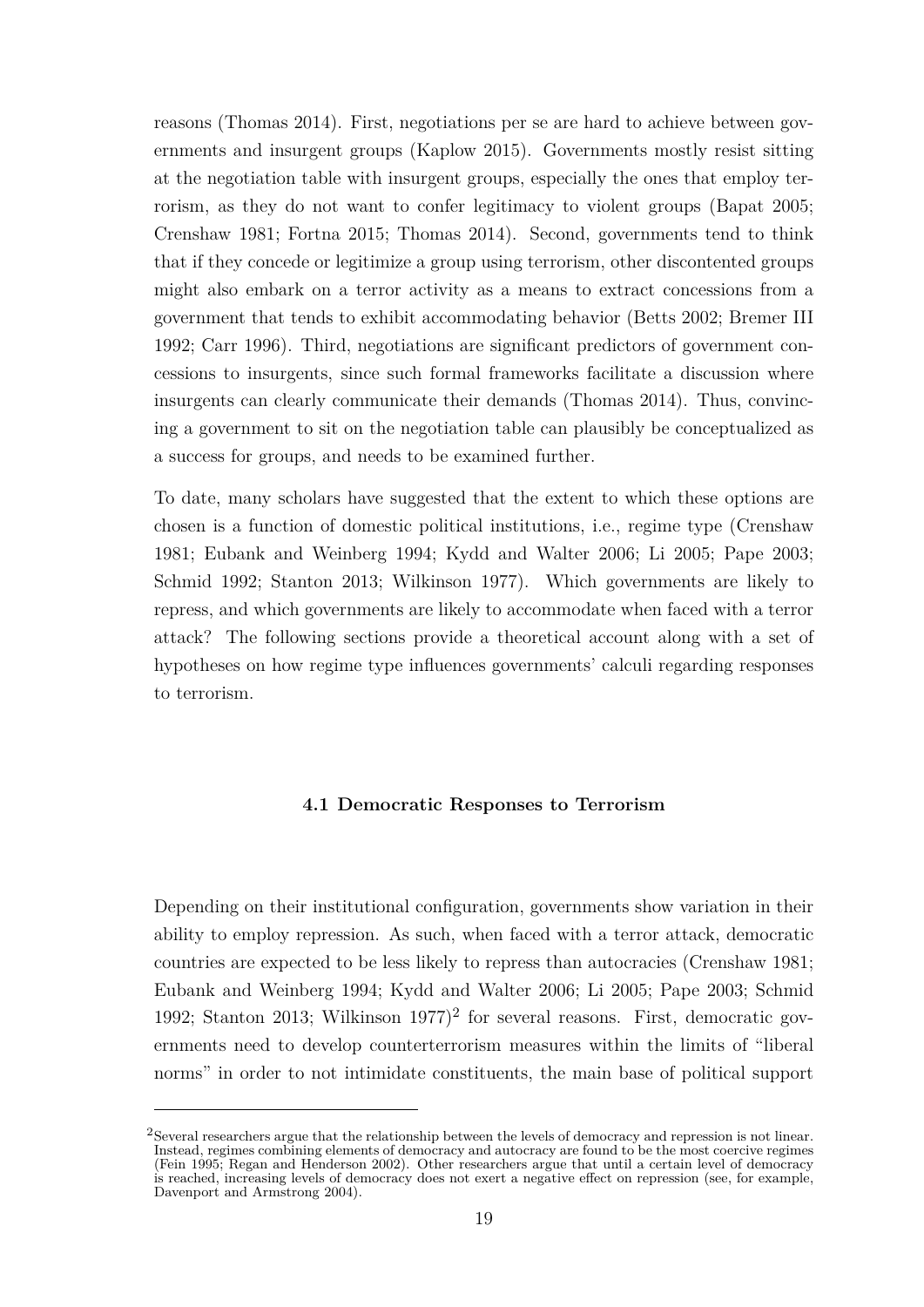for democratic politicians. In this vein, a British counter-insurgency expert, Paul Wilkinson, argues:

The primary objective of a counter-terrorism strategy must be the protection and maintenance of liberal democracy and the rule of law. It cannot be sufficiently stressed that this aim overrides in importance even the objective of eliminating terrorism and political violence as such. Any bloody tyrant can 'solve' the problem of political violence if he is prepared to sacrifice all considerations of humanity, and to trample down all constitutional and judicial rights [\(1977\)](#page-66-8).

As Wilkinson points out, repressive measures in response to terrorism are laden with negative externalities, such as encroachments to privacy of citizens due to increased government surveillance, limiting citizens' mobility due to martial law in a specific region, and alike.<sup>3</sup> After 9/11 attacks, the U.S. government enacted the Patriot Act which its pundits argued to "[defend] the civil liberties of Americans by reducing their civil liberties" as the act revised the surveillance laws in the US and allowed the government to access a considerable amount of private data [\(Epifanio](#page-60-12) [2016,](#page-60-12) p. 713). According to a Gallup poll conducted in 2003, 67% of Americans did not support counterterrorism measures that contained significant civil liberty restrictions.<sup>4</sup> Similarly, Davis and Silver [\(2004\)](#page-60-13) find that Americans are not supportive of restrictive counterterrorism measures, if their threat perception is sufficiently low and liberals are found to be the least likely group to lend support for such policies.

Second, separation of powers in democracies make repressive measures hard to enact [\(Eubank and Weinberg](#page-60-1) [1994;](#page-60-1) [Li](#page-63-3)  $2005$ ).<sup>5</sup> Executive branches of governments hold the coercive power of state apparatus and their actions are largely limited by other branches of government, i.e., legislation and judiciary, which "inevitably hurts the government's ability to repress" [\(Bapat](#page-58-6) [2005,](#page-58-6) p. 709). The legislative branch of a government may limit executives' ability to use coercive measures as security policies should mostly be passed through a legislation process before they are in effect [\(Perliger](#page-64-10) [2012,](#page-64-10) p. 497). Legislative branches of governments may also raise the

<sup>&</sup>lt;sup>3</sup>Compared to indiscriminate repression, selective repression is possible, yet a costly option as it requires high levels of information and state capacity [\(Bueno de Mesquita and Dickson](#page-59-3) [2007;](#page-59-3) [Kalyvas](#page-62-0) [2004\)](#page-62-0).

<sup>4</sup>Gallup, September 9, 2003. "Public Little Concerned About Patriot Act." [https://news.gallup.com/poll/](https://news.gallup.com/poll/9205/public-little-concerned-about-patriot-act.aspx) [9205/public-little-concerned-about-patriot-act.aspx](https://news.gallup.com/poll/9205/public-little-concerned-about-patriot-act.aspx) Consulted on July1, 2019.

<sup>&</sup>lt;sup>5</sup>Institutions might also constrain governments in changing repressive policies. Conrad and Moore [\(2010\)](#page-59-9) show that as the number of veto powers increases in a government, the likelihood of terminating torture decreases.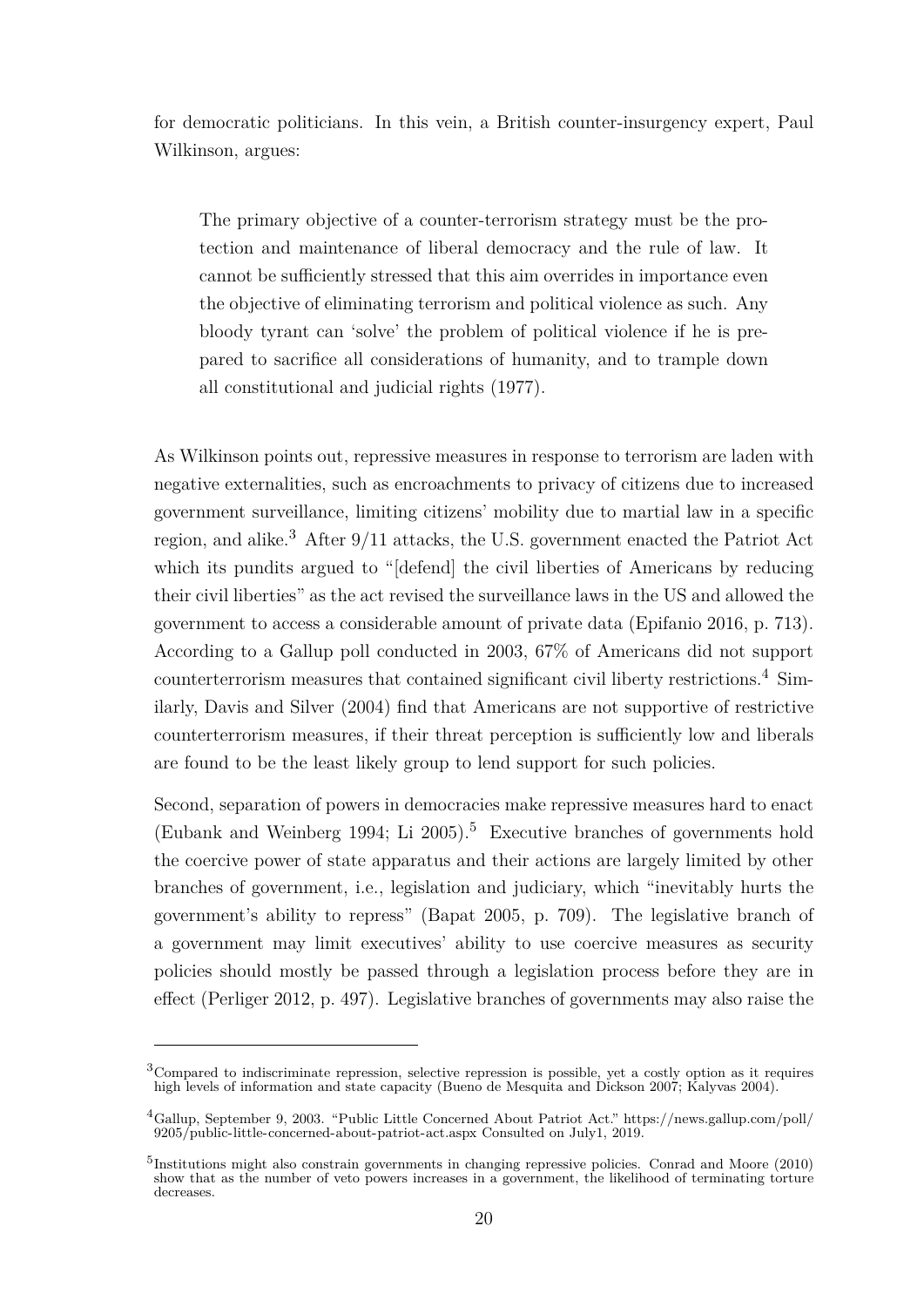costs of repression for state leaders by articulating and enforcing international norms for protecting human rights, as the ratification of international treaties on human rights is made by legislations. Lupu [\(2015\)](#page-63-12) shows that international laws protecting human rights are more effective in reducing state repression when a legislative body hosts strong opposition parties whose interests diverge with the executive. Similar to the legislative branch of governments, judiciaries also act as restraining agents in terms of state repression. Also, Davenport [\(1996\)](#page-60-14) shows that countries with independent judiciaries are less likely to repress their populations.

Third, democratic sensitivity to civilian casualties incentivize democratic governments to accommodate groups using terrorism. Researchers have long investigated the implications of casualties on democratic governments' preferences regarding issues of war and peace. Indeed, human costs of war have long been used as a measure of costs inflicted on states during international conflicts [\(Gartner, Segura,](#page-61-10) [and Barratt](#page-61-10) [2004;](#page-61-10) [Senese](#page-65-10) [1999;](#page-65-10) [Sweeney](#page-65-11) [2003\)](#page-65-11). Some researchers showed that casualties affect the duration of militarized interstate disputes [\(Goemans](#page-62-9) [2000\)](#page-62-9). Others showed that as the casualties in a war increase, public approval and support decreases [\(Gartner](#page-61-11) [2008;](#page-61-11) [Karol and Miguel](#page-62-10) [2007\)](#page-62-10). The repercussions of human costs of war at times of international conflict apply to civilian casualties generated by terror attacks. Democratic governments cannot afford civilian casualties inflicted by clandestine organizations originated within or outside of their jurisdiction [\(Kydd](#page-63-4) [and Walter](#page-63-4) [2006;](#page-63-4) [Pape](#page-64-1) [2003\)](#page-64-1).

Prior work on democracy and terrorism presents several implications for the study of government responses to terrorism during civil wars. First, the political costs of repression outweigh its benefits for democracies [\(Crenshaw](#page-59-2) [1981;](#page-59-2) [Eubank and](#page-60-1) [Weinberg](#page-60-1) [1994;](#page-60-1) [Kydd and Walter](#page-63-4) [2006;](#page-63-4) [Li](#page-63-3) [2005;](#page-63-3) [Pape](#page-64-1) [2003;](#page-64-1) [Schmid](#page-65-1) [1992;](#page-65-1) [Wilkin](#page-66-8)[son](#page-66-8) [1977\)](#page-66-8), as repressive measures do not only negatively affect groups using terrorism but also the lives of ordinary citizens that might lead to a loss of political support for leaders in democracies. Second, institutional constraints placed on the executive power in democracies should lower the ability of democratic executives to carry out repressive measures against terrorism. Furthermore, at times of terror attacks, democratic governments cannot stay inactive either; democracies are highly sensitive to civilian losses [\(Kydd and Walter](#page-63-4) [2006;](#page-63-4) [Pape](#page-64-1) [2003\)](#page-64-1) and democratic governments might lose public support if they prove ineffective of responding to terror attacks [\(Berry](#page-58-9) [1987,](#page-58-9) p. 296). In contrast to democratic environments, repressive counterterrorism measures seem to be easier to implement in autocratic environments, since autocracies do not face the constraints inherent to democratic rule, which provides a permissive atmosphere to repress for autocratic leaders (see, for example, [Davenport](#page-60-6) [2007](#page-60-6)*a*; [Davenport and Armstrong](#page-60-11) [2004;](#page-60-11) [Hathaway](#page-62-11) [2001;](#page-62-11) [Poe and Tate](#page-64-11) [1994\)](#page-64-11).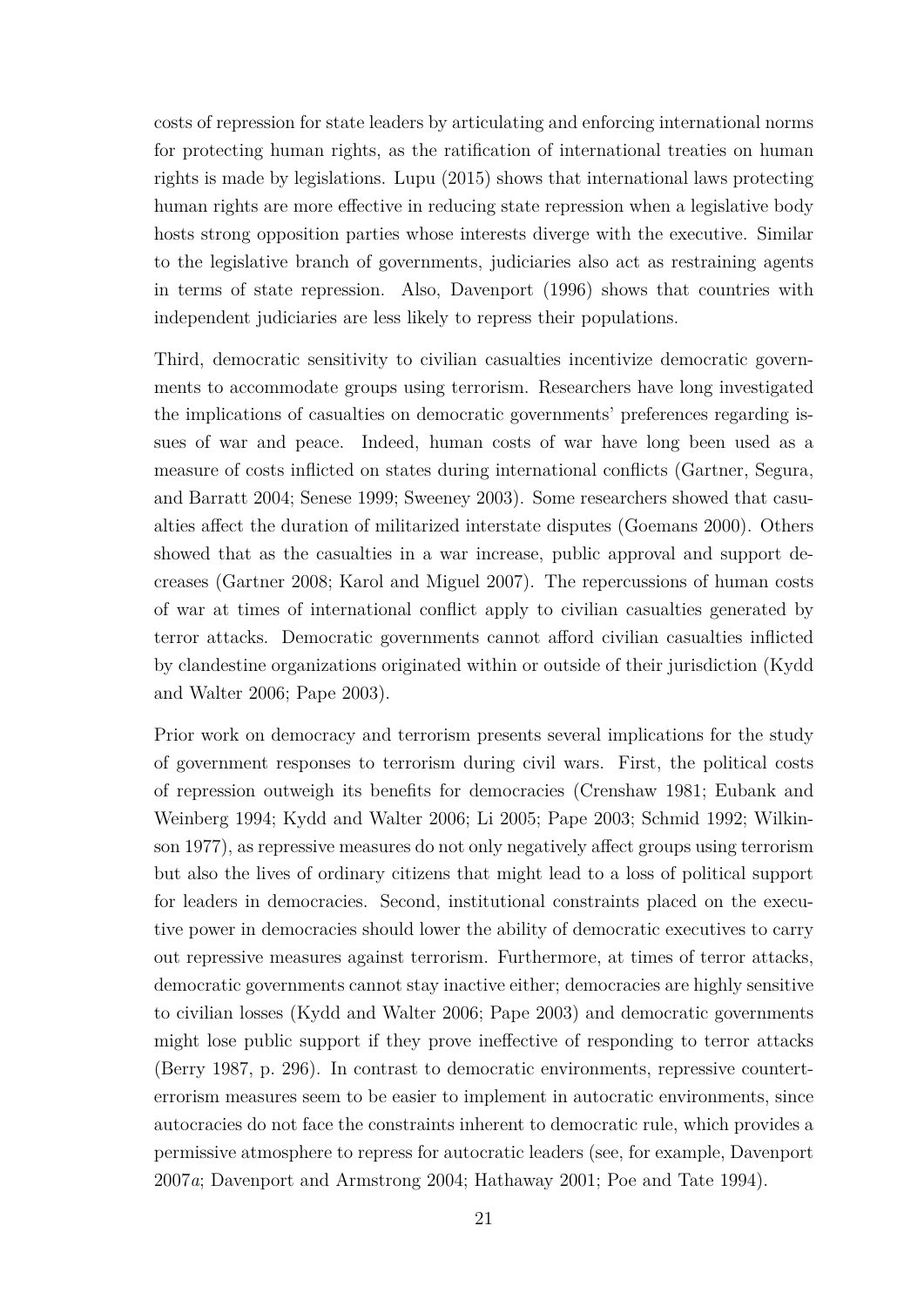Existing literature provides us with many insights regarding democratic responses to terrorism. Given the costs associated with repression as well as the limitations placed on coercive measures, when faced with a terror attack, I expect democratic governments to negotiate with groups using terrorism. Conversely, terrorism should not force autocracies to sit on the negotiation table with insurgents given the permissive environment for coercion. If these theoretical expectations hold true, then, I should find empirical evidence in support of the following hypothesis:

Hypothesis 1: *Terror attacks increase the likelihood of government negotiations with insurgents in democracies, however, decrease in autocracies.*

Democracies' accountability to the public might work in the opposite direction as well. Existing research suggests that democratic leaders' concerns related to political survival might highly affect their decision whether to accommodate groups using terrorism or not. Echoing Fearon [\(1994\)](#page-60-8), backing down during international crises can cost democratic leaders elections as public opinion does not favor leaders with poor performance. Repercussions of backing down in response to terror activity might be somehow similar; an accommodating attitude, i.e., granting negotiations and/or concessions, towards groups using terrorism might often be perceived as backing down and/or a signal of poor performance, and thus risks state leaders' political survival [\(Berry](#page-58-9) [1987;](#page-58-9) [Ritter](#page-64-12) [2014\)](#page-64-12).

A considerable number of studies surveyed the electoral consequences of accommodating policies towards terrorism in democracies [\(Berry](#page-58-9) [1987;](#page-58-9) [Chowanietz](#page-59-10) [2010;](#page-59-10) [Crenshaw](#page-59-11) [2000;](#page-59-11) [Friedland and Merari](#page-61-12) [1985;](#page-61-12) [Gadarian](#page-61-13) [2010;](#page-61-13) [Getmansky and Zeitzoff](#page-62-12) [2014;](#page-62-12) [Kıbrıs](#page-62-13) [2011;](#page-62-13) [Ritter](#page-64-12) [2014\)](#page-64-12). Many have found that constituents tend to vote for right-wing political parties under the threat of terrorism, as they are thought to be "hardliners" against groups employing terror attacks [\(Bali](#page-58-11) [2007;](#page-58-11) [Berrebi and](#page-58-12) [Klor](#page-58-12) [2006,](#page-58-12) [2008;](#page-58-13) [Chowanietz](#page-59-10) [2010;](#page-59-10) [Friedland and Merari](#page-61-12) [1985;](#page-61-12) [Gould and Klor](#page-62-14) [2010;](#page-62-14) [Kıbrıs](#page-62-13) [2011\)](#page-62-13). Kıbrıs [\(2011\)](#page-62-13), using novel data on the hometowns of Turkish soldiers who died during the fight against the PKK, finds that constituents in localities where Turkish soldiers were buried tended to vote more for right-wing political parties during the 1990s which had "no-concessions policy" towards the PKK. Similarly, Getmansky and Zeitzoff [\(2014\)](#page-62-12) show that Israelis living in the range of rockets launched from Gaza Strip are more likely to vote for right-wing political parties with a hard stance against organizations that engage in terrorism.

Considering the potential electoral consequences, leaders might tend to pursue coercive strategies to discourage future terror attacks [\(Berry](#page-58-9) [1987;](#page-58-9) [Chowanietz](#page-59-10) [2010;](#page-59-10) [Crenshaw](#page-59-11) [2000;](#page-59-11) [Friedland and Merari](#page-61-12) [1985;](#page-61-12) [Gadarian](#page-61-13) [2010;](#page-61-13) [Getmansky and Zeitzoff](#page-62-12) [2014;](#page-62-12) [Kıbrıs](#page-62-13) [2011;](#page-62-13) [Ritter](#page-64-12) [2014\)](#page-64-12). In this respect, terrorism should have a decreasing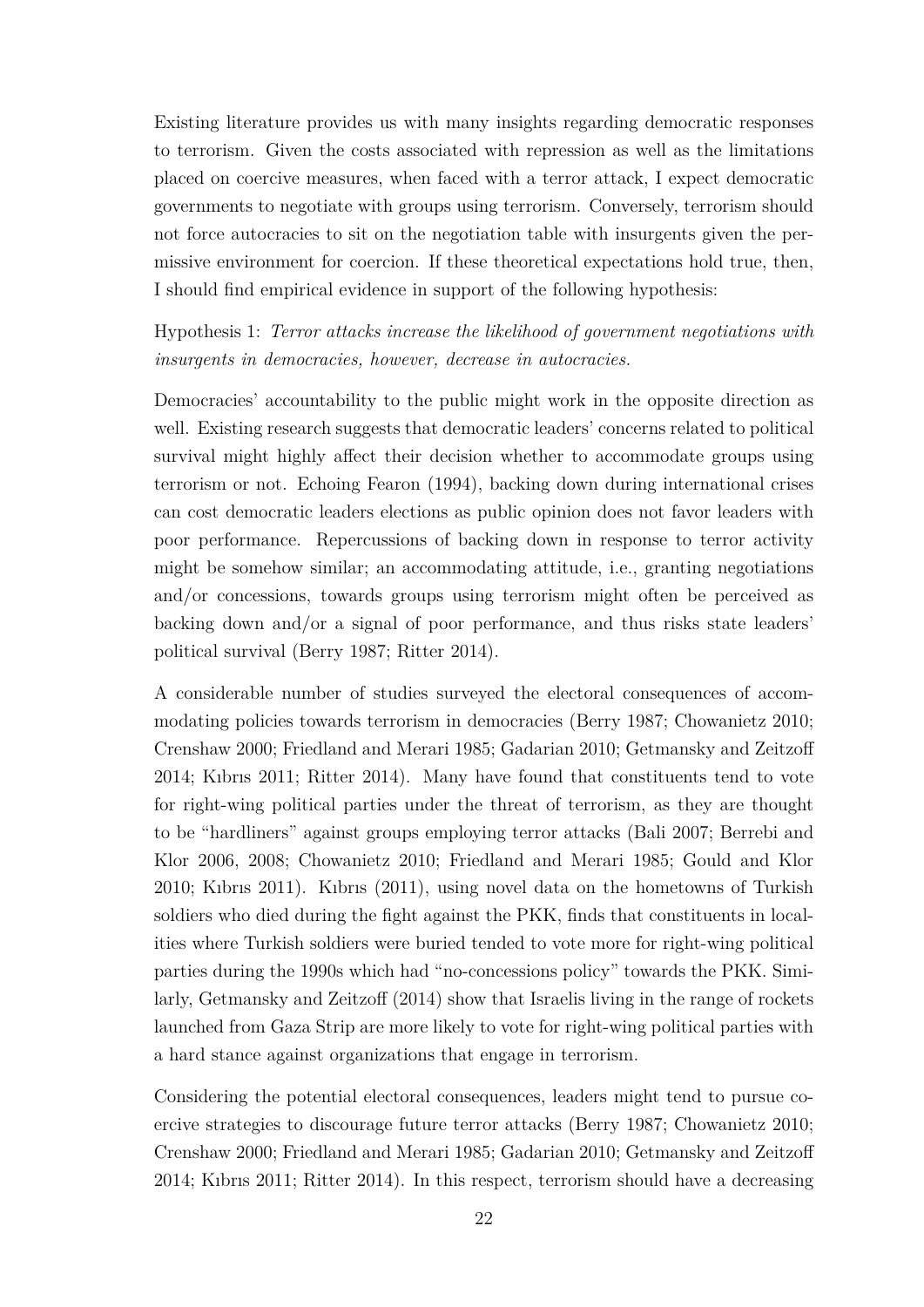effect on the probability of government negotiations in democracies, since democratic leaders should demonstrate a hard stance towards terror activity to ensure their political survival. Conventional wisdom suggests that autocratic leaders do not necessarily have incentives to accommodate domestic opposition as they can rely exclusively on repression to deal with domestic opposition (see, for example, Carey 2006). However, Ghandi and Przeworski [\(2007,](#page-61-1) p. 1281) argue "nondemocratic rulers must do more than just avert rebellion" to ensure their political survival. Thus, considering the adverse effects of accommodating counterterrorism strategies in democracies and potential incentives of autocracies to accommodate, my hypothesis is as follows:

<span id="page-32-0"></span>Hypothesis 1a: *Terror attacks decrease the probability of government negotiations with insurgents in democracies, however, increase in autocracies.*

### **4.1.1 A Bargaining Theory Cut 1**

The effect terror attacks have on the propensity of negotiations between governments and insurgents can also be analyzed through a bargaining framework. Kavaklı, Chatagnier, and Hatipoğlu [\(forthcoming\)](#page-62-15) suggest that understanding the creation of a bargaining space between actors in dispute goes through understanding "the power to hurt" [\(Schelling](#page-64-13) [1966\)](#page-64-13) and "the power to bear costs" [\(Slantchev](#page-65-8) [2003\)](#page-65-8). The authors argue that while actors' ability to hurt their adversaries increases their bargaining power, this ability to hurt is a function of targets' power to bear costs [\(Kavaklı, Chatagnier, and Hatipoğlu](#page-62-15) [forthcoming\)](#page-62-15). Targeted actors will not yield even inflicted high costs as long as they have adequate power to bear the costs.

As noted in Chapter 2, insurgents acquire an asymmetric power to hurt their respective governments via terrorism [\(Hultman](#page-62-3) [2009;](#page-62-3) [Thomas](#page-65-0) [2014;](#page-65-0) [Wood and Kathman](#page-66-0) [2014\)](#page-66-0). However, this thesis argues that the extent of terrorism's power to hurt governments is a function of regime type as different regime types imply different power to bear costs for governments. How do terrorism's power to hurt and governments' power to bear the costs of terrorism change with respect to regime type during civil wars?

The theoretical account outlined in the previous section implies that terrorism is expected to create a bargaining space between governments and insurgents in democracies and to preclude the creation of such a bargaining space in autocracies. From a bargaining perspective, democracies have weaker power to bear the costs of ter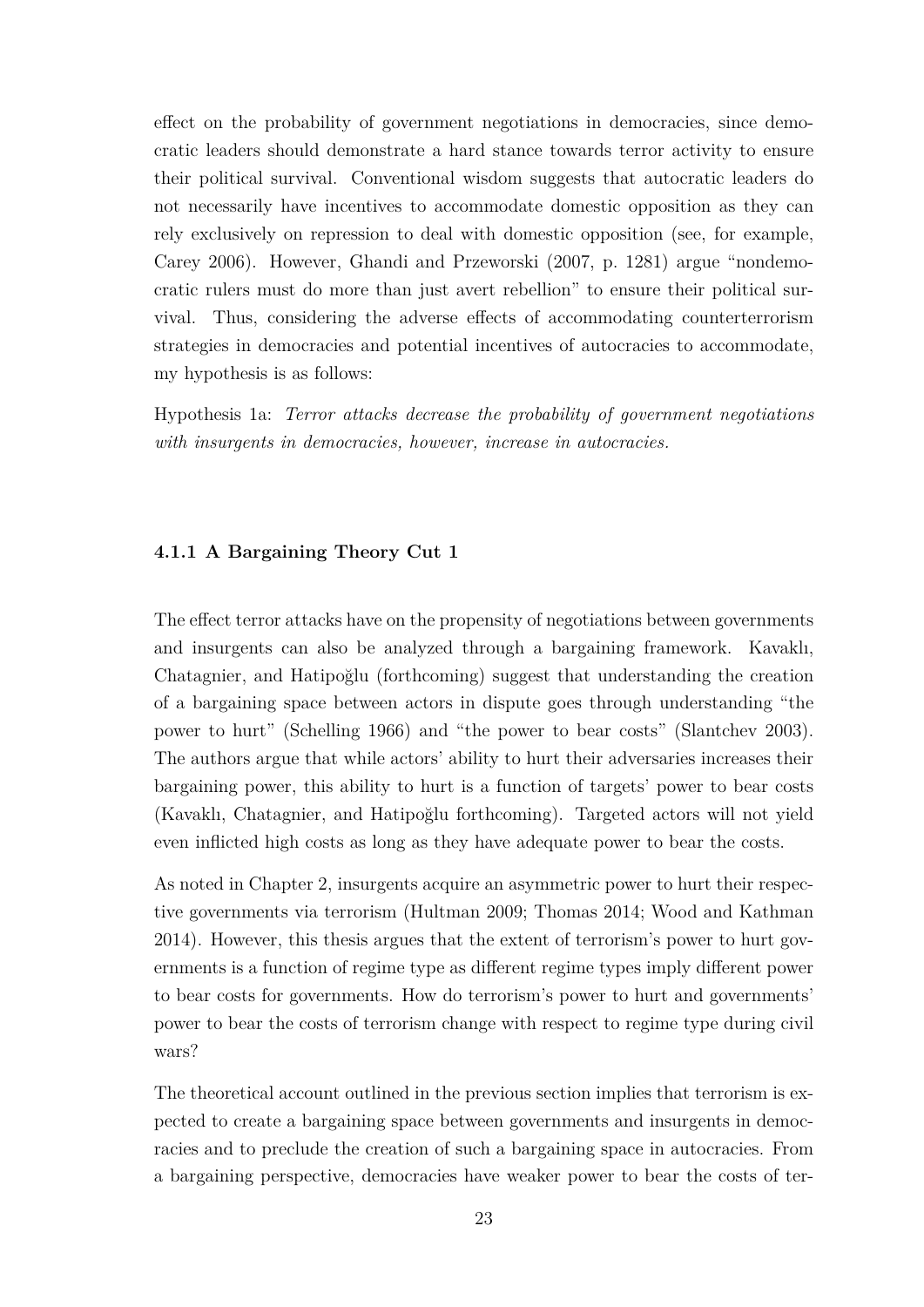rorism than do autocracies. The reason for this difference in the ability to bear the costs of terrorism in democracies and in autocracies is that the former has a higher sensitivity to civilian casualties than the latter [\(Kydd and Walter](#page-63-4) [2006;](#page-63-4) [Pape](#page-64-1) [2003\)](#page-64-1). This sensitivity, in turn, gives democratic governments stronger incentives than autocratic governments to prevent future acts of terrorism. Even though civilian casualties will harm all governments, the costs associated with civilian deaths will be sufficiently hurtful in democracies compared to autocracies.

The way to preclude future terror activity goes through either repression, or accommodation, or, rather through a mixture of both [\(Miller](#page-63-11) [2007\)](#page-63-11). However, counterterrorism measures come with their costs that affect governments in varying ways depending on the domestic political setting where governments operate. Democracies, in this sense, seem to have fewer options to combat terrorism than autocracies. Prior work suggests that repressive counterterrorism measures might create discontent among the public, and thus mitigate political support for leaders (e.g. [Davis](#page-60-13) [and Silver](#page-60-13) [2004\)](#page-60-13). Furthermore, several scholars have argued that democratic governments are constrained in their ability to enact and implement repressive counterterrorism measures (e.g. [Li](#page-63-3) [2005\)](#page-63-3). Thus, repressive counterterrorism measures are both costly and hard to enact and implement in democracies. Absent such costs and constraints, autocratic governments may easily employ repressive counterterrorism measures to halt future terror activity. As a result, while terror attacks open up a bargaining space between governments and insurgents in democracies, they do not open up a similar bargaining space in autocracies.

However constrained democratic leaders are in applying repressive counterterrorism strategies, democratic responsiveness towards public opinion might drive leaders to demonstrate a hardline stance against groups using terrorism. The theoretical account behind this argument rests on the logic of audience costs. How does the logic of audience costs and government negotiations with insurgents using terrorism meet in a bargaining framework? Hypothesis 1a in the previous section suggests that democratic governments should be less likely than autocratic ones to negotiate with insurgents involved in the acts of terror. In this line of reasoning, the creation of a bargaining space is precluded in the presence of terrorism in democracies, as democratic leaders know that accommodating policies towards terrorism will be punished by domestic audiences [\(Chowanietz](#page-59-10) [2010;](#page-59-10) [Kıbrıs](#page-62-13) [2011;](#page-62-13) [Ritter](#page-64-12) [2014\)](#page-64-12). Thus, democratic leaders' desire to stay in power might introduce an additional power to bear the costs of terrorism in democracies. Conversely, terrorism might give rise to the creation of a bargaining space between autocratic governments and insurgents, as autocratic governments are neither accountable nor responsive to public opinion and have incentives to preclude antigovernment activity (see, for example, [Gandhi](#page-61-1)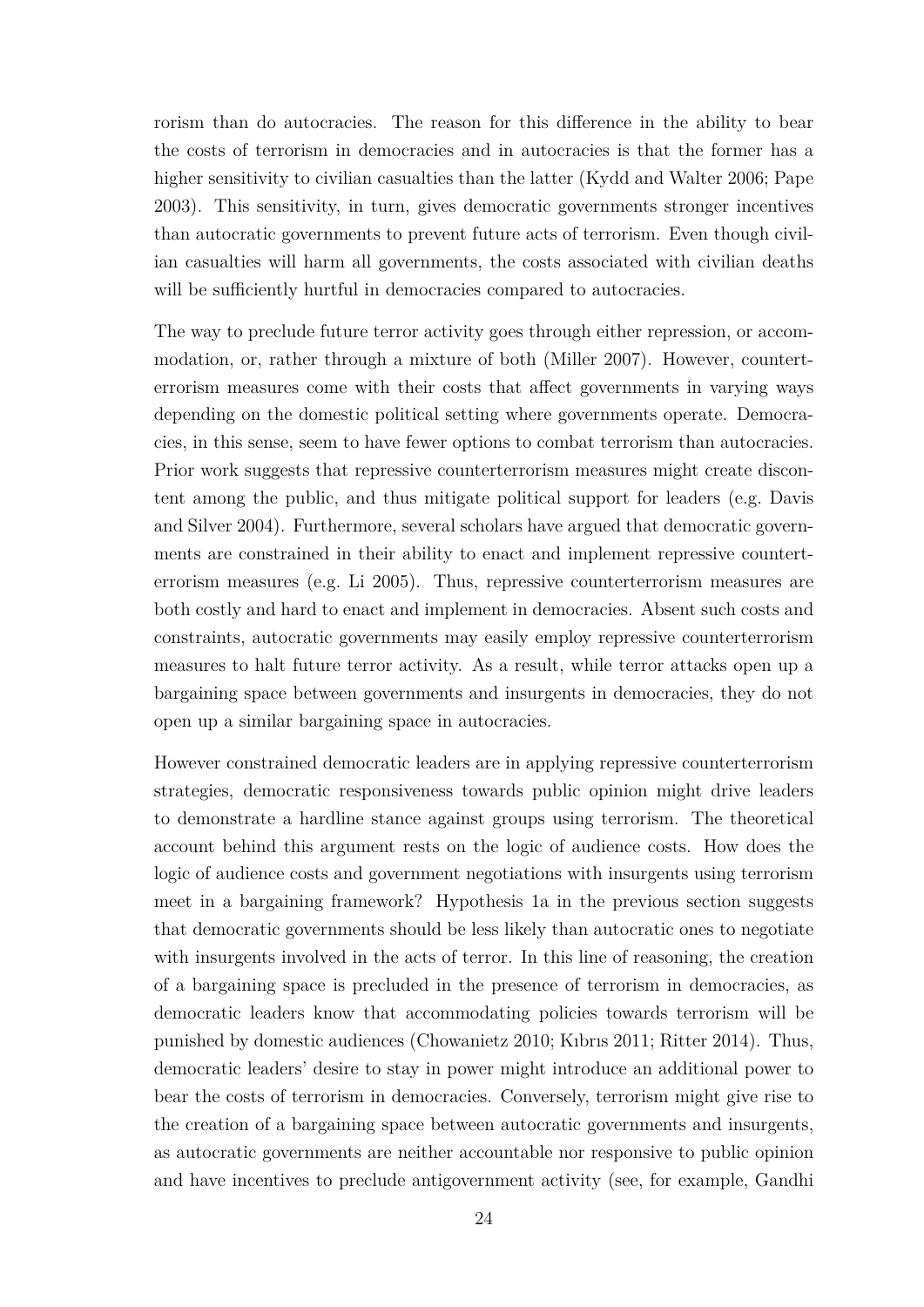<span id="page-34-0"></span>[and Przeworski](#page-61-1) [2007\)](#page-61-1).

#### **4.2 Autocratic Responses to Terrorism**

Authoritarian regimes seem to exhibit varying levels of ability and incentive to repress society when faced with anti-government activity (see, for example, [Dav](#page-60-15)[enport](#page-60-15) [2007](#page-60-15)*b*; [O'Donnell, Schmitter, and Whitehead](#page-64-14) [1986\)](#page-64-14). In this vein, terrorism might translate into differing governmental responses across autocracies. O'Donnell, Schmitter, and Whitehead [\(1986\)](#page-64-14) argue that autocratic governments consist of hardliners and soft liners where the former is likely to opt for repressive policies and latter is likely to be in favor of concessions when faced with domestic opposition. Due to the schisms between these two factions, authoritarian regimes employ a mixture of repression and accommodation as a response to the dissident activity rather than excessively relying on repression [\(O'Donnell, Schmitter, and Whitehead](#page-64-14) [1986\)](#page-64-14).

In a seminal article, Davenport [\(2007](#page-60-15)*b*) empirically demonstrates that autocracies vary with respect to their tendency to repress. In his comparison among autocratic regimes with respect to civil liberty restrictions and personal integrity violations, Davenport [\(2007](#page-60-15)*b*, p. 490) finds that single party regimes are the least likely group to violate civil liberties and personal integrity rights, given that single party regimes have the political and bureaucratic capacity to provide avenues to voice dissent. Military regimes, Davenport [\(2007](#page-60-15)*b*) shows, exhibit sufficiently low levels of civil liberty restrictions, yet high levels of violations against personal integrity rights. He explains this finding with the argument that military regimes are familiar with types of repression that involve torture, killing, and disappearances, rather than imposing restrictions like curfews, arrests, and banning [\(Davenport](#page-60-15) [2007](#page-60-15)*b*, p. 487). Svolik [\(2012\)](#page-65-12) provides a similar discussion by arguing that militaries do not automatically resort to military measures to combat domestic opposition since military raison d'etre is concentrated upon issues of national security, not necessarily the ones about internal security. Among all autocracies, personalist regimes appear to be the most repressive in terms of both civil liberties and personal integrity rights, since a policy change induced by domestic opposition is not legitimate in the eyes of personalist leaders [\(Davenport](#page-60-15) [2007](#page-60-15)*b*, p. 486).

Just like democratic leaders, some autocratic leaders might be in a politically risky situation when casualties rise as a result of terrorism. Şirin and Koch [\(2015\)](#page-65-13) show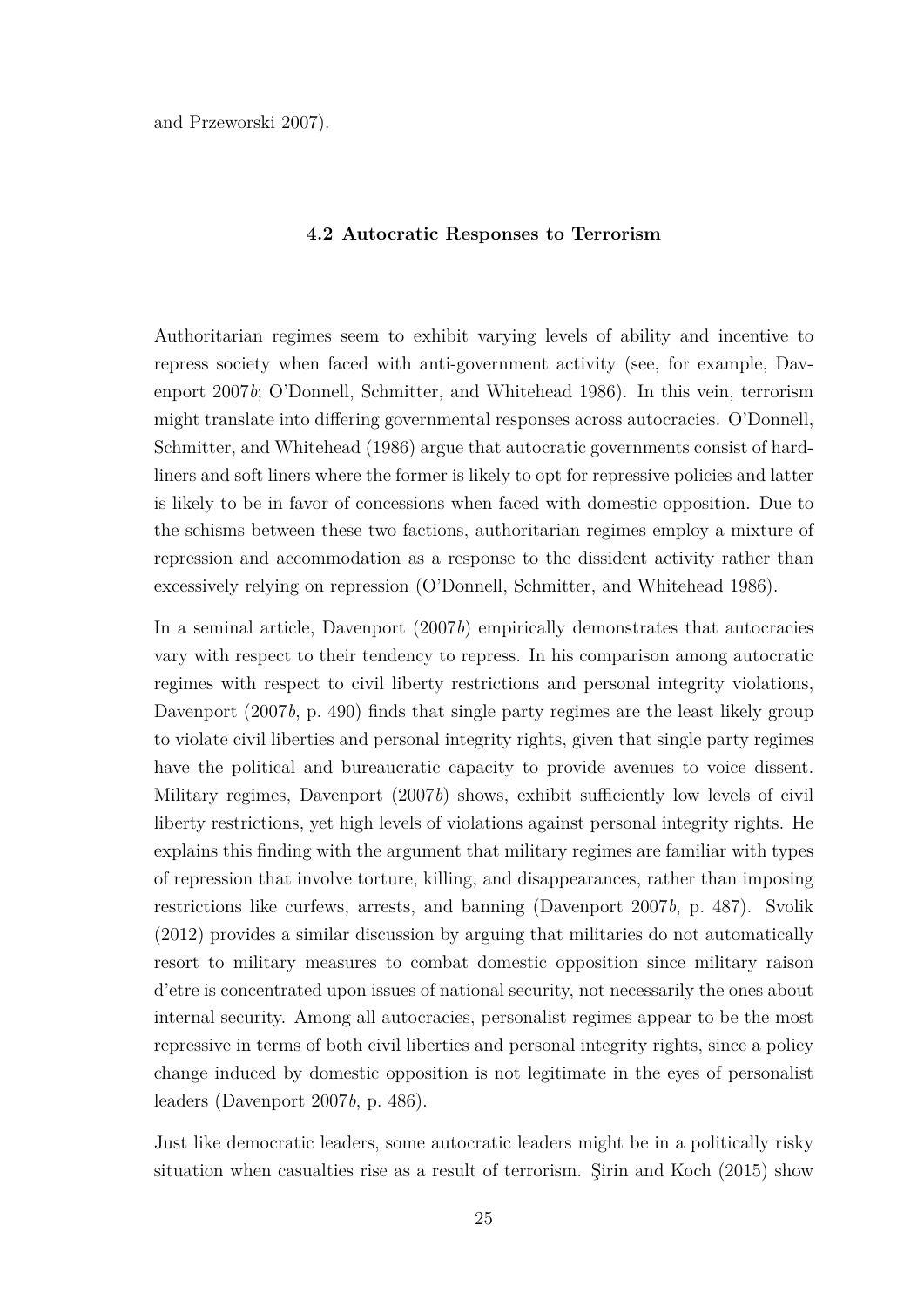that single party and military regimes incur fewer casualties during international conflicts than do personalist regimes. The reason why single party and military regimes embark on less costly conflicts in terms of casualties than personalist regimes is that their winning coalition is larger than that of personalist regimes which make them sensitive to casualties [\(Şirin and Koch](#page-65-13) [2015,](#page-65-13) p. 810). Following a similar logic, Conrad, Conrad, and Young [\(2014,](#page-59-1) p. 543) suggest that single party regimes and military regimes should be more likely than personalist regimes to address the demands of groups using terrorism as their winning coalition represent diverse interests and the demands communicated via terrorism might be appealing to some portion of the winning coalition. Civilian losses do not constitute a threat for the tenure of personalist leaders, as they do not depend on larger audiences to ensure their political survival [\(Conrad, Conrad, and Young](#page-59-1) [2014;](#page-59-1) [Şirin and Koch](#page-65-13) [2015\)](#page-65-13). Also, personalist regimes do not host diverse interests to be represented. Consequently, personalist regimes do not have incentives to embark on a policy change in an attempt to discourage terrorism [\(Conrad, Conrad, and Young](#page-59-1) [2014\)](#page-59-1).

As an alternative to the variations among autocracies with respect to audience costs, Wilson and Piazza [\(2013\)](#page-66-7) exploit the heterogeneity autocratic regimes exhibit in their state capacities, and argue that different autocratic settings imply different state capacities to use coercion and/or co-optation against terrorism. In this respect, they argue that military autocracies are less likely to use co-optive strategies against terrorism since such regimes lack the necessary institutions (e.g. political parties) that provide avenues for accommodation [\(Wilson and Piazza](#page-66-7) [2013,](#page-66-7) p. 945). Single party regimes, in contrast, can employ a mixture of coercion and accommodation owing to their authoritarian and bureaucratic capacity [\(Wilson and Piazza](#page-66-7) [2013,](#page-66-7) p. 945).

Extant research suggests that autocracies will exhibit variation when responding to terror attacks. Single party and military regimes may be more inclined to use accommodating strategies against terrorism rather than repressive strategies, for three reasons. First, coercive counterterrorism strategies should be less common among single party and military regimes, as they are less likely to repress civil liberties when faced with domestic opposition as shown by Davenport [\(2007](#page-60-15)*b*). Second, single party and military regimes are more susceptible to civilian losses than other autocracies given their political audiences [\(Conrad, Conrad, and Young](#page-59-1) [2014;](#page-59-1) [Şirin and Koch](#page-65-13) [2015\)](#page-65-13), which will give incentives to such regimes to accommodate the demands of groups using terrorism to prevent civilian deaths. Third, prior work suggests that terror attacks might induce single party and military regimes to pursue an accommodatşng strategy towards groups using terrorism since their large winning coalitions might consist of elements sympathetic to the demands of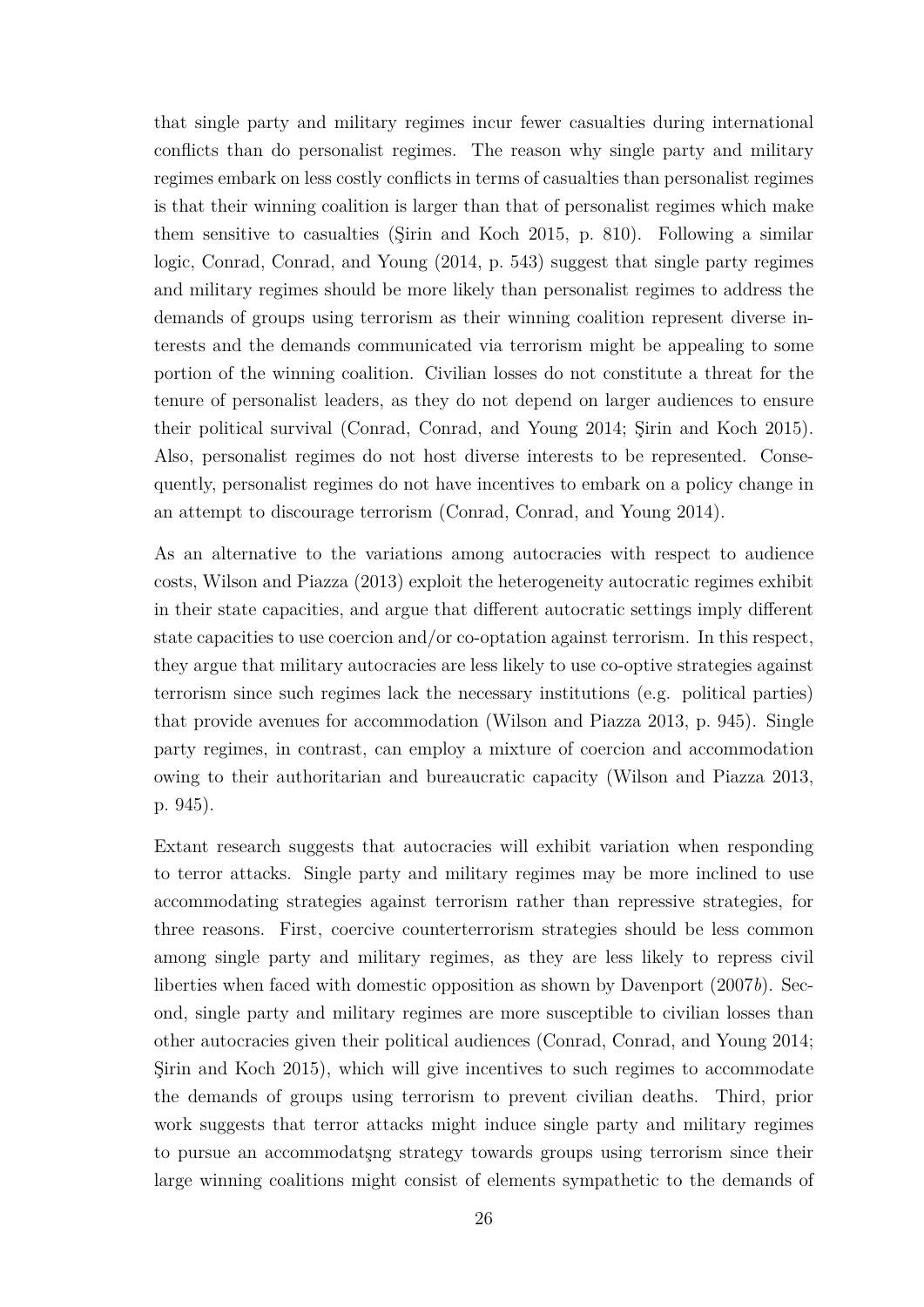such groups [\(Conrad, Conrad, and Young](#page-59-0) [2014\)](#page-59-0). Furthermore, single party regimes should be more accommodating than military regimes as they have the bureaucratic capacity to address domestic dissent which is weak in military regimes and absent in personalist regimes [\(Wilson and Piazza](#page-66-0) [2013\)](#page-66-0).

Compared to single party and military regimes, accommodation should be less common in personalist regimes as encroachments to civil liberties are not politically costly for such regimes [\(Davenport](#page-60-0) [2007](#page-60-0)*b*). Furthermore, personalist regimes do not necessarily have incentives to accommodate terror groups, since their susceptibility to civilian deaths is considerably lower than single party and military regimes [\(Conrad, Conrad, and Young](#page-59-0) [2014;](#page-59-0) [Şirin and Koch](#page-65-0) [2015\)](#page-65-0). Furthermore, organized around one personalist leader, personalist regimes represent only the interests of the leader (e.g. [Geddes](#page-61-0) [2003\)](#page-61-0) which reduces the propensity of such regimes to initiate a political process with discontented groups, especially the ones that resort to terrorism. Drawing from these studies, my second hypothesis is as follows:

Hypothesis 2: *Terror attacks increase the likelihood of government negotiations with insurgents in single party and military regimes, however, decrease in personalist regimes.*

Just like in democracies, the existence of audiences, i.e., single party and military regimes, might put some mechanisms into effect that encourage governments to use coercive measures against terrorism. Weeks [\(2008\)](#page-65-1) argues that single party and military regimes are susceptible to the punishment of domestic audiences, thus they choose their policies accordingly. In this respect, showing a positive attitude towards groups engaging in terrorism might signal the weakness of governments in single party and military regimes -just like in democracies,- thus single party and military regimes should not be willing to demonstrate a weak stance towards terrorism. In contrast, as discussed previously, personalist leaders are not subject to the punishment of domestic audiences, thus performance evaluation is not a matter of concern for such leaders. However, still, personalist regimes are considered to be the most belligerent regimes among autocracies [\(Weeks](#page-66-1) [2012\)](#page-66-1), thus, absence of punishment by audiences should not necessarily encourage personalist regimes to be more accommodating when faced with a terror attack. Considering this theoretical account, my last hypothesis is as follows:

Hypothesis 2a: *Terror attacks decrease the likelihood of government negotiations with insurgents in single party, military, and personalist regimes.*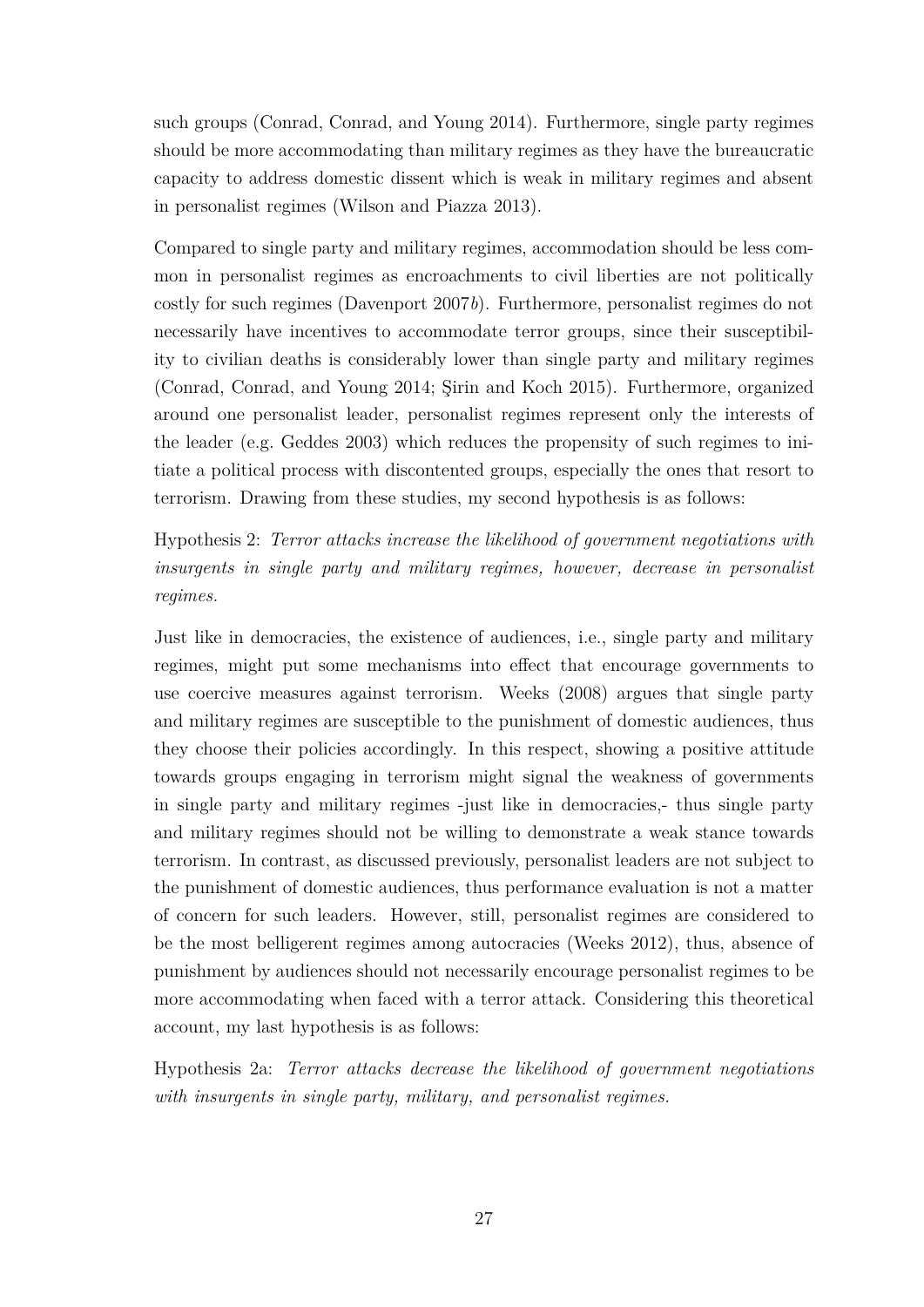## **4.2.1 A Bargaining Theory Cut 2**

The variance in autocratic responses to terrorism during civil wars can also be analyzed in a bargaining framework. As the literature suggests, autocracies exhibit variation in their ability to tolerate civilian casualties, and thus terrorism. While leaders in single party and military regimes face threats to their tenure in the presence of civilian casualties, personalist regimes can ensure their political survival even when civilians are killed [\(Conrad, Conrad, and Young](#page-59-0) [2014;](#page-59-0) [Şirin and Koch](#page-65-0) [2015\)](#page-65-0). Consequently, terrorism hurts single party and military regimes as much as it hurts democracies, as single party and military regimes have similar power to bear the costs of terrorism with democracies.

When hurt by terrorism, what can autocratic governments do in response? Coercive counterterrorism measures have differing costs for single party and military regimes and personalist regimes. The former group cannot solely depend on coercive measures to stay in power. In this respect, Davenport [\(2007](#page-60-0)*b*) shows that single party and military regimes are less likely to restrict civil liberties than personalist regimes. Furthermore, elements of the political regime in single party and military autocracies might be sympathetic to the demands of insurgents using terrorism [\(Conrad,](#page-59-0) [Conrad, and Young](#page-59-0) [2014\)](#page-59-0), thus, the ability of leaders in such regimes to implement repressive counterterrorism measures are constrained. Personalist regimes, in contrast, do not host any differing political views [\(Weeks](#page-65-1) [2008\)](#page-65-1), thus personalist leaders are not constrained in their ability to repress terror activity. All in all, terrorism is expected to create a conducive atmosphere in single party and military regimes where a bargaining space with insurgents might open up. In contrast, terror activity against personalist regimes falls short in creating such a bargaining space between leaders and insurgents.

Just like in democracies, autocratic audiences might drive leaders to pursue a repressive counterterrorism strategy and change the dynamics of the bargaining platform outlined above. Domestic audiences in autocracies might not be in favor of accommodating counterterrorism measures and the leaders might be driven to follow a coercive counterterrorism strategy in order to maintain the support of domestic audiences. Which autocracies are responsive to domestic audiences? As discussed before, single party and military regimes are considered to rely on the support of a coalition of diverse interests and personalist regimes are considered to have no domestic audiences [\(Weeks](#page-65-1) [2008\)](#page-65-1). Accordingly, single party and military regimes might have more power to bear the costs of terrorism than expected owing to their reliance of support from diverse elements in their political establishment. Hypothesis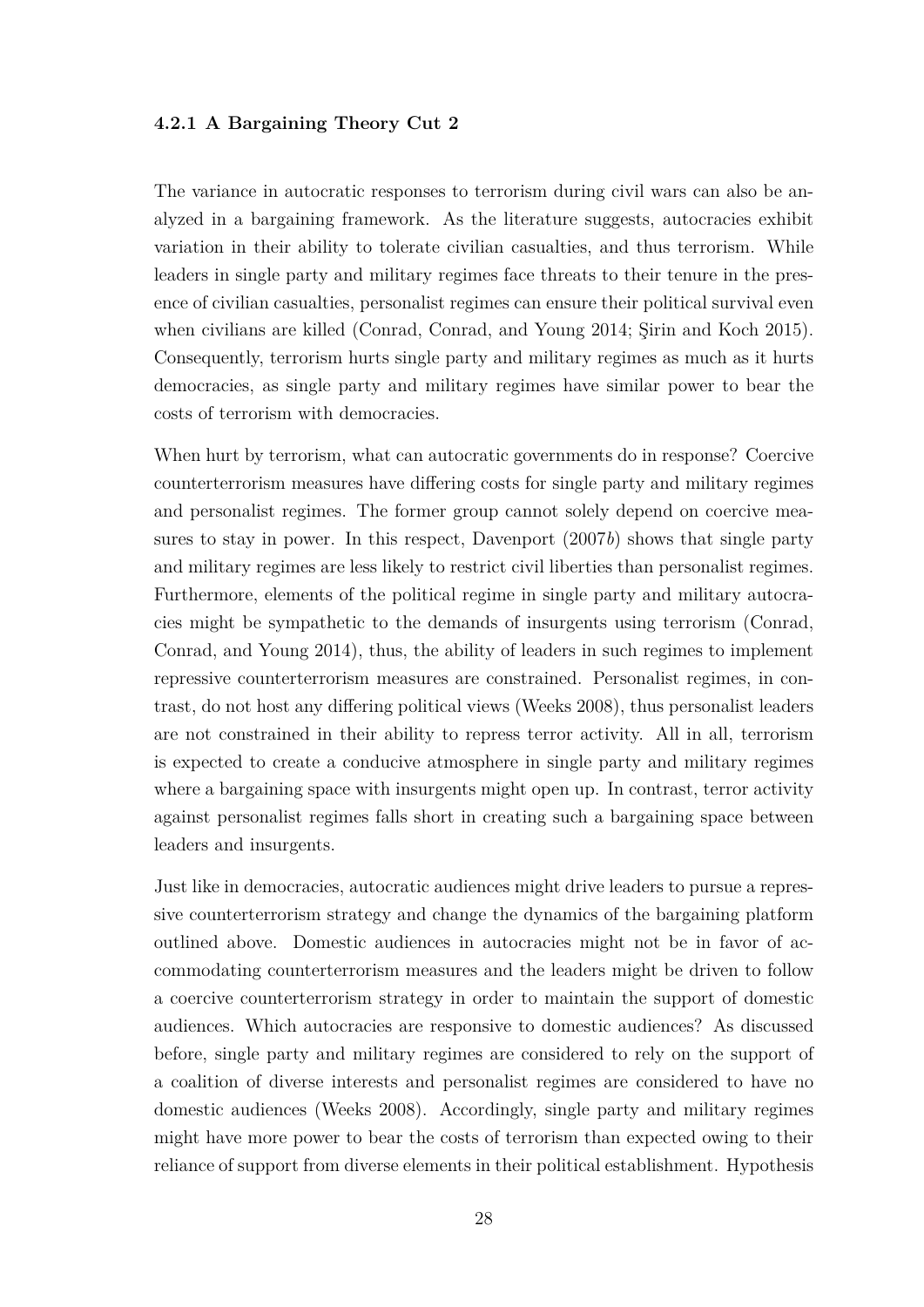2a aims to capture this theoretical account with respect to governmental responses to terrorism and suggests that terrorism might fail to create a bargaining space in single party and military regimes, as such regimes might be driven to apply repression in response to terrorism as a result of the preferences of their domestic audiences. Following this logic, a bargaining platform should still be hard to materialize in personalist regimes, as personalist regimes have high levels of power to bear the costs of terrorism and have no incentives to initiate a bargain with insurgents using terrorism due to the absence of domestic audiences.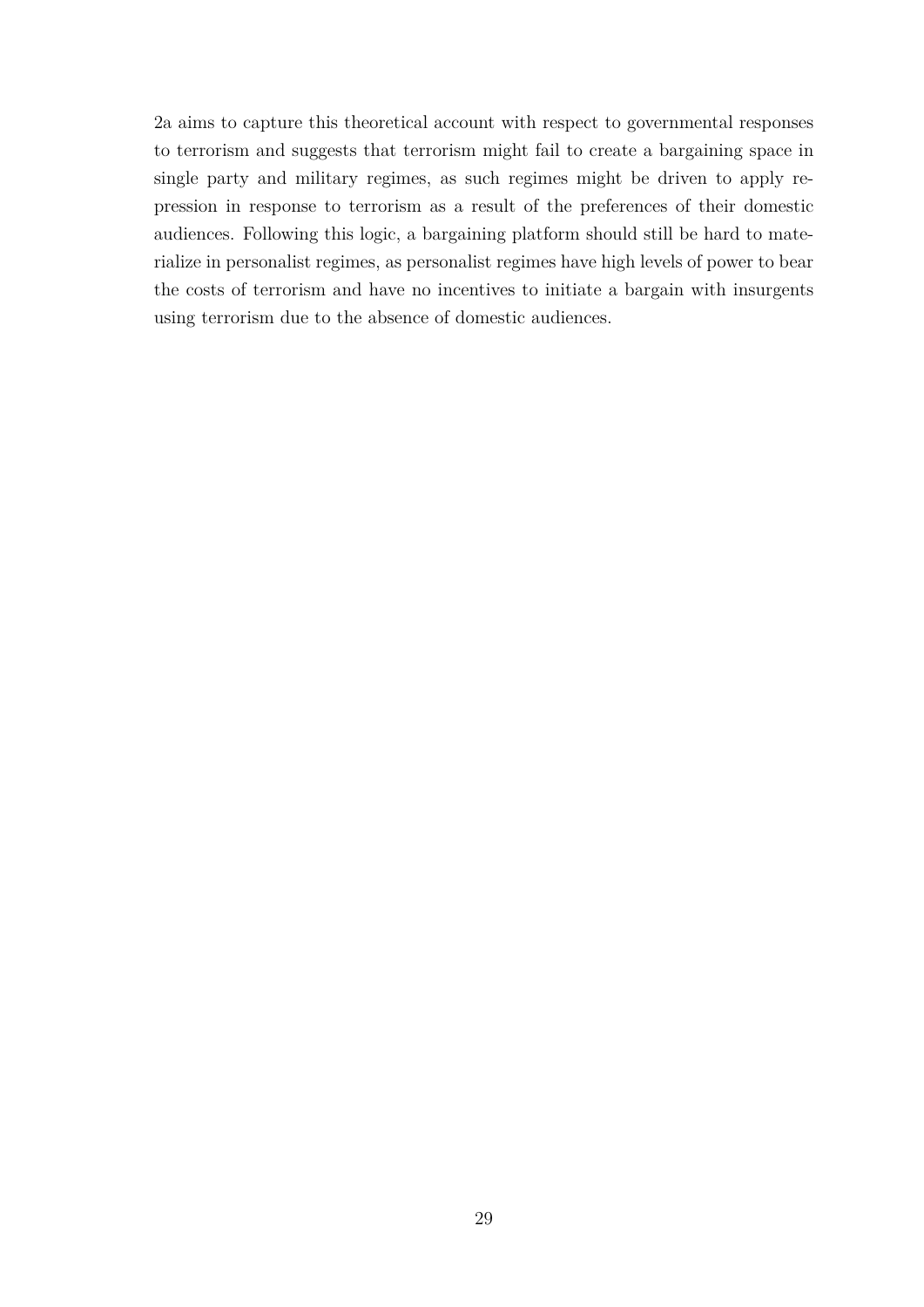## **5. DATA, RESEARCH DESIGN, AND EMPIRICAL FINDINGS**

In this chapter, I first present an overview of the data used for the empirical analysis in this study. Then, I provide a discussion about the research design and the model specification. In the last section, I report and interpret the empirical findings.

## **5.1 Overview of Data**

As noted earlier, the number of studies investigating the effect of terrorism in civil wars is quite limited (see, [Fortna](#page-61-1) [2015;](#page-61-1) [Thomas](#page-65-2) [2014;](#page-65-2) [Wood and Kathman](#page-66-2) [2014\)](#page-66-2). However, still, researchers have collected adequate data on government responses to terrorism in civil wars which allow me to empirically test the mechanisms proposed by the theoretical expectations outlined in above.<sup>1</sup> To this end, I use replication data of Thomas [\(2014\)](#page-65-2) along with the data on autocratic regime types, i.e., single party, military, and personalist, collected by Geddes, Frantz, and Wright [\(2014](#page-61-2)*a*).

I build on the data collected by Thomas [\(2014\)](#page-65-2) because her dataset provides pieces of information on a very novel measure of success for terrorism in the literature, i.e., incidence of negotiations, unlike Wood and Kathman [\(2014\)](#page-66-2) and Fortna [\(2015\)](#page-61-1) who examine civil war outcomes, an intensively studied phenomenon in the literature. Sitting at the negotiation table is not easy for insurgent groups, especially for the ones that employ terror attacks, as most of the governments tout the policy of "no negotiations with terrorists," in order to not legitimize groups using terrorism [\(Bapat](#page-58-0) [2005;](#page-58-0) [Crenshaw](#page-59-1) [1981;](#page-59-1) [Fortna](#page-61-1) [2015;](#page-61-1) [Thomas](#page-65-2) [2014\)](#page-65-2). Furthermore, Thomas [\(2014\)](#page-65-2) reports that 64 % of governmental concessions occurred in months following terror

 $1$ Replication materials for Wood and Kathman [\(2014\)](#page-66-2) can be downloaded from [http:](http://jacobkathman.weebly.com/research.html)<br>  $\frac{1}{2}$  /jacobkathman.weebly.com/research.html. To access data to replicate analyses in Thomas (2014) [//jacobkathman.weebly.com/research.html.](http://jacobkathman.weebly.com/research.html) To access data to replicate analyses in Thomas [\(2014\)](#page-65-2) [https://dataverse.harvard.edu/dataset.xhtml?persistentId=doi:10.7910/DVN/24506&studyListingIndex=](https://dataverse.harvard.edu/dataset.xhtml?persistentId=doi:10.7910/DVN/24506&studyListingIndex=1_aaf02d17e8b389ae30530d8b13de) [1\\_aaf02d17e8b389ae30530d8b13de.](https://dataverse.harvard.edu/dataset.xhtml?persistentId=doi:10.7910/DVN/24506&studyListingIndex=1_aaf02d17e8b389ae30530d8b13de) Replication materials for Fortna [\(2015\)](#page-61-1) can be downloaded from [http://iojournal.org/do-terrorists-win-rebels-use-of-terrorism-and-civil-war-outcomes/.](http://iojournal.org/do-terrorists-win-rebels-use-of-terrorism-and-civil-war-outcomes/)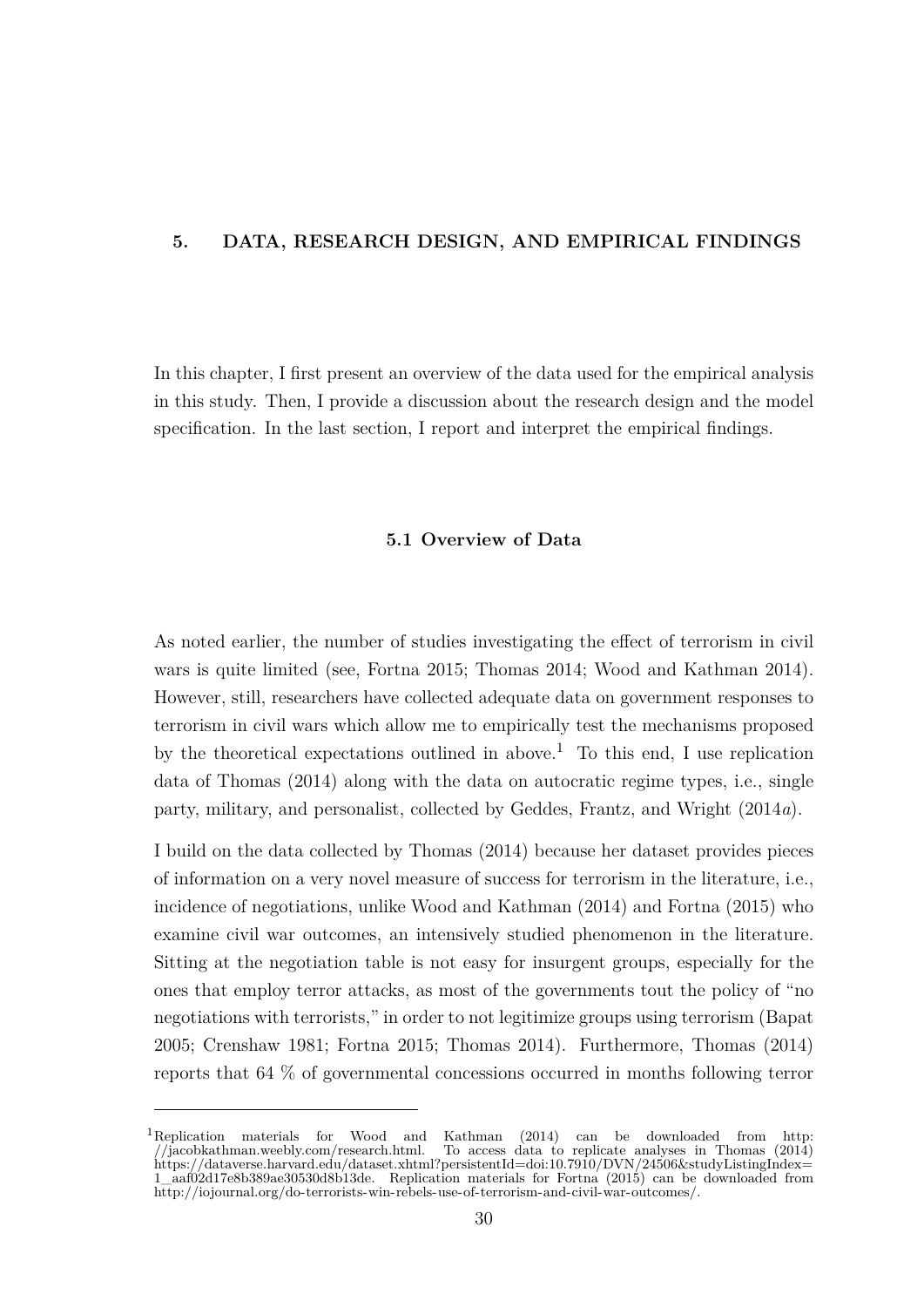attacks [\(Thomas](#page-65-2) [2014,](#page-65-2) p. 806). As a result, negotiations are important facilitators of government compliance and needs further attention from scholars examining the effectiveness of terrorism.

Collected in a dyad-month format, the data cover all cases of civil wars that took place in Africa between 1989 and 2009 and provide information regarding government responses to terrorism, i.e., the incidence of negotiations and the number of concessions, the number of terror attacks, government characteristics (e.g. GDP and Polity 2 score), insurgent group characteristics (e.g. insurgent group strength relative to government and the number of groups in fighting), and civil war dynamics (e.g. the intensity of conflict and the occurrence of ethnic/territorial war) [\(Thomas](#page-65-2) [2014\)](#page-65-2).

The dataset includes 403 cases of negotiations participated by 65 insurgent groups out of 106, which Thomas [\(2014,](#page-65-2) p. 810) defines as "instances of formal bargaining between the main belligerents in conflict.<sup>"2</sup> In coding the incidence of negotiations between insurgents and governments, Thomas [\(2014,](#page-65-2) p. 810) uses news sources from Lexis Nexis Academic, and other sources like Keesing's Contemporary Archives and Jane's Security and Terrorism Monitor, in addition to each conflict's historical accounts.

Data on the number of terror attacks perpetrated by each insurgent group come from from the Global Terrorism Database (GTD), which covers domestic and international terror incidents in all over the world [\(START](#page-64-0) [2018\)](#page-64-0). The GTD defines terrorism as "the threatened or actual use of illegal force and violence by a non-state actor to attain a political, economic, religious, or social goal through fear, coercion, or intimidation" [\(START](#page-64-0) [2018\)](#page-64-0). Our sample only includes cases of domestic terror attacks which are coded as successful in the GTD.<sup>3</sup>

I merge Thomas [\(2014\)](#page-65-2) dataset with Geddes, Frantz, and Wright [\(2014](#page-61-2)*a*) dataset on regime types to test the conditional effect of regime type on terrorism.<sup>4</sup> Geddes, Frantz, and Wright [\(2014](#page-61-2)*a*, p. 4) define a regime as "a set of formal and/or informal rules for choosing leaders and policies." In their dataset, a regime is democratic if the executive is elected through (i) "a direct, reasonably fair competitive election in which at least ten percent of the total population (equivalent to about 40 percent of the adult male population) was eligible to vote," or (ii) "indirect election by a

<sup>&</sup>lt;sup>2</sup>This measure excludes backchannel negotiations and negotiations where third parties involve in bargaining without no formal communication between the conflicting parties.

 $3$ According to the GTD, a terror attack is successful when it causes damage [\(START](#page-64-0) [2018\)](#page-64-0).

<sup>4</sup>Table B.1 in Appendix B presents a cross-tabulation of Geddes, Frantz, Wright [\(2014](#page-61-2)*a*) regime type categorization and Polity 2 score.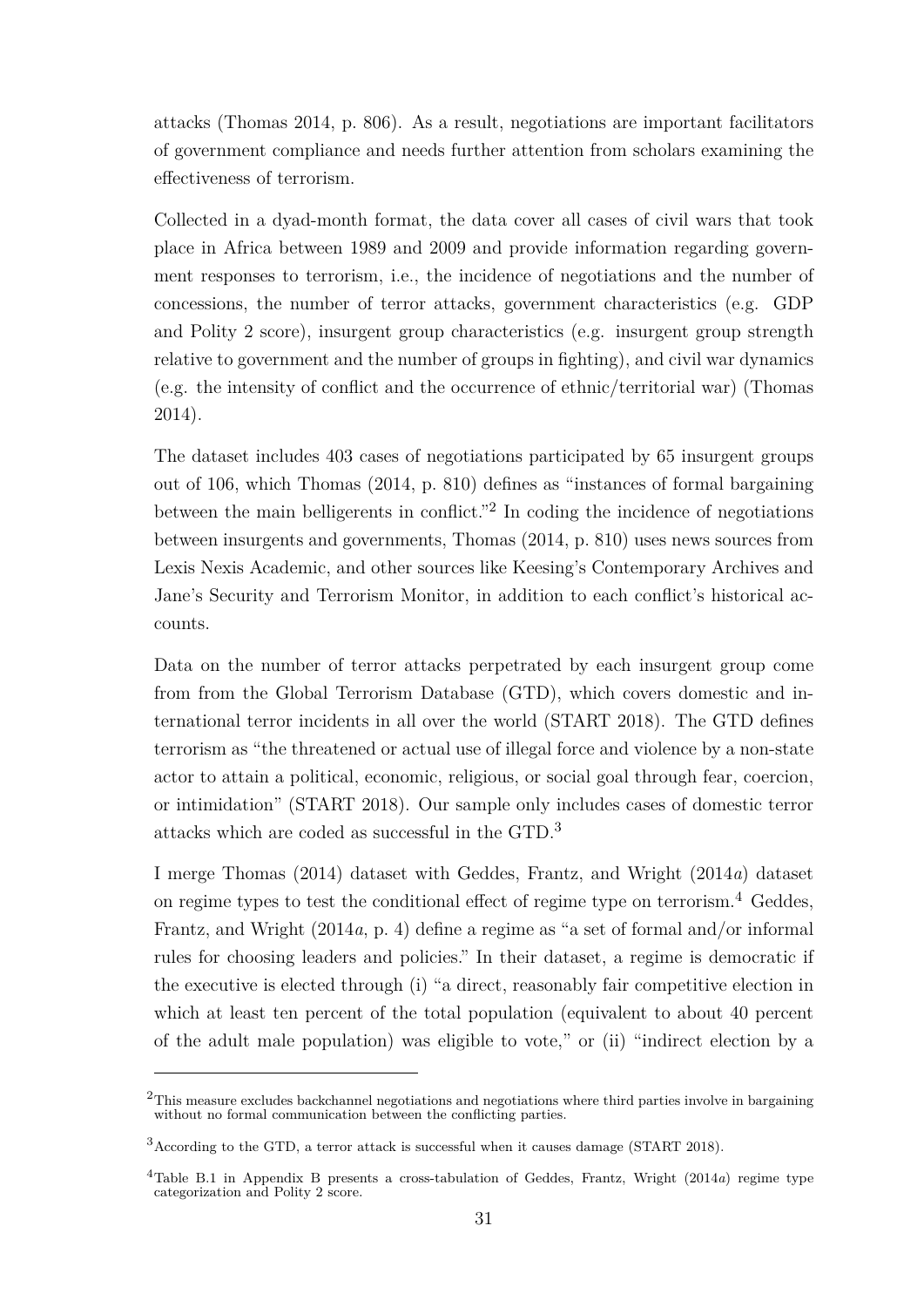body at least 60 percent of which was elected in direct, reasonably fair competitive elections," or (iii) "constitutional succession to a democratically elected executive." [\(Geddes, Wright, and Frantz](#page-61-2) [2014](#page-61-2)*a*, p. 6).

|           | Negotiation           |                  |                  |                  |
|-----------|-----------------------|------------------|------------------|------------------|
|           | Terror Attack $(t-1)$ | $\overline{Yes}$ | $\overline{No}$  | <b>Total</b>     |
|           | Yes                   | $\overline{2}$   | 6                | $\overline{8}$   |
| Democracy |                       | (25%)            | (75%)            | $(100\%)$        |
|           | $N_{O}$               | $\overline{37}$  | 170              | $\overline{207}$ |
|           |                       | (18%)            | (82%)            | $(100\%)$        |
|           | Total                 | $\overline{39}$  | 176              | $\overline{215}$ |
|           |                       | (18%)            | (82%)            | $(100\%)$        |
| Party     | Yes                   | $\overline{26}$  | 45               | $\overline{71}$  |
|           |                       | (37%)            | (63%)            | $(100\%)$        |
|           | $N_{O}$               | $\overline{43}$  | $\overline{732}$ | $\overline{775}$ |
|           |                       | $(6\%)$          | (94%)            | $(100\%)$        |
|           | Total                 | 69               | $\overline{777}$ | 846              |
|           |                       | $(8\%)$          | (92%)            | $(100\%)$        |
| Military  | Yes                   | 5                | 126              | 131              |
|           |                       | $(4\%)$          | $(96\%)$         | $(100\%)$        |
|           | N <sub>o</sub>        | 82               | 463              | $\overline{545}$ |
|           |                       | (15%)            | (85%)            | $(100\%)$        |
|           | Total                 | $\overline{87}$  | $\overline{589}$ | 676              |
|           |                       | (13%)            | (87%)            | $(100\%)$        |
| Personal  | Yes                   | 1                | $\overline{43}$  | 44               |
|           |                       | $(2\%)$          | (98%)            | $(100\%)$        |
|           | N <sub>o</sub>        | 171              | 1130             | 1301             |
|           |                       | (13%)            | (87%)            | $(100\%)$        |
|           | Total                 | 172              | 1173             | 1345             |
|           |                       | (13%)            | (87%)            | $(100\%)$        |
|           | Total                 | 367              | 2715             | 3082             |
|           |                       | $(12\%)$         | (88%)            | $(100\%)$        |

Table 5.1 Negotiations and Terror Attacks (t-1) across Regime Types

Geddes, Frantz, and Wright [\(2014](#page-61-3)*b*, p. 318) classify autocratic regimes with respect to (i) control over policy, (ii) leadership selection, and (iii) control of security apparatus. Through this classification, they identify four main types of autocracies, namely single party regimes, military regimes, personalist regimes, and monarchies [\(Geddes, Wright, and Frantz](#page-61-2) [2014](#page-61-2)*a*, p. 12). According to their coding criteria, in single party regimes, a ruling party controls policy and security apparatus of the state and determines who can be selected as a leader and military institutions are primarily responsible for controlling policy and choosing leaders, in addition to controlling security apparatus in military regimes [\(Geddes, Wright, and Frantz](#page-61-2) [2014](#page-61-2)*a*). A small group organized around one leader gives rise to personalist regimes, as the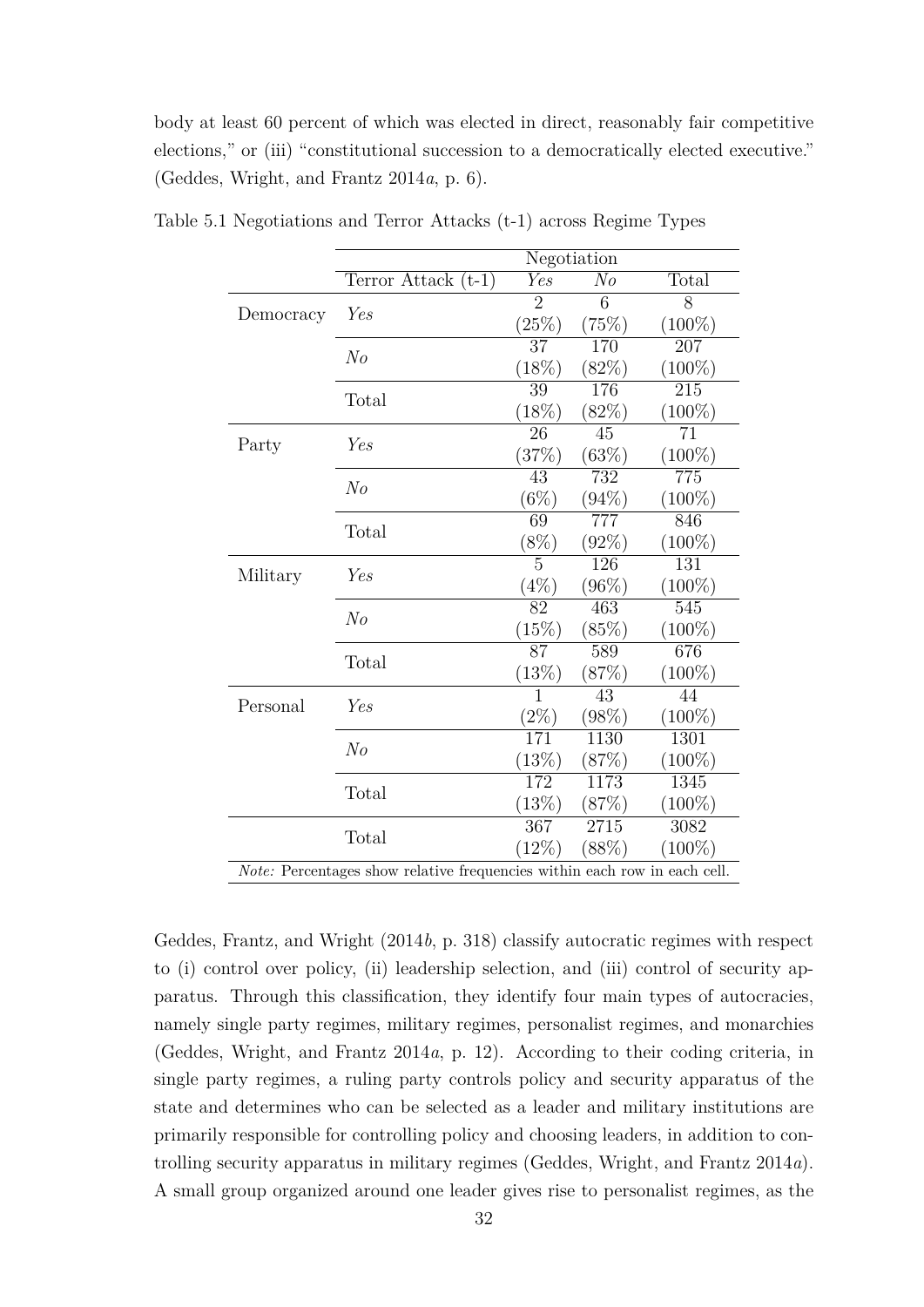leader and a small clique decide policies and leadership and manage security apparatus [\(Geddes, Wright, and Frantz](#page-61-2) [2014](#page-61-2)*a*). Lastly, monarchical regimes are controlled by a royal family that decides policies, leaders, as well as maintains a huge grip on security apparatus [\(Geddes, Wright, and Frantz](#page-61-2) [2014](#page-61-2)*a*).

Table 5.1 reports the cross-tabulation of negotiations and the number of terror attacks lagged by one month across all regime types. The table shows that the data contain 215 democratic months, 846 single party months, 676 military months, and 1345 personalist months. This suggests that almost half of the sample contains personalist regimes. Table 5.1 shows that democracies and personalist regimes experienced terror attacks almost in a similar fashion; terror attacks occurred only in 4% of democratic months and 3% of personalist months. In contrast, single party regimes experienced terror attacks 8% of the time and military regimes experienced terror attacks 19% of the time.

Democracies appear to have negotiated with insurgents more than other regimes. Table 5.1 shows that governments and insurgents sat on the negotiation table 18% of the time in democracies. Single party regimes experienced the lowest number of negotiations compared to rest of the regimes; only 8% of the time negotiations occured in single party regimes. Military and personalist regimes seem to have negotiated with insurgents as frequently as democracies; military and personalist regimes negotiated with insurgents 13% and 12% of the time, respectively.

A simple look at the relative frequencies among observations where there was at least one terror attack and where there was no terror attack in the previous month reveals many patterns on how governmental responses to terrorism change across regime types. Table 5.1 shows that most of the negotiations in democracies and single party regimes took place when there was at least one terror attack in the previous month. Conversely, for military and personalist regimes, negotiations were more prevalent when there was no terror attack in the previous month.

We should keep in mind that cross tabulations neither imply causality nor show the partial effect of the main independent variables in question. Due to this, I will employ a series of regression analyses that allow me to make causal inferences as well as to see the partial effect of regime type and terror attacks on the propensity of negotiations with insurgents.

In the following section, I state the full model equation used to test the hypotheses. Then, after introducing the control variables I use in the regression analyses, I provide a brief discussion on the descriptive statistics of the variables in the effective sample.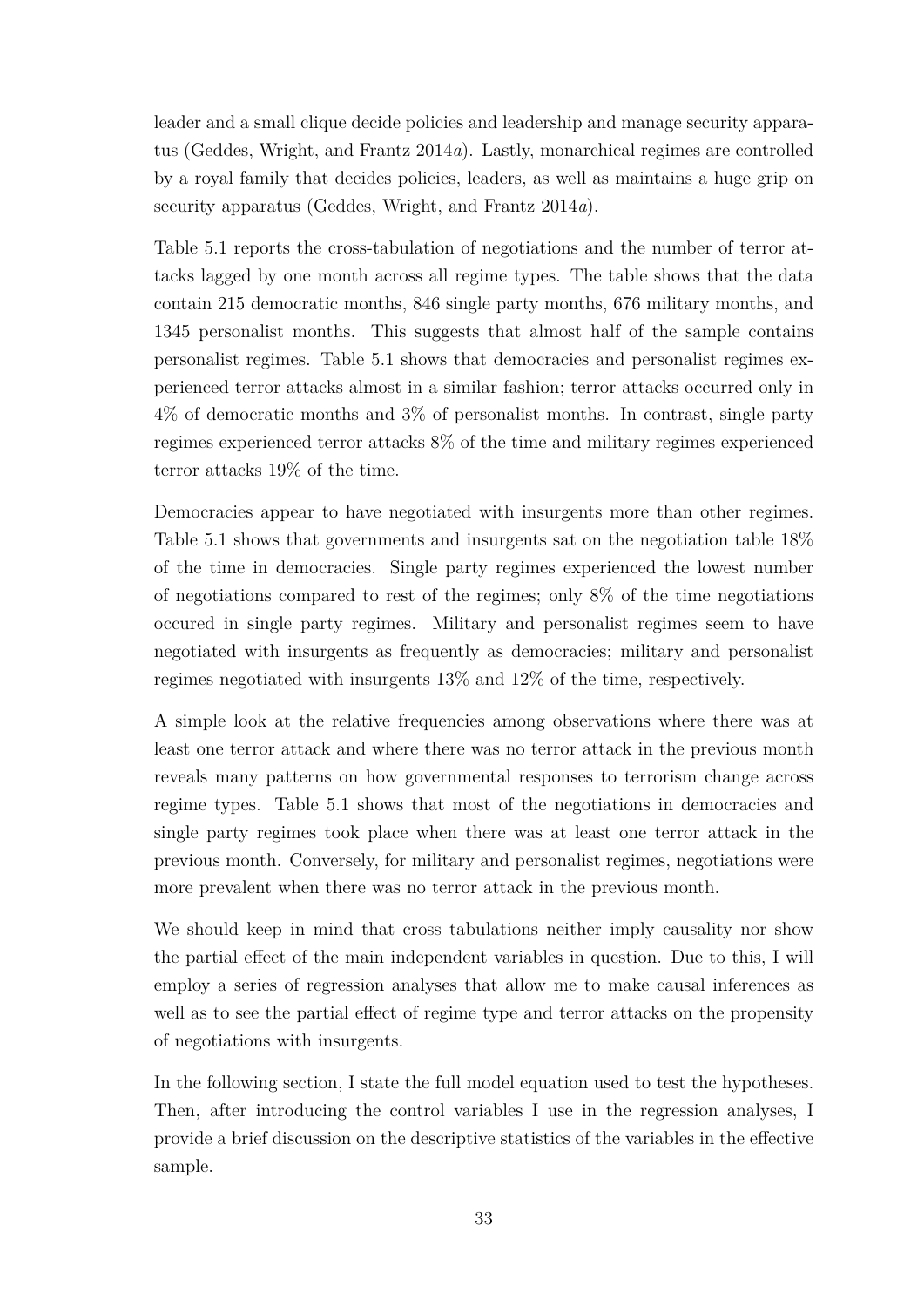### **5.2 Research Design**

The hypotheses stated in the previous chapter are tested using the following model equation:

 $Pr(Negotiations=1) = \beta_0 + \beta_1$ Number of Terror Attacks<sub>(t-1)</sub> +*β*2Party+*β*3Military+*β*4Personalist +*β*5Number of Terror Attacks(*t*−1)×Party +*β*6Number of Terror Attacks(*t*−1)×Military +*β*7Number of Terror Attacks(*t*−1)×Personalist +*β*8Relative Insurgent Strength+*β*9Main Group  $+\beta_{10}$ Intensity $+\beta_{11}$ External Support for Insurgents +*β*12ln(Battle Related Deaths)+*β*13Number of Conflict Episodes +*β*14Conflict Duration+*β*15Territorial War+*β*16Ethnic War +*β*17Third Party Mediation+*β*18Number of Groups+*β*19ln(GDP) +*β*20Number of Months Since Last Negotiation  $+\beta_{21}$ Number of Months Since Last Negotiation<sup>2</sup>  $+\beta_{22}$ Number of Months Since Last Negotiation<sup>3</sup>  $+$  $\epsilon$ 

The dependent variable in this study is the *incidence of negotiations*, binary variable that takes the value of one if a formal negotiation occurs in a dyad in a given month. *Number of successful terror attacks* is a count measure of terror attacks perpetrated by an insurgent group in a given month. In the sample, this variable ranges from zero to 49 and has a mean of 0.36, which reveals that terrorism was not observed in most of the months. I lag this variable by one month in order to account for endogeneity bias.

*Regime type* is a categorical variable where zero denotes *democratic regimes*, one denotes *single party regimes*, two denotes *military regimes*, and three denotes *personalist regimes*. Since I expect the effect of terrorism to be conditional on regime type, I introduce the multiplicative interaction of the number of successful terror attacks and single party regimes, number of successful terror attacks and military regimes, and number of successful terror attacks and personalist regimes to the regression in order to test the interactive effect of terror attacks and regime types on the propensity of negotiations with insurgents. For my main model specifications,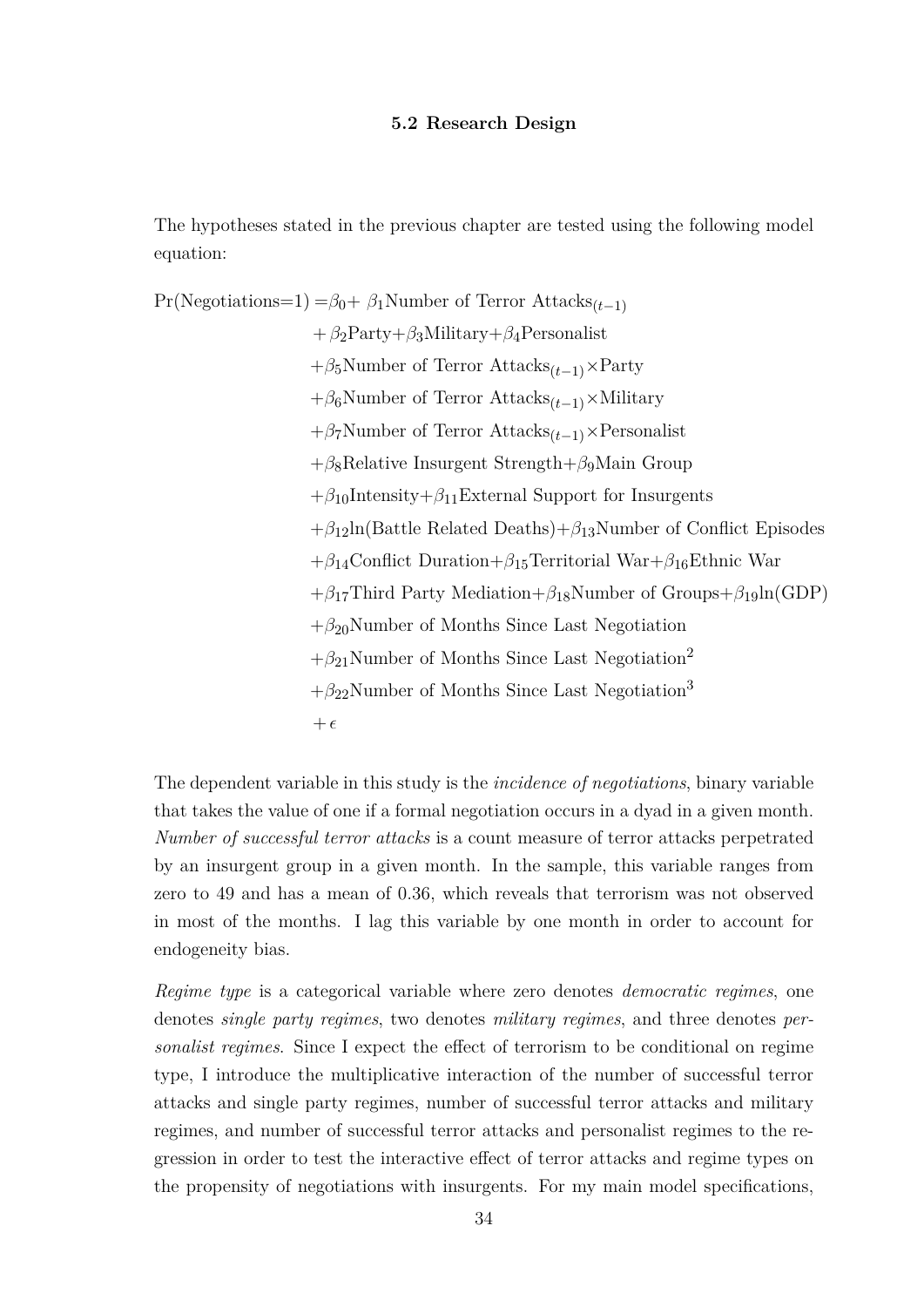the baseline regime type category is democracy.

I control for a group of theoretically relevant variables that can potentially explain government negotiations with insurgents. First, I control for *relative insurgent strength*, because governments would be more likely to negotiate when insurgents are stronger than them. Relatedly, "the mutually hurting stalemate," a ripe moment in a conflict that brings parties to the negotiation table, might occur when governments and insurgents have similar capabilities [\(Zartman](#page-66-3) [2008,](#page-66-3) p. 232). I also account for *external insurgent support*, as prior work suggests that involvement of external actors might prolong civil wars and preclude peace talks as outside actors introduce additional reservation points to the bargaining set [\(Cunningham](#page-59-2) [2010\)](#page-59-2). Additionally, I include a dummy variable that takes the value of one when an insurgent group is a *main group* in a civil war. Likewise, I account for *number of insurgent groups* in a country to control for the effects of a multi-insurgent group setting on the likelihood of negotiations. Walter [\(2006\)](#page-65-3) argues that governments are less likely to pursue an accommodating strategy when multiple groups appear to be claimants during civil wars. I control for the natural logarithm of *number of battle-related deaths* as a proxy for the costs of fighting for governments [\(Mason and](#page-63-0) [Fett](#page-63-0) [1996\)](#page-63-0). To control for state capacity, I use the natural logarithm of *GDP*. I also control for *conflict duration* in months, *number of conflict episodes*, whether a civil war in the sample is a *territorial war* or *ethnic war*, and whether a *third-party mediation* is present.

Additionally, I add a variable that counts *the months since the last negotiation* and its second- and third-degree time polynomials to control for temporal dependence as advised by Beck, Katz, and Tucker [\(1998\)](#page-58-1). When analyzing time-series crosssectional data with a binary response variable, BTSCS, one should account for temporal dependence because the observations in BTSCS are likely to violate the independence assumption in logit and probit regressions [\(Beck, Katz, and Tucker](#page-58-1) [1998\)](#page-58-1). If there is temporal dependence, the results will be misleading without introducing time polynomials or cubic splines to the model [\(Beck, Katz, and Tucker](#page-58-1) [1998\)](#page-58-1). Our data are time-series cross-sectional, and my dependent variable is a binary response variable which implies that the logistic regression I carry out might violate the assumption of independence of observations. In order to account for temporal dependence, I generate the month counter variable and introduce it to my model specification. Instead of cubic splines, I introduce the second- and thirddegree polynomials of this month counter variable, since Carter and Signorino [\(2010\)](#page-59-3) argue that time polynomials present an easier and effective solution to control for temporal dependence.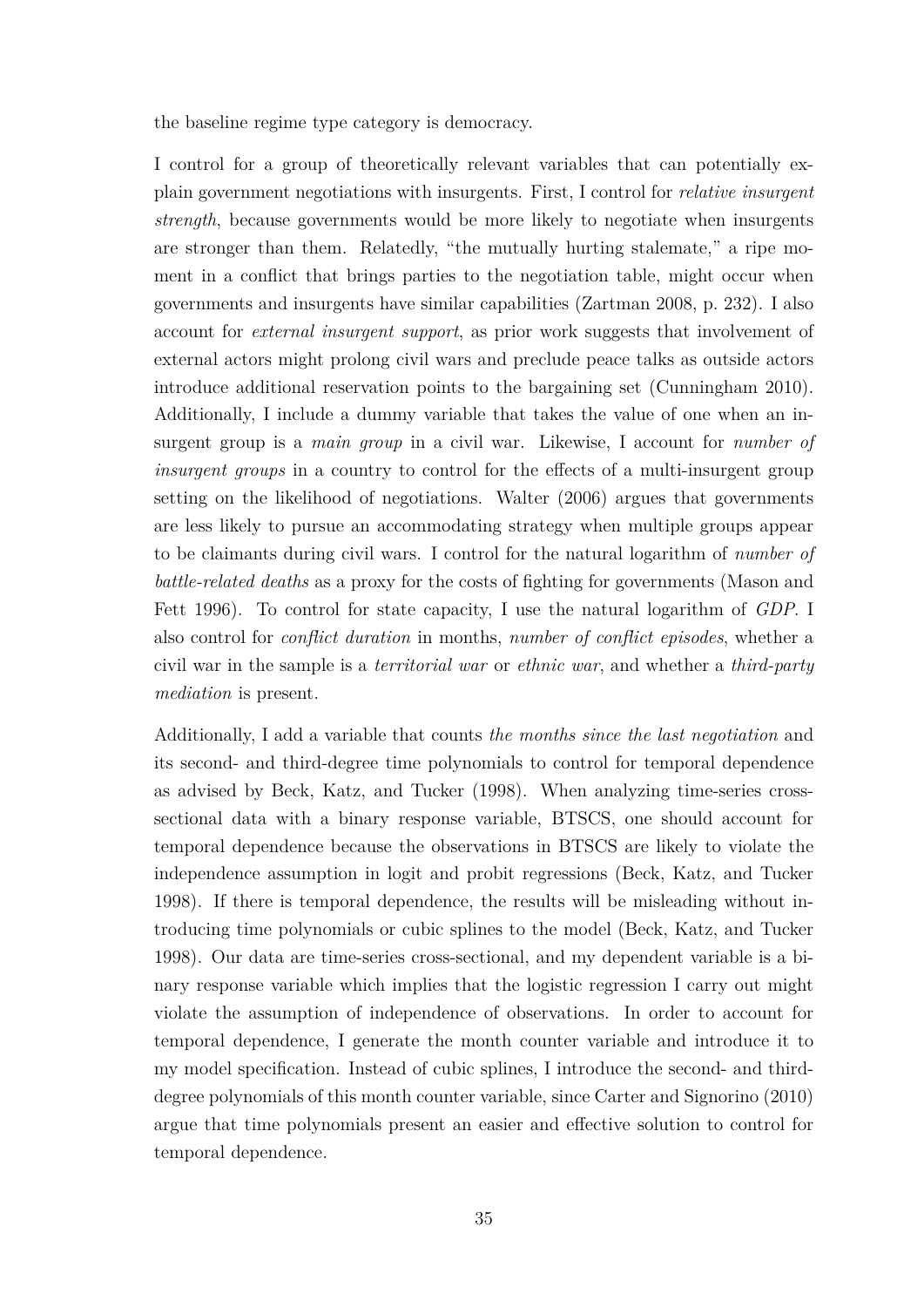I employ logistic regressions to test the hypotheses as my dependent variable is a binary variable. I use robust standard errors clustered by conflict in order to account for conflict specific factors, absent in the regression equation, that may introduce heteroskedasticity into our estimations.

| Variable                                                                 | Mean | Std. Dev. | Min.             | Max.           |  |  |
|--------------------------------------------------------------------------|------|-----------|------------------|----------------|--|--|
| Negotiations                                                             | .128 | .335      | $\left( \right)$ |                |  |  |
| Number of Terror Attacks <sub><math>(t-1)</math></sub>                   | .282 | 1.90      | $\theta$         | 49             |  |  |
| Terror Attack (Dichotomous) $_{(t-1)}$                                   | .086 | .280      | 0                | 1              |  |  |
| Party                                                                    | .267 | .443      | 0                | 1              |  |  |
| Military                                                                 | .236 | .425      | 0                | 1              |  |  |
| Personalist                                                              | .437 | .496      | 0                | 1              |  |  |
| Main Group                                                               | .742 | .438      | 0                | 1              |  |  |
| External Support to Rebels                                               | .474 | .499      | 0                | 1              |  |  |
| Territorial War                                                          | .189 | .392      | 0                | 1              |  |  |
| Ethnic War                                                               | .755 | .430      | 0                | 1              |  |  |
| Third Party Mediation                                                    | .599 | .490      | 0                | 1              |  |  |
| Intensity                                                                | 1.22 | .414      | 1                | 2              |  |  |
| Number of Groups                                                         | 1.77 | .724      | 1                | $\overline{4}$ |  |  |
| Relative Rebel Strength                                                  | 1.82 | .660      | 1                | 5              |  |  |
| Number of Conflict Episode                                               | 1.35 | .819      | 1                | 6              |  |  |
| Conflict Duration (Months)                                               | 36.9 | 36.6      | 1                | 192            |  |  |
| ln(GDP)                                                                  | 22.3 | 1.31      | 19.8             | 25.3           |  |  |
| $ln(Battle$ Deaths)                                                      | 5.51 | 1.56      | 3.21             | 9.39           |  |  |
| Months Since Last Negotiation                                            | 18.2 | 25.8      | $\overline{0}$   | 144            |  |  |
| <i>Note:</i> The number of observations in the effective sample is 2407. |      |           |                  |                |  |  |

Table 5.2 Descriptive Statistics for Effective Sample

Table 5.2 shows the descriptive statistics of the variables for the effective sample. Negotiations and terror attacks are infrequent events given their significantly low means as shown in the table. Territorial wars are another uncommon phenomena observed in the effective sample. Similarly, the number of single party and military regimes is lower than that of personalist regimes. Most of the observations in the effective sample are cases of civil wars motivated along ethnic lines given the high mean of ethnic war variable. The variable measuring relative insurgent strength (that takes on values from one to five where one and two signify weaker insurgent groups, three signifies equally powerful insurgent groups, and four and five signify more powerful insurgent groups) has a mean of two, which tells us that most of the insurgent groups in the effective sample are groups weaker than their respective governments. Another related variable, number of groups in fighting has almost a mean of two, which means that most of the civil cases took place in a multi-group environment. Cases of third-party interventions are also very common. Furthermore, the cases of civil wars in the sample lasted, on average, almost three years.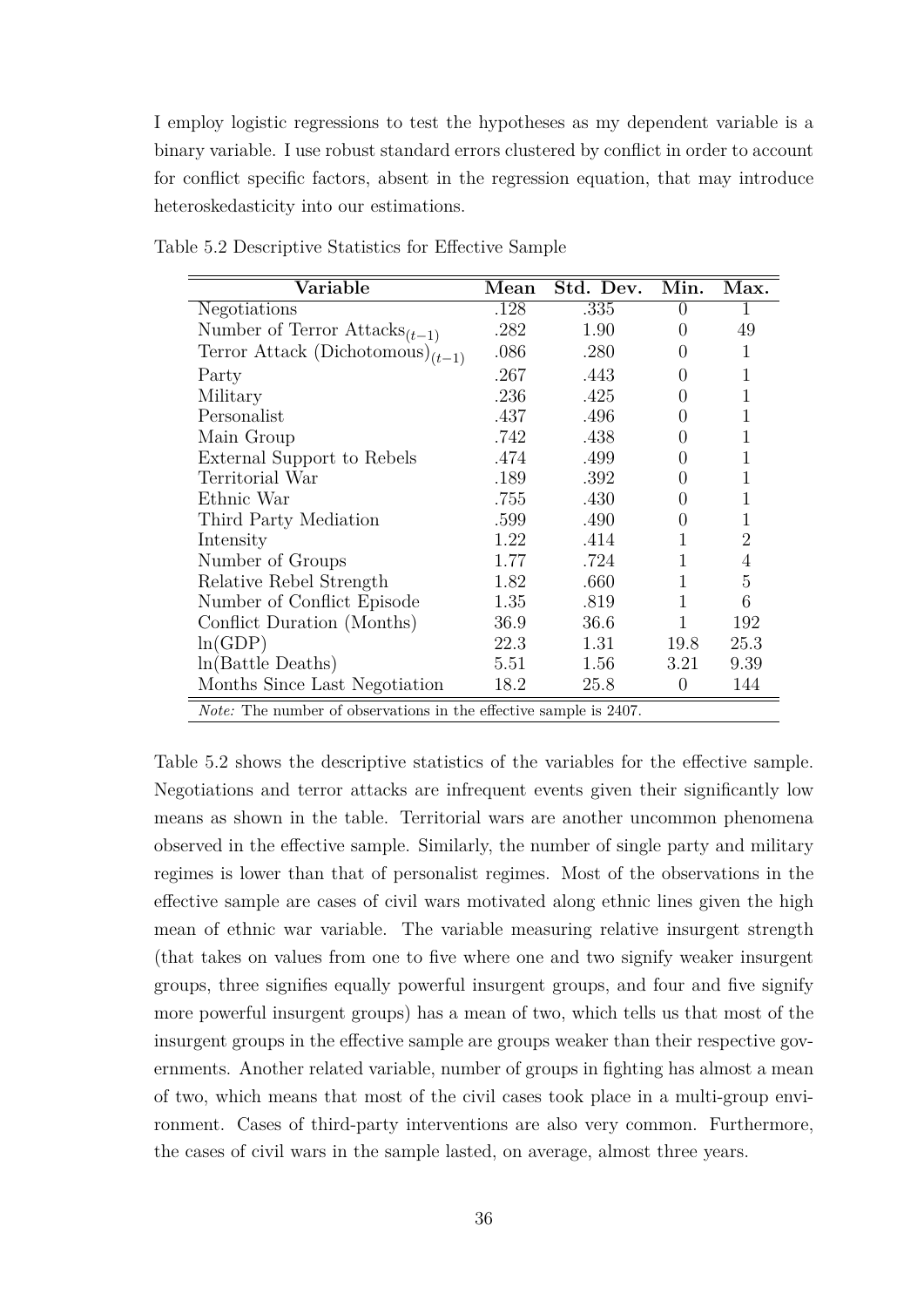## **5.3 Empirical Findings**

The logistic regression estimates from 4 different models are reported in Table 5.3. For Models 1 through 4, the base regime type category is democracy.<sup>5</sup> In Model 1, I report the results of an additive model where I introduce regime type dummies and the number of terror attacks, but not their multiplicative interactions. Model 2 is slightly different than Model 1; I only add temporal controls to this model. Model 3 is an interactive model where I introduce multiplicative interactions of regime type dummies and number of terror attacks. My full model specification is reported in Model 4, which includes both the multiplicative interactions and temporal controls.<sup>6</sup>

The estimates in Models 1 and 2 suggest that executing terror attacks increase the propensity that targeted governments will come to the negotiation table with insurgents as the coefficient on the number of terror attacks is positive and statistically significant at 99% confidence level in both models. The coefficients on the single party and military regimes in Models 1 and 2 are not statistically significant, which suggests that these regimes do not necessarily differ in their responses to insurgent groups than the baseline regime type, i.e., democracies. In contrast, the coefficients on the personalist regimes in both models are negative and statistically significant at 95% confidence level; personalist regimes are less likely to negotiate with insurgents than democracies in the presence of terrorism.

The coefficients associated with control variables in Models 1 and 2 suggest that relative insurgent strength, number of months in conflict, the existence of thirdparty mediation, number of groups in fighting, GDP, and whether the conflict is emanated from ethnic tensions increase the propensity of negotiations between insurgents and governments during civil wars. Including temporal controls, however, slightly changes the estimates. Model 2 shows that correcting for temporal depen-

<sup>&</sup>lt;sup>5</sup>Table A.2 in Appendix A shows the same model estimates where personalist regimes are taken as the baseline regime type category. According to the estimates, the direction of the effect of terrorism on the propensity of negotiations with respect to regime types does not exhibit a change from the main models. Table A.3 in Appendix A reports regression estimates where democratic cases are excluded and single party and personalist regimes are taken as the baseline regime type category. I plot the average marginal effect of terror attacks among autocracies where baseline regime type is single party in Figure A.5. According to the figure, terror attacks have a statistically significant effect on the propensity of negotiations in all regime types and terror attacks have a positive impact on the probability of negotiations in single party and in military regimes, and a negative impact in personalist regimes.

<sup>6</sup>Table A.1 in Appendix A reports regression estimates where a dichotomous terrorism variable is used instead of a count variable to compare the probabilities of negotiations in the presence and in the absence of terrorism. Figure A.3 illustrates the marginal effect of terrorism on the propensity of negotiations across regime types. Figure A.3 shows that terror attacks only have a positive effect on the probability of negotiations in single party regimes, and a negative effect in personalist regimes. Figure A.4 shows the predicted probabilities of negotiations with respect to terror attacks across all regime types. According to the t-statistics, the difference in the probability of negotiations in the absence and presence of terrorism is not statistically distinguishable from zero in any regime type category.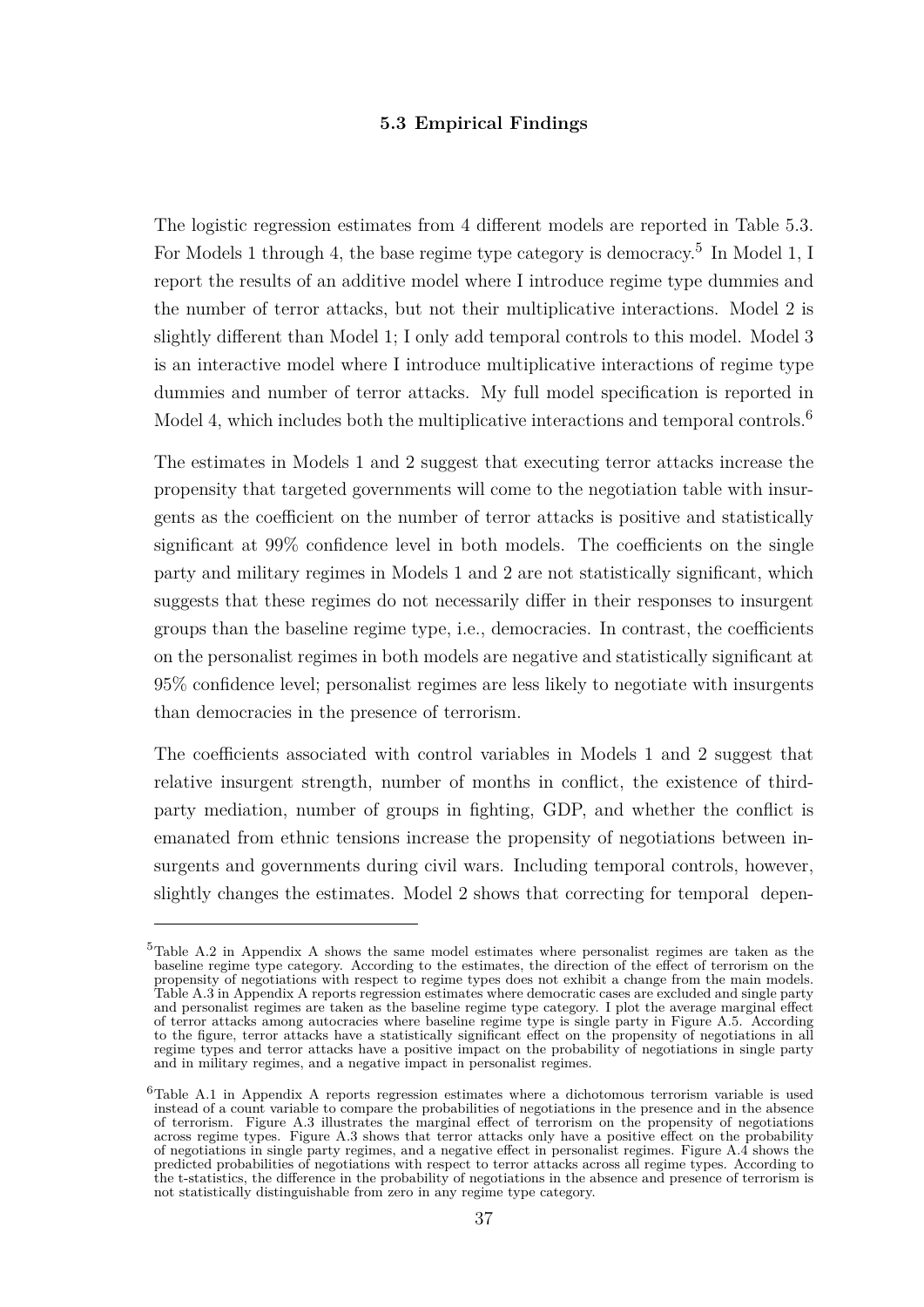pendence decreases the coefficients on the control variables as well as their standard errors. Additionally, we see in Model 2 that external insurgent support becomes statistically significant with temporal dependence controls, however, only at 90% confidence level.

In Model 2, temporal dependence controls are statistically significant at 99% confidence level. The coefficient associated with the month counter variable, i.e., months since last negotiation, suggests that the propensity of negotiations decreases as the number of months since last negotiation increases.

Inclusion of temporal controls in Model 2 improves the model fit. The log-likelihood of Model 2 is higher than that of Model 1, and lower values for Akaike Information Criterion (AIC) and Bayesian Information Criterion (BIC) in Model 2 suggest that Model 2 provides a better fit to the data than Model 1. Moreover, according to the likelihood ratio test I conduct, the inclusion of temporal controls increases the model fit in a statistically significant way.

Models 3 and 4 are interactive models where I introduce the multiplicative interactions of regime type dummies and the number of terror attacks in order to test the hypotheses in this study. The only difference between Models 3 and 4 is again the temporal controls; Model 3 is the restricted model and Model 4 is the unrestricted model. The log-likelihood in Model 4 is higher than that of Model 3, and, AIC and BIC values are lower in Model 4 which suggests that Model 4 fits the data better than Model 3. Moreover, the result of the likelihood ratio test between these model specifications also indicates that including temporal controls, as in Model 4, increases the model fit in statistical terms.

Does including multiplicative interactions of regime type dummies and terror attacks improve the model fit? To determine this, we have to compare Models 1 and 3 and Models 2 and 4. Table 5.3 shows that Model 3 has a slightly higher log-likelihood than that of Model 1. Similarly, a slightly lower value for AIC in Model 3 suggests that inclusion of multiplicative interaction terms is not redundant. However, BIC value in Model 3 points to the opposite; higher BIC value in Model 3 implies that Model 1 provides a better fit to our data. The likelihood ratio test I perform also shows that the addition of multiplicative interaction terms does not necessarily improve the model fit. A similar situation occurs when we compare the model fit of Models 2 and 4. Even though Model 4 has a higher log-likelihood than Model 2, both AIC and BIC values show that Model 2 provides a better fit to our data than Model 4. Indeed, the likelihood ratio test between Models 2 and 4 also shows that the interactive model does not perform better than the additive model in improving our model fit.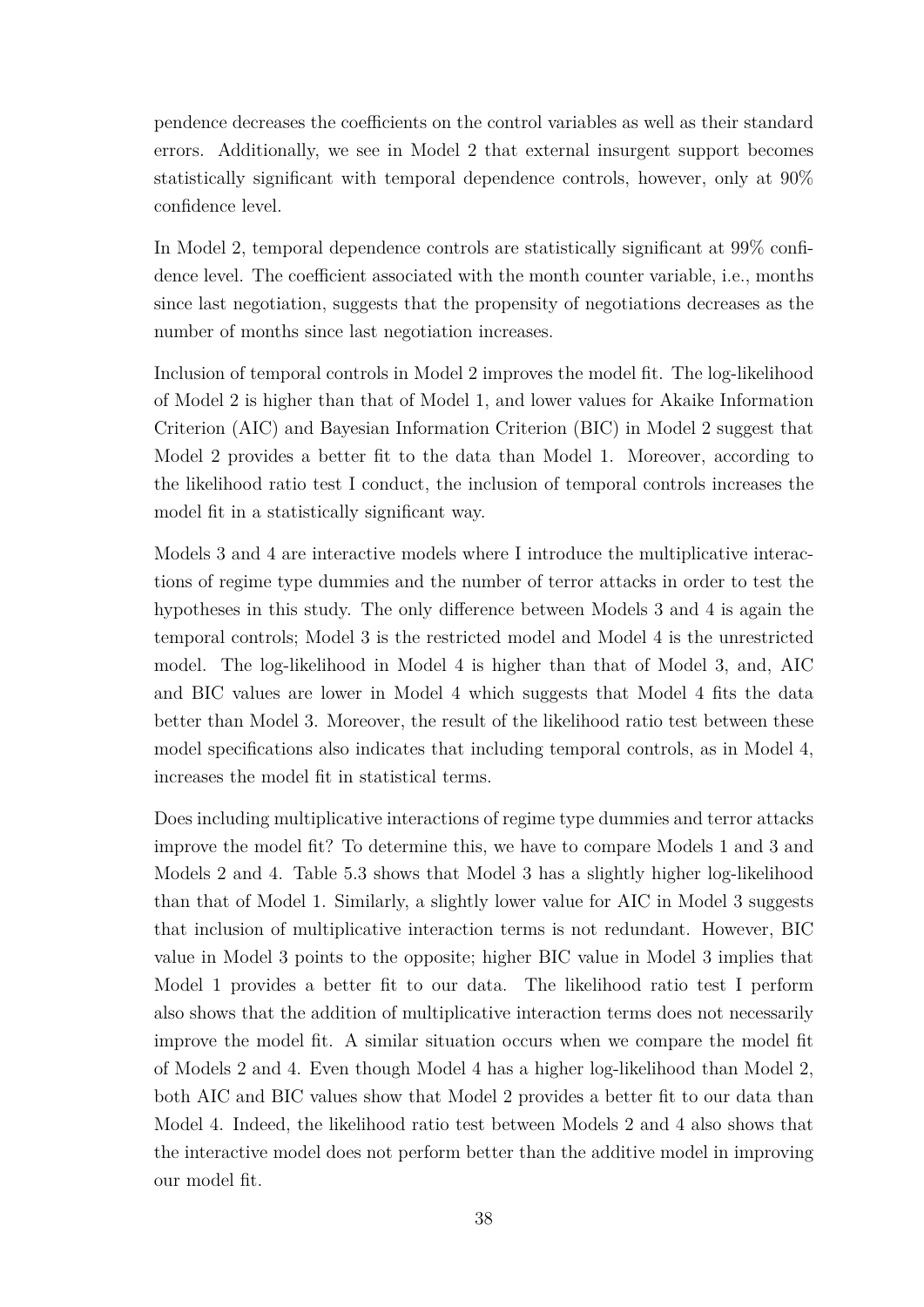|                                                           | Model 1      | Model 2      | Model 3      | Model 4              |
|-----------------------------------------------------------|--------------|--------------|--------------|----------------------|
|                                                           | Negotiations | Negotiations | Negotiations | ${\bf Negotiations}$ |
| Number of Terror $Attacks_{(t-1)}$                        | $0.102***$   | $0.121***$   | 0.348        | $0.667***$           |
|                                                           | (0.023)      | (0.032)      | (0.221)      | (0.166)              |
| Party                                                     | $-0.385$     | $-0.292$     | $-0.471$     | $-0.334$             |
|                                                           | (0.624)      | (0.304)      | (0.643)      | (0.305)              |
| Military                                                  | $-0.547$     | $-0.332$     | $-0.522$     | $-0.298$             |
|                                                           | (0.561)      | (0.267)      | (0.564)      | (0.274)              |
| Personalist                                               | $-1.109**$   | $-0.817***$  | $-1.066**$   | $-0.770***$          |
|                                                           | (0.523)      | (0.256)      | (0.522)      | (0.257)              |
| Number of Terror $Attacks_{(t-1)} \times$ Party           |              |              | $-0.165$     | $-0.475***$          |
|                                                           |              |              | (0.231)      | (0.164)              |
| Number of Terror $Attacks_{(t-1)} \times$ Military        |              |              | $-0.306$     | $-0.591***$          |
|                                                           |              |              | (0.218)      | (0.174)              |
| Number of Terror $Attacks_{(t-1)} \times \text{Personal}$ |              |              | $-1.501***$  | $-1.461***$          |
|                                                           |              |              | (0.284)      | (0.194)              |
| Relative Insurgent Strength                               | $0.641***$   | $0.407**$    | $0.637***$   | $0.408**$            |
|                                                           | (0.224)      | (0.162)      | (0.224)      | (0.162)              |
| Main Group                                                | 0.477        | $0.212\,$    | 0.496        | 0.218                |
|                                                           | (0.350)      | (0.248)      | (0.348)      | (0.249)              |
| Intensity                                                 | $-0.402$     | $-0.276$     | $-0.442$     | $-0.311$             |
|                                                           | (0.342)      | (0.307)      | (0.339)      | (0.301)              |
| External Support to Insurgents                            | 0.565        | $0.395*$     | 0.533        | $0.370*$             |
|                                                           | (0.366)      | (0.220)      | (0.362)      | (0.218)              |
| ln(Battle Deaths)                                         | $0.002\,$    | 0.016        | 0.011        | 0.025                |
|                                                           | (0.161)      | (0.115)      | (0.162)      | (0.117)              |
| Number of Conflict Episode                                | $-0.463$     | $-0.032$     | $-0.406$     | $-0.018$             |
|                                                           | (0.617)      | (0.218)      | (0.597)      | (0.206)              |
| Conflict Duration (Months)                                | $0.006***$   | $0.007***$   | $0.006***$   | $0.006***$           |
|                                                           | (0.002)      | (0.002)      | (0.002)      | (0.002)              |
| Territorial War                                           | $-0.688$     | $-0.340$     | $-0.701$     | $-0.342$             |
|                                                           | (0.546)      | (0.405)      | (0.542)      | (0.401)              |
| Ethnic War                                                | $1.056***$   | $0.653***$   | $1.040***$   | $0.660***$           |
|                                                           | (0.228)      | (0.203)      | (0.234)      | (0.201)              |
| Third Party Mediation                                     | 2.316***     | $1.659***$   | $2.281***$   | $1.646***$           |
|                                                           | (0.430)      | (0.368)      | (0.431)      | (0.373)              |
| Number of Groups                                          | $0.354**$    | $0.208*$     | $0.352*$     | $0.210*$             |
|                                                           | (0.179)      | (0.116)      | (0.180)      | (0.116)              |
| ln(GDP)                                                   | $0.459***$   | $0.302***$   | $0.468***$   | $0.311***$           |
|                                                           | (0.143)      | (0.102)      | (0.139)      | (0.100)              |
| Months Since Last Negotiation                             |              | $-0.286***$  |              | $-0.288***$          |
|                                                           |              | (0.046)      |              | (0.047)              |
| Months Since Last Negotiation <sup>2</sup>                |              | $0.010***$   |              | $0.010***$           |
|                                                           |              | (0.003)      |              | (0.003)              |
| Months Since Last Negotiation <sup>3</sup>                |              | $-0.000**$   |              | $-0.000**$           |
|                                                           |              | (0.000)      |              | (0.000)              |
| Constant                                                  | $-15.821***$ | $-10.366***$ | $-16.034***$ | $-10.606***$         |
|                                                           | (3.339)      | (2.404)      | (3.268)      | (2.358)              |
| N                                                         | 2407         | 2407         | 2407         | 2407                 |
| Pseudo- $R^2$                                             | 0.217        | 0.295        | 0.221        | 0.298                |
| Log-likelihood                                            | $-722.751$   | $-650.289$   | $-718.990$   | $-648.087$           |
| AIC                                                       | 1479.503     | 1340.577     | 1477.981     | 1342.174             |
| BIC                                                       | 1577.867     | 1456.300     | 1593.703     | 1475.256             |

Table 5.3 The Effect of Terror Attacks(*t*−1) and Regime Type on the Propensity of Negotiations with Insurgents in Africa During Civil Wars, 1989-2009

*Notes:* Robust standard errors clustered by conflict in parentheses. Baseline category for regime type is democracy. Two-tailed tests: \* p<0.1, \*\* p<0.05, \*\*\* p<0.01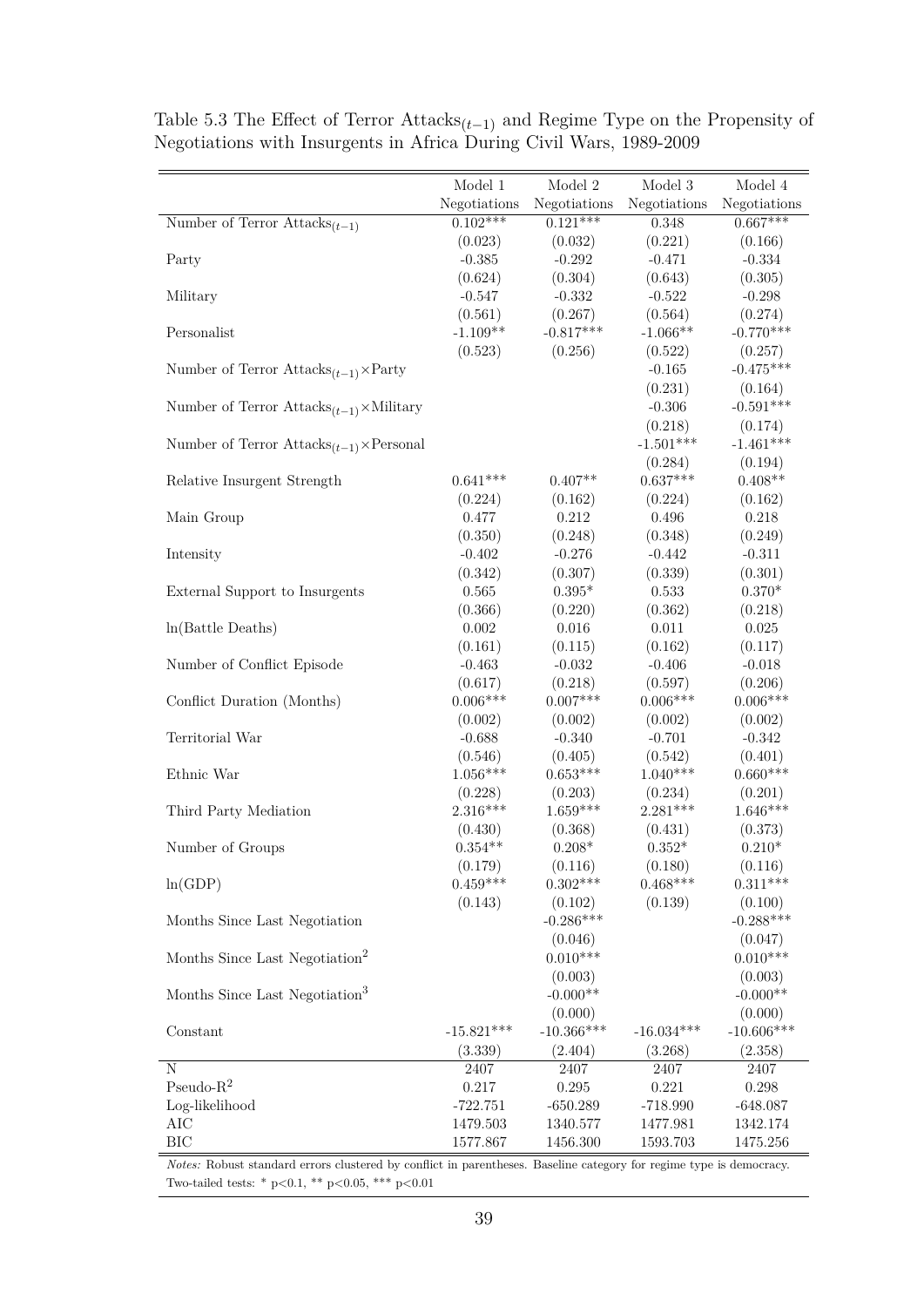In Model 3, the coefficient associated with the number of terror attacks is not statistically significant, however, it becomes significant at 99% confidence level when I add the temporal dependence controls as shown in Model 4. The coefficient associated with the number of terror attacks in Model 4 suggests that terror attacks increase the probability of negotiations in democracies, i.e., when regime type takes the value of zero. Similar to the other models, the coefficients on the single party and military regimes are not statistically significant. The coefficient on the personalist regime is statistically significant and negative, which suggests that the propensity of negotiations is lower in personalist regimes than in democracies in the absence of terror attacks.

Figure 5.1 Average Marginal Effect of Terror Attacks(*t*−1) on the Propensity of Negotiations with Insurgents across Regime Types in Africa During Civil Wars, 1989-2009 (Model 4)



The information provided in Model 4 is somewhat limited as the results do not give any information on the impact of terrorism on the propensity of negotiations across all regime types in the sample; we only know that terrorism has a positive impact on the prospects of negotiations in democracies, i.e., when regime type variable takes the value of zero. In order to test the interactive effect of regime types and number of terror attacks on the propensity of negotiations with insurgents, I plot the average marginal effects of terror attacks on the probability of negotiations across regime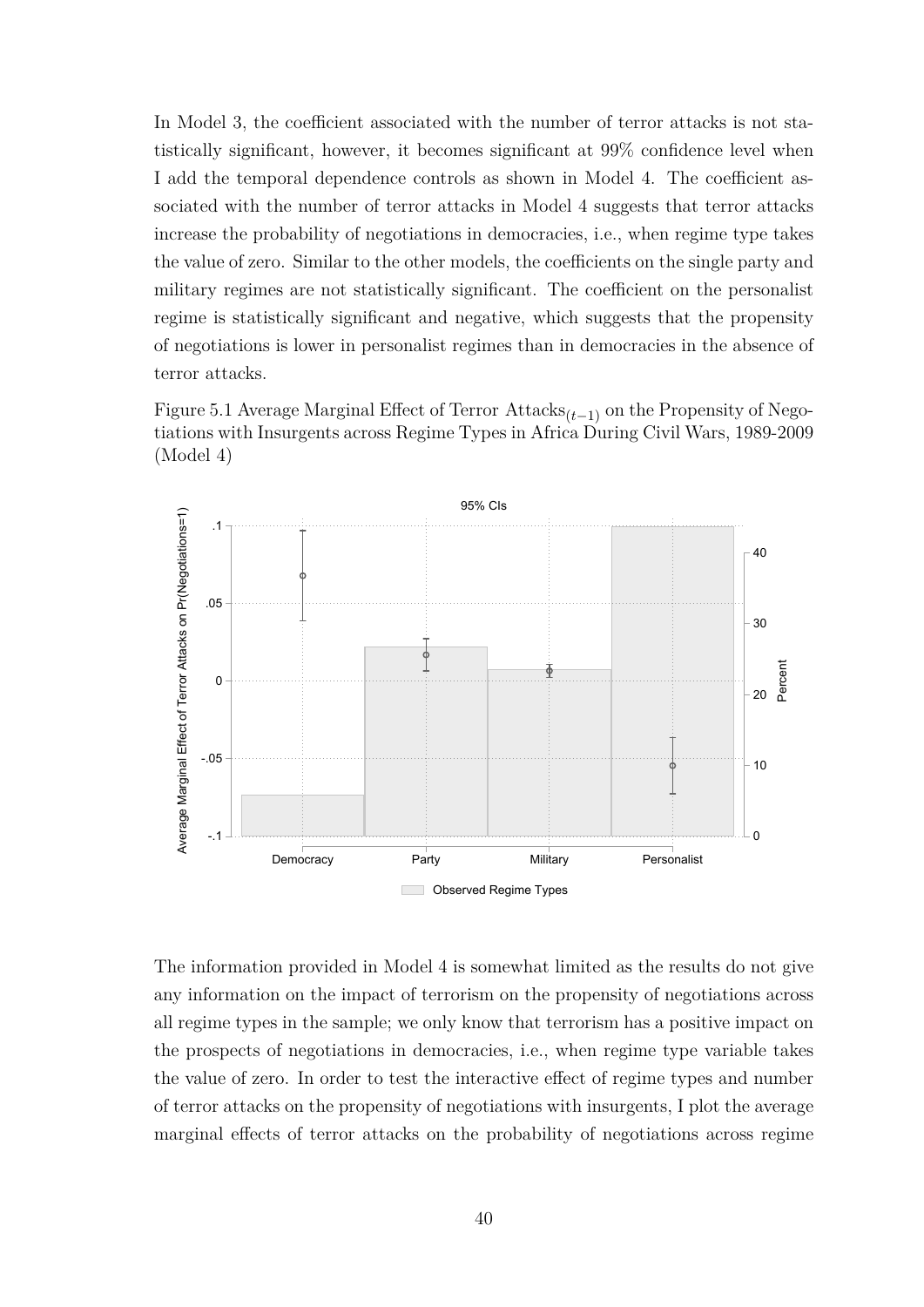types in Figure 5.1 as suggested by Brambor, Clark, and Golder [\(2006\)](#page-59-4).<sup>7</sup>

Figure 5.1 demonstrates the average marginal effect of terror attacks on the probability of negotiations across all regimes with an overlaid histogram of regime types shown in the effective sample. The x-axis represents regime types in four categories, i.e., democracy, single party, military, and personalist, and the y-axis represents the average marginal effect of terror attacks on negotiations conditional on regime type. An eyeball test shows that the average marginal effect of terror attacks is statistically significant across all regime types, given the upper and lower bounds of confidence intervals do not include zero. The p values associated with the marginal effects also suggest that the marginal effect of terror attacks on the propensity of negotiations is statistically significant across all regime types at 95% confidence level.

According to Figure 5.1, terror attacks, on average, have a positive effect on the probability of negotiations in democracies, single party regimes, and military regimes. In contrast, terror attacks have a negative effect on the probability of negotiations in personalist autocracies. These results provide partial support to hypothesis 1; in line with my expectations, terror attacks increase the probability of negotiations in democracies. However, in hypothesis 1, I also expect that terror attacks decrease the probability of negotiations in all autocracies, which is clearly not the case as terrorism has a negative effect on the propensity of negotiations only in personalist autocracies. Consequently, the findings lend partial support to hypothesis 1. However, I fail to reject the null for hypothesis 1a; terror attacks do not have a negative effect on the probability of negotiations in democracies and do not have a positive effect in personalist regimes. Furthermore, I fail to reject hypothesis 2, since terror attacks have a positive effect on the propensity of negotiations in single party and military regimes, but a negative effect in personalist regimes. Also, I reject hypothesis 2a, since the findings suggest that terror attacks have differing effects on the propensity of negotiations across different autocracies.

In Figure 5.2, I illustrate the predicted probability of negotiations across all regime types with an overlaid histogram of terror attacks in the effective sample where the number of terror attacks varies in its in-sample range and all the other covariates are set to their representative moments. As seen from the confidence intervals around the point estimates of negotiations for democracies, the difference between the effect of terrorism on the propensity of negotiations in democracies and in other regimes is statistically distinguishable from zero. However, confidence intervals around the

<sup>&</sup>lt;sup>7</sup>The marginal effect plot for Model 3 can be found in Figure A.1 in Appendix A. According to this figure, the direction of the effect of terror attacks remains to be positive for single party regimes and negative the direction of the effect of terror attacks remains to be positive for single party regimes and negative for personalist regimes; however, terror attacks lose their significance on the propensity of negotiations in democracies and in military regimes.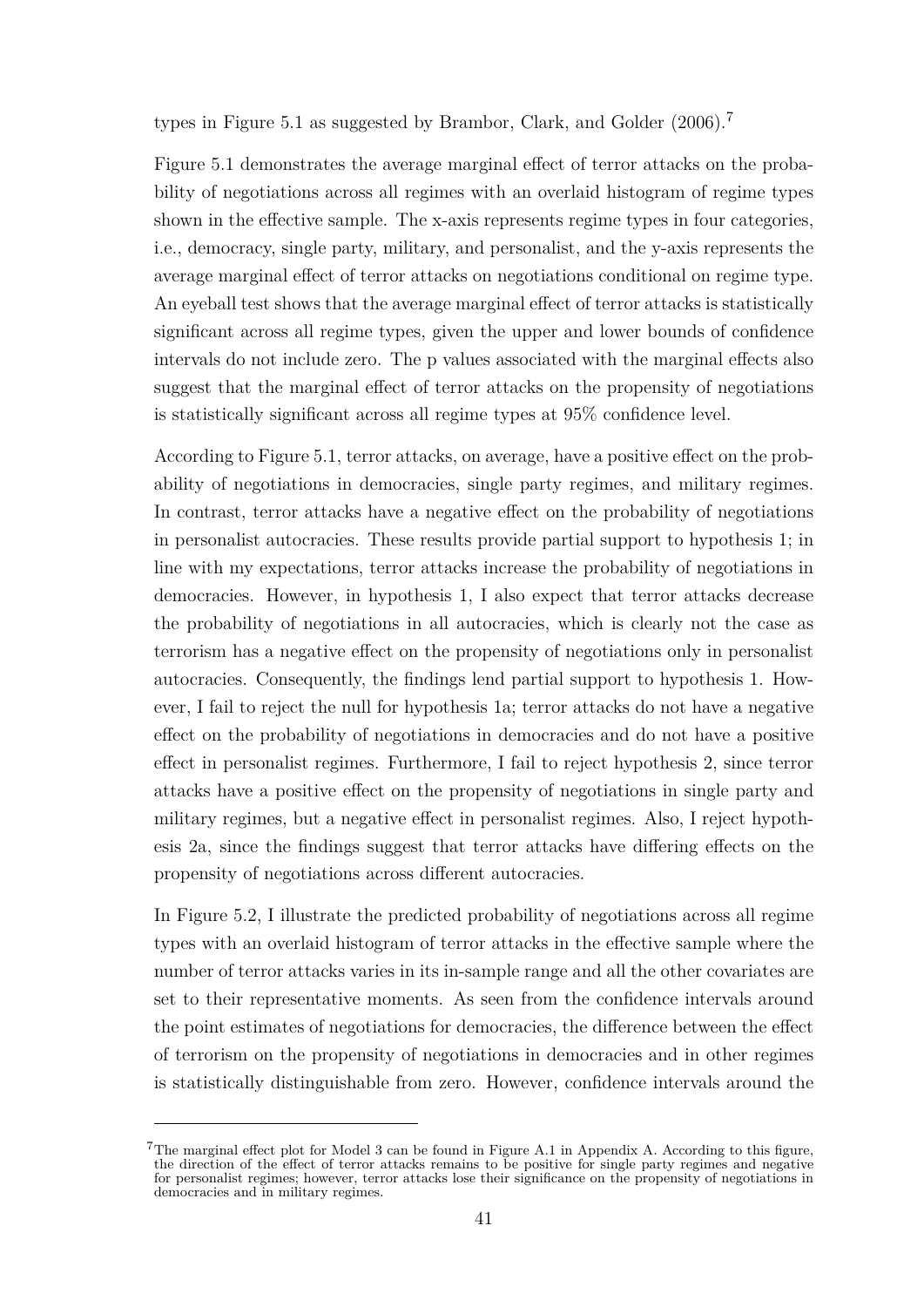point estimates for single party and military regimes are overlapping which might suggest that the effect of terrorism on the propensity of negotiations in single party and military regimes is not statistically different. In line with this, the t-statistic for comparing these two categories suggests that the effect terror attacks have on the propensity of negotiations in single party and military regimes is not statistically distinguishable from zero.

Figure 5.2 The Effect of Terror Attacks(*t*−1) on the Propensity of Negotiations with Insurgents across Regime Types in Africa During Civil Wars, 1989-2009 (Model 4)



As seen from the predicted probabilities, all regimes have somewhat similar tendencies to grant negotiations to insurgent groups in the absence of terror attacks. However, with each terror attack, all regime types exhibit a change in their tendency to negotiate with insurgent groups; democracies become the most likely group and personalist regimes become the least likely group of regimes to negotiate with insurgent groups in the presence of terror attacks.

The point predictions for democracies suggest that each terror attack results in a substantial increase in the propensity of negotiations with insurgents in democracies. As such, while the probability of negotiations in democracies in the absence of terrorism is almost .1, five terror attacks in a given month increases the probability of negotiations to almost .5. In the case where 10 or more terror attacks are executed in a given month, the probability of negotiations for democracies is almost one. The overlaid histogram of terror attacks shows us that most months were with 10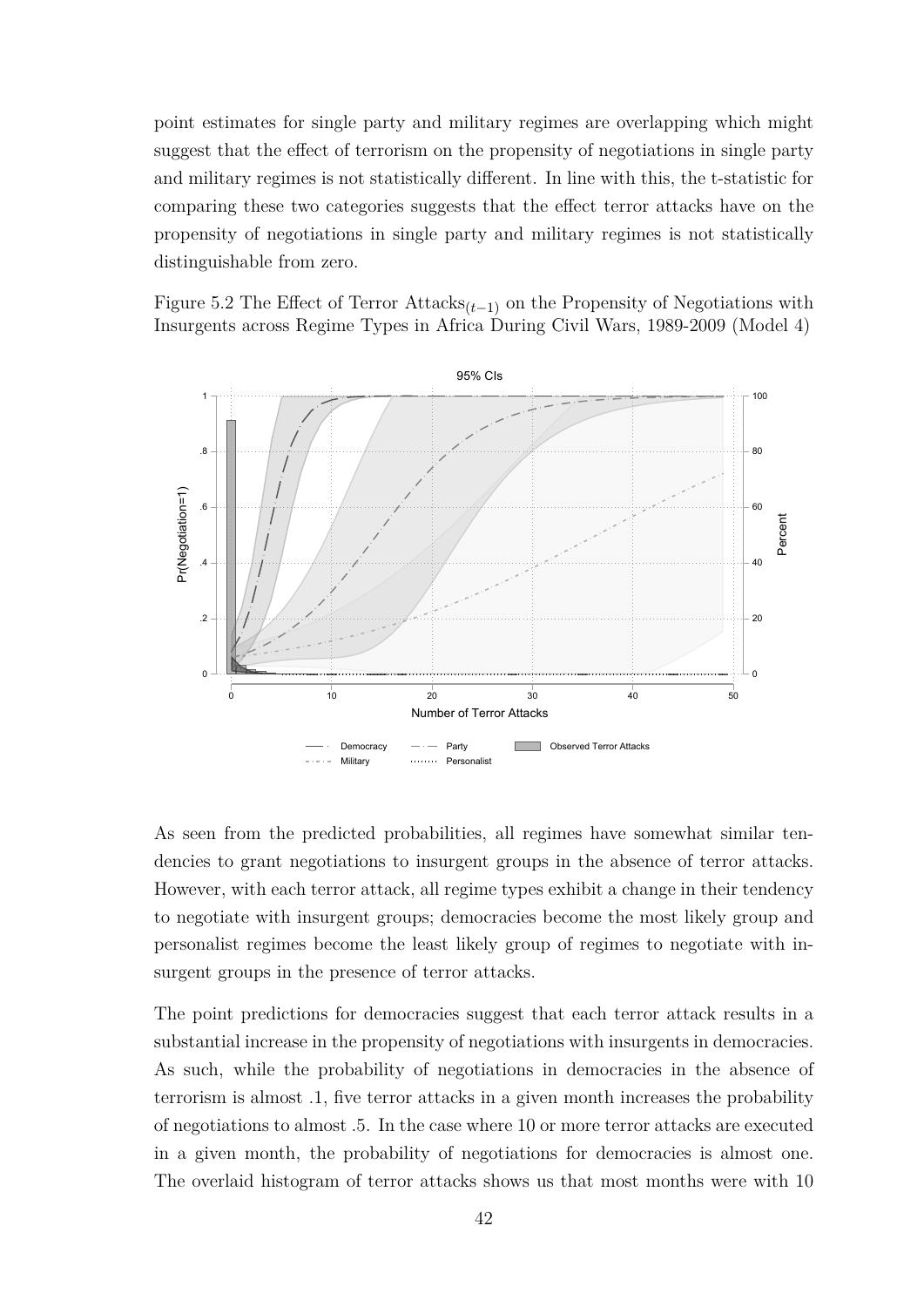or fewer terror attacks. Hence, we do not necessarily rely on some hypothetical values of terror attacks when making inferences regarding democracies' propensity to negotiate with insurgents, as we have enough observations with 10 or fewer terror attacks in our effective sample.<sup>8</sup>

Single party regimes are the second most likely group to negotiate with insurgents in the presence of terrorism, however, the effect of terror attacks on the probability of negotiations in single party regimes is not as substantive as in democracies. In the absence of terrorism, single party regimes are almost as likely as democracies to negotiate with insurgent groups. The probability of negotiations, however, is .5 when only 15 or more terror attacks are executed in a given month -a probability reached in democracies with only five terror attacks. Even though a probability of .5 is high, the distribution of terror attacks in our effective sample indicates that the occurrence of 15 or more terror attacks in a given month is very uncommon. Consequently, even though we see that each terror attack increases the probability of negotiations in single party regimes, a meaningful increase takes place where our data do not have many observations as such.

Military regimes are the third most likely group to grant negotiations to insurgents. The point estimates of negotiations in military regimes show that the probability of negotiations with insurgents becomes .5 only after 35 or more terror attacks occur in a given month, a probability that is reached when 15 terror attacks and five terror attacks are executed in single party regimes and democracies, respectively. As the distribution of the terror attacks suggests, the occurrence of 35 or more terror attacks is a very infrequent phenomenon in our effective sample. As a result, although terror attacks increase in the probability of negotiations in military regimes, this increase is not substantial and inadequately supported by our data.

In stark contrast to other regimes, terror attacks do not induce personalist regimes to negotiate with insurgents. Indeed, the probability of negotiations starts to decrease with the first terror attack in personalist regimes, and each additional terror attack brings the probability of negotiations in personalist regimes closer to zero. Even though the probability of negotiations in personalist regimes in the absence of terror attacks is already quite low, terror attacks decrease the probability even further, however, not substantially.

<sup>&</sup>lt;sup>8</sup>Since the overlaid histogram of terror attacks in this figure shows the terror attacks for all the sample but not limited to one regime type, I plot the predicted probabilities of negotiations in four different graphs where the histograms show the distribution of terror attacks in each regime type in Figure A.2 in Appendix A. Figure A.2 suggests that democracies experienced less than three terror attacks in most of the months. Single party regimes experienced a higher number of terror attacks in a given month, however, still, experiencing more than three terror attacks in a given month in single party regimes is very uncommon. Similarly, insurgent groups in military regimes, on average, employed less than five terror attacks in a given month. The distribution of terror attacks in personalist regimes shows that such regimes did not necessarily experience high numbers of terror attacks in a given month.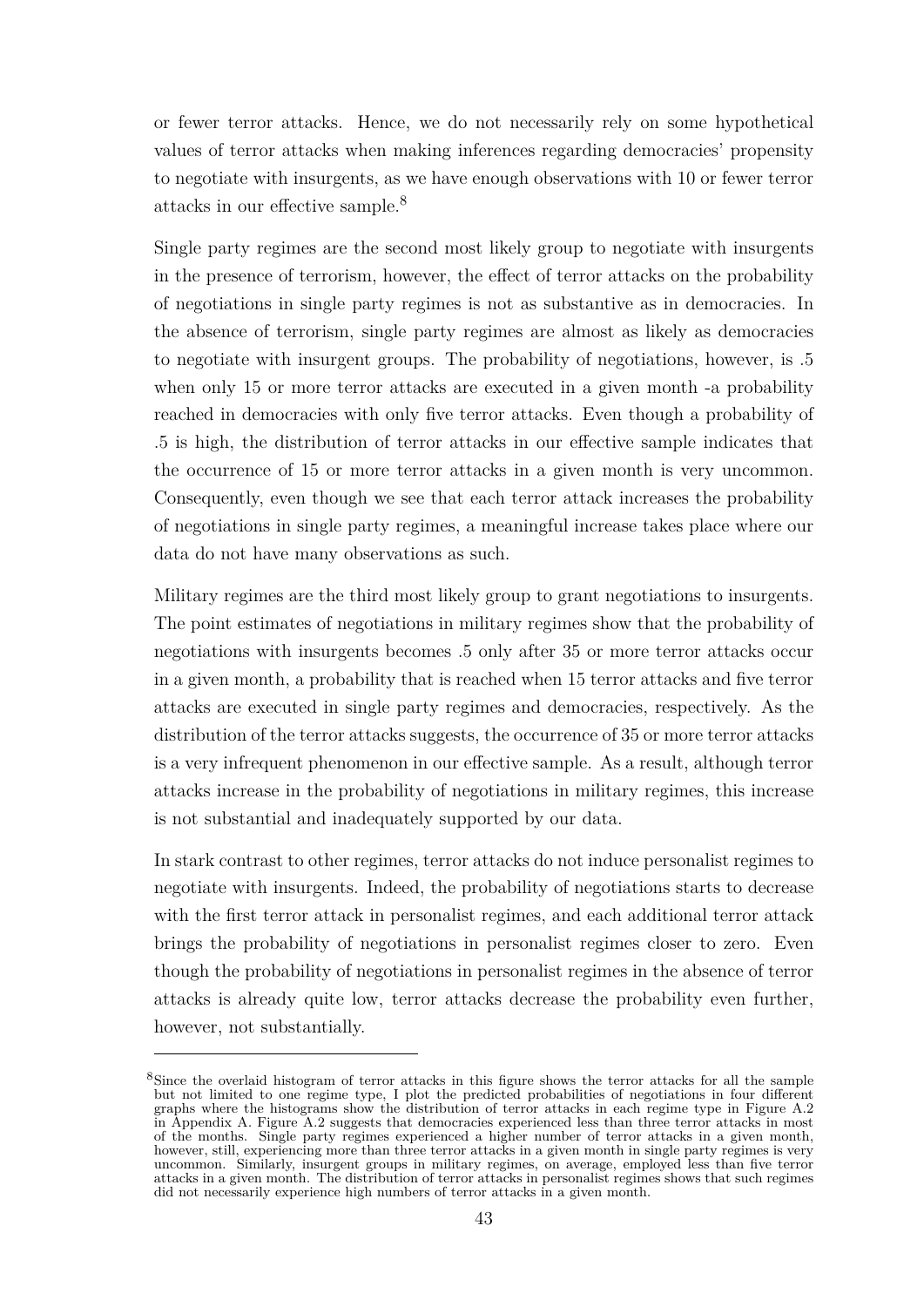Taken together, the findings provide limited support for the hypotheses stated in the previous section. Governments, in accordance with their regime type, behave in the expected direction when faced with terror attacks. However, the effect magnitude of terrorism is not identical across all regime categories; while terror attacks substantially increase the probability of negotiations in democracies, and somewhat in single party regimes, they do not exert a substantive effect on the propensity of negotiations in military and personalist regimes. Moreover, the effect terror attacks exert on the propensity of negotiations in single party and military regimes are not necessarily different, as the overlapping confidence intervals and the t-statistic for comparing for these two regimes suggests.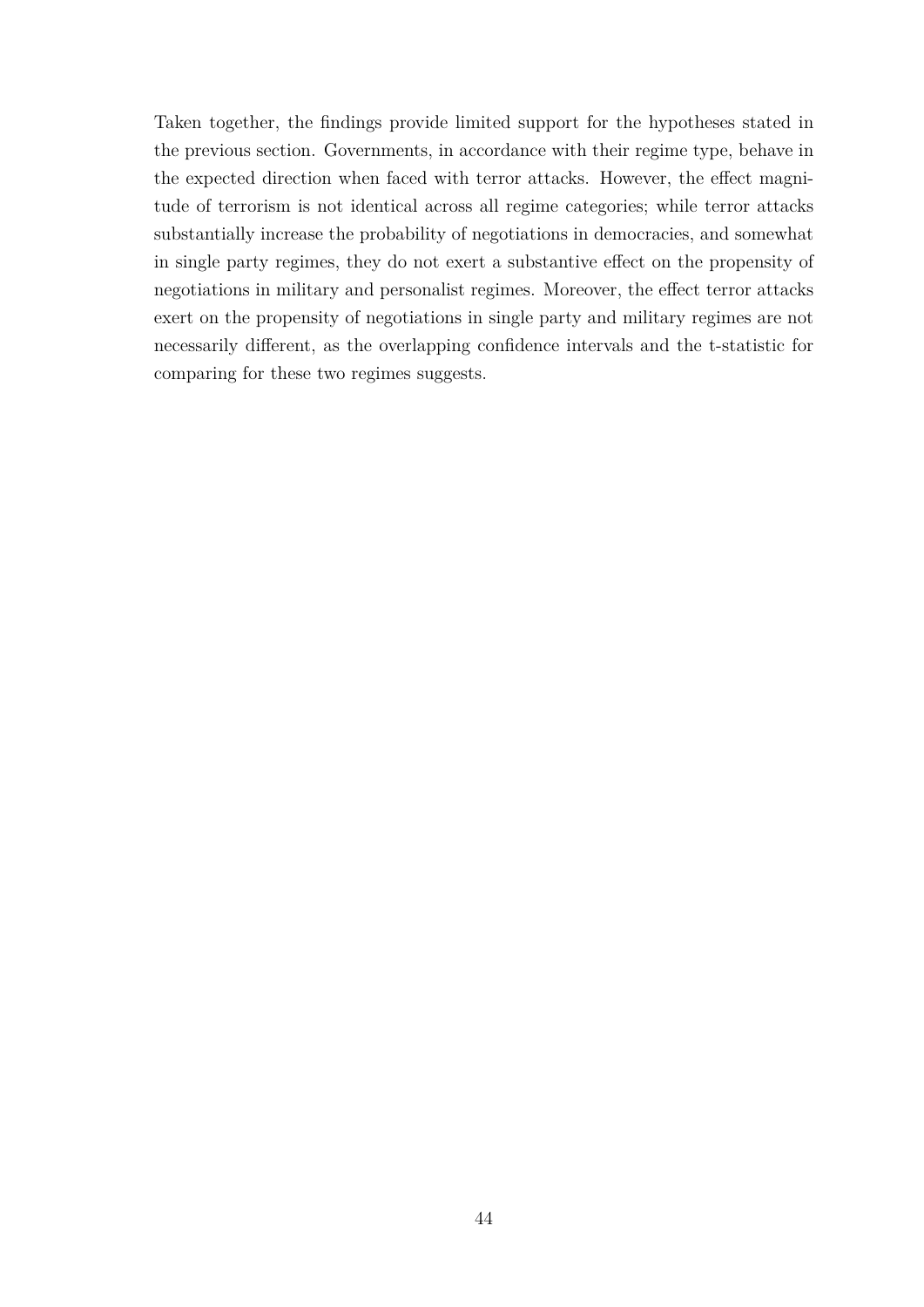## **6. CONCLUSION**

This thesis finds that terrorism might be effective in forcing government compliance, but only in some countries contingent upon their institutional setting. As such, the empirical findings suggest that the effect of terror attacks on government policies during civil wars is somewhat mediated by regime type. More specifically, I find that terror attacks exert a positive effect on the probability of government negotiations with insurgents during civil wars in democracies, single party regimes, and in military regimes, and a negative effect in personalist regimes. Further investigations to test the hypotheses show that the differences in the effect terrorism on the probability of negotiations in democracies and other regimes, i.e., single party, military, and personalist regimes, is statistically distinguishable from zero. However, the difference between the propensity of negotiations with respect to regime type in single party and military regimes is not statistically different. Predicted probabilities of negotiations across regime types as conditional on terror attacks also suggest that terror attacks substantially increase the propensity of negotiations in democracies, and somewhat in single party and military regimes. Conversely, terror attacks decrease the likelihood of negotiations in personalist regimes. All in all, insurgent groups can force governments to sit on the negotiation table via terrorism, only in democratic countries.

When faced with terrorism, leaders have two options; repression and/or accommodation. The extent to which a government can apply one or both is a function if its regime type. Repression might appear to be a better option than accommodation in combatting terrorism; however, repression is not priceless -for most of the political regimes. In this vein, costs of repressive counterterrorism policies are sufficiently high in democracies as repressive counterterrorism measures involve many negative externalities [\(Davis and Silver](#page-60-1) [2004;](#page-60-1) [Epifanio](#page-60-2) [2016;](#page-60-2) [Wilkinson](#page-66-4) [1977\)](#page-66-4). In other words, repressing terror activity does not only affect groups using terrorism negatively but also, the lives of ordinary citizens. In this sense, I argue that the high tendency democracies exhibit in negotiating with insurgents in the presence of terrorism is attributable to the high costs of repressive counterterrorism measures.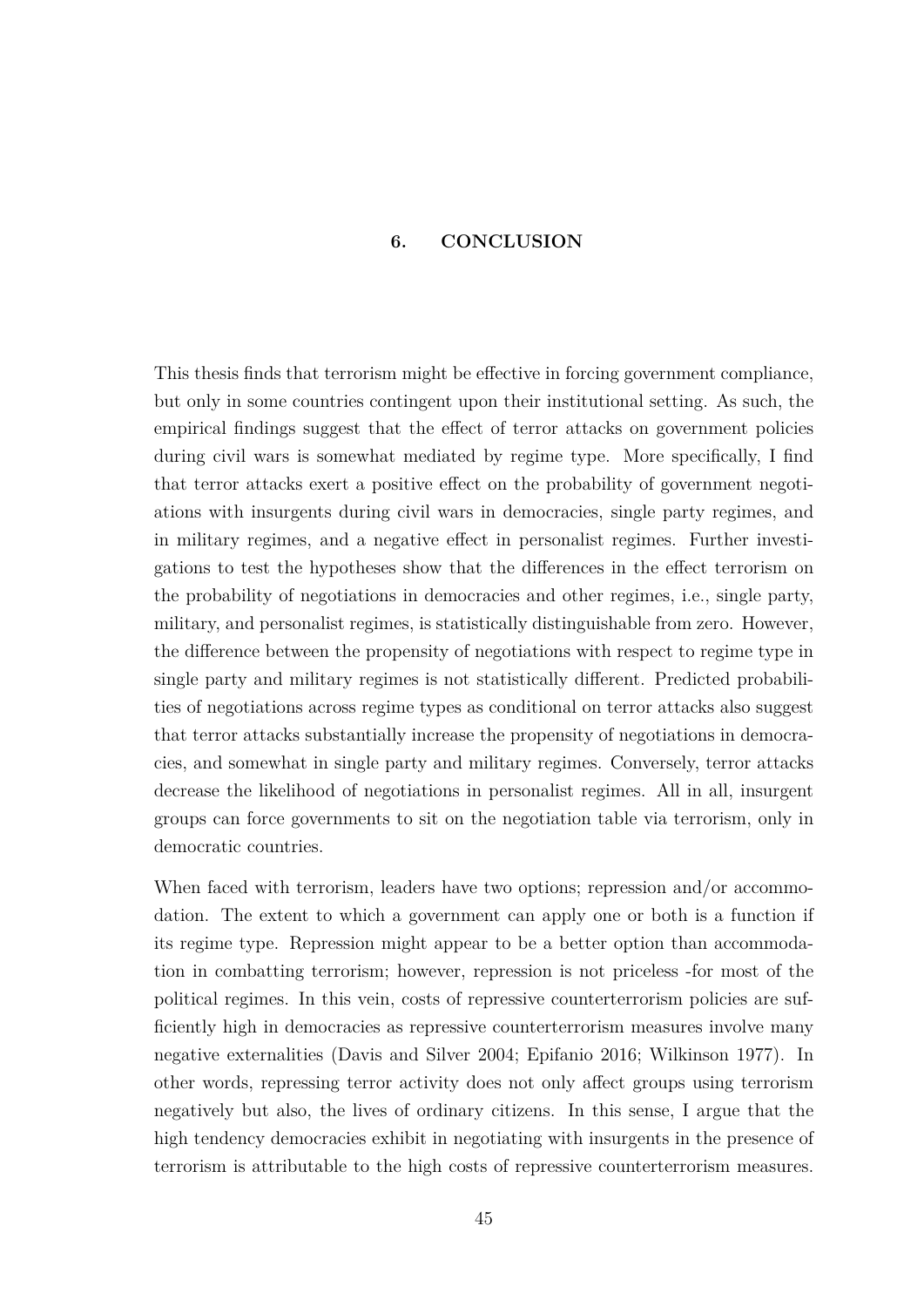Like democracies, repression is not a preferred option for single party and military regimes, however, personalist regimes frequently resort to terrorism in the face of domestic opposition [\(Davenport](#page-60-0) [2007](#page-60-0)*b*). Building on this logic, I argue that the causal mechanism that explains the link between terror attacks and high likelihood of negotiations with insurgents in single party and military regimes is the reluctance of such regimes to repress civil liberties. Conversely, personalist regimes do not have institutional and strategic incentives to respond to terrorism in an accommodating way, thus they are less likely to pursue conciliatory policies to respond to terrorism.

Second, sensitivity towards civilian losses appears to be an important factor explaining why some governments tend to "give in" to groups using terrorism. Extant literature is abundant with studies examining how human costs of war affect governments' policies at times of international conflict [\(Gartner, Segura, and Barratt](#page-61-4) [2004;](#page-61-4) [Goemans](#page-62-0) [2000;](#page-62-0) [Senese](#page-65-4) [1999;](#page-65-4) [Şirin and Koch](#page-65-0) [2015;](#page-65-0) [Sweeney](#page-65-5) [2003\)](#page-65-5). Researchers argue that democracies have less cost tolerance than autocracies in terms of casualties, given that democratic leaders depend on public approval and votes to remain in office. Likewise, scholars of terrorism have argued that terror attacks place an enormous amount of cost on democratic governments as the number of civilian casualties rise [\(Kydd and Walter](#page-63-1) [2006;](#page-63-1) [Pape](#page-64-1) [2003;](#page-64-1) [Saygılı](#page-65-6) [2019\)](#page-65-6). Following these arguments, I argue that democracies are more likely to accommodate groups using terrorism due to their high sensitivity towards civilian casualties. Contrary to the common understanding, autocracies are not homogenous in terms of their cost-benefit calculations with respect to civilian casualties. Following scholars who argue that casualties imply varying costs to different types of autocracies [\(Conrad, Conrad, and Young](#page-59-0) [2014;](#page-59-0) [Şirin and Koch](#page-65-0) [2015\)](#page-65-0), I argue that the political costs of civilian losses are high enough to force single party and military regimes to sit on the negotiation table with insurgents using terrorism. In contrast, a decline in public support as a result of civilian casualties by terror attacks does not jeopardize the tenure of a personalist leader, as such leaders do not depend on popular support to maintain office.

Institutional constraints constitute another factor that precludes some regimes to pursue coercive counterterrorism measures, which, in turn, leaves governments with limited options in countering terrorism and thus force them to grant negotiations to insurgents during civil wars. Democracies, in this sense, are the most institutionally constrained regimes than all the others, as democratic executives are highly checked and balanced by other branches of government, i.e., judiciary and legislative [\(Bapat](#page-58-0) [2005;](#page-58-0) [Eubank and Weinberg](#page-60-3) [1994;](#page-60-3) [Li](#page-63-2) [2005;](#page-63-2) [Lupu](#page-63-3) [2015;](#page-63-3) [Perliger](#page-64-2) [2012\)](#page-64-2). Similarly, single party regimes and military regimes have some degree of institutionalization and bureaucracy [\(Geddes](#page-61-0) [2003;](#page-61-0) [Geddes, Wright, and Frantz](#page-61-2) [2014](#page-61-2)*a*; [Weeks](#page-65-1) [2008\)](#page-65-1), which make them more likely to respond to terrorism with conciliatory measures.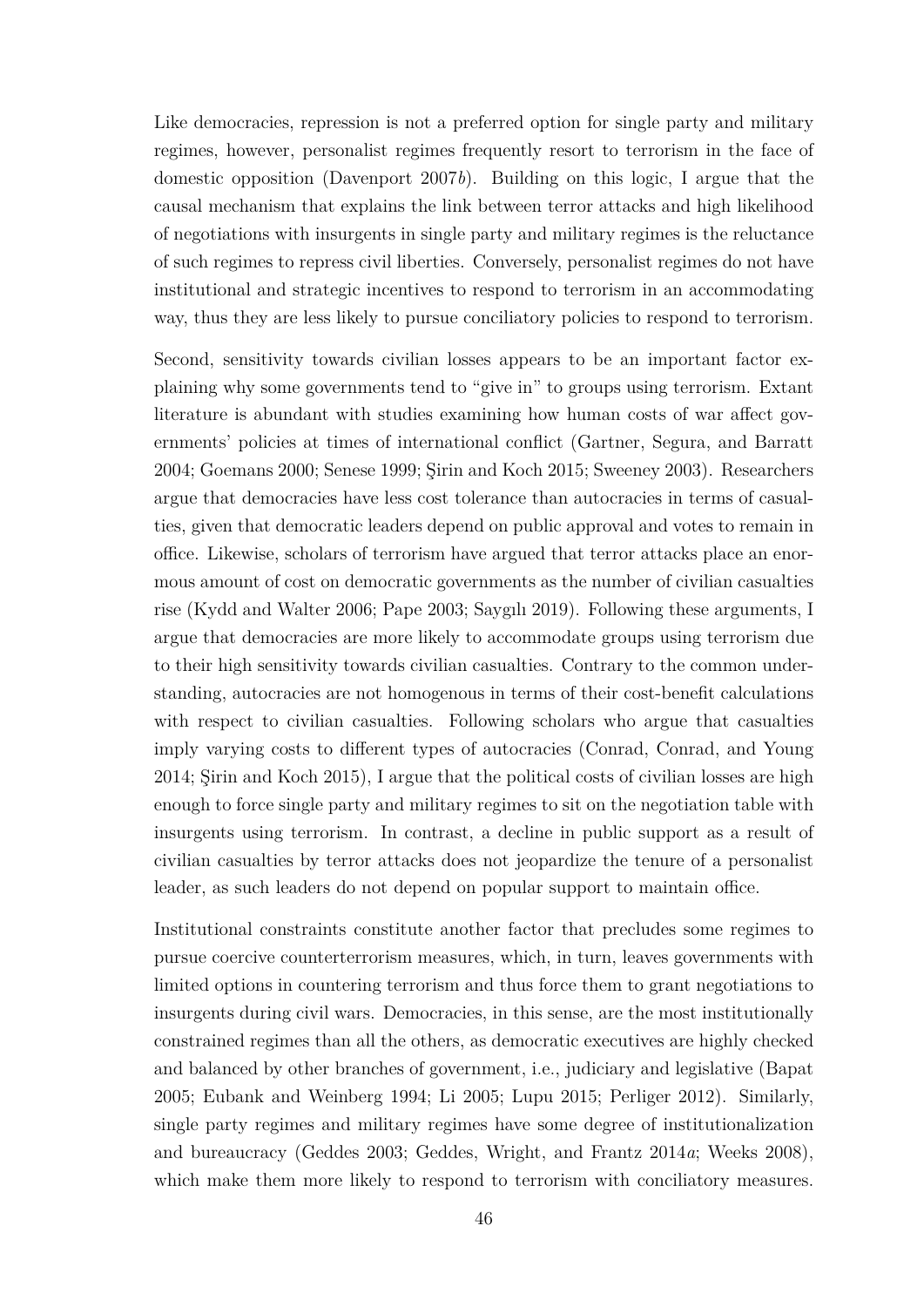Moreover, elements of the political establishment in single party and military regimes might be sympathetic to the demands of groups using terrorism, thus negotiations with such groups might occur as a result of pressure from inside the regime [\(Conrad,](#page-59-0) [Conrad, and Young](#page-59-0) [2014\)](#page-59-0). Personalist regimes, on the other hand, exhibit the lowest levels of institutionalization and bureaucratic capacity (see, for example, [Geddes](#page-61-0) [2003;](#page-61-0) [Geddes, Wright, and Frantz](#page-61-2) [2014](#page-61-2)*a*; [Weeks](#page-65-1) [2008,](#page-65-1) [2012\)](#page-66-1), which in turn allows personalist leaders to make decisions without consulting to any other political actor and thus less likely to pursue accommodation with politically aggrieved groups.

This thesis echoes previous findings on regime type and the occurrence of terrorism (e.g. [Conrad, Conrad, and Young](#page-59-0) [2014;](#page-59-0) [Stanton](#page-65-7) [2013;](#page-65-7) [Young and Dugan](#page-66-5) [2011\)](#page-66-5). Democracies are consistently found to be the "better" targets for terror activity, since democracies depend on popular vote and constrained enough to not pursue a fully retaliatory counterterrorism strategy (e.g. [Stanton](#page-65-7) [2013\)](#page-65-7). The findings of this thesis are also in line with the prior work on the heterogeneity among autocracies in experiencing terrorism where researchers argue that single party and military regimes experience more terrorism given that they have domestic political audiences that punish the leaders, and personalist regimes experience less terrorism, since the odds of political change are dire [\(Conrad, Conrad, and Young](#page-59-0) [2014;](#page-59-0) [Kydd and](#page-63-1) [Walter](#page-63-1) [2006;](#page-63-1) [Pape](#page-64-1) [2003;](#page-64-1) [Stanton](#page-65-7) [2013\)](#page-65-7).

The empirical findings of this project are also in line with the literature on the variation within autocratic regimes with respect to government preferences on various policy domains [\(Escribà-Folch and Wright](#page-60-4) [2010;](#page-60-4) [Geddes](#page-61-5) [1999;](#page-61-5) [Geddes, Wright, and](#page-61-2) [Frantz](#page-61-2) [2014](#page-61-2)*a*; [Lai and Slater](#page-63-4) [2006;](#page-63-4) [Slater](#page-65-8) [2003;](#page-65-8) [Weeks](#page-65-1) [2008,](#page-65-1) [2012\)](#page-66-1). As such, the findings show that single party and military regimes and personalist regimes have varying cost-benefit calculations regarding how to respond to terrorism.

Several limitations remain for this study. First, I use only one measurement of terrorism, the number of terror attacks, which might bias the estimations since the number of terror attacks does not necessarily capture the damage inflicted on governments via terrorism. By using the number of terror attacks to capture the effects of terrorism, I assume that the effect of a terror attack resulting in one civilian death and the effect of another terror attack resulting in 100 civilian deaths are identical. In this respect, Young [\(2019\)](#page-66-6) argues that using different terrorism measures (e.g. number of fatalities, number of attacks, number of suicide attacks, and discriminate/indiscriminate terrorism) might yield different results, thus, employing different measures of terrorism to check the robustness of the empirical findings in this study is necessary.

Another limitation of this study is about the external validity of the findings. The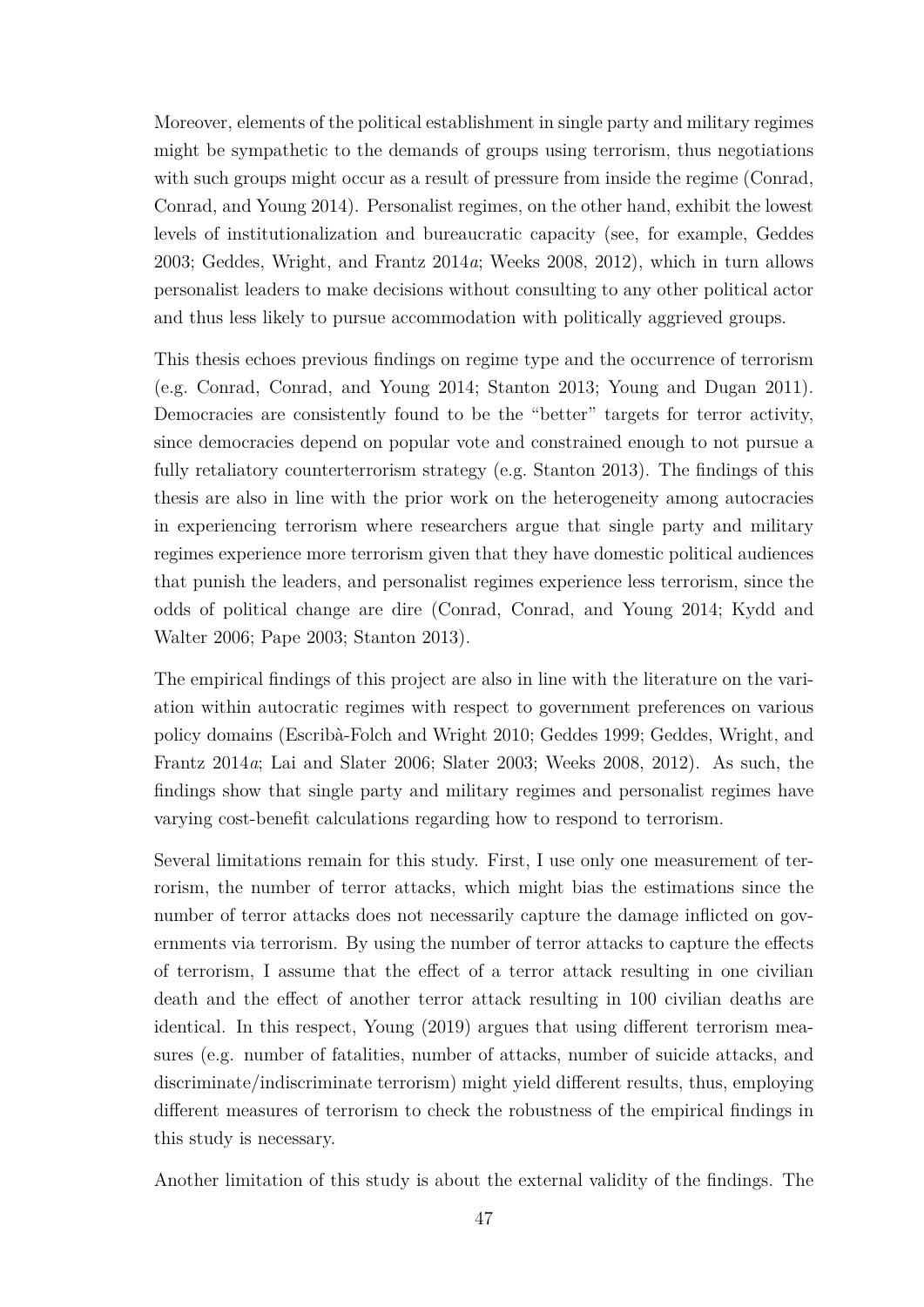dataset employed in the analyses covers observations only from Africa. Even though many conflict scholars have focused on Africa exclusively in their quantitative and qualitative research projects, however, the analyses should be replicated in different parts of the world to talk about the generalizability of these findings. Thomas [\(2014\)](#page-65-2) argues that patterns of political violence and terrorism in Africa are compatible with those in different parts of the world. However, in this study, domestic institutions and regime type turn out to play a prominent role, and thus we need adequate variation in domestic institutional setting. Even though the sample in this study provides us with enough variation to conduct the regression analyses, however, there might still be some factors unique to African regimes that might bias the estimates. For instance, Bratton and Van de Walle [\(1994\)](#page-59-5) provide an extensive discussion on how the neo-patrimonial aspect of African regimes render African governments and politics distinctive than the rest of the world.

In addition to its advantages noted in previous chapters, restricting the sample to the universe of cases in civil wars might also appear to be a limitation of this study. Existence of a civil war might introduce a systematic factor that affects some regimes in particular ways, which might bias the estimations. For instance, Hutchison [\(2014\)](#page-62-1) shows that domestic conflicts increase the public's willingness to extend civil rights and liberties. Democracies, single party regimes, and military regimes might be accommodating to groups using terrorism, not necessarily because they use terrorism, but because the public opinion is already in favor of peaceful resolution of conflicts. Furthermore, the presence of a civil conflict weakens governments in many aspects, during and after civil conflicts. Collier [\(1999\)](#page-59-6) argues that civil wars destroy resources and infrastructure which dampens economic growth and development. In this sense, this study does not necessarily talk about the responsiveness and/or unresponsiveness of regimes in the face of terror attacks at all times, but only at times of civil wars. Consequently, the analyses in this thesis should be replicated in politically stable contexts in order to have a deeper understanding on the interactive effect of regime type and terrorism on the propensity of negotiations between governments and insurgents during civil wars.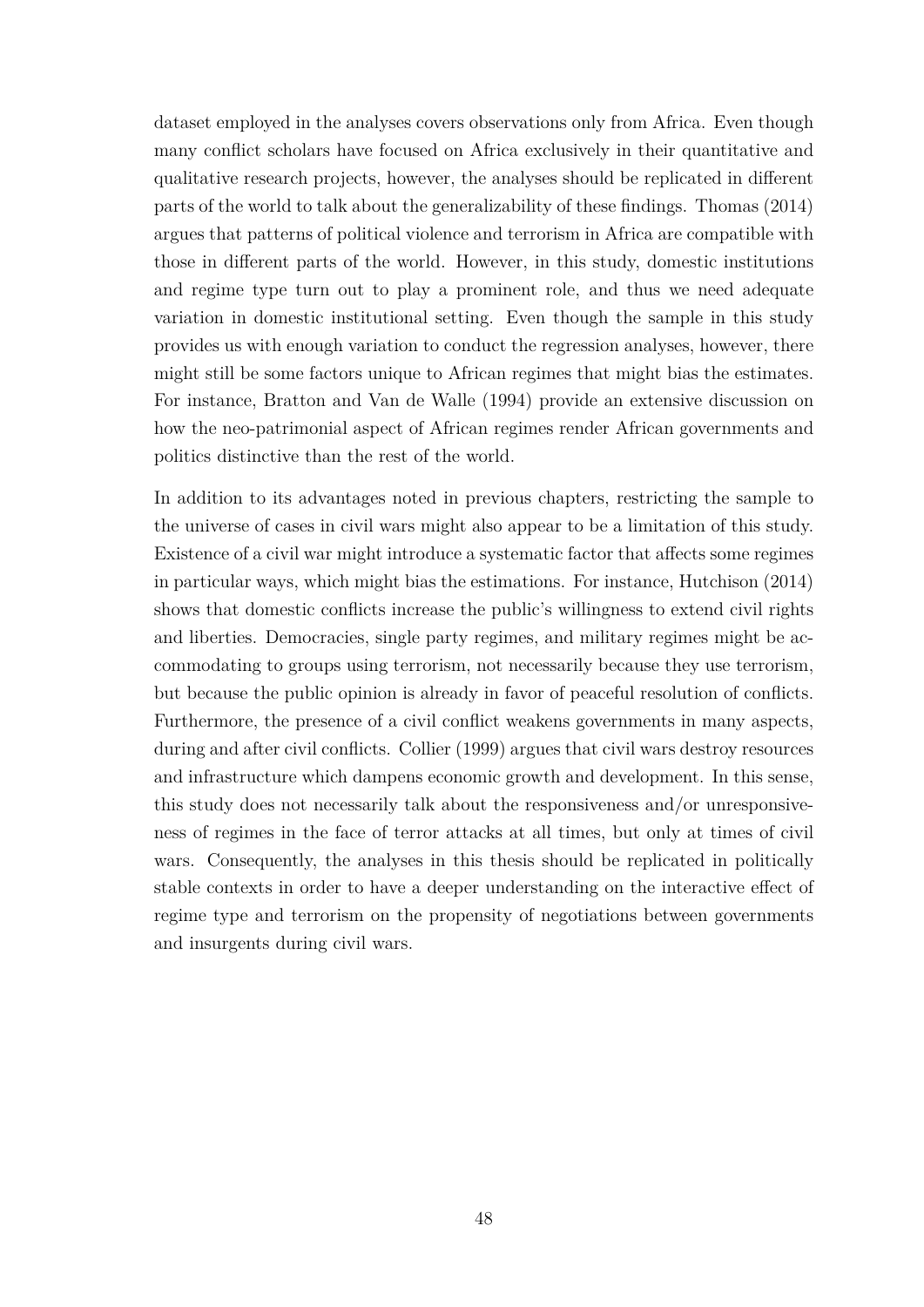#### **BIBLIOGRAPHY**

- Abrahms, Max. 2006. "Why Terrorism Does Not Work." *International Security* 31(2): 42–78.
- Abrahms, Max. 2007. "Why Democracies Make Superior Counterterrorists." *Security Studies* 16(2): 223–253.
- Abrahms, Max. 2012. "The Political Effectiveness of Terrorism Revisited." *Comparative Political Studies* 45(3): 366–393.
- Aksoy, Deniz, David B. Carter, and Joseph Wright. 2012. "Terrorism in Dictatorships." *The Journal of Politics* 74(3): 810–826.
- Arendt, Hannah. 1970. *On Violence*. New York: Houghton Mifflin Harcourt Publishing Company.
- Arreguin-Toft, Ivan. 2001. "How the Weak Win Wars: A Theory of Asymmetric Conflict." *International Security* 26(1): 93–128.
- Atkinson, Scott E., Todd Sandler, and John Tschirhart. 1987. "Terrorism in A Bargaining Framework." *The Journal of Law and Economics* 30(1): 1–21.
- Bali, Valentina A. 2007. "Terror and Elections: Lessons from Spain." *Electoral Studies* 26(3): 669–687.
- <span id="page-58-0"></span>Bapat, Navin A. 2005. "Insurgency and the Opening of Peace Processes." *Journal of Peace Research* 42(6): 699–717.
- <span id="page-58-1"></span>Beck, Nathaniel, Jonathan N. Katz, Richard Tucker. 2008. "Taking Time Seriously: Time-Series-Cross-Section Analysis with a Binary Dependent Variable." *American Journal of Political Science* 42: 1260–1288.
- Bennett, D Scott. 2008. "Governments, Civilians, and the Evolution of Insurgency: Modeling the Early Dynamics of Insurgencies." *Journal of Artificial Societies and Social Simulation* 11(4): 7.
- Berrebi, Claude, and Esteban F. Klor. 2006. "On Terrorism and Electoral Outcomes: Theory and Evidence from the Israeli-Palestinian Conflict." *Journal of Conflict Resolution* 50(6): 899–925.
- Berrebi, Claude, and Esteban F. Klor. 2008. "Are Voters Sensitive to Terrorism? Direct Evidence from the Israeli Electorate." *American Political Science Review* 102(3): 279–301.
- Berry, Nicholas O. 1987. "Theories on the Efficacy of Terrorism." In *Contemporary Research on Terrorism*, edited by Paul Wilkinson and Alasdair M. Stewart, 293–306. Aberdeen: Aberdeen University Press.
- Betts, Richard K. 2002. "The Soft Underbelly of American Primacy: Tactical Advantages of Terror." *Political Science Quarterly* 117(1): 19–37.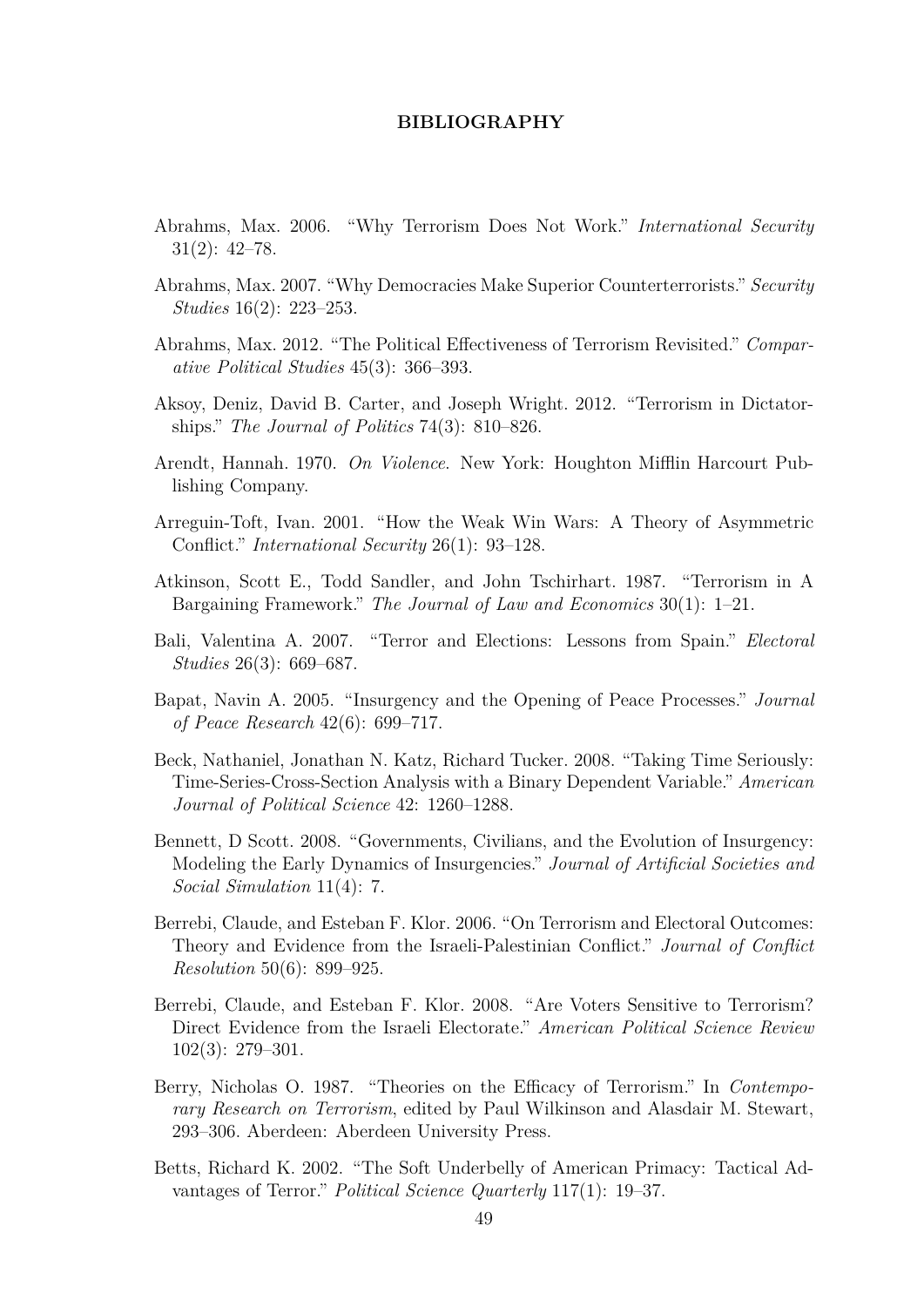- Bloom, Mia. 2005. *Dying to Kill: The Allure of Suicide Terror*. New York: Columbia University Press.
- <span id="page-59-4"></span>Brambor, Thomas, William Roberts Clark, Matt Golder . 2006. "Understanding Interaction Models: Improving Empirical Analyses." *Political Analyses* 14(1): 63– 82.
- <span id="page-59-5"></span>Bratton, Michael, and Nicholas Van de Welle. 1994. "Neopatrimonial Regimes and Political Transitions in Africa." *World Politics* 46(4): 453–489.
- Bremer III, L. Paul. 1992. "The West's Counter-Terrorist Strategy." *Terrorism and Political Violence* 4(4): 255–262.
- Bueno de Mesquita, Ethan, and Eric S. Dickson. 2007. "The Propaganda of the Deed: Terrorism, Counterterrorism, and Mobilization." *American Journal of Political Science* 51(2): 364–381.
- Buhaug, Halvard. 2006. "Relative Capability and Rebel Objective in Civil War." *Journal of Peace Research* 43(6): 691–708.
- Carr, Caleb. 1996. "Terrorism as Warfare: The Lessons of Military History." *World Policy Journal* 13(4): 1–12.
- <span id="page-59-3"></span>Carter, David B., Curtis S. Signorino. 2010. "Back to the Future: Modeling Time Dependence in Binary Data." *Political Analysis* 18(3): 271–292.
- Chowanietz, Christophe. 2010. "Politics in Extraordinary Times: A Study of the Reaction of Political Parties and Elites to Terrorism." Phd Diss., The University of Montreal.
- Colgan, Jeff D., and Jessica L.P. Weeks. 2015. "Revolution, Personalist Dictatorships, and International Conflict." *International Organization* 69(1): 163–194.
- <span id="page-59-6"></span>Collier, Paul. 1999. "On the Economic Consequences of Civil War." *Oxford Economic Papers* 51(1): 168–183.
- <span id="page-59-0"></span>Conrad, Courtenay R., Justin Conrad, and Joseph K. Young. 2014. "Tyrants and Terrorism: Why Some Autocrats Are Terrorized While Others Are Not." *International Studies Quarterly* 58(3): 539–549.
- Conrad, Courtenay Ryals, and Will H Moore. 2010. "What Stops the Torture?" *American Journal of Political Science* 54(2): 459–476.
- <span id="page-59-1"></span>Crenshaw, Martha. 1981. "The Causes of Terrorism." *Comparative Politics* 13(4): 379–399.
- Crenshaw, Martha. 2000. "The Psychology of Political Terrorism." *Political Psychology* 21(2): 405-420.
- Croco, Sarah E., and Jessica L.P. Weeks. 2016. "War Outcomes and Leader Tenure." *World Politics* 68(4): 577–607.
- <span id="page-59-2"></span>Cunningham, David M. 2010. "Blocking Resolution: How External States Can Prolong Civil Wars." *Journal of Peace Research* 47(2): 115–27.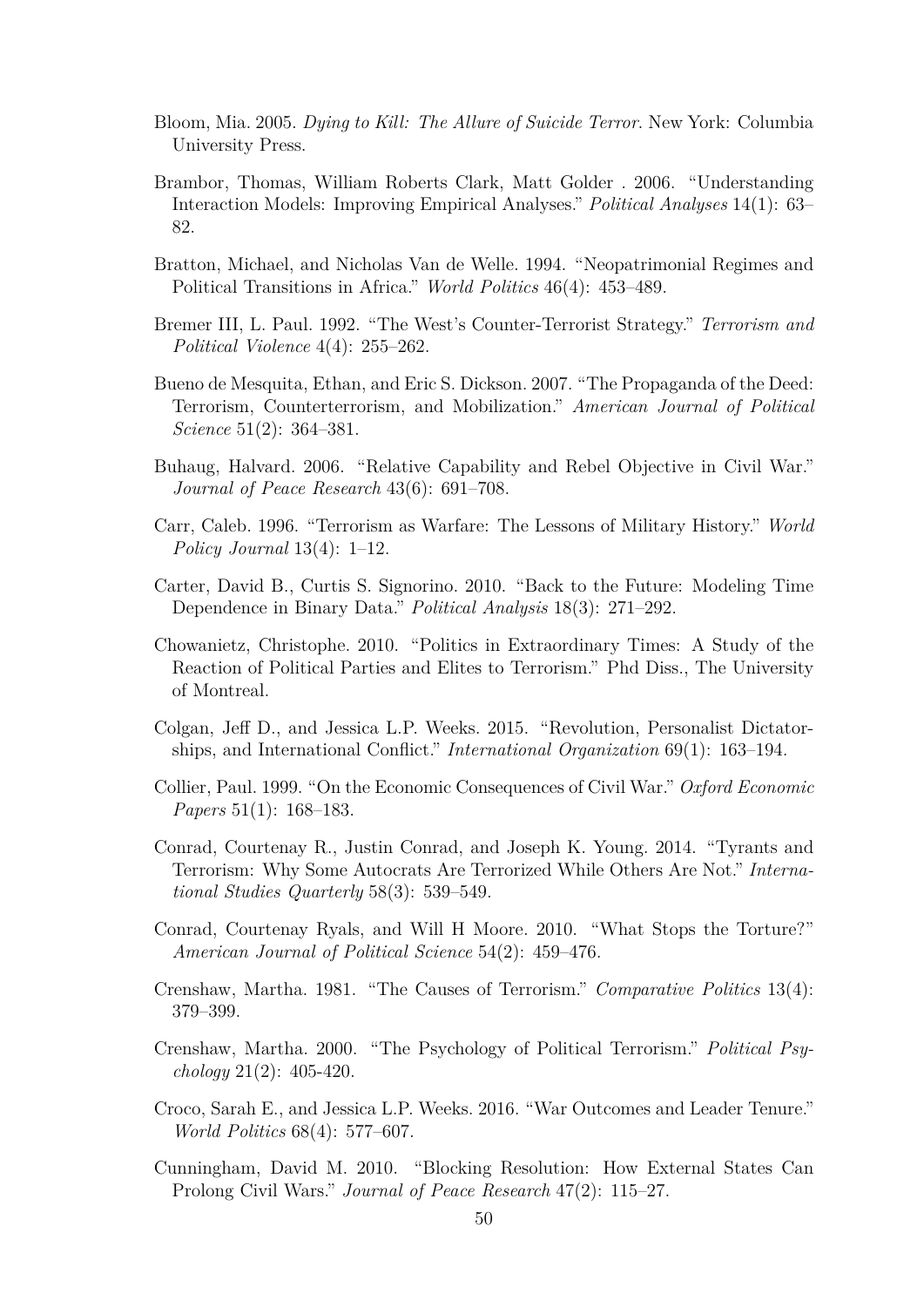- Davenport, Christian A. 2007*a*. "State Repression and Political Order." *Annual Review of Political Science* 10: 1–23.
- <span id="page-60-0"></span>Davenport, Christian A. 2007*b*. "State Repression and the Tyrannical Peace." *Journal of Peace Research* 44(4): 485–504.
- Davenport, Christian A. 1996. ""Constitutional Promises" and Repressive Reality: A Cross-National Time-Series Investigation of Why Political and Civil Liberties are Suppressed." *The Journal of Politics* 58(3): 627–654.
- Davenport, Christian A., and David A. Armstrong. 2004. "Democracy and the Violation of Human Rights: A Statistical Analysis from 1976 to 1996." *American Journal of Political Science* 48(3): 538–554.
- <span id="page-60-1"></span>Davis, Darren W., and Brian D. Silver. 2004. "Civil Liberties vs. Security: Public Opinion in the Context of the Terrorist Attacks on America." *American Journal of Political Science* 48(1): 28–46.
- Debs, Alexandre, and Hein E. Goemans. 2010. "Regime Type, the Fate of Leaders, and War." *American Political Science Review* 104(3): 430–445.
- Dershowitz, Alan M. 2002. *Why Terrorism Works: Understanding the Threat, Responding to the Challenge*. New Haven & London: Yale University Press.
- Doyle, Michael W, and Nicholas Sambanis. 2000. "International Peacebuilding: A Theoretical and Quantitative Analysis." *American Political Science Review* 94(4): 779–801.
- Eck, Kristine, and Lisa Hultman. 2007. "One-sided Violence Against Civilians in War: Insights from New Fatality Data." *Journal of Peace Research* 44(2): 233–246.
- <span id="page-60-2"></span>Epifanio, Mariaelisa. 2016. "The Politics of Targeted and Untargeted Counterterrorist Regulations." *Terrorism and Political Violence* 28(4): 713–734.
- <span id="page-60-4"></span>Escribà-Folch, Abel, and Joseph Wright. 2010. "Dealing with Tyranny: International Sanctions and the Survival of Authoritarian Rulers." *International Studies Quarterly* 54(2): 335–359.
- <span id="page-60-3"></span>Eubank, William Lee, and Leonard Weinberg. 1994. "Does Democracy Encourage Terrorism?" *Terrorism and Political Violence* 6(4): 417–435.
- Eyerman, Joe. 1998. "Terrorism and Democratic States: Soft Targets or Accessible Systems." *International Interactions* 24(2): 151–170.
- Fearon, James D. 1994. "Domestic Political Audiences and the Escalation of International Disputes." *American Political Science Review* 88(3): 577–592.
- Fearon, James D., and David D. Laitin. 2003. "Ethnicity, Insurgency, and Civil War." *American Political Science Review* 97(1): 75–90.
- Fein, Helen. 1995. "More Murder in the Middle: Life-Integrity Violations and Democracy in the World, 1987." *Human Rights Quarterly* 17(1): 170–191.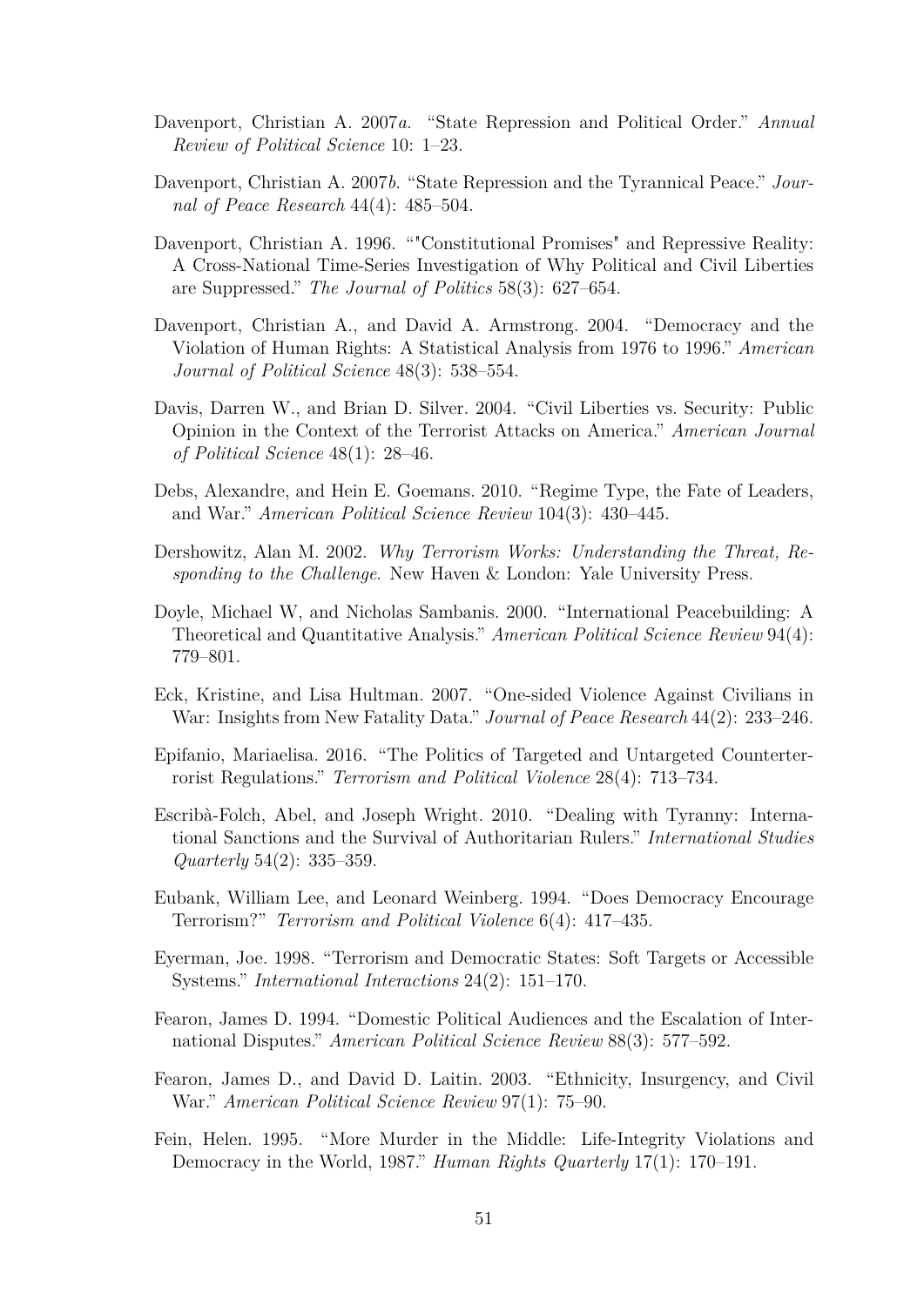- Findley, Michael G., and Joseph K. Young. 2012. "Terrorism and Civil War: A Spatial and Temporal Approach to a Conceptual Problem." *Perspectives on Politics*  $10(2): 285 - 305.$
- Findley, Michael G., and Joseph K. Young. 2015. "Terrorism, Spoiling, and the Resolution of Civil Wars." *The Journal of Politics* 77(4): 1115–1128.
- <span id="page-61-1"></span>Fortna, Virginia Page. 2015. "Do Terrorists Win? Rebels' Use of Terrorism and Civil War Outcomes." *International Organization* 69(3): 519–556.
- Friedland, Nehemia, and Ariel Merari. 1985. "The Psychological Impact of Terrorism: A Double-Edged Sword." *Political Psychology* 6(4): 591–604 .
- Gadarian, Shana Kushner. 2010. "The Politics of Threat: How Terrorism News Shapes Foreign Policy Attitudes." *The Journal of Politics* 72(2): 469–483.
- Gaibulloev, Khusrav, James A. Piazza, and Todd Sandler. 2017. "Regime Types and Terrorism." *International Organization* 71(3): 491–522.
- Gandhi, Jennifer, and Adam Przeworski. 2007. "Authoritarian Institutions and the Survival of Autocrats." *Comparative Political Studies* 40(11): 1279–1301.
- Ganor, Boaz. 2002. "Defining Terrorism: Is One Man's Terrorist Another Man's Freedom Fighter?" *Police Practice and Research* 3(4): 287–304.
- Gartner, Scott Sigmund. 2008. "The Multiple Effects of Casualties on Public Support for War: An Experimental Approach." *American Political Science Review* 102(1): 95–106.
- <span id="page-61-4"></span>Gartner, Scott Sigmund, Gary M. Segura, and Bethany A. Barratt. 2004. "War Casualties, Policy Positions, and the Fate of Legislators." *Political Research Quarterly* 57(3): 467–477.
- Gates, Scott, Håvard Hegre, Mark P. Jones, and Håvard Strand. 2006. "Institutional Inconsistency and Political Instability: Polity Duration, 1800–2000." *American Journal of Political Science* 50(4): 893–908.
- <span id="page-61-5"></span>Geddes, Barbara. 1999. "What Do We Know About Democratization After Twenty Years?" *Annual Review of Political Science* 2(1): 115–144.
- <span id="page-61-0"></span>Geddes, Barbara. 2003. *Paradigms and Sand Castles: Theory Building and Research Design in Comparative Politics*. Ann Arbor: University of Michigan Press.
- <span id="page-61-2"></span>Geddes, Barbara, Joseph Wright, and Erica Frantz. 2014*a*. "Autocratic Regimes Code Book Version 1.2" *The National Science Foundation* http://sites.psu.edu/dictators/wp-content/uploads/sites/12570/2016/05/GWF-Codebook.pdf.
- <span id="page-61-3"></span>Geddes, Barbara, Joseph Wright, and Erica Frantz. 2014*b*. "Autocratic Breakdown and Regime Transitions: A New Data Set." *Perspectives on Politics* 12(2): 313– 331.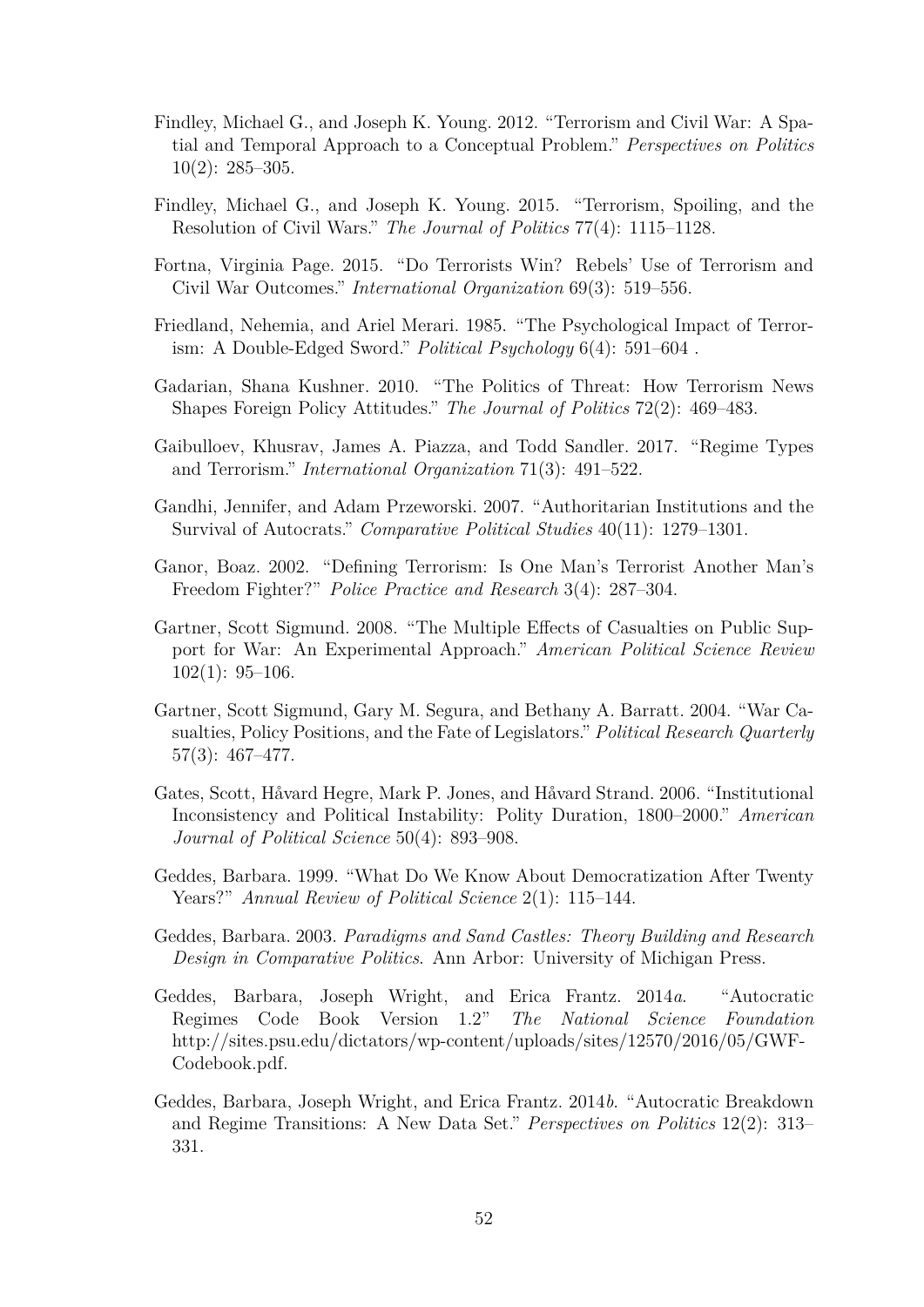- Getmansky, Anna, and Thomas Zeitzoff. 2014. "Terrorism and Voting: The Effect of Rocket Threat on Voting in Israeli Elections." *American Political Science Review* 108(3): 588–604.
- <span id="page-62-0"></span>Goemans, Hein Erich. 2000. *War and Punishment: The Causes of War Termination and the First World War*. Princeton: Princeton University Press.
- Goldstein, Robert Justin. 1978. *Political Repression in Modern America from 1870 to the Present*. Boston: GK Hall & Company.
- Gould, Eric D., and Esteban F. Klor. 2010. "Does Terrorism Work?" *The Quarterly Journal of Economics* 125(4): 1459–1510.
- Hathaway, Oona A. 2001. "Do Human Rights Treaties Make a Difference." *Yale Law School Faculty Scholarship* 111: 1935–2042.
- Hegre, Håvard, Tanja Ellingsen, Scott Gates, and Nils Petter Gleditsch. 2001. "Toward A Democratic Civil Peace? Democracy, Political Change, and Civil War, 1816–1992." *American Political Science Review* 95(1): 33–48.
- Hoffman, Bruce. 2006. *Inside Terrorism*. New York: Columbia University Press.
- Hultman, Lisa. 2009. "The Power to Hurt in Civil War: The Strategic Aim of RENAMO Violence." *Journal of Southern African Studies* 35(4): 821–834.
- <span id="page-62-1"></span>Hutchison, Marc L.. 2014. "Tolerating Threat? The Independent Effects of Civil Conflict on Domestic Political Tolerance." *Journal of Conflict Resolution* 58(5): 796–824.
- Jongman, Albert J. 2017. *Political Terrorism: A New Guide to Actors, Authors, Concepts, Data Bases, Theories, and Literature*. New York: Routledge.
- Kalyvas, Stathis N. 2004. "The Paradox of Terrorism in Civil War." *The Journal of Ethics* 8(1): 97–138.
- Kalyvas, Stathis N. 2006. *The Logic of Violence in Civil War*. Cambridge: Cambridge University Press.
- Kaplow, Jeffrey M. 2015. "The Negotiation Calculus: Why Parties to Civil Conflict Refuse to Talk." *International Studies Quarterly* 60(1): 38–46.
- Karol, David, and Edward Miguel. 2007. "The Electoral Cost of War: Iraq Casualties and the 2004 US Presidential Election." *The Journal of Politics* 69(3): 633–648.
- Kavaklı, Kerim Can, J. Tyson Chatagnier, Emre Hatipoğlu. forthcoming. "The Power to Hurt and the Effectiveness of International Sanctions" *The Journal of Politics*.
- Kıbrıs, Arzu. 2011. "Funerals and Elections: The Effects of Terrorism On Voting Behavior in Turkey." *Journal of Conflict Resolution* 55(2): 220–247.
- Kinne, Brandon J., and Nikolay Marinov. 2010. "Neither Hawks Nor Doves: Audience Costs in Electoral Authoritarian Regimes." *Unpublished Manuscript. University of Texas at Dallas and Yale University* .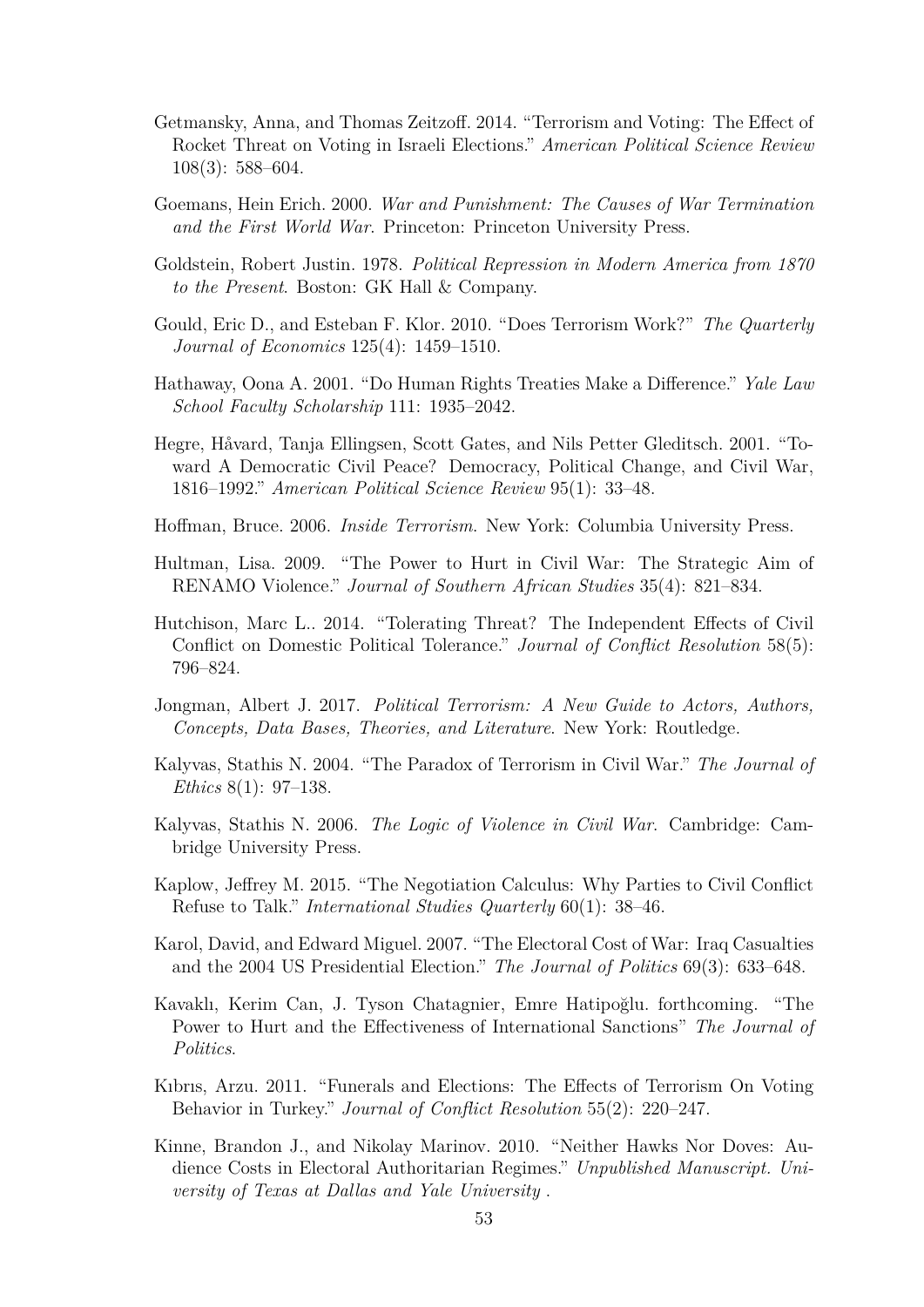- Kurrild-Klitgaard, Peter, Mogens K. Justesen, and Robert Klemmensen. 2006. "The Political Economy of Freedom, Democracy and Transnational Terrorism." *Public Choice* 128(1-2): 289–315.
- Kydd, Andrew, and Barbara F. Walter. 2002. "Sabotaging the Peace: The Politics of Extremist Violence." *International Organization* 56(2): 263–296.
- <span id="page-63-1"></span>Kydd, Andrew H., and Barbara F. Walter. 2006. "The Strategies of Terrorism." *International Security* 31(1): 49–80.
- Lai, Brian. 2007. ""Draining the Swamp": An Empirical Examination of the Production of International Terrorism, 1968-1998." *Conflict Management and Peace Science* 24(4): 297–310.
- <span id="page-63-4"></span>Lai, Brian, and Dan Slater. 2006. "Institutions of the Offensive: Domestic Sources of Dispute Initiation in Authoritarian Regimes, 1950–1992." *American Journal of Political Science* 50(1): 113–126.
- Laitin, David D., and Jacob N. Shapiro. 2008. "The Political, Economic, and Organizational Sources of Terrorism." In *Terrorism, Economic Development, and Political Openness*, edited by Philip Keefer and Norman Loayza, 209–232. Cambridge: Cambridge University Press.
- Lake, David A. 2002. "Rational Extremism: Understanding Terrorism in the Twenty-First Century." *Dialogue IO* 1(1): 15–28.
- <span id="page-63-2"></span>Li, Quan. 2005. "Does Democracy Promote or Reduce Transnational Terrorist Incidents?" *Journal of Conflict resolution* 49(2): 278–297.
- <span id="page-63-3"></span>Lupu, Yonatan. 2015. "Legislative Veto Players and the Effects of International Human Rights Agreements." *American Journal of Political Science* 59(3): 578– 594.
- Marshall, Monty G., Ted Robert Gurr, and Keith Jaggers. 2018. "Polity IV Project–Political Regimes and Transitions, 1800-2016: Dataset Users' Manual." *Center for Systemic Peace* http://www. systemicpeace. org/polity.
- <span id="page-63-0"></span>Mason, T. David, Patrick J. Fett. 1996. "How Civil Wars End: A Rational Choice Approach." *Journal of Conflict Resolution* 40(4): 546-568.
- Merari, Ariel. 1993. "Terrorism as a Strategy of Insurgency." *Terrorism and Political Violence* 5(4): 213–251.
- Miller, Gregory D. 2007. "Confronting Terrorisms: Group Motivation and Successful State Policies." *Terrorism and Political Violence* 19(3): 331–350.
- Moghadam, Assaf. 2006. "Suicide Terrorism, Occupation, and the Globalization of Martyrdom: A Critique of Dying to Win." *Studies in Conflict & Terrorism* 29(8): 707–729.
- Mueller, John E. 2006. *Overblown: How Politicians and the Terrorism Industry Inflate National Security Threats, and Why We Believe Them*. New York: Simon and Schuster.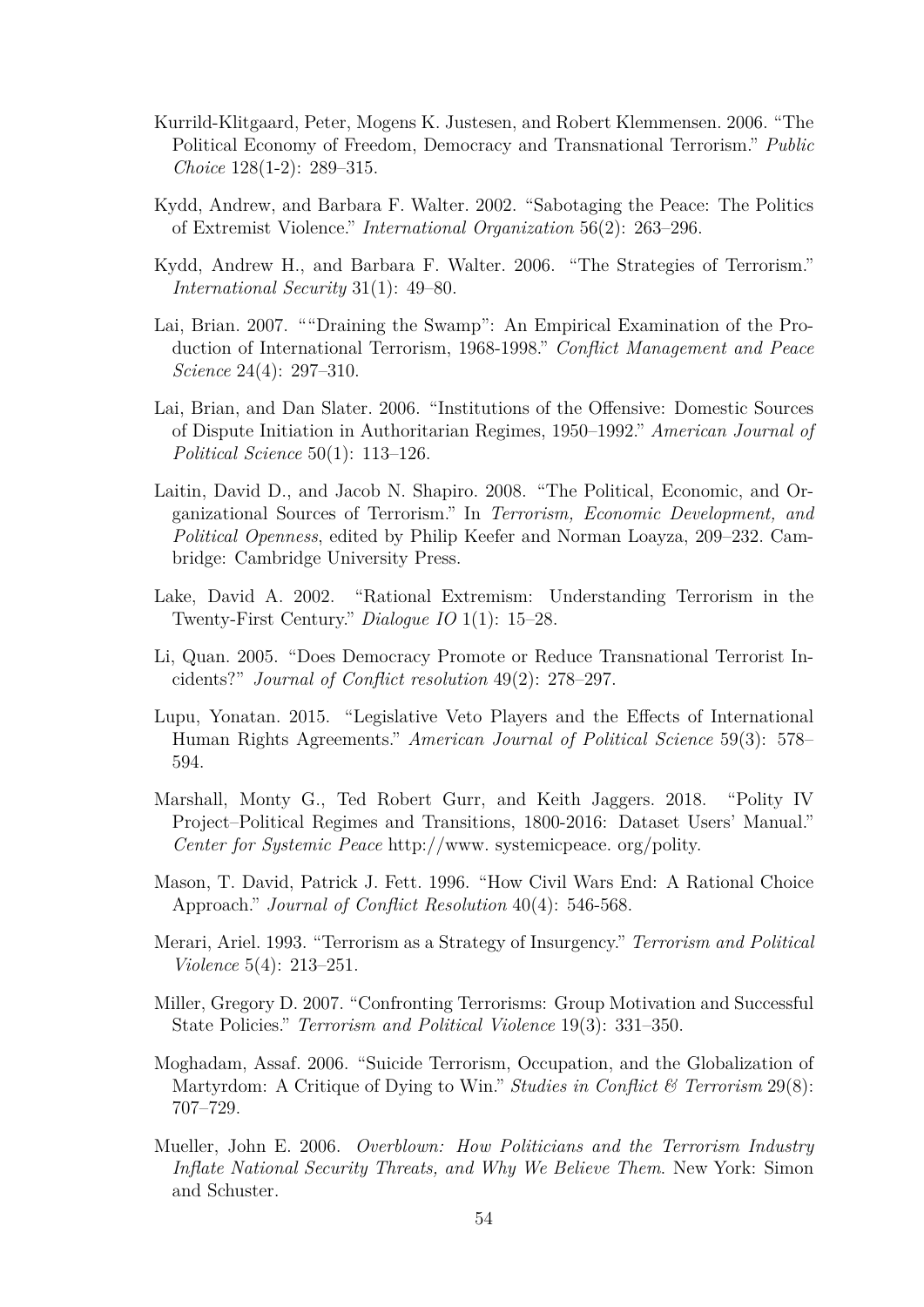Schelling, Thomas C. 1966. *Arms and Influence*. New Haven: Yale University Press.

- <span id="page-64-0"></span>National Consortium for the Study of Terrorism and Responses to Terrorism (START). 2018. *Global Terrorism Database [Data file]* https://www.start.umd.edu/gtd.
- Nolan, Cathal J. 2002. *The Greenwood Encyclopedia of International Relations*. Vol. 2 London: Greenwood Publishing Group.
- O'Donnell, Guillermo, Philippe C Schmitter, and Laurence Whitehead. 1986. *Tentative Conclusions About Uncertain Democracies*. Transitions from Authoritarian Rule. Prospects for Democracy. Baltimore: Johns Hopkins University Press.
- <span id="page-64-1"></span>Pape, Robert Anthony. 2003. "The Strategic Logic of Suicide Terrorism." *American Political Science Review* 97(3): 343–361.
- Park, Johann, and Valentina Bali. 2017. "International Terrorism and the Political Survival of Leaders." *Journal of Conflict Resolution* 61(7): 1343–1370.
- Peceny, Mark, Caroline C. Beer, and Shannon Sanchez-Terry. 2002. "Dictatorial Peace?" *American Political Science Review* 96(1): 15–26.
- <span id="page-64-2"></span>Perliger, Arie. 2012. "How Democracies Respond to Terrorism: Regime Characteristics, Symbolic Power and Counterterrorism." *Security Studies* 21(3): 490–528.
- Piazza, James A. 2007. "Draining the Swamp: Democracy Promotion, State Failure, and Terrorism in 19 Middle Eastern Countries." *Studies in Conflict & Terrorism* 30(6): 521–539.
- Pickering, Jeffrey, and Emizet F. Kisangani. 2010. "Diversionary Despots? Comparing Autocracies' Propensities to Use and to Benefit From Military Force." *American Journal of Political Science* 54(2): 477–493.
- Poe, Steven C, and C Neal Tate. 1994. "Repression of Human Rights to Personal Integrity in the 1980s: A Global Analysis." *American Political Science Review* 88(4): 853–872.
- Polo, Sara MT, and Kristian Skrede Gleditsch. 2016. "Twisting Arms and Sending Messages: Terrorist Tactics in Civil War." *Journal of Peace Research* 53(6): 815– 829.
- Radtke, Mitchell Thomas. 2019. "Why Kill Deposed Leaders? Regime Types and Post-tenure Fates." *Foreign Policy Analysis*.
- Regan, Patrick M., and Errol A. Henderson. 2002. "Democracy, Threats and Political Repression in Developing Countries: Are Democracies Internally Less Violent?" *Third World Quarterly* 23(1): 119–136.
- Ritter, Emily Hencken. 2014. "Policy Disputes, Political Survival, and the Onset and Severity of State Repression." *Journal of Conflict Resolution* 58(1): 143–168.
- Ruby, Charles L. 2002*a*. "Are Terrorists Mentally Deranged?" *Analyses of Social Issues and Public Policy* 2(1): 15–26.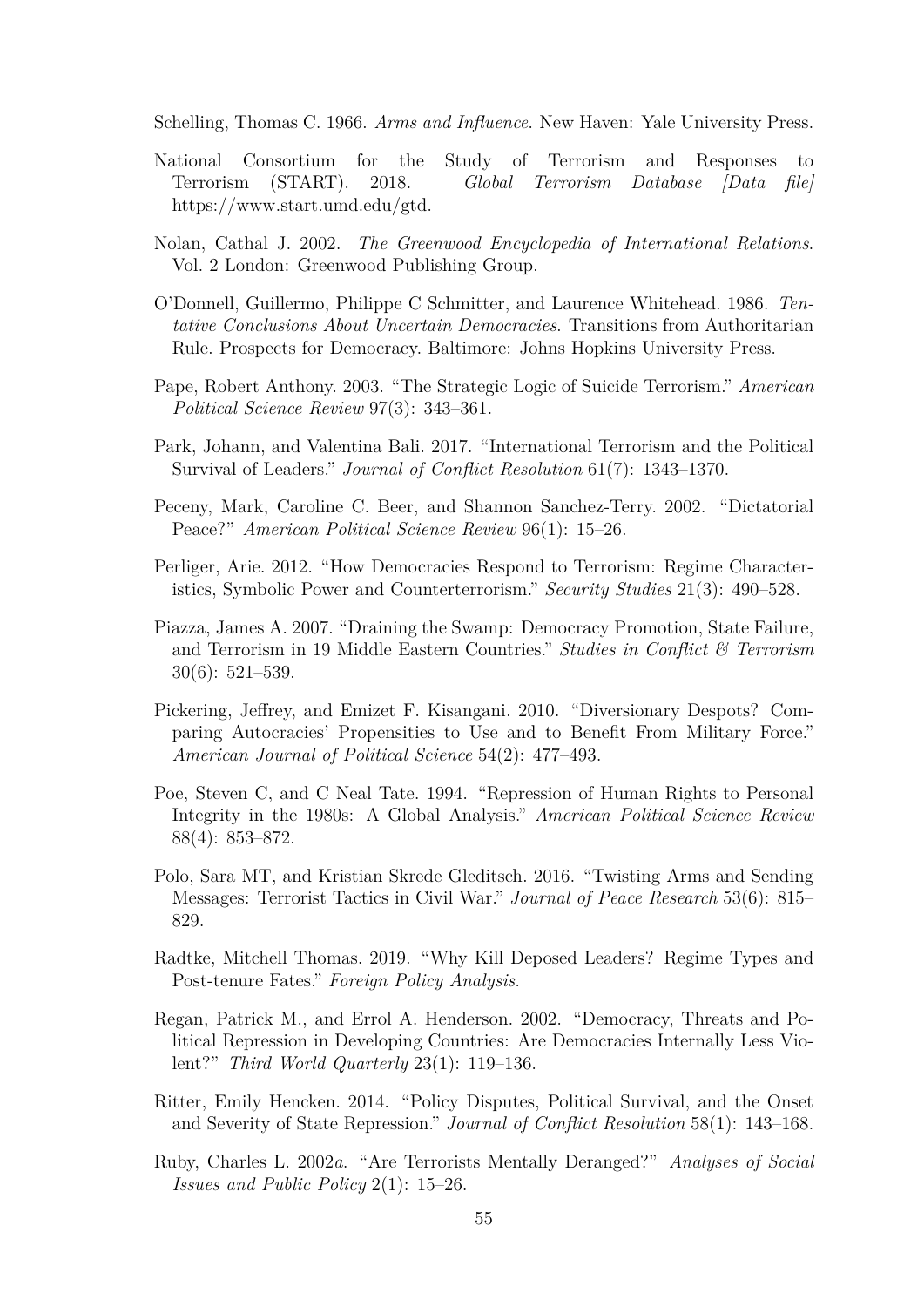- Ruby, Charles L. 2002*b*. "The Definition of Terrorism." *Analyses of Social Issues and Public Policy* 2(1): 9–14.
- Sandler, Todd. 1995. "On the Relationship Between Democracy and Terrorism." *Terrorism and Political Violence* 7(4): 1–9.
- <span id="page-65-6"></span>Saygılı, Aslihan. 2019. "Concessions or Crackdown: How Regime Stability Shapes Democratic Responses to Hostage taking Terrorism." *Journal of Conflict Resolution* 63(2): 468–501.
- Schmid, Alex P. 1992. "The Response Problem As A Definition Problem." *Terrorism and Political Violence* 4(4): 7–13.
- <span id="page-65-4"></span>Senese, Paul D. 1999. "Democracy and Maturity: Deciphering Conditional Effects on Levels of Dispute Intensity." *International Studies Quarterly* 43(3): 483–502.
- <span id="page-65-0"></span>Şirin, Çiğdem V., and Michael T. Koch. 2015. "Dictators and Death: Casualty Sensitivity of Autocracies in Militarized Interstate Disputes." *International Studies Quarterly* 59(4): 802–814.
- Slantchev, Branislav L. 2003. "The Power to Hurt: Costly Conflict with Completely Informed States." *American Political Science Review* 97(1): 123–133.
- <span id="page-65-8"></span>Slater, Dan. 2003. "Iron Cage in An Iron Fist: Authoritarian Institutions and the Personalization of Power in Malaysia." *Comparative Politics* 36(1): 81–101.
- <span id="page-65-7"></span>Stanton, Jessica A. 2013. "Terrorism in the Context of Civil War." *The Journal of Politics* 75(4): 1009–1022.
- Svolik, Milan W. 2012. *The Politics of Authoritarian Rule*. Cambridge: Cambridge University Press.
- <span id="page-65-5"></span>Sweeney, Kevin J. 2003. "The Severity of Interstate Disputes: Are Dyadic Capability Preponderances Really More Pacific?" *Journal of Conflict Resolution* 47(6): 728– 750.
- <span id="page-65-2"></span>Thomas, Jakana. 2014. "Rewarding Bad Behavior: How Governments Respond to Terrorism in Civil War." *American Journal of Political Science* 58(4): 804–818.
- UN Security Council Resolution. 2004. *Security Council Resolution 1566, S/RES/1566, [Concerning Threats to International Peace and Security Caused by Terrorism]*, Available from https://www.un.org/ruleoflaw/files/n0454282.pdf.
- Walsh, James I., and James A. Piazza. 2010. "Why Respecting Physical Integrity Rights Reduces Terrorism." *Comparative Political Studies* 43(5): 551–577.
- <span id="page-65-3"></span>Walter, Barbara F. 2006. "Building Reputation: Why Governments Fight Some Separatists but Not Others." *American Journal of Political Science* 50(2): 313– 330.
- <span id="page-65-1"></span>Weeks, Jessica L. 2008. "Autocratic Audience Costs: Regime Type and Signaling Resolve." *International Organization* 62(1): 35–64.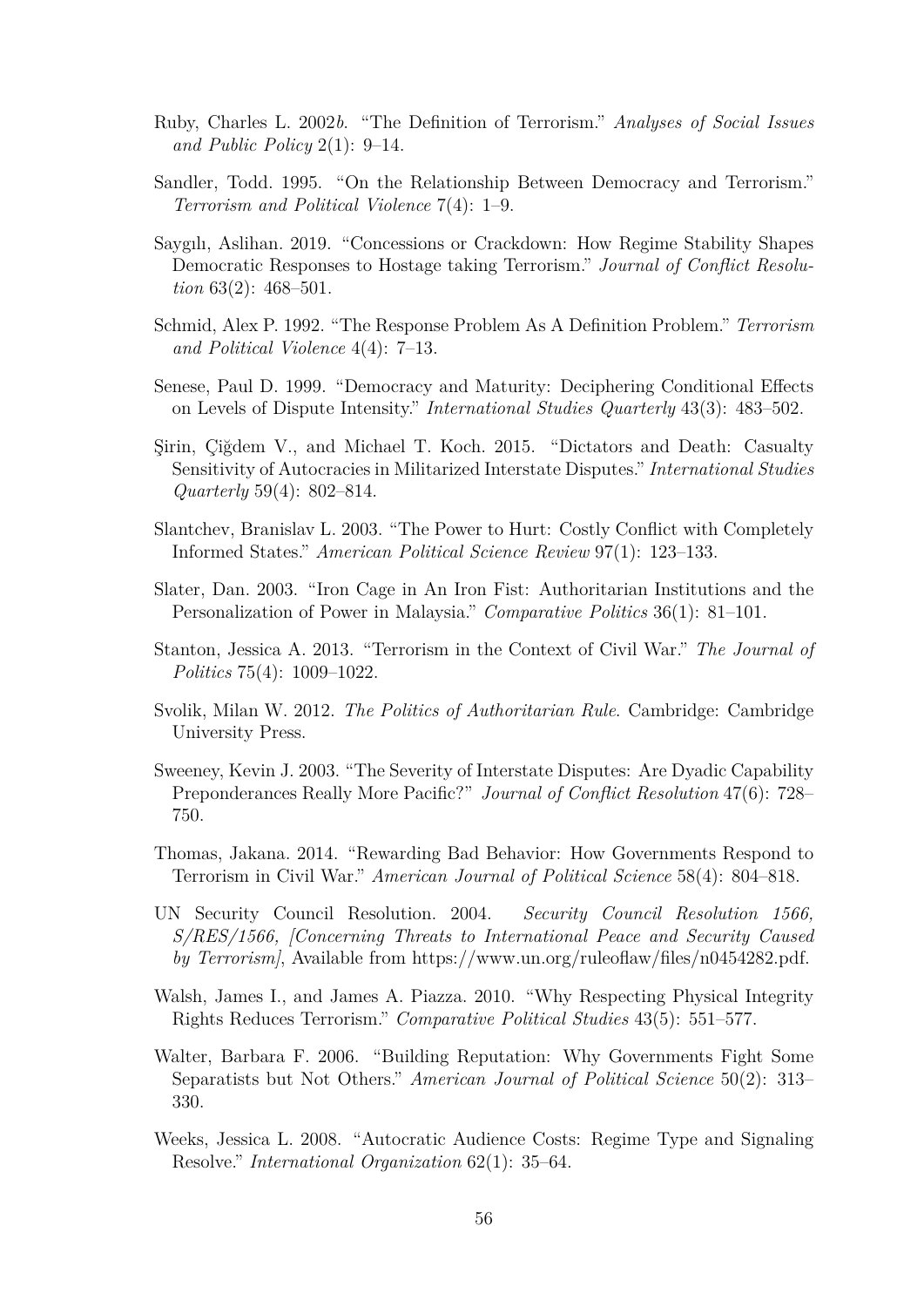- <span id="page-66-1"></span>Weeks, Jessica L. 2012. "Strongmen and Strawmen: Authoritarian Regimes and the Initiation of International Conflict." *American Political Science Review* 106(2): 326–347.
- Weinberg, Leonard, Ami Pedahzur, and Sivan Hirsch-Hoefler. 2004. "The Challenges of Conceptualizing Terrorism." *Terrorism and Political Violence* 16(4): 777–794.
- <span id="page-66-4"></span>Wilkinson, Paul. 1977. *Terrorism and the Liberal State*. Oxford, England: Halsted.
- <span id="page-66-0"></span>Wilson, Matthew C, and James A Piazza. 2013. "Autocracies and Terrorism: Conditioning Effects of Authoritarian Regime Type on Terrorist Attacks." *American Journal of Political Science* 57(4): 941–955.
- Wood, Reed M. 2010. "Rebel Capability and Strategic Violence Against Civilians." *Journal of Peace Research* 47(5): 601–614.
- <span id="page-66-2"></span>Wood, Reed M., and Jacob D. Kathman. 2014. "Too Much of a Bad Thing? Civilian Victimization and Bargaining in Civil War." *British Journal of Political Science* 44(3): 685–706.
- <span id="page-66-6"></span>Young, Joseph K. 2019. "Measuring Terrorism." *Terrorism and Political Violence* 31(2): 323–345.
- <span id="page-66-5"></span>Young, Joseph K., and Laura Dugan. 2011. "Veto Players and Terror." *Journal of Peace Research* 48(1): 19–33.
- <span id="page-66-3"></span>Zartman, I. William. 2008. *Negotiation and Conflict Management: Essays on Theory and Practice*. New York: Routledge.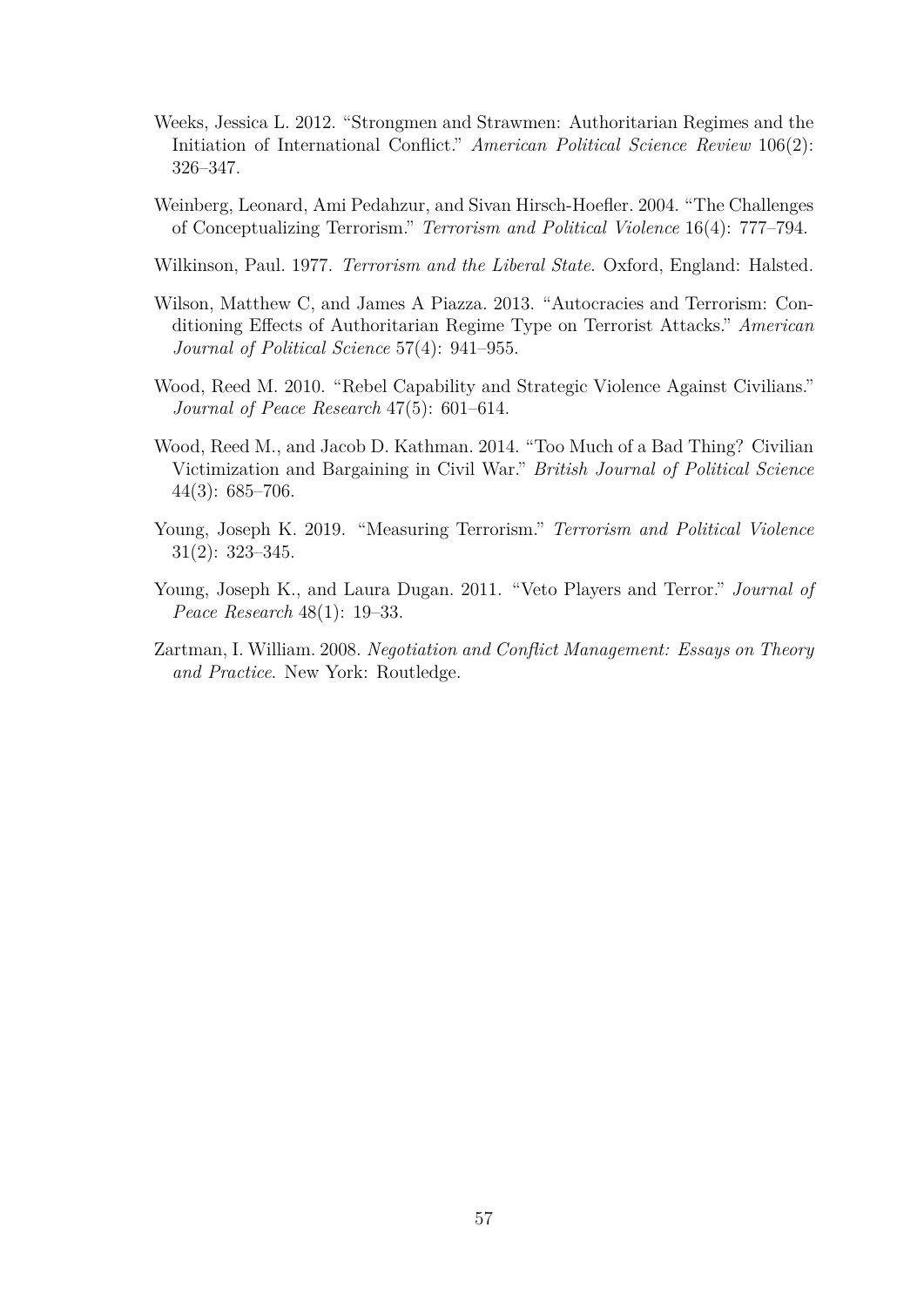# **APPENDIX A**

Figure A.1 Average Marginal Effect of Terror Attacks(*t*−1) on Negotiations with Insurgents across Regime Types (Model 3)

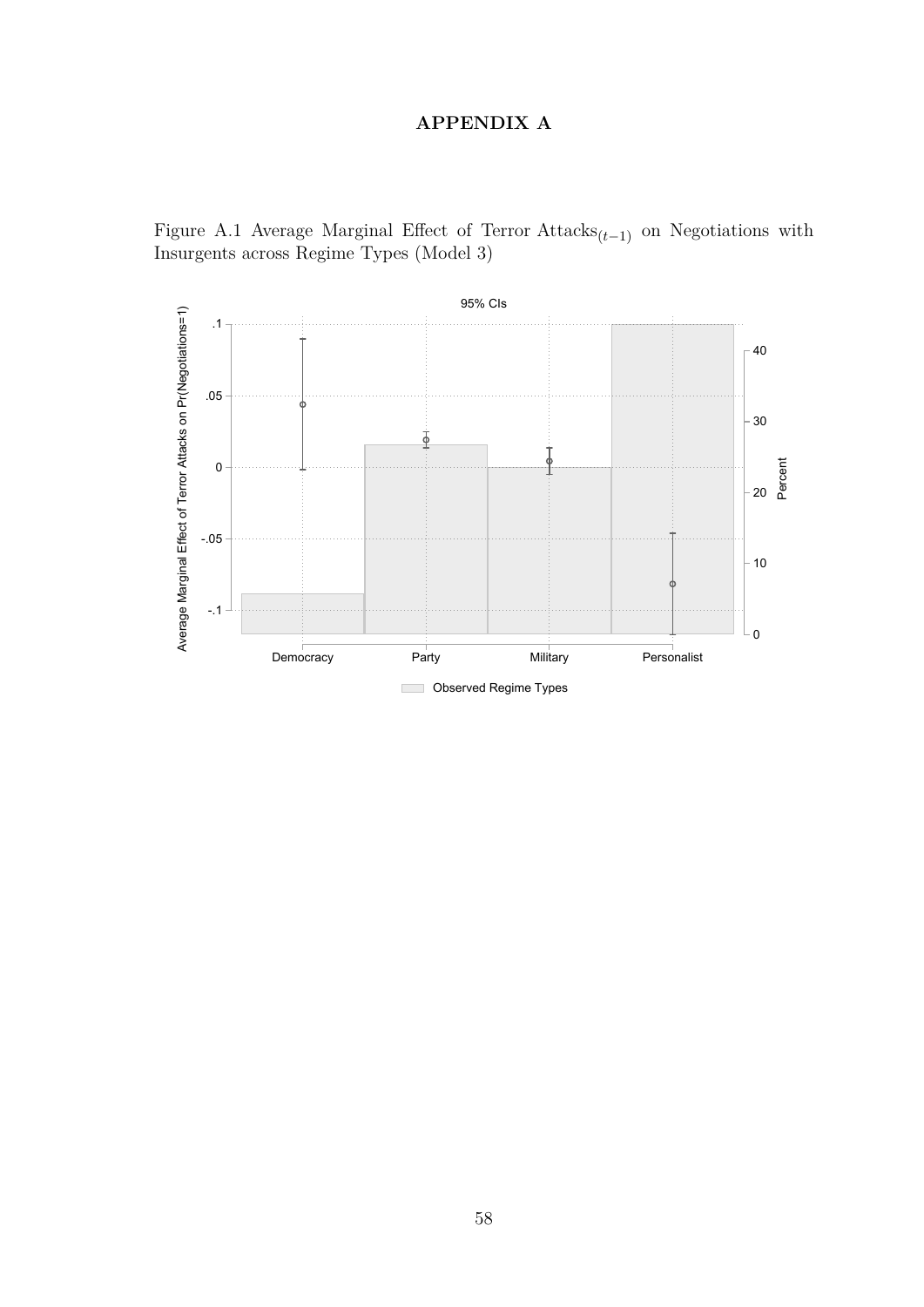Figure A.2 The Effect of Terror Attacks $_{(t-1)}$  on Negotiations with Insurgents across Regime Types (Histogram of Terror Attacks for Each Figure A.2 The Effect of Terror Attacks(*t*−1) on Negotiations with Insurgents across Regime Types (Histogram of Terror Attacks for Each

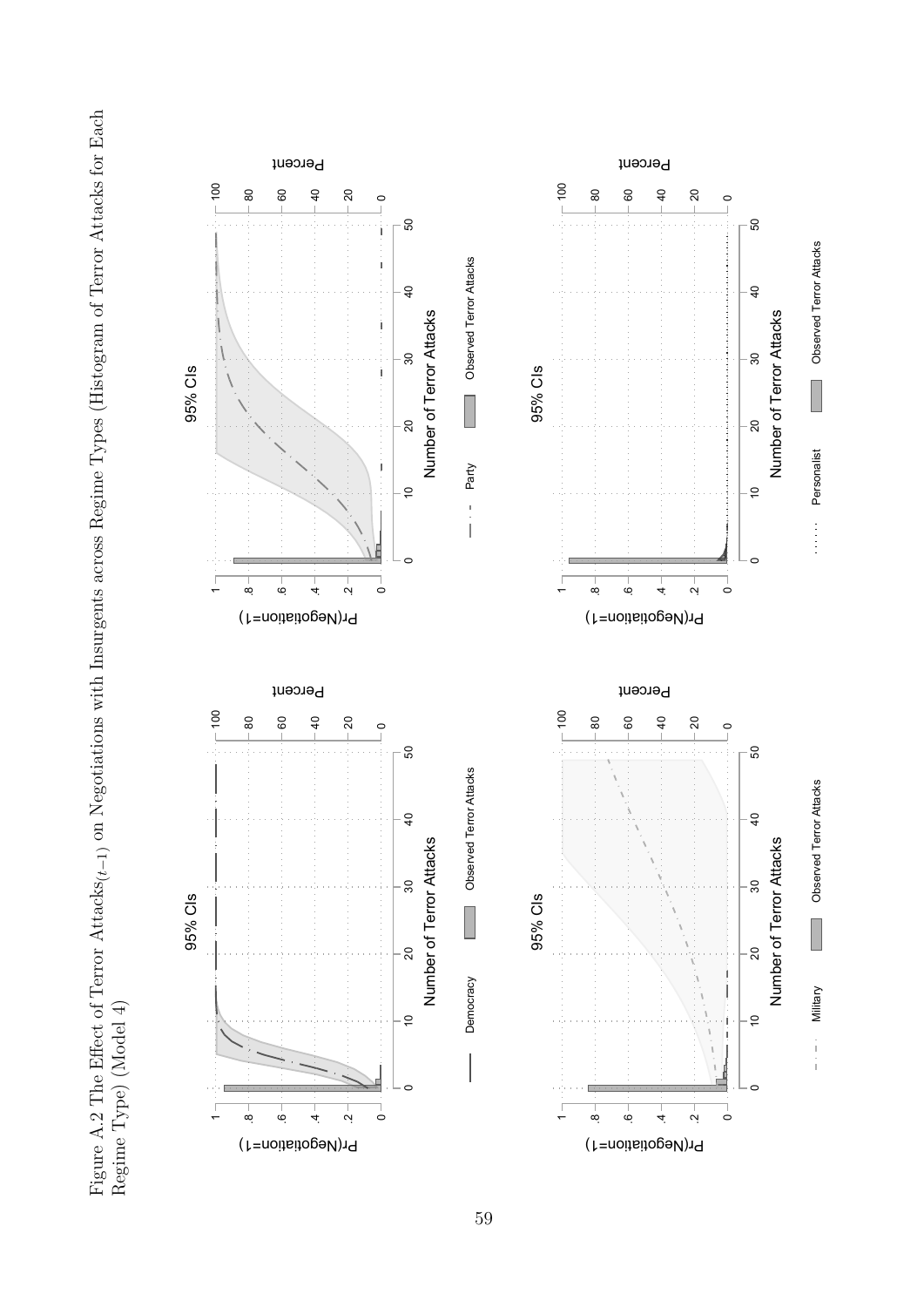|                                                          | Model 5        | Model 6               | Model 7               | Model 8               |
|----------------------------------------------------------|----------------|-----------------------|-----------------------|-----------------------|
|                                                          | Negotiations   | Negotiations          | Negotiations          | Negotiations          |
| Terror $\widehat{\text{Attack}_{(t-1)}}$                 | 0.131          | $0.444*$              | 0.546                 | $0.889*$              |
|                                                          | (0.233)        | (0.250)               | (0.462)               | (0.472)               |
| Party                                                    | $-0.276$       | $-0.268$              | $-0.472$              | $-0.362$              |
|                                                          | (0.625)        | (0.305)               | (0.661)               | (0.312)               |
| Military                                                 | $-0.521$       | $-0.309$              | $-0.475$              | $-0.290$              |
|                                                          | (0.557)        | (0.262)               | (0.561)               | (0.277)               |
| Personalist                                              | $-1.114**$     | $-0.817***$           | $-1.070**$            | $-0.779***$           |
|                                                          | (0.522)        | (0.254)               | (0.521)               | (0.257)               |
| Terror $\text{Attack}_{(t-1)} \times \text{Party}$       |                |                       | 0.195                 | $-0.115$              |
|                                                          |                |                       | (0.536)               | (0.508)               |
|                                                          |                |                       | $-1.001*$             |                       |
| Terror $\text{Attack}_{(t-1)} \times \text{Mility}$      |                |                       |                       | $-0.706$              |
|                                                          |                |                       | (0.577)               | (0.691)               |
| Terror $\text{Attack}_{(t-1)} \times \text{Personalist}$ |                |                       | $-2.023***$           | $-1.785***$           |
|                                                          |                |                       | (0.504)               | (0.463)               |
| Relative Insurgent Strength                              | $0.625***$     | $0.392**$             | $0.613***$            | $0.393**$             |
|                                                          | (0.221)        | (0.159)               | (0.216)               | (0.160)               |
| Main Group                                               | 0.461          | 0.194                 | 0.490                 | 0.214                 |
|                                                          | (0.352)        | (0.252)               | (0.347)               | (0.248)               |
| Conflict Intensity                                       | $-0.368$       | $-0.249$              | $-0.429$              | $-0.292$              |
|                                                          | (0.335)        | (0.306)               | (0.331)               | (0.298)               |
| External Support to Insurgents                           | 0.586          | $0.409*$              | 0.561                 | $0.383*$              |
|                                                          | (0.359)        | (0.217)               | (0.357)               | (0.217)               |
| $ln(Battle$ Deaths)                                      | 0.004          | 0.019                 | 0.013                 | 0.026                 |
|                                                          | (0.158)        | (0.116)               | (0.160)               | (0.118)               |
| Number of Conflict Episode                               | $-0.494$       | $-0.044$              | $-0.446$              | $-0.036$              |
|                                                          | (0.644)        | (0.231)               | (0.637)               | (0.220)               |
| Conflict Duration (Months)                               | $0.006***$     | $0.006***$            | $0.006***$            | $0.006***$            |
|                                                          | (0.002)        | (0.002)               | (0.002)               | (0.002)               |
| Territorial War                                          | $-0.734$       | $-0.323$              | $-0.669$              | $-0.304$              |
|                                                          | (0.568)        | (0.417)               | (0.541)               | (0.404)               |
| Ethnic War                                               | $1.045***$     | $0.645***$            | $0.995***$            | $0.640***$            |
|                                                          | (0.226)        |                       |                       |                       |
| Third Party Mediation                                    | $2.332***$     | (0.201)<br>$1.671***$ | (0.233)<br>$2.270***$ | (0.201)<br>$1.653***$ |
|                                                          |                |                       |                       |                       |
|                                                          | (0.417)        | (0.359)               | (0.418)               | (0.365)               |
| Number of Groups                                         | $0.346^{\ast}$ | $0.204*$              | $0.341*$              | $0.205*$              |
|                                                          | (0.177)        | (0.114)               | (0.180)               | (0.116)               |
| ln(GDP)                                                  | $0.470**$      | $0.307**$             | $0.482***$            | $0.314***$            |
|                                                          | (0.139)        | (0.101)               | (0.134)               | (0.098)               |
| Months Since Last Negotiation                            |                | $-0.291***$           |                       | $-0.291***$           |
|                                                          |                | (0.047)               |                       | (0.047)               |
| Months Since Last Negotiation <sup>2</sup>               |                | $0.010***$            |                       | $0.010***$            |
|                                                          |                | (0.003)               |                       | (0.003)               |
| Months Since Last Negotiation <sup>3</sup>               |                | $-0.000**$            |                       | $-0.000**$            |
|                                                          |                | (0.000)               |                       | (0.000)               |
| Constant                                                 | $-16.032***$   | $-10.468***$          | $-16.220***$          | $-10.620***$          |
|                                                          | (3.269)        | (2.383)               | (3.197)               | (2.325)               |
| Ν                                                        | 2407           | 2407                  | 2407                  | 2407                  |
| Pseudo- $R^2$                                            | 0.212          | 0.292                 | 0.216                 | 0.294                 |
| Log-likelihood                                           | $-727.373$     | $-653.216$            | $-723.164$            | $-651.483$            |
|                                                          |                |                       |                       |                       |
| AIC                                                      | 1488.745       | 1346.431              | 1486.328              | 1348.966              |
| BIC                                                      | 1587.109       | 1462.154              | 1602.050              | 1482.048              |

Table A.1 The Effect of Terrorism<sub>(*t*−1)</sub> (Dichotomous) and Regime Type on Negotiations with Insurgents

*Notes:* Robust standard errors clustered by conflict in parentheses. Baseline category for regime type is democracy.

Two-tailed tests: \* p<0.1, \*\* p<0.05, \*\*\* p<0.01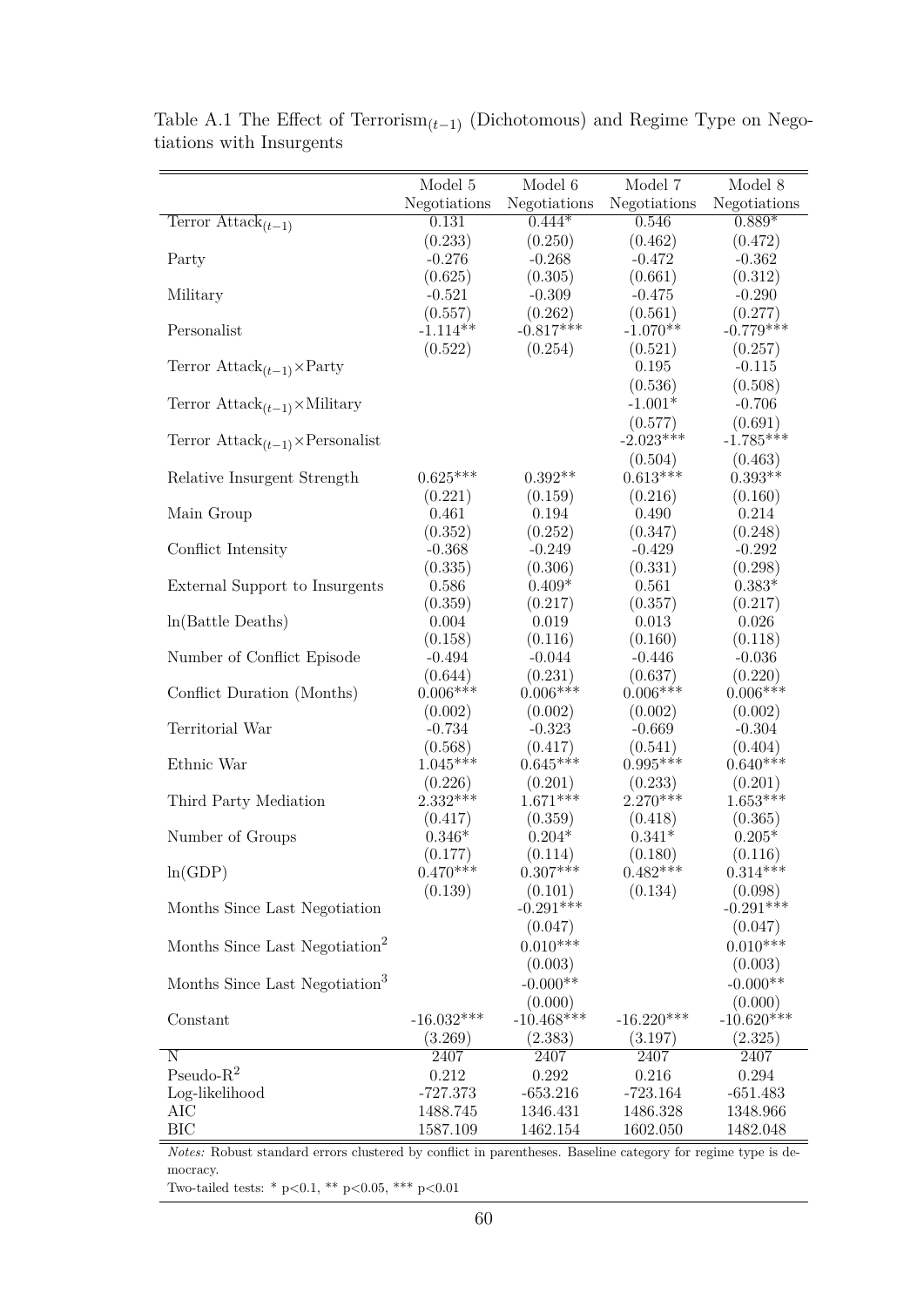Figure A.3 Marginal Effect of Terrorism<sub> $(t-1)$ </sub> (Dichotomous) on Negotiations with Insurgents across Regime Types (Model 8)



Figure A.4 The Effect of Terrorism<sub> $(t-1)$ </sub> (Dichotomous) on Negotiations with Insurgents across Regime Types (Model 8)

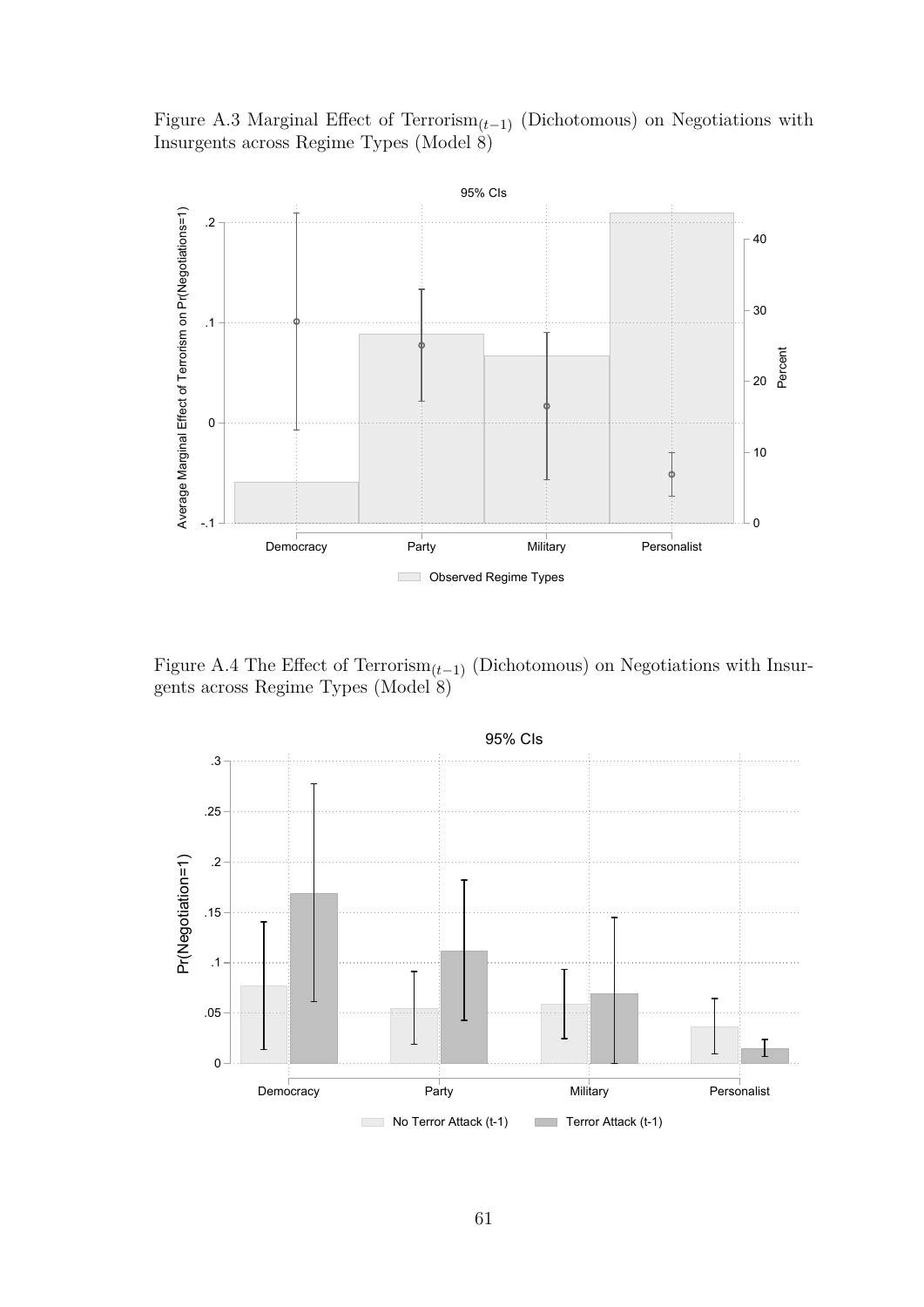|                                                              | Model 9               | Model 10                    |
|--------------------------------------------------------------|-----------------------|-----------------------------|
|                                                              | Negotiations          | Negotiations<br>$-0.794***$ |
| Number of Terror Attacks <sub><math>(t-1)</math></sub>       | $0.121***$            |                             |
|                                                              | (0.032)<br>$0.817***$ | (0.110)<br>$0.770***$       |
| Democracy                                                    | (0.256)               |                             |
| Party                                                        | $0.525**$             | (0.257)<br>$0.436*$         |
|                                                              | (0.224)               | (0.227)                     |
| Military                                                     | $0.485***$            | $0.472***$                  |
|                                                              | (0.152)               | (0.147)                     |
| Democracy $\times$ Number of Terror Attacks <sub>(t-1)</sub> |                       | $1.461***$                  |
|                                                              |                       | (0.194)                     |
| Party $\times$ Number of Terror Attacks <sub>(t-1)</sub>     |                       | $0.985***$                  |
|                                                              |                       | (0.114)                     |
| Military $\times$ Number of Terror Attacks <sub>(t-1)</sub>  |                       | $0.869***$                  |
|                                                              |                       | (0.113)                     |
| Relative Insurgent Strength                                  | $0.407**$             | $0.408**$                   |
|                                                              | (0.162)               | (0.162)                     |
| Main Group                                                   | 0.212                 | 0.218                       |
|                                                              | (0.248)               | (0.249)                     |
| Conflict Intensity                                           | $-0.276$              | $-0.311$                    |
|                                                              | (0.307)               | (0.301)                     |
| External Support to Insurgents                               | $0.395*$              | $0.370*$                    |
|                                                              | (0.220)               | (0.218)                     |
| $ln(Battle$ Deaths)                                          | 0.016                 | 0.025                       |
|                                                              | (0.115)               | (0.117)                     |
| Number of Conflict Episode                                   | $-0.032$              | $-0.018$                    |
|                                                              | (0.218)               | (0.206)                     |
| Conflict Duration                                            | $0.007***$            | $0.006***$                  |
|                                                              | (0.002)               | (0.002)                     |
| Territorial War                                              | $-0.340$              | $-0.342$                    |
|                                                              | (0.405)               | (0.401)                     |
| Ethnic War                                                   | $0.653***$            | $0.660***$                  |
| Third Party Mediation                                        | (0.203)<br>$1.659***$ | (0.201)<br>$1.646***$       |
|                                                              | (0.368)               | (0.373)                     |
| Number of Groups                                             | $0.208*$              | $0.210*$                    |
|                                                              | (0.116)               | (0.116)                     |
| ln(GDP)                                                      | $0.302***$            | $0.311***$                  |
|                                                              | (0.102)               | (0.100)                     |
| Months Since Last Negotiation                                | $-0.286***$           | $-0.288***$                 |
|                                                              | (0.046)               | (0.047)                     |
| Months Since Last Negotiation <sup>2</sup>                   | $0.010***$            | $0.010***$                  |
|                                                              | (0.003)               | (0.003)                     |
| Months Since Last Negotiation <sup>3</sup>                   | $-0.000**$            | $-0.000**$                  |
|                                                              | (0.000)               | (0.000)                     |
| Constant                                                     | $-11.183***$          | $-11.376***$                |
|                                                              | (2.467)               | (2.427)                     |
| N                                                            | 2407                  | 2407                        |
| Pseudo- $R^2$                                                | 0.295                 | 0.298                       |
| Log-likelihood                                               | $-650.289$            | $-648.087$                  |
| AIC                                                          | 1340.577              | 1342.174                    |
| BIC                                                          | 1456.300              | 1475.256                    |

Table A.2 The Effect of Terror  $\text{Attacks}_{(t-1)}$  and Regime Type on Negotiations with Insurgents (Personalist Regimes as Baseline)

*Notes:* Robust standard errors in parentheses. Baseline regime type category is personalist. Two-tailed tests. \* p<0.1, \*\* p<0.05, \*\*\* p<0.01.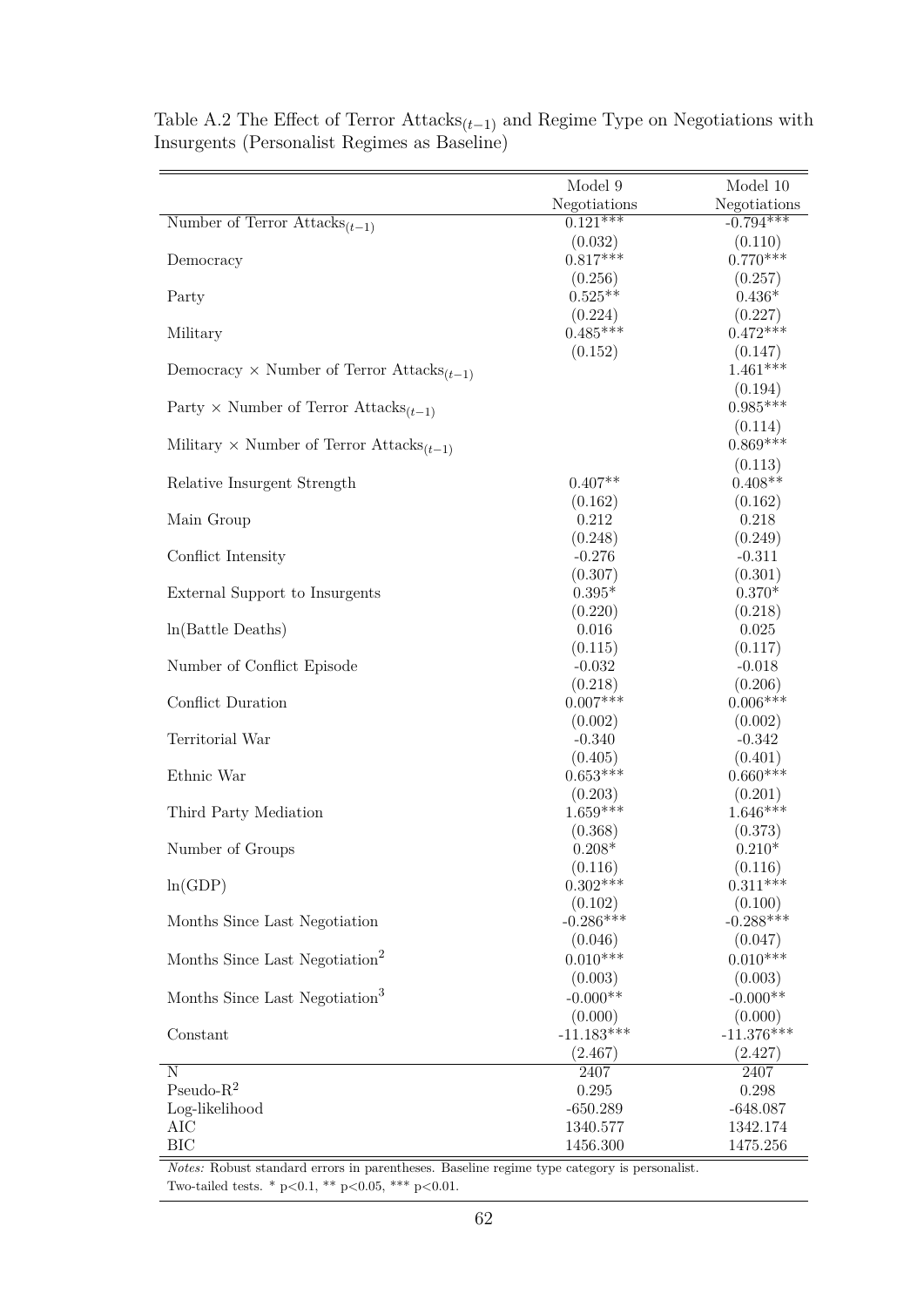|                                                             | Model 11     | Model 12     | Model 13     | Model 14     |
|-------------------------------------------------------------|--------------|--------------|--------------|--------------|
|                                                             | Negotiations | Negotiations | Negotiations | Negotiations |
| Number of Terror Attacks $(t-1)$                            | $0.113***$   | $0.173***$   | $0.113***$   | $-0.769***$  |
|                                                             | (0.034)      | (0.062)      | (0.034)      | (0.111)      |
| Party                                                       |              |              | $0.661***$   | $0.580***$   |
|                                                             |              |              | (0.200)      | (0.198)      |
| Military                                                    | $-0.180$     | $-0.116$     | $0.482***$   | $0.464***$   |
|                                                             | (0.155)      | (0.152)      | (0.150)      | (0.144)      |
| Personalist                                                 | $-0.661***$  | $-0.580***$  |              |              |
|                                                             | (0.200)      | (0.198)      |              |              |
| Party × Number of Terror Attacks <sub>(t-1)</sub>           |              |              |              | $0.942***$   |
|                                                             |              |              |              | (0.107)      |
| Military $\times$ Number of Terror Attacks <sub>(t-1)</sub> |              | $-0.094$     |              | $0.848***$   |
|                                                             |              | (0.069)      |              | (0.115)      |
| Personalist × Number of Terror Attacks <sub>(t-1)</sub>     |              | $-0.942***$  |              |              |
|                                                             |              | (0.107)      |              |              |
| Relative Insurgent Strength                                 | $0.371**$    | $0.374**$    | $0.371**$    | $0.374**$    |
|                                                             | (0.158)      | (0.158)      | (0.158)      | (0.158)      |
| Main Group                                                  | $0.393\,$    | 0.411        | $0.393\,$    | 0.411        |
|                                                             | (0.293)      | (0.292)      | (0.293)      | (0.292)      |
| Intensity                                                   | $-0.239$     | $-0.276$     | $-0.239$     | $-0.276$     |
|                                                             | (0.327)      | (0.320)      | (0.327)      | (0.320)      |
| External Support to Insurgents                              | $0.387*$     | 0.367        | $0.387*$     | 0.367        |
|                                                             | (0.229)      | (0.228)      | (0.229)      | (0.228)      |
| In(Battle Deaths)                                           | $-0.059$     | $-0.052$     | $-0.059$     | $-0.052$     |
|                                                             | (0.130)      | (0.132)      | (0.130)      | (0.132)      |
| Number of Conflict Episode                                  | $-0.266$     | $-0.227$     | $-0.266$     | $-0.227$     |
|                                                             | (0.261)      | (0.260)      | (0.261)      | (0.260)      |
| Conflict Duration (Months)                                  | $0.006***$   | $0.006***$   | $0.006***$   | $0.006***$   |
|                                                             | (0.002)      | (0.002)      | (0.002)      | (0.002)      |
| Territorial War                                             | $-0.781*$    | $-0.792*$    | $-0.781*$    | $-0.792*$    |
|                                                             | (0.433)      | (0.434)      | (0.433)      | (0.434)      |
| Ethnic War                                                  | $0.718***$   | $0.714***$   | $0.718***$   | $0.714***$   |
|                                                             | (0.214)      | (0.213)      | (0.214)      | (0.213)      |
| Third Party Mediation                                       | 1.799***     | $1.783***$   | 1.799***     | $1.783***$   |
|                                                             | (0.429)      | (0.432)      | (0.429)      | (0.432)      |
| Number of Groups                                            | $0.222**$    | $0.224**$    | $0.222**$    | $0.224**$    |
|                                                             | (0.112)      | (0.113)      | (0.112)      | (0.113)      |
| ln(GDP)                                                     | $0.333***$   | $0.339***$   | $0.333***$   | $0.339***$   |
|                                                             | (0.104)      | (0.101)      | (0.104)      | (0.101)      |
| Months Since Last Negotiation                               | $-0.272***$  | $-0.272***$  | $-0.272***$  | $-0.272***$  |
|                                                             | (0.046)      | (0.046)      | (0.046)      | (0.046)      |
| Months Since Last Negotiation <sup>2</sup>                  | $0.009***$   | $0.009***$   | $0.009***$   | $0.009***$   |
|                                                             | (0.003)      | (0.003)      | (0.003)      | (0.003)      |
| Months Since Last Negotiation <sup>3</sup>                  | $-0.000**$   | $-0.000**$   | $-0.000**$   | $-0.000**$   |
|                                                             | (0.000)      | (0.000)      | (0.000)      | (0.000)      |
| Constant                                                    | $-10.812***$ | $-11.038***$ | $-11.474***$ | $-11.619***$ |
|                                                             | (2.502)      | (2.453)      | (2.582)      | (2.538)      |
| Ν                                                           | 2266         | 2266         | 2266         | 2266         |
| Pseudo- $R^2$                                               | $0.312\,$    | $0.313\,$    | $0.312\,$    | $0.313\,$    |
| Log-likelihood                                              | $-591.327$   | $-589.779$   | $-591.327$   | $-589.779$   |
| AIC                                                         | 1220.655     | 1221.557     | 1220.655     | 1221.557     |
| BIC                                                         | 1329.444     | 1341.798     | 1329.444     | 1341.798     |

Table A.3 Additive and Interactive Effects of Terror  $\text{Attacks}_{(t-1)}$  and Autocratic Regime Type on Negotiations with Insurgents

*Notes:* Robust standard errors in parentheses. Baseline for Model 12-13 is single party and for Model 14-15 is personalist. Two-tailed tests. \* p<0.1, \*\* p<0.05, \*\*\* p<0.01.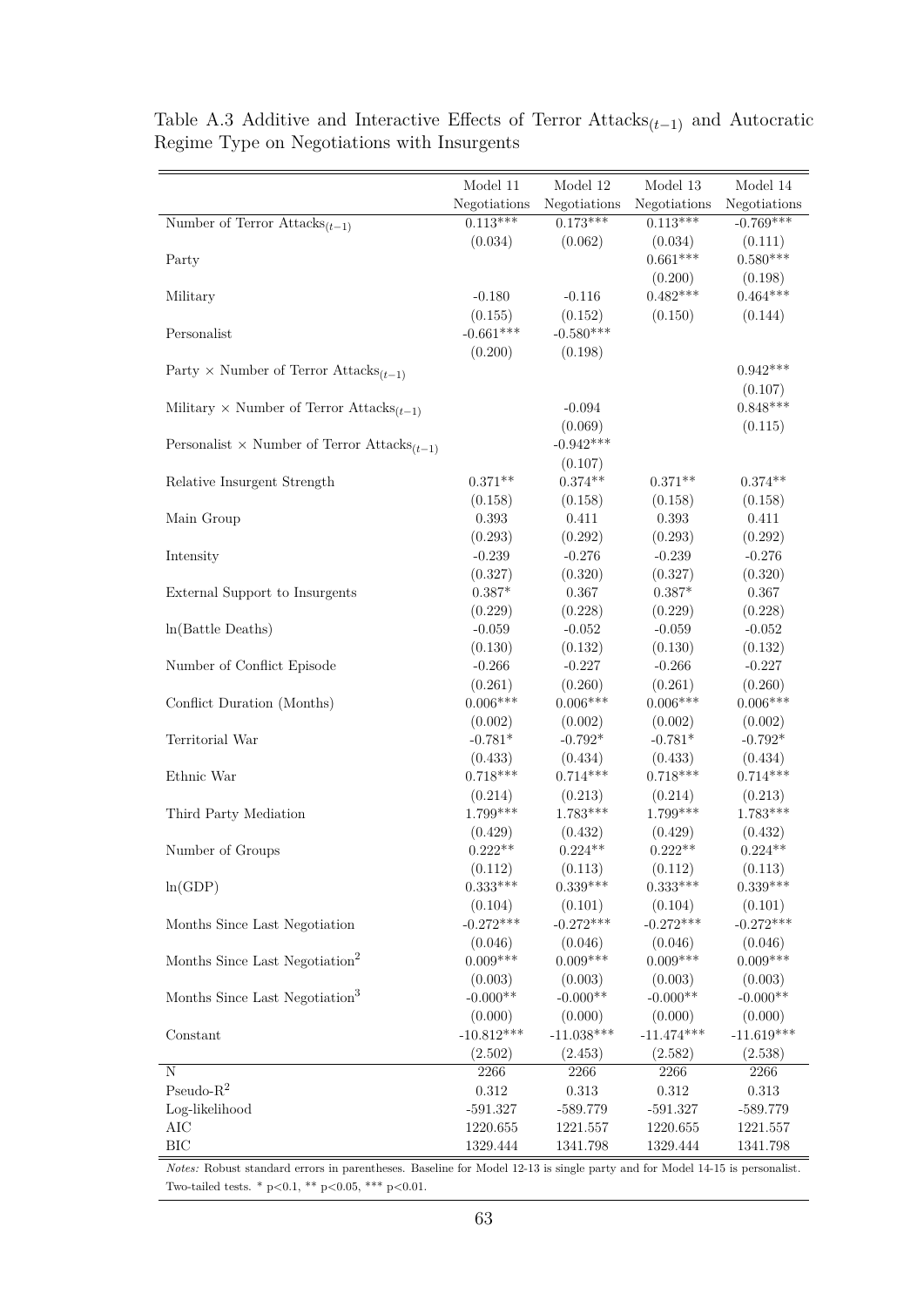Figure A.5 Average Marginal Effect of Terror Attacks(*t*−1) on Negotiations with Insurgents among Autocracies (Model 12) (Single Party Regimes as Baseline)

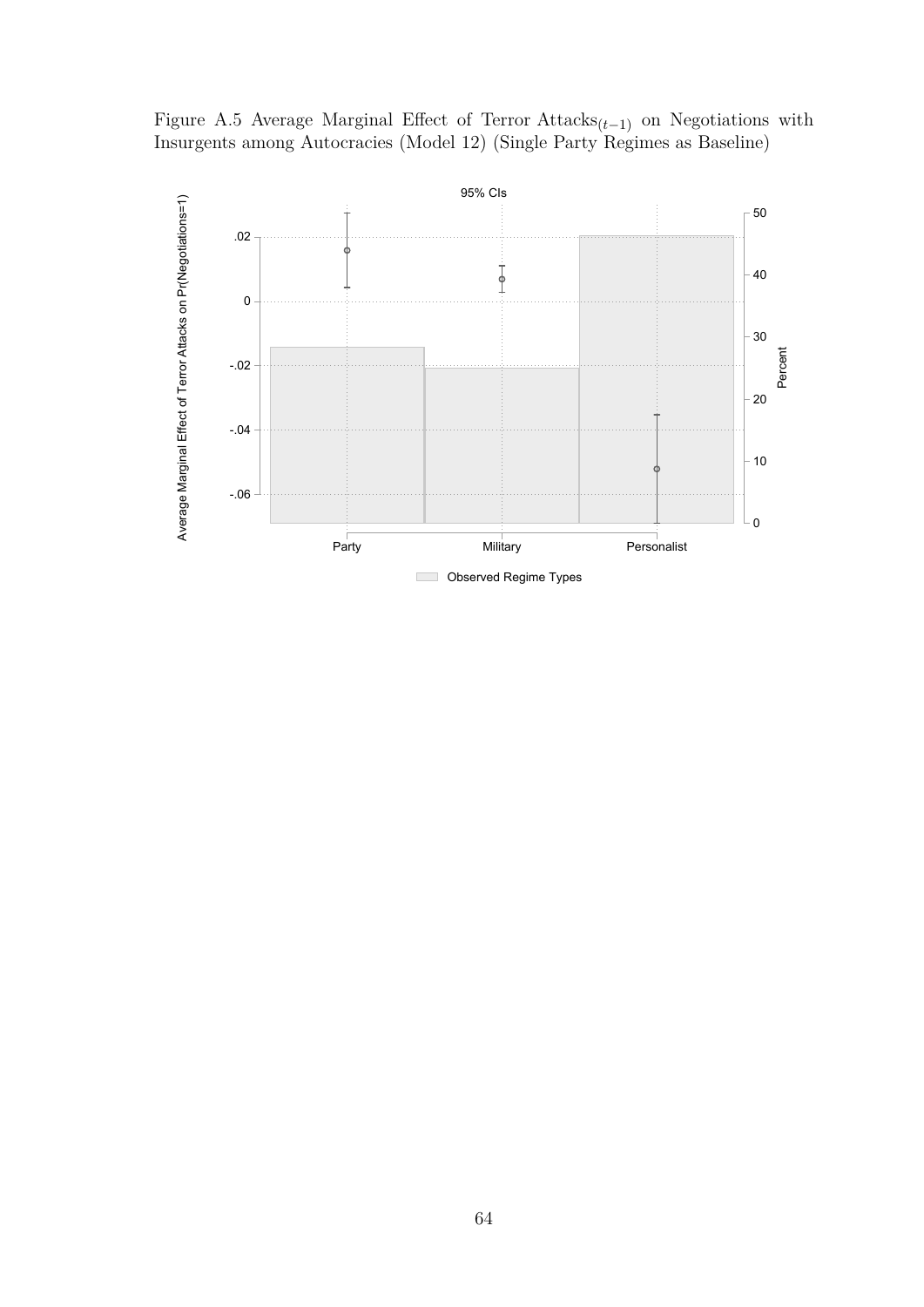## **APPENDIX B**

Polity 2 Regime Type (Geddes et al. 2014) **Autocracy**  $(-8/-6)$ Closed Anocracy Open Anocracy  $(-5/0)$  $(1/5)$ **Democracy**  $^{111}$ (6/8) Total Democracy 20 93 23 98 234 Party 157 439 255 8 859 Military 205 348 135 0 688 Personalist 525 811 61 0 1,397 Total 907 1,691 474 106 3,178 *Note:* Unit of analysis is dyad-month.

Table B.1 Cross Tabulation of Polity 2 and Geddes, Wright, and Frantz (2014) Regime Type Categorization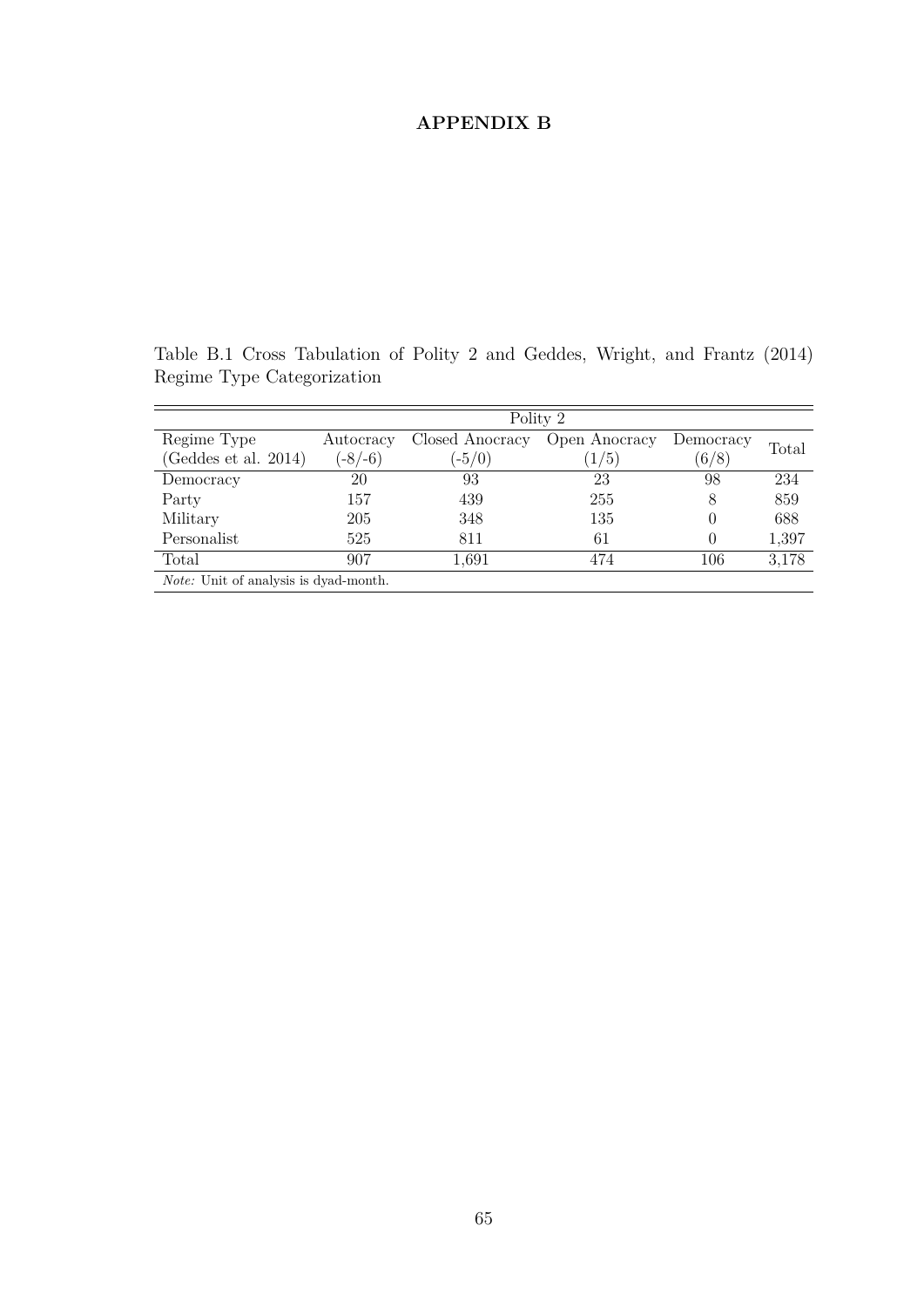|                                                        | Model 15     |  |  |  |
|--------------------------------------------------------|--------------|--|--|--|
|                                                        | Negotiations |  |  |  |
| Party                                                  | $-0.107$     |  |  |  |
|                                                        | (0.316)      |  |  |  |
| Military                                               | $-0.261$     |  |  |  |
|                                                        | (0.245)      |  |  |  |
| Personalist                                            | $-0.757***$  |  |  |  |
|                                                        | (0.250)      |  |  |  |
| Relative Insurgent Strength                            | $0.404***$   |  |  |  |
|                                                        | (0.153)      |  |  |  |
| Main Group                                             | 0.188        |  |  |  |
|                                                        | (0.256)      |  |  |  |
| Conflict Intensity                                     | $-0.218$     |  |  |  |
|                                                        | (0.305)      |  |  |  |
| External Support to Insurgents                         | $0.417**$    |  |  |  |
|                                                        | (0.213)      |  |  |  |
| $ln(Battle$ Deaths)                                    | 0.007        |  |  |  |
|                                                        | (0.119)      |  |  |  |
| Number of Conflict Episode                             | 0.009        |  |  |  |
|                                                        | (0.231)      |  |  |  |
| Conflict Duration (Months)                             | $0.006***$   |  |  |  |
|                                                        | (0.002)      |  |  |  |
| Territorial War                                        | $-0.579$     |  |  |  |
|                                                        | (0.411)      |  |  |  |
| Ethnic War                                             | $0.634***$   |  |  |  |
|                                                        | (0.208)      |  |  |  |
| Third Party Mediation                                  | $1.715***$   |  |  |  |
|                                                        | (0.354)      |  |  |  |
| Number of Groups                                       | 0.163        |  |  |  |
|                                                        | (0.119)      |  |  |  |
| ln(GDP)                                                | $0.313***$   |  |  |  |
|                                                        | (0.100)      |  |  |  |
| Months Since Last Negotiation                          | $-0.283***$  |  |  |  |
|                                                        | (0.046)      |  |  |  |
| Months Since Last Negotiation <sup>2</sup>             | $0.009***$   |  |  |  |
|                                                        | (0.003)      |  |  |  |
| Months Since Last Negotiation <sup>3</sup>             | $-0.000**$   |  |  |  |
|                                                        | (0.000)      |  |  |  |
| Constant                                               | $-10.665***$ |  |  |  |
|                                                        | (2.489)      |  |  |  |
| N                                                      | 2471         |  |  |  |
| Pseudo- $R^2$                                          | 0.286        |  |  |  |
| Log-likelihood                                         | $-676.905$   |  |  |  |
| AIC                                                    | 1391.809     |  |  |  |
| <b>BIC</b>                                             | 1502.244     |  |  |  |
| Notes: Robust standard errors clustered by conflict in |              |  |  |  |
| parantheses. Baseline regime category is democracy.    |              |  |  |  |

Table B.2 The Effect of Regime Type on Negotiations with Insurgents

Two-tailed tests. \* p<0.1, \*\* p<0.05, \*\*\* p<0.01